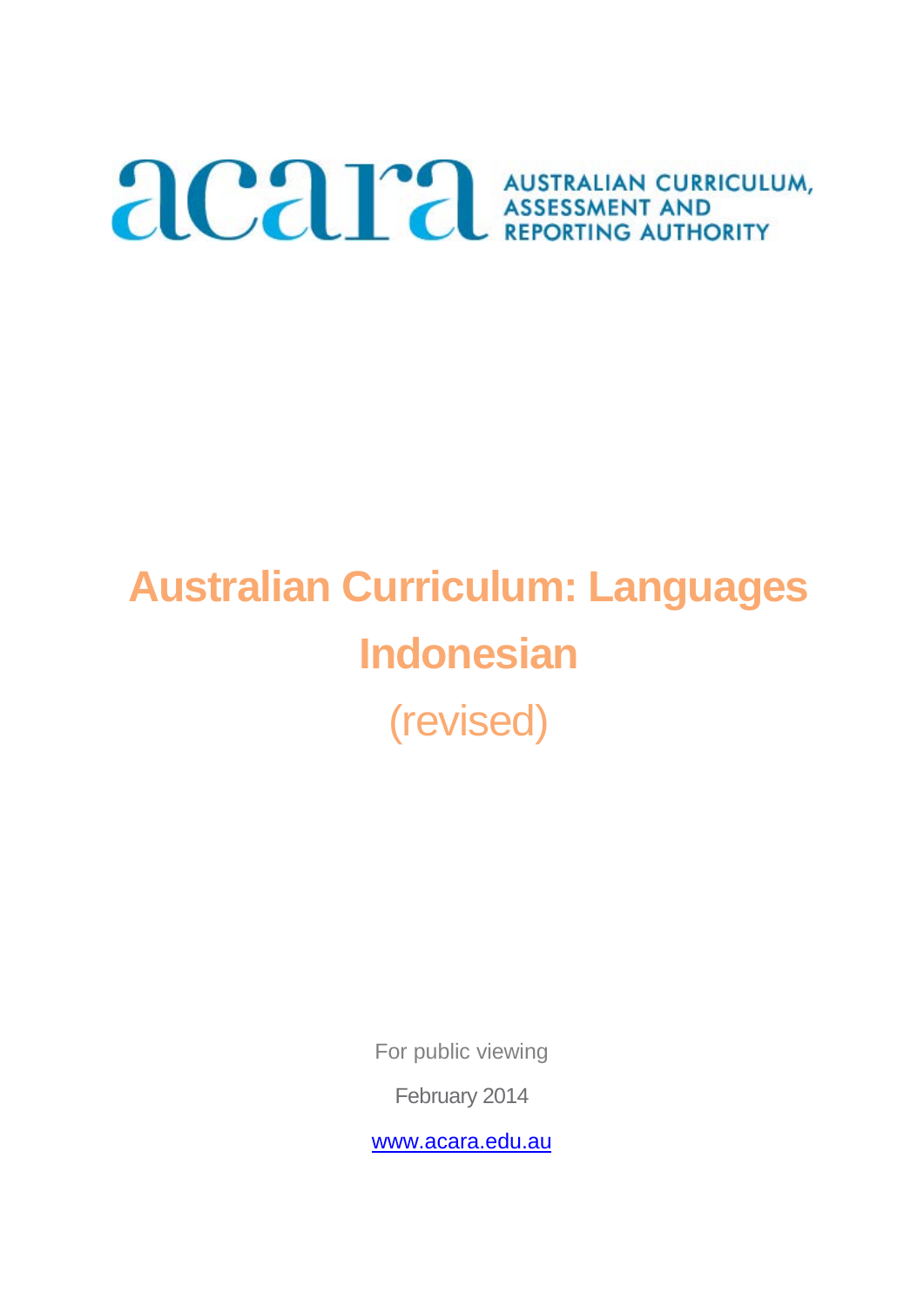**All material in this brochure is subject to copyright under the Copyright Act 1968 (C'th) and is owned by the Australian Curriculum, Assessment and Reporting Authority (ACARA) 2013.** 

#### **Licence**

Unless otherwise noted, all material in this brochure – except the logo of ACARA, third party icons and any material protected by trademark – is licensed under a Creative Commons [Attribution-NonCommercial-ShareAlike 3.0 Australia \(CC BY NC SA\)](http://creativecommons.org/licenses/by-nc-sa/3.0/au/) licence identified by the following logo:



Under a CC BY NC SA Licence, you may download, copy, print and communicate material for personal or non-commercial purposes, including educational or organisational use, provided you attribute ACARA and licence any new work created incorporating material from this website under the same CC BY NC SA Licence.

#### **Attribution (Credit ACARA)**

All ACARA material licensed under the CC BY NC SA licence must be attributed in the following manner:

#### **Unmodified ACARA material:**

You must credit ACARA in the following manner: Source: Australian Curriculum, Assessment and Reporting Authority (ACARA).

#### **Modified ACARA material:**

You must credit ACARA in the following manner: Based on Australian Curriculum, Assessment and Reporting Authority (ACARA) materials.

#### **Copyright inquiries**

For all copyright inquiries, please email: [info@acara.edu.au](mailto:info@acara.edu.au) or phone: 1300 895 563 (if within Australia) or 61 2 8098 3100 (if outside Australia).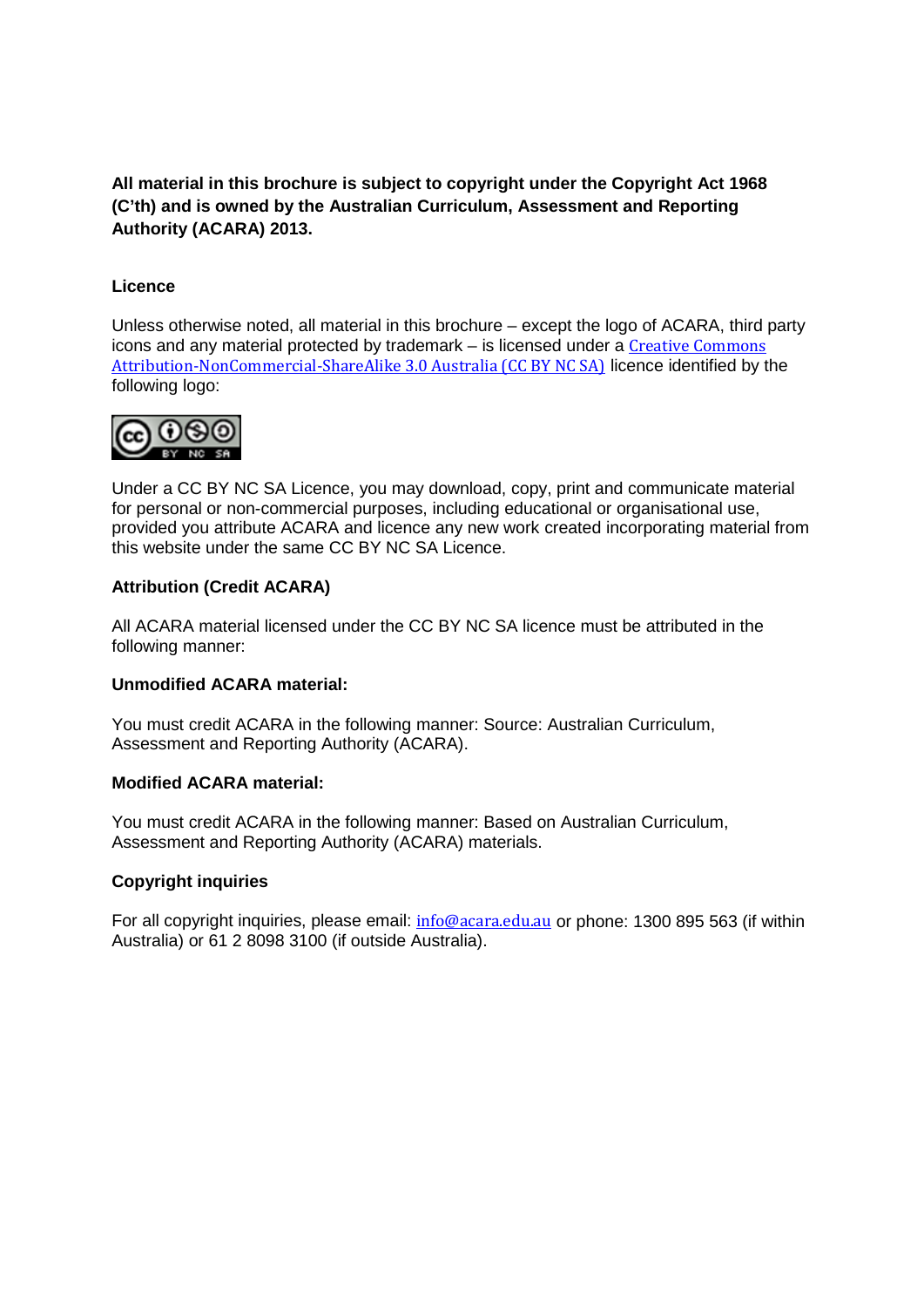# **AUSTRALIAN CURRICULUM: LANGUAGES INDONESIAN**

### **Context Statement**

#### **The place of the Indonesian culture and language in Australia and in the world**

The languages of the Indonesian archipelago have been used in Australia since contact several centuries ago between the peoples of the islands now known as Indonesia and the Aboriginal people of northern Australia. Trade between these peoples left lasting effects on languages, cultures and communities, particularly in Arnhem Land, which continue to this day.

Indonesian — or *Bahasa Indonesia* as it is known by Indonesian speakers — is spoken by approximately 230 million people throughout the Indonesian archipelago. Closely related dialects of the same language, usually called Malay, are used in Malaysia, Singapore, Brunei and southern Thailand. Modern Indonesian and Malay trace their origins to Old Malay that was used in the Srivijayan empire during the seventh century and later in the powerful trading kingdom of Malacca. As a language of trade, Malay spread throughout the archipelago. The colonial rulers of the Dutch East Indies used Malay for treaties, administration and, from the late nineteenth century onwards, education of the local people.

In 1928, Indonesia's nascent nationalist movement declared that it would be the language of Indonesian unity. Following independence in 1945, *Bahasa Indonesia* was adopted as the new nation's official language; it became the medium of instruction and an area of study in all schools. Successive generations of Indonesians have now been educated in Indonesian, and for the majority it is one of a number of languages that are used for communication*.*

Following the countries' experience of being allies during World War II, close ties were forged between Indonesia and Australia, and many Indonesians arrived in Australia to study as part of the Colombo Plan, which was designed to educate a professional class in order to advance a stable, democratic Indonesia. A number of Indonesians settled in Australia and formed small communities in various capital cities. These communities currently remain small but are steadily growing, with numbers of tertiary students and families from Indonesia living and studying in Australia.

The ties between Australia and Indonesia continue to develop, with an increasing number of Australians (almost one million in 2012) travelling to Indonesia, for leisure, business and education purposes; numbers of Indonesians visiting Australia are also increasing. Indonesia currently has Australia's largest overseas diplomatic presence, and Australia is the only country outside of Indonesia to host two specialist Indonesian language and cultural centres, known as *Balai Bahasa*; these provide Indonesian language study for the Australian community.

#### **The place of the Indonesian language in Australian education**

Indonesian has been taught in Australian schools and universities since the 1950s. Today Australia is the largest provider outside of Indonesia itself of Indonesian language education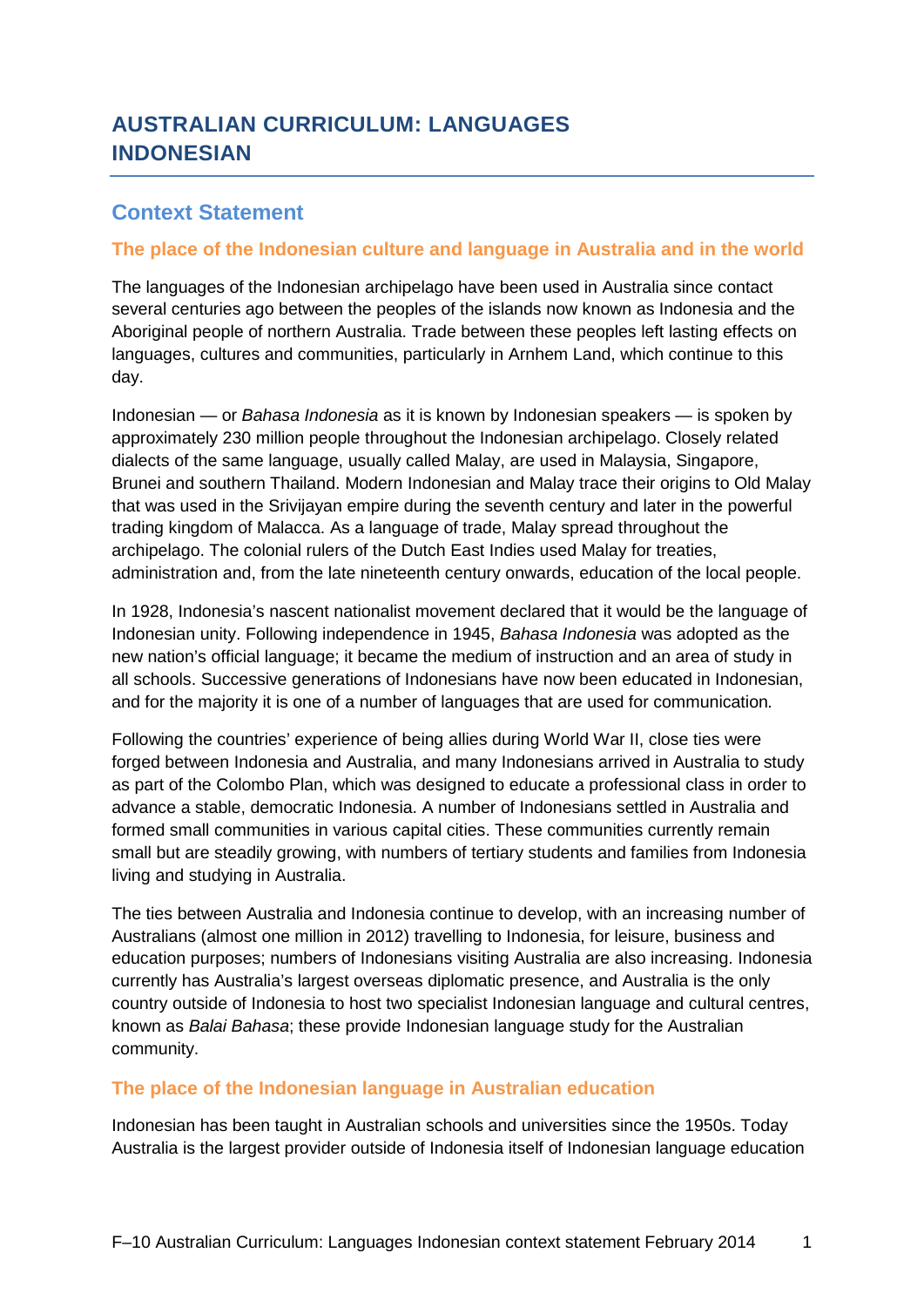for school-aged children. In fact, Australia is recognised as a world leader in expertise on the Indonesian language and Indonesian language education.

Historically the demand for Indonesian language study in Australian schools has been driven by the Australian Government rather than as a direct response to the language maintenance needs of local speakers of the language. There have been a number of government policy initiatives that have supported the teaching of Indonesian since its introduction, largely for economic and national security reasons. The introduction of Indonesian language studies in 1955 was in response to the Australian Government's concerns about regional stability in Asia (Worsley 1994). During the 1990s, with growing national interest in trade with Asia, the Australian Government introduced the National Asian Languages and Studies in Australian Schools (NALSAS) Strategy, which enabled a major expansion of Indonesian in schools, particularly in the primary sector. Indonesian rapidly became the third most studied foreign language in Australian schools (Kohler & Mahnken 2010). The NALSAS ended in 2002, however its aims were reignited through the National Asian Languages and Studies in Schools Program (2008–2012), which renewed an economic and strategic focus on Asia encouraging young Australians to study Indonesian, one of four targeted Asian languages. In recent years, the commitment of the Australian Government to the teaching and learning of Indonesian in schools has continued as is evident in documents such as the *Australia in the Asian Century White Paper* (Henry 2012) and policy statements released during the 2013 election.

#### **The nature of Indonesian language learning**

Indonesian is a standardised language that is the official language of government, education, business and the media. It has been and continues to be shaped (for example, in terms of lexicon, grammatical structures and idiomatic usage) by other languages, most significantly Javanese, Dutch, Arabic and English. Colloquial forms of Indonesian, such as *Bahasa sehari-hari* and *Bahasa gaul*, are used for informal, daily interactions.

Indonesian is written using the Roman alphabet, and there is a clear correlation and a degree of consistency between its sound and its written form. This feature generally makes it easy for speakers of English as a first language to predict how to say, read or write Indonesian words. It has a number of sounds that require learning, such as the trilled *r*, the *ch* sound of the letter *c*, the *ai* and *au*, the distinction between *ng* and *ngg*, and the glottal stop *k* when it is a final syllable.

Indonesian grammar is characterised by a system of affixation where prefixes and suffixes attached to base words form new words belonging to different word classes or with changed grammatical function. The most common among these that are relevant to this curriculum are the noun and verb forms using the prefixes *ber-*, *me-*, *pe-* and *ke-*, and the suffixes *-kan*, *-i* and *-an*.

There is a significant distinction between oral and written, as well as formal and informal, Indonesian. Written language, for example, follows grammatical rules of affixation, whereas spoken language often drops affixes, and vowels are often reduced to single sounds; for example, the formal *hijau* often appears informally as *ijo*. Spoken language is also frequently meshed with local languages and slang forms.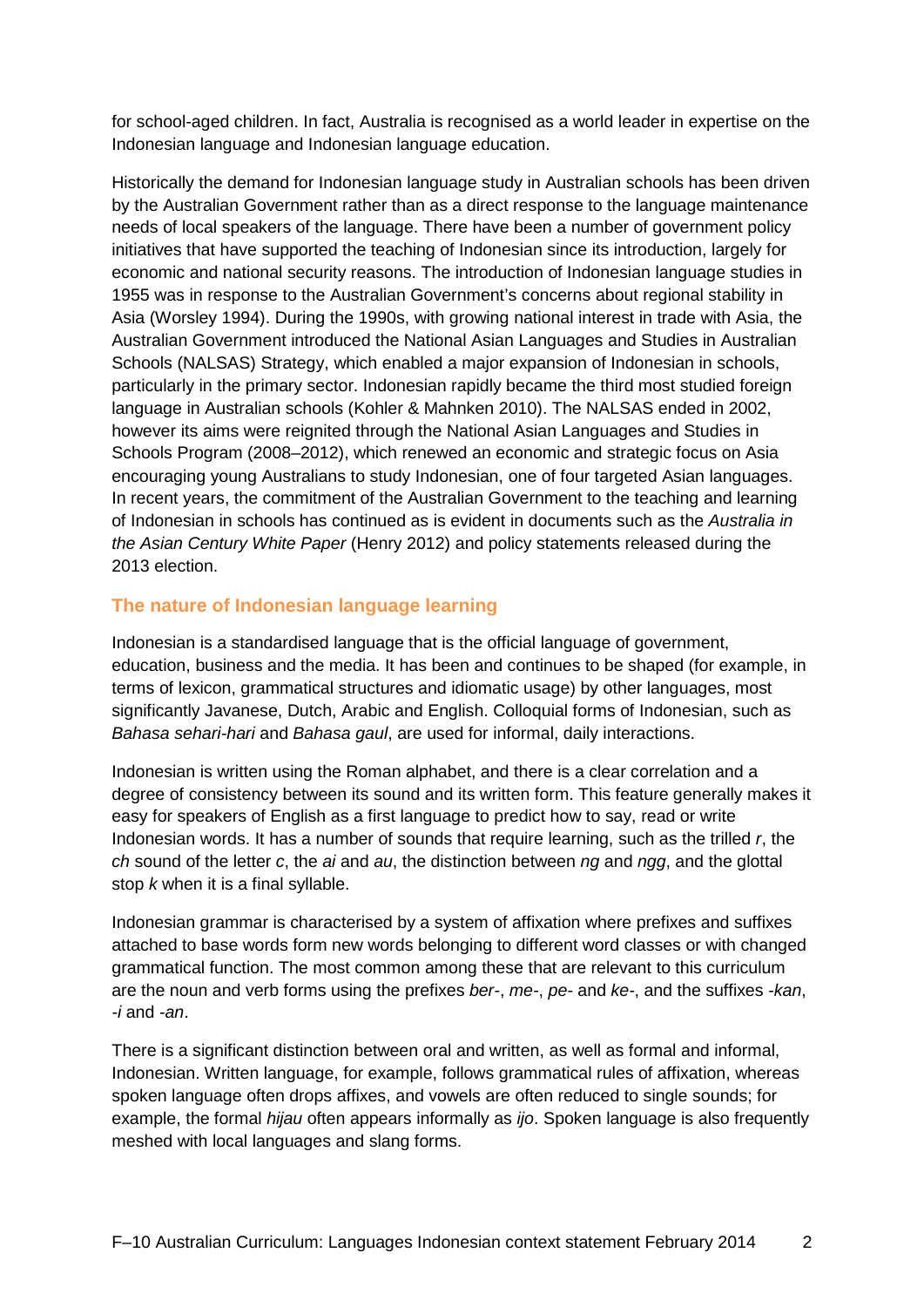A major feature of Indonesian is its extensive pronoun system, which can be quite simple in its initial stages (for example, *saya*, *Anda*, *kamu*) but becomes increasingly complex, with multiple forms according to situations and contexts of use. In addition, the use of object focus construction is marked, and it is frequently used in both spoken and written contexts to create distance between the agent and action.

Language features are strongly embedded in the cultural worldview which underpins and shapes the language. For example, Indonesia is a unified nation within which there are multiple languages; cultural, religious and ethnic groups; and geographical and political regions. The sense of diversity is reflected in the national motto, *Bhinneka Tunggal Ika*  (Unity in Diversity).

#### **The diversity of learners of Indonesian**

Most recent figures show that there are approximately 190 000 learners of Indonesian in Australian schools, with the majority in primary schools: K–6 (123 538), 7–10 (64 333) and 11–12 (3713) (Kohler & Mahnken 2010). These figures reflect a relatively strong base for Indonesian in primary schools in particular. The majority of students who study Indonesian at primary school do not continue with the language at secondary school due to factors such as lack of availability of the language or opting to study a different language. Secondary school also represents a new entry point for learners who have not previously studied Indonesian.

The majority of learners of Indonesian in Australian schools are second language learners, with smaller numbers of background learners and first language learners. The Australian Curriculum: Languages for Indonesian is pitched for the majority of the cohort of learners of Indonesian for whom Indonesian is an additional language (referred to in the Australian Curriculum as second language learners). The curriculum has been developed according to two main learning trajectories for these learners, Foundation–Year 10, and Years 7–10.

For students learning Indonesian for the first time in a school language program, a key feature of learning the language is understanding the cultural dimension that shapes and is shaped by the language. The curriculum is designed with an intercultural language learning orientation to enable students to participate in intercultural experiences, develop new ways of seeing and being in the world, and understand themselves in the process.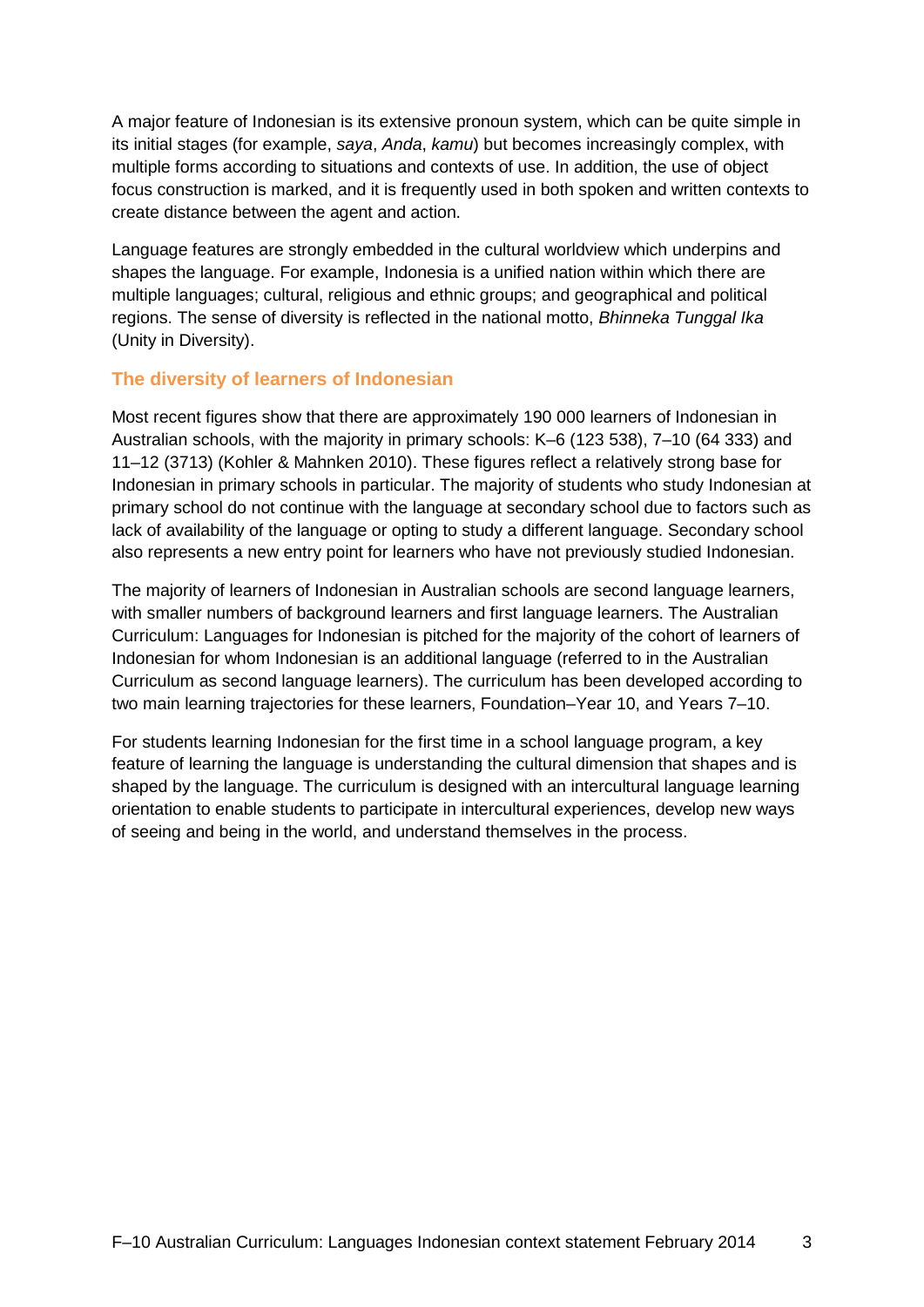# **ACAPA AUSTRALIAN CURRICULUM**

# **Australian Curriculum: Languages Indonesian Foundation to Year 10 Sequence (revised draft)**

February 2014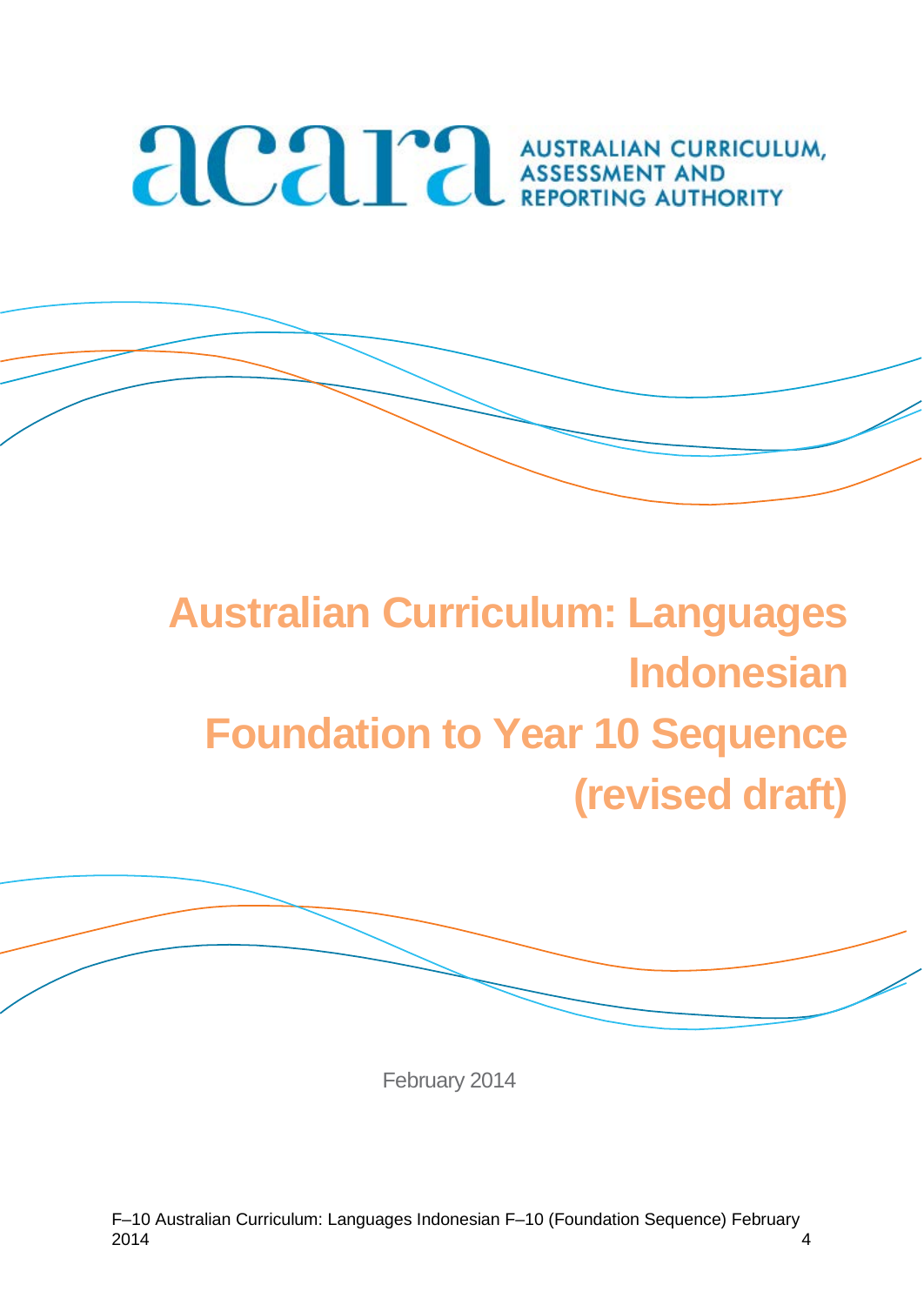**All material in this brochure is subject to copyright under the Copyright Act 1968 (C'th) and is owned by the Australian Curriculum, Assessment and Reporting Authority (ACARA) 2013.** 

#### **Licence**

Unless otherwise noted, all material in this brochure – except the logo of ACARA, third party icons and any material protected by trademark – is licensed under a [Creative Commons](http://creativecommons.org/licenses/by-nc-sa/3.0/au/)  [Attribution-NonCommercial-ShareAlike 6.0 Australia \(CC BY NC SA\)](http://creativecommons.org/licenses/by-nc-sa/3.0/au/) licence identified by the following logo:



Under a CC BY NC SA Licence, you may download, copy, print and communicate material for personal or non-commercial purposes, including educational or organisational use, provided you attribute ACARA and licence any new work created incorporating material from this website under the same CC BY NC SA Licence.

#### **Attribution (Credit ACARA)**

All ACARA material licensed under the CC BY NC SA licence must be attributed in the following manner:

#### **Unmodified ACARA material:**

You must credit ACARA in the following manner: Source: Australian Curriculum, Assessment and Reporting Authority (ACARA).

#### **Modified ACARA material:**

You must credit ACARA in the following manner: Based on Australian Curriculum, Assessment and Reporting Authority (ACARA) materials.

#### **Copyright inquiries**

For all copyright inquiries, please email: [info@acara.edu.au](mailto:info@acara.edu.au) or phone: 1300 895 563 (if within Australia) or 61 2 8098 3100 (if outside Australia).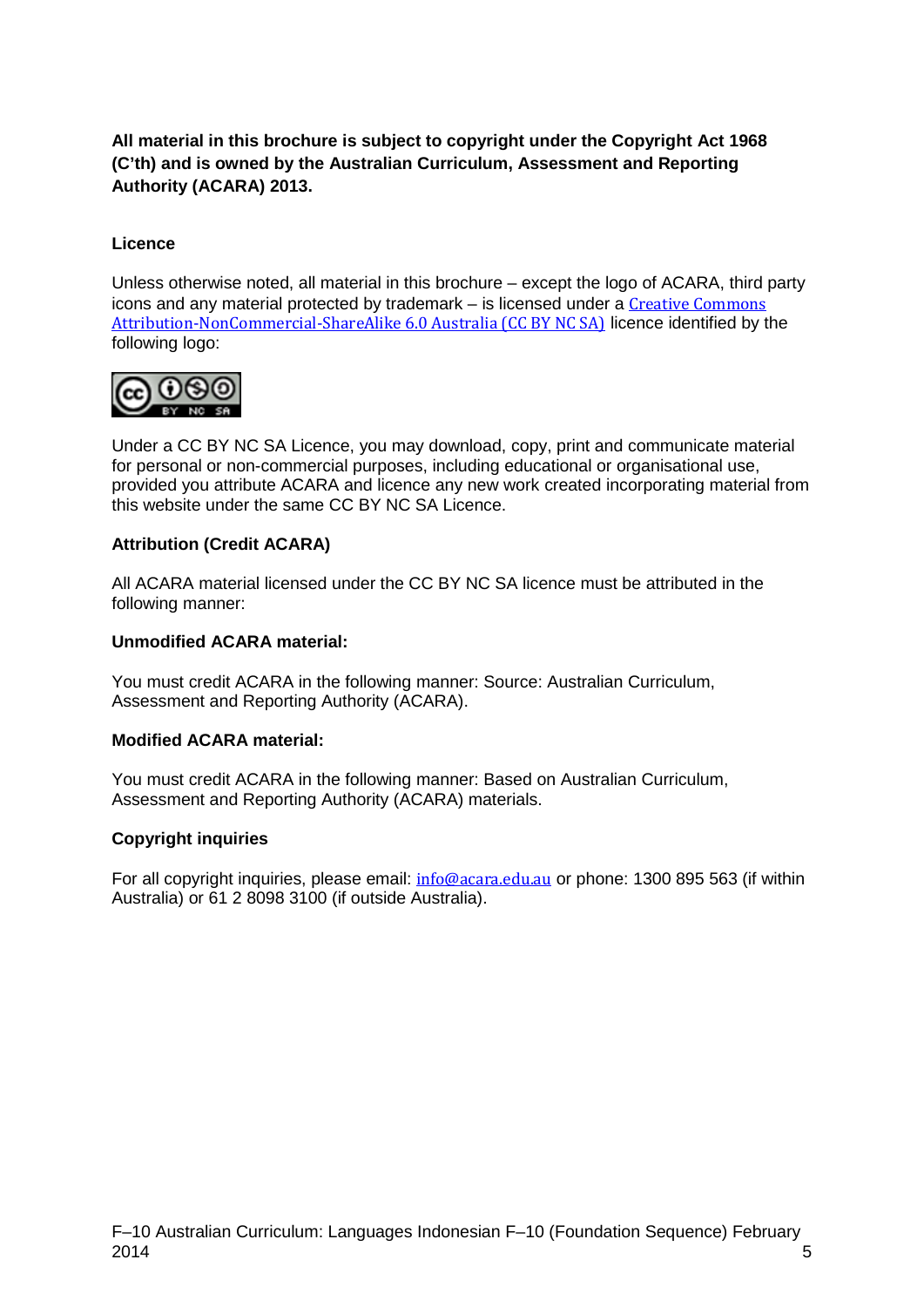# **Foundation to Year 2**

#### **Foundation to Year 2 Band description**

#### *The nature of the learners*

For young learners, learning typically focuses on their immediate world of family, home, school, friends and neighbourhood. They are learning how to socialise with new people, share with others, and participate in structured routines and activities at school. Typically, they have little to no experience of Indonesian language and culture.

#### *Indonesian language learning and use*

In these years there is an emphasis on developing learners' oral language, to enable them to participate in class activities such as shared reading, chants, rhymes, songs and games. They repeat sounds, particularly of vowels, the letter *c (ch)* and *r* (trilled*)*, as modelled by the teacher and aural texts. Learners use formulaic language and single idea phrases. They will recognise the same alphabet as they are learning for writing English and need to observe that some letters have different sounds  $(c = ch)$ . Learners write by tracing and copying, forming letters legibly. They learn to write words and sentences independently using modelled language, for example, matching words and pictures, labels and captions.

#### *Contexts of interaction*

The primary context for interaction is the language classroom, with the teacher of Indonesian, peers or buddy classmates. Learners' use of Indonesian primarily relates to classroom routines and activities, drawing on their curiosity and interest in play, movement and games.

#### *Texts and resources*

Written texts include children's stories and big books, and teacher-generated materials such as pictures with labels and descriptions. Learners listen to and view oral and visual texts including multimedia and digital forms such as videos, songs and children's programs. Learners produce texts such as captions, language exercises such as filling in the words to complete a story, and recounts to describe their experiences using formulaic language, for example, *Pada hari …*, *saya …*

#### *Features of Indonesian language use*

Students are learning the sound and written form of Indonesian. They are noticing similarities and differences such as similar vocabulary and word order as well as differences such as the position of adjectives and possessives. Learners will notice similarities and differences in texts and ask questions in English about Indonesia and Indonesians. With teacher support, they talk about language and culture such as 'same/different' and compare with 'what is said and done' in their own language and culture.

#### *Level of support*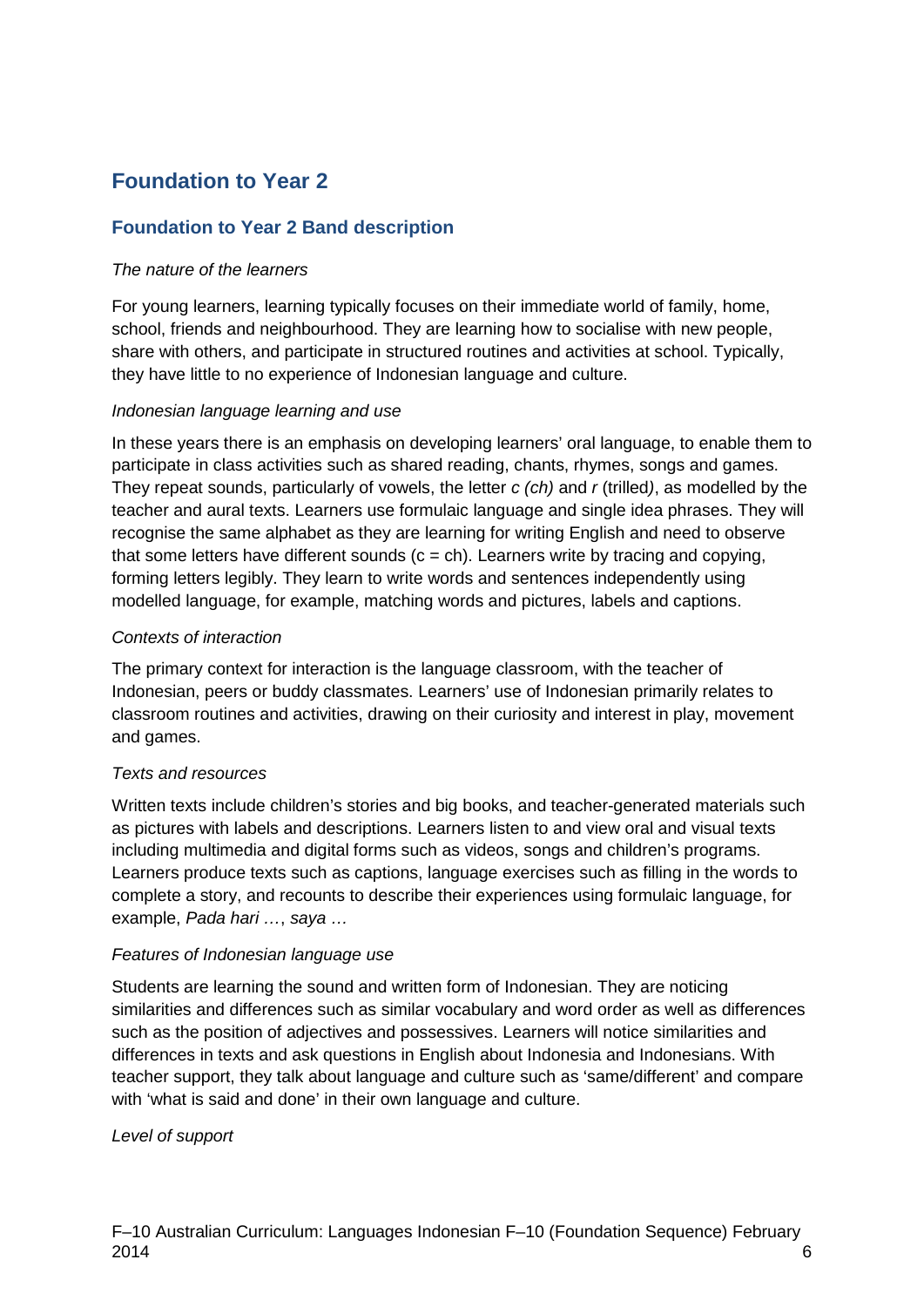Support is provided through visual and tactile materials, such as pictures, realia, objects, charts, and use of gesture and movement. The main source of support is the teacher's talk, such as questions and statements, explanations, prompts, recycling of language, stories and feedback. Learners rely on modelled language and scaffolded tasks to create their own texts such as choosing words to complete sentences or using pictures to sequence captions.

#### *The role of English*

Indonesian is used in class interactions and daily routines such as opening and closing of lessons. Indonesian is used by the teacher to model new language, process texts and guide interaction for example, *Ini siapa?*, *Di mana Hasan?* English is used when describing aspects of language and culture such as word order and cultural practices. Students compare aspects of Indonesian and English to work out how they are similar or different.

#### **Foundation to Year 2 Content descriptions and elaborations**

#### **Communicating**

#### *Socialising*

*2.1 Participate in structured play and class activities, exchanging greetings and information about self, family and interests with peers and teacher.* [*Key concepts: self, family; Key processes: playing, imitating]*

- learning how to greet others at different times of the day using appropriate forms of address and body language, for example, *Selamat pagi Ibu/Bapak*
- using different senses to express feelings, opinions and reactions, for example, *saya senang/tidak senang*, *saya suka/tidak suka*, *saya melihat*, *saya mendengar*
- introducing and giving descriptions of self, family members, pets and favourite objects, for example, *Nama saya …*, *Anjing saya … Bapak saya tinggi*

*2.2 Participate in guided group activities such as games, songs and simple tasks, using movement, gesture and pictures to support meaning.[Key concepts: play; Key processes: singing, chanting, drawing]*

- creating pictures or craft and giving descriptions in order to express ideas, for example, *ini … saya*, *anjing saya besar*
- participating in songs and chants by singing and actions, for example, *Topi Saya Bundar*, *Lingkaran Kecil* and *Di Sini Senang*
- following instructions by moving around or locating objects in the class, *Ambillah satu blok, Carilah teman*
- expressing preferences, such as by choosing objects, for example, *saya mau …, saya suka …*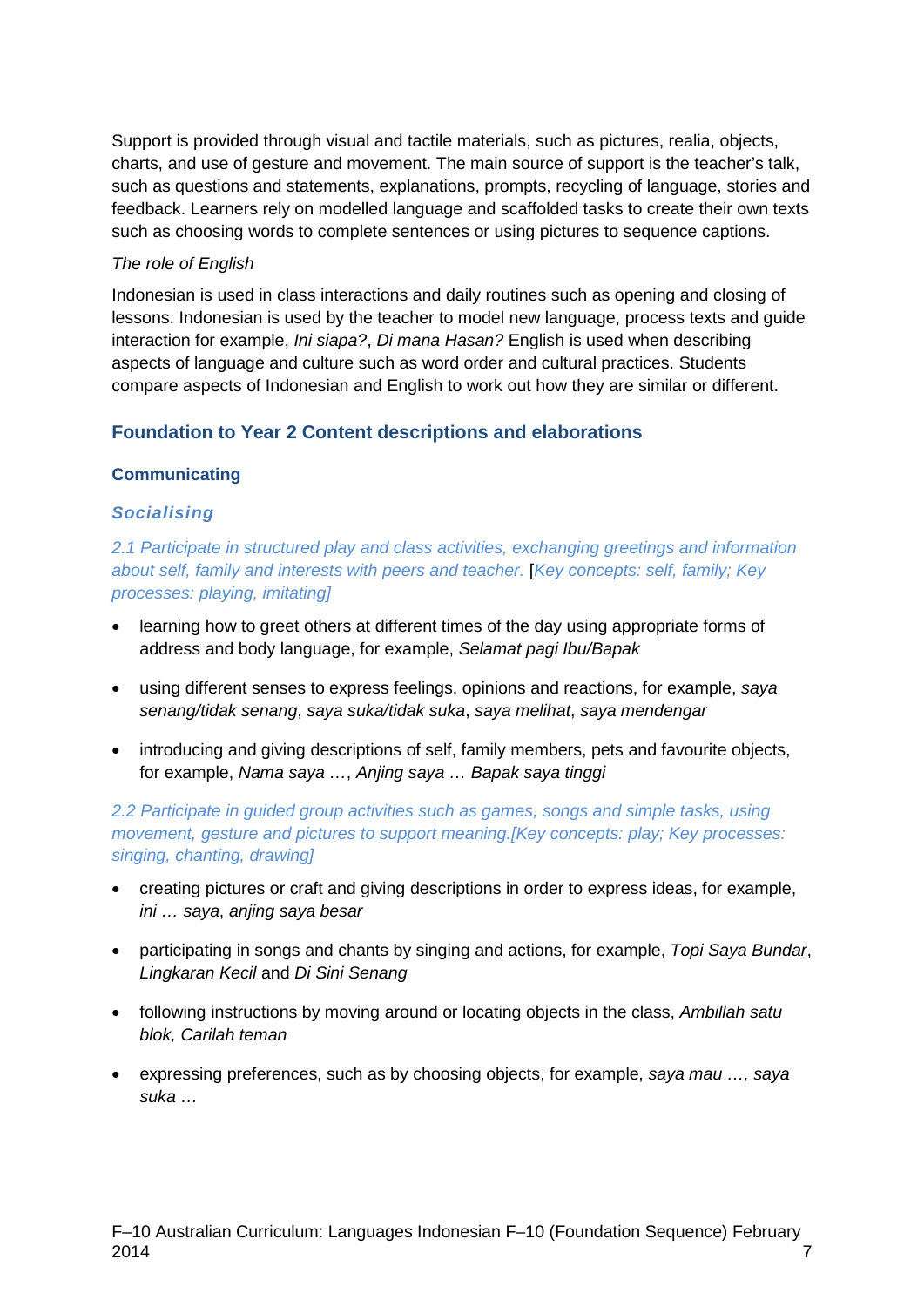#### *2.3 Participate, with teacher and peers, in class routines and activities, including following instructions and taking turns. [Key concepts: routine, sharing; Key processes: shared reading, following instructions]*

- responding to classroom instructions, for example, *duduklah*, *berdirilah*, *diamlah*, *lihatlah*, *maju*, *klik di sini*
- giving peers reminders, for example, *cuci tangan dulu, pakai topi, makan dulu, jangan lari di kelas, berbaris*
- participating in routine exchanges such as saying the date, responding to the class roll, expressing thanks, greeting and taking leave, for example, *Sampai jumpa Ibu/Bapak.*
- playing with others, asking for help or permission (for example, *boleh saya …?*, *Giliran siapa?*), and using numbers to form groups, for example, *Buatlah kelompok empat orang*
- participating in games and activities requiring turn-taking (for example, *gado-gado, lompat tali, siapa dia, kelereng*) and board games such as *congklak*

#### *Informing*

*2.4 Locate specific words and familiar phrases in texts such as charts, lists and songs, and use information to complete guided oral and written tasks. [Key concepts: literacy, numeracy; Key processes: selecting, sorting, matching]*

- demonstrating early literacy skills by labelling, matching, clicking and dragging, drawing, miming and using actions
- locating and using information to describe, name, draw and trace
- classifying and categorising information gained from others, such as about family members, favourite foods, toys and games, for example, *Suzi suka apel, tiga murid main computer, saya ada dua blok*
- using contextual and visual cues while reading with the teacher, for example, using illustrations and printed/audio narrations such as big books or digital books
- expressing factual information about qualities such as colour, number, size and shape, for example, *tiga pensil, meja putih*, *buku besar*, through interactive play with objects, such as water play, colour mixing and play dough
- expressing sensory responses, for example, *melihat, merasa, mendengar, mencium meraba* …

#### *2.5 Give factual information using labels, captions and descriptions, about self, family and significant objects. [Key concepts: self, favourite; Key processes: describing, showing]*

- recounting details with the class about shared events, for example, sports day, excursions, a class visit, holidays, for example, *Pada hari Jumat, kami ke museum*
- participating in 'show and tell', presenting topics of daily life and personal interest, for example, *Saya ke pantai*, for example, *Ini kelinci, dia putih*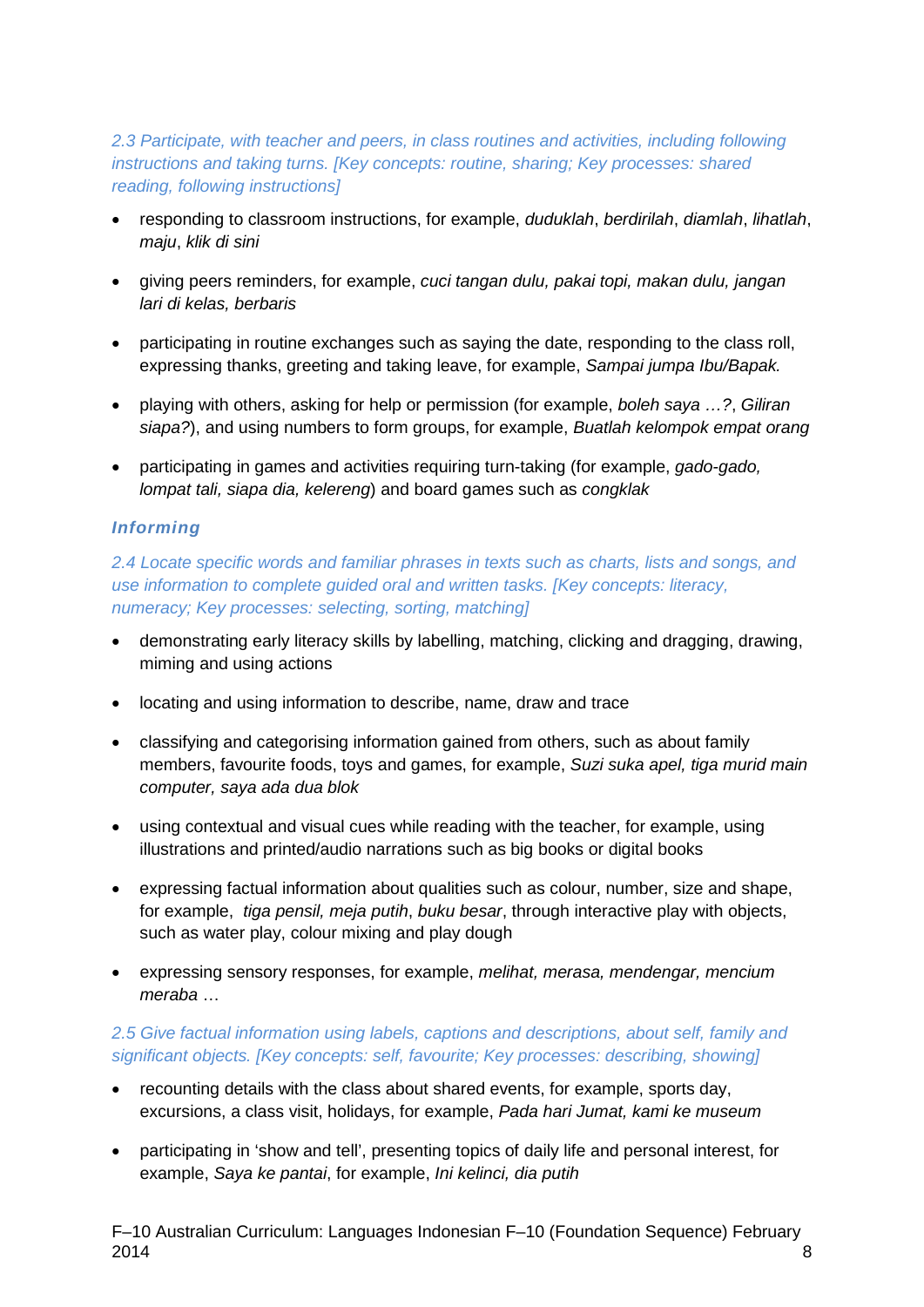- describing aspects of shared knowledge about Indonesia, such as by pointing to places on a map, or pictures of foods, flora and fauna, for example, *Ini pulau Bali, Itu rambutan, Orang utan di pohon*
- using key words and phrases to describe aspects of a video clip, photo story, or excerpt from a television program such as, *Jalan Sesama* (Indonesian version of *Sesame Street*), for example, *Huruf hari ini, huruf H*

#### *Creating*

*2.6 Participate in shared reading, play-acting and responding through singing, chanting, action and movement.[Key concepts: character, story; Key processes: playing, choral reading; Key text types: fairy tale, fable, comic, cartoon, song, rhyme]*

- participating in shared reading, sharing opinions and responding to questions about possibilities, for example, *saya suka …*; *dia nakal*; *dia berlari*
- describing what is entertaining or appealing in imaginative texts, such as the characters, story or illustrations in books, songs, cartoons or comics, for example, *Herman lucu; Saya suka si kancil*
- responding to imaginative texts such as story, rhyme and songs through play-acting, illustrating or movement
- participating in shared performance such as of poetry and songs
- interacting with a character or puppet in an imaginary situation or setting, for example, *Siapa nama kamu? Kamu nakal!*

#### *2.7 Use familiar words, phrases and patterns to create captions and participate in shared performances and games. Key concepts: performance; Key processes: performing, singing, dancing; Key text types: chant, song, poster, puppet show]*

- creating own version of a story by sequencing a series of pictures with captions or by creating a storyboard with labels of modelled language, for example, *Pada hari Senin, si ulat makan…*
- create a new part of a text, such as a new ending to a story or an extra verse in a song, for example, matching images and captions using digital resources
- drawing a picture based on an aspect of a story, song, poem or cartoon
- making a shared big book based on an event, experience or shared text, for example, *Ini hari kelas kita; Pergi ke kebun binatang*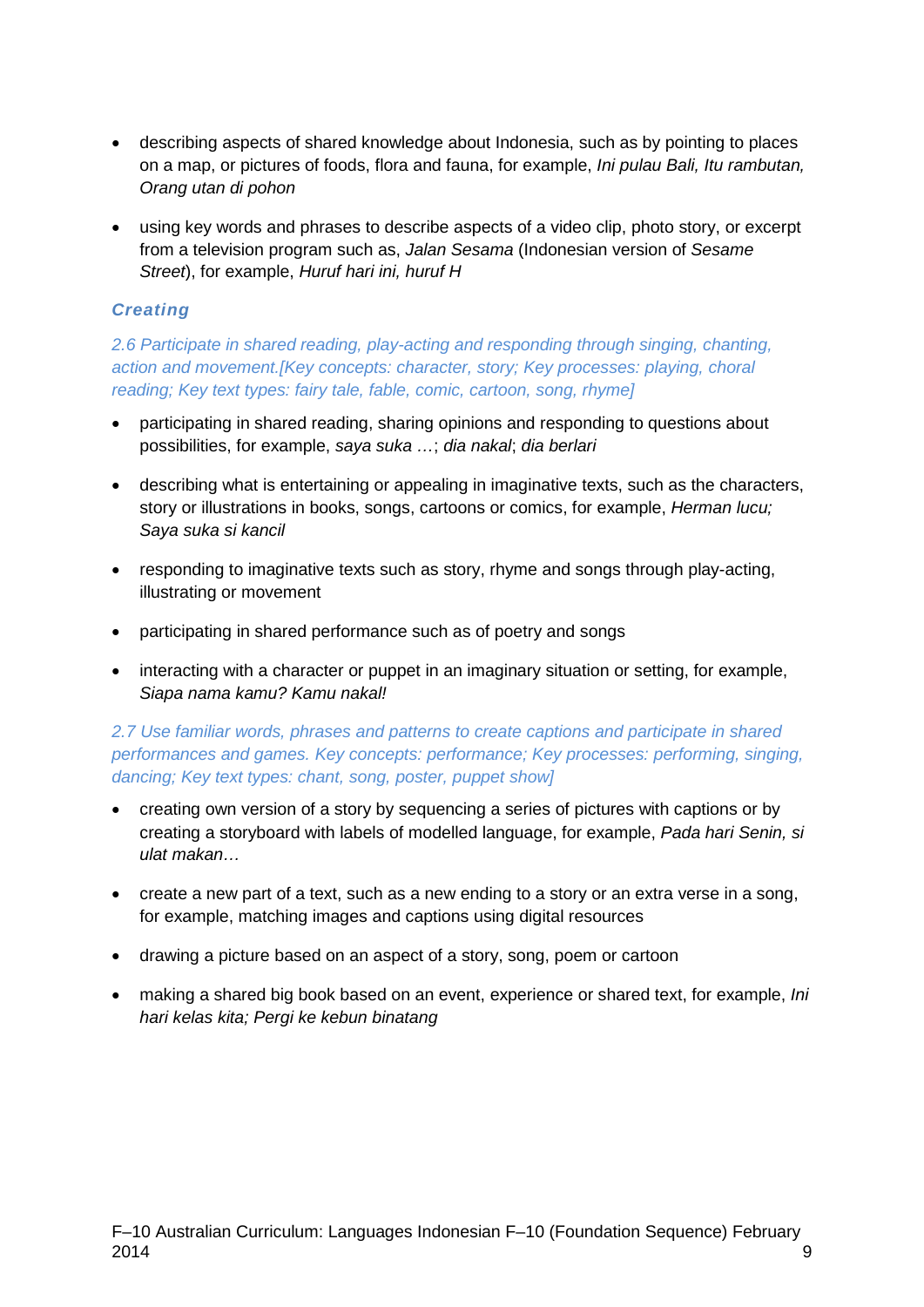#### *Translating*

*2.8 Translate words and familiar language, using visual cues and word lists, noticing how words may have similar or different meanings. [Key concepts: similarity, difference; Key processes: noticing]*

- participating in shared reading of texts such as big books, asking and answering questions about unfamiliar words and the number of words in translated texts, for example, *Ada berapa kata? Apa kata ini? …sama atau tidak?*
- using visual dictionaries, word lists and pictures to translate meanings and compare similar or different meanings
- noticing aspects of Indonesian and English that are the same, such as the alphabet and some sounds
- discussing culture-specific words and practices, for example, *mandi*, *guling* and terms of address, for example, *Ibu/Bapak* for teachers and parents

#### *2.9 Create captions, labels and statements in both Indonesian and English, for the immediate learning environment. [Key concepts: etiquette, respect, equivalence; Key processes: labelling, displaying]*

- writing captions, with support, for a photographic display to show parents/others about a class event/experience such as keeping a class pet or sports day, for example, *Ini kelas kami di kolam renang; Ini marmot kelas kami, namanya Henry*
- writing instructions, as a class, for Indonesian children for a game, noticing what can be translated easily or not, for example, *duck duck goose*
- making own bilingual/picture dictionaries, captions, signs, labels and descriptions to convey culture-specific ideas such as *sawah*, *sepak takraw, lapangan futbal*
- showing others how different gestures are used and what they mean, for example, beckoning with all fingers and palm down

#### *Reflecting*

#### *2.10 Notice what may look or feel similar or different to own language and culture when interacting in Indonesian. [Key concepts: communication, respect; Key processes: noticing, comparing]*

- recognising that Indonesian differs from English, for example, greetings depend on the strength/position of the sun; siblings are described in relation to position in the family, for example, *Kak* (older sibling); politeness may differ, for example, use of first name (*Ibu Lynda*) for a teacher
- noticing similarities and differences in language that relate to culture such as some foods and animals are particular to the climate and geography, and cultural practices such as extended families living together, eating rice every day, and attitudes towards pets, for example, Moslems generally don't keep dogs as pets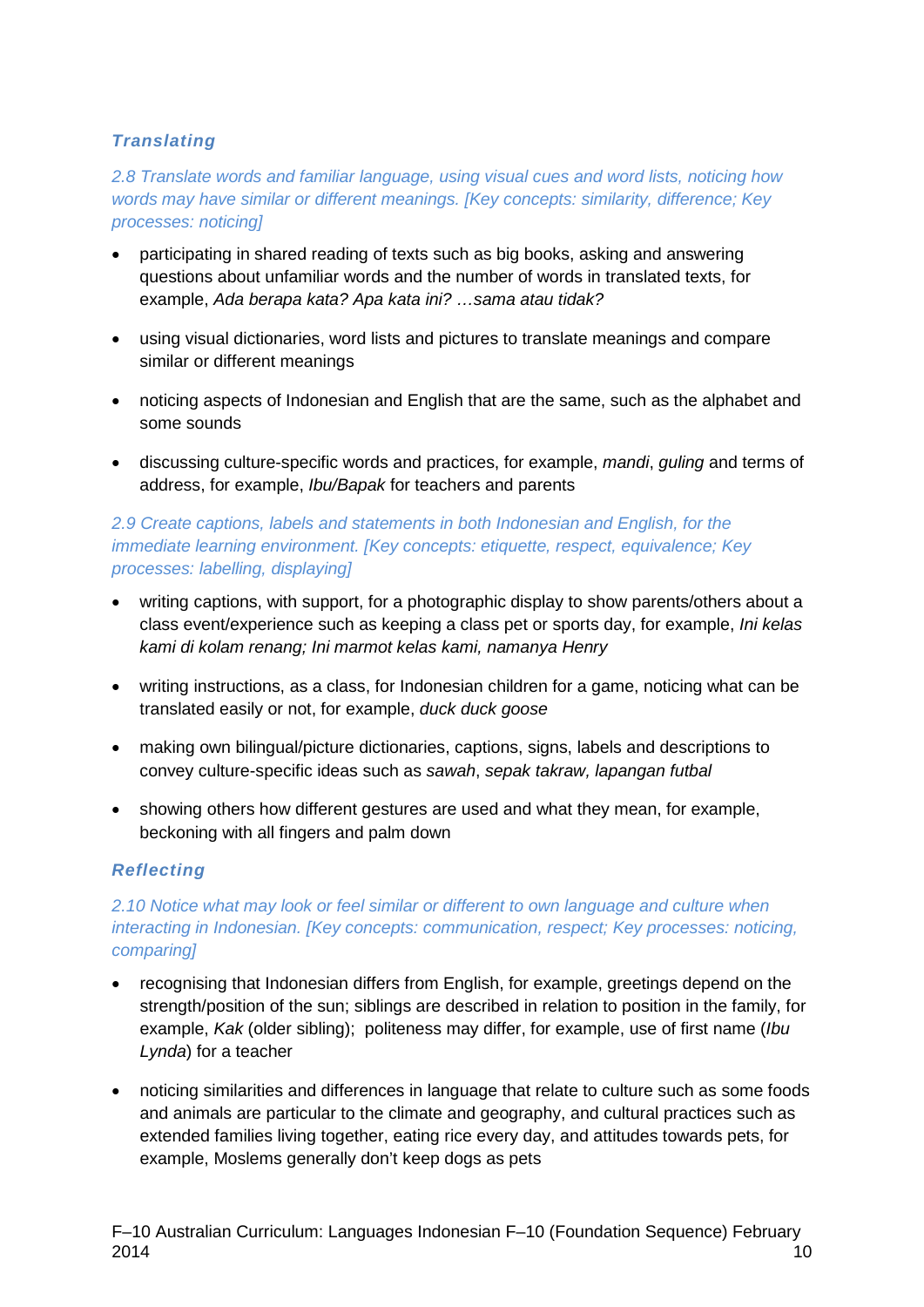- noticing, recalling and responding to teacher prompts, for example, *Kamu melihat apa?* or in English ('What do you notice about …?') when viewing television programs, video clips of children's stories, or pictures of families, homes and schools
- developing language to discuss language and culture, for example, country, groups of people, '*sama/beda'*, asking in English: 'Why is … like that?'
- describing how it feels to use Indonesian, for example when singing a song or hearing Indonesian spoken by others

#### *2.11 Describe aspects of self, such as family, school/class, gender and language/s, noticing how these are part of one's identity. [Key concepts: self; Key processes: describing, noticing]*

- identifying self as part of a family, class or peer group (for example, *ini saya, saya dari Australia, saya laki-laki*) and representing these relationships through pictures or adding captions to photos
- describing friends and favourite places, such as who they play with at lunch, and favourite objects, for example, *saya suka kucing; ini boneka saya*
- acknowledging special characteristics and talents of self and others, for example, *saya pandai*; *dia bermain tenis*
- describing what languages they know and are learning,, for example, *Bisa bahasa Indonesia*

#### **Understanding**

#### *Systems of language*

*2.12 Reproduce the sound and spelling of the vowels and letters c (ch) and trilled 'r', and recognise that Indonesian is written using the Roman alphabet. [Key concepts: pronunciation; Key processes: reading aloud, mimicking]*

- imitating Indonesian pronunciation, for example, vowels, trilled *r*, *c* (*ch*) and the unaspirated sounds /p/, /t/ and /k/
- noticing that statements, commands and questions have different intonations
- experimenting with sounds and emphasis such as onomatopoeic words related to animal or human sounds, for example, *meong* or *ngeong* (meowing), *cit-cit* (tweeting), *gonggong* (barking) and *hacciihh* (sneezing)

*2.13 Recognise questions, commands and simple subject focus sentences, and develop vocabulary for people, places and things in their personal world.[Key concepts: possession, word order; Key processes: naming, noticing patterns]*

- identifying people using pronouns (*ibu*, *ayah*, *bapak, adik*, *kakak*), referring to pets (*anjing*, *kucing*), and using concrete nouns for objects (*buku*, *tas*, *pintu*)
- recognising possessive word order in familiar phrases, for example, *nama saya …*, *ibu saya …*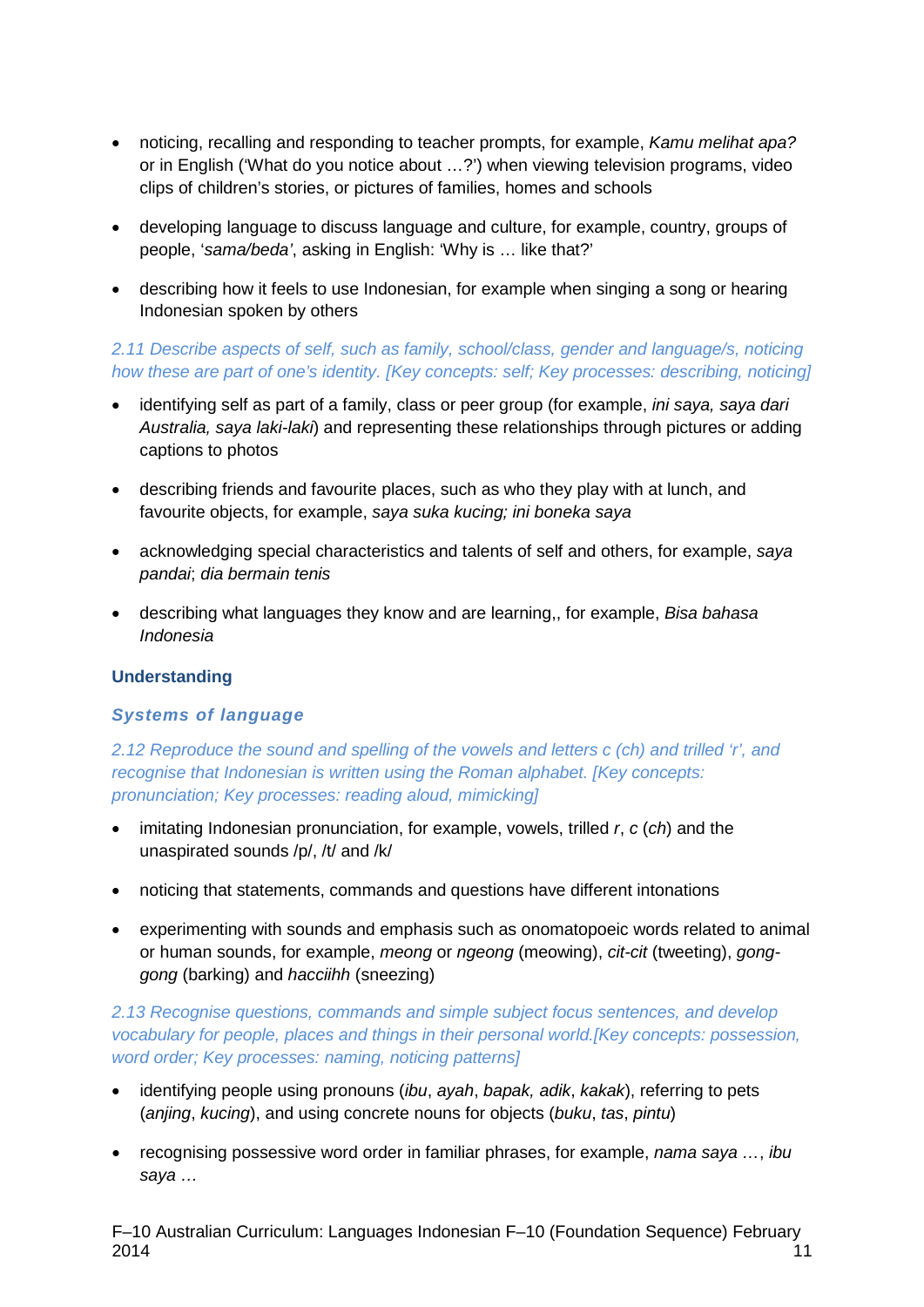- knowing common greetings and farewells, for example, *Selamat pagi*/*siang*/*sore*/ *malam, sampai jumpa*
- specifying location using prepositions, for example, *di atas*, *di bawah*, *di dalam*, *di belakang*
- describing actions using simple verbs, for example, *makan*, *duduk*, *minum*, *suka*, *tidur*
- interacting using auxilliary verbs*, ada, mau, tahu, boleh, bisa*
- understanding different question words and anticipated answer, for example, *siapa?*  (people), *apa?* (objects, actions), *di mana?* (location), *berapa?* (quantity)
- knowing how to tell others to do something using imperatives, for example*, Duduklah*, *Lipat tangan*, *Tepuk tangan*
- referring to numbers of things using cardinal numbers: 0–10, *puluh*, *belas*
- describing the colour, size, shape and character of a person, place or thing using noun adjective phrases, for example, *buku merah*, *anjing besar*, *kucing kecil*, *bapak tinggi*, *saya pendek*
- joining words or phrases using conjunctions, for example, *dan*, *tetapi*
- referring to things using demonstratives *ini* and *itu*, for example, *Ini buku merah*
- negating verbs and adjectives using *tidak*
- expressing modality, for example, *mau*, *ingin*, *boleh*, *bisa*

#### *2.14 Understand that language is organised as 'text', and recognise features of texts such as songs, chants, labels and captions. [Key concepts: text; Key processes: recognising, identifying]*

- recognise that sentences have parts, such as subject, verb and object
- observe features of familiar texts such as greetings in a conversation, chorus in a song, rhyme in a song/poem
- understand that texts have a purpose such as recounts are ways of describing past events, for example, *Pada suatu hari*…; greeting cards can convey feelings, for example, *Saya cinta padamu*

#### *Language variation and change*

*2.15 Recognise that there are changes in the way to greet and address people according to cultural norms. [Key concepts: appropriateness, respect; Key processes: noticing, selecting]*

• knowing that different terms of address are used for teachers and friends, for example, *Ibu*/*Bapak*/*kamu*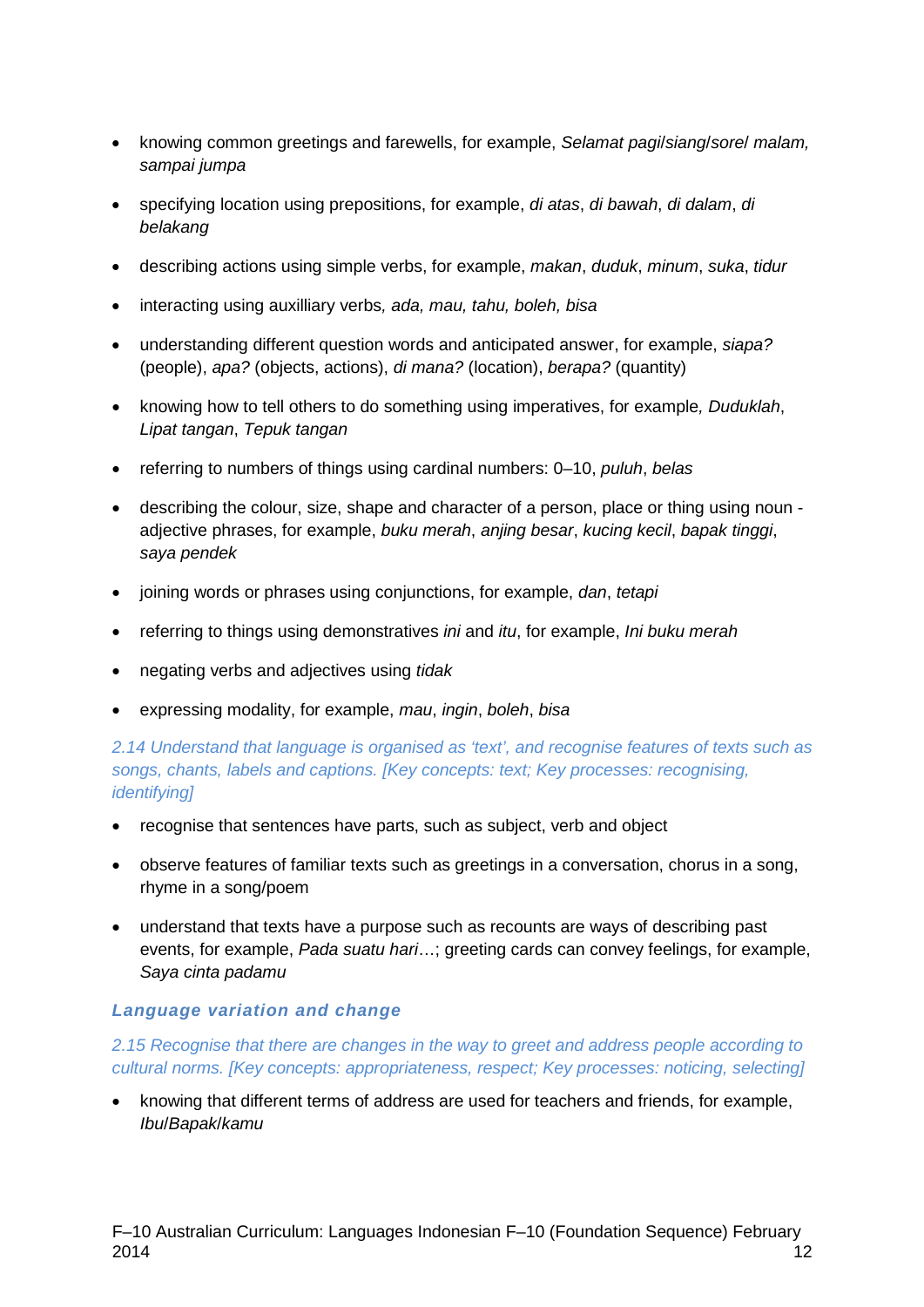- understanding that language varies in formality depending on the people involved, for example, *Hai* versus *Selamat pagi*
- recognising that greetings vary according to the time of day, for example, *Selamat pagi*/*siang*/*sore*/*malam*

*2.16 Develop awareness that Indonesian and English borrow from each other. [Key concepts: borrowing; Key processes: observing]*

- knowing that Indonesian and English use the same alphabet
- recognising that Indonesian has some loan words from English, such as *komputer*, *televisi* and English has some from Indonesian, such as *orang utan, satay, sarong,* with some changes in spelling
- keeping a class record of words that are borrowed from other languages, including those of Australian languages, and other languages known by students

#### *Role of language and culture*

*2.17 Notice that the languages people use and the way they use them relates to who they are, where and how they live.[Key concepts: norm, culture; Key processes: making connections]* 

- recognising that Indonesian is the language spoken in Indonesia, a country that is one of Australia's neighbours in a region known as 'Asia'
- noticing similarities and differences between Indonesian and Australian lifestyles and language use such as *tidur siang, bantal guling*, bringing heads to forehead when greeting the teacher
- exploring different cultural practices and related language use through games, for example, *suten/suwitan, Semut, gajah, orang*, and *Hom Pim Pah*
- recognising words that reflect aspects of culture for example, distinctive flora and fauna sounds and names, such as *orangutan, komodo, cicak* and artefacts such as the flag (*sang merah-putih*) and national emblem (*garuda*)
- noticing that particular Australian English terms and expressions have no equivalent in Indonesian, for example, *dam, koala, meat pie, farm*

#### **Foundation to Year 2 Achievement standard**

By the end of year 2, students interact with teachers and peers through play- and actionrelated talk. They use greetings *Selamat pagi/siang* and respond to instructions through actions (*Berdirilah, Masuklah*). Students pronounce the vowel sounds, and *ch* for *c*. They recognise questions (and respond with words such as *ya/tidak* and verbs such as *ada/mau/suka/bisa/boleh. They respond to questions* Apa*? Siapa?Berapa?*) with words such as names and numbers (up to ten). They listen to texts and notice key words such as names of objects and people, and respond by acting, drawing or labelling a picture. They participate in shared/choral reading and singing of texts such as chants, songs and big books. Learners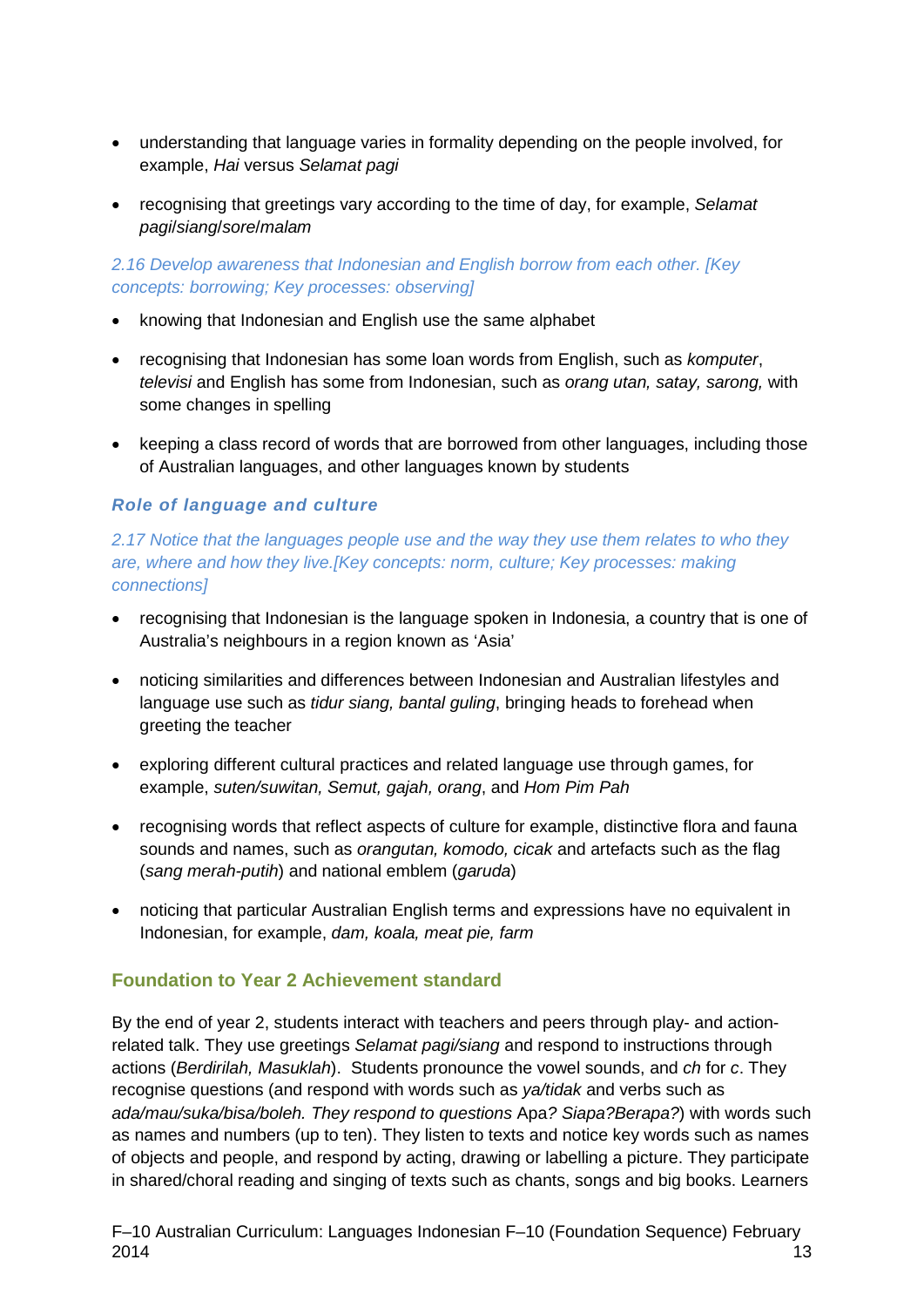copy Indonesian gestures modelled by their teacher such as use of right hand and greeting of adults/teacher. They present factual information at word and simple sentence level such as lists, labels, descriptions and sharing/news reports, relying on formulaic language and scaffolded examples. They match pictures and captions to create a simple story or comic. They use vocabulary related to their class and home environment. They use the pronouns *saya* and *kamu*, Pak/Bu to address others. They recognise simple verbs (*lari, main, makan*)..

Learners recognise that Indonesian is written using the same alphabet as English but that some sounds are different. They know that they speak English (and possibly other languages) and that Indonesian is spoken in a country called Indonesia. They recognise that some words look the same as, and sound similar to, English such as *buku, komputer,* and *es krim*. Learners are also beginning to notice distinctive Indonesian words such as *orang utan, durian*, *kancil*. They are aware of cultural similarities and differences between Indonesian and their own language and culture, and have some language to describe these.

### **Years 3 and 4**

#### **Years 3 and 4 Band description**

#### *The nature of the learners*

Children are developing awareness of their social world and memberships, including of the Indonesian class. They have developed initial literacy in their first language, and this assists in learning Indonesian such as writing in the Roman alphabet. They recognise sounds, songs and familiar vocabulary and formulaic phrases in Indonesian.

#### *Indonesian language learning and use*

Learners participate orally in classroom routines and tasks, and in talking about how Indonesian works. They respond to teacher-generated questions about texts, participate in games and give brief oral presentations about topics such as family, pets, or a favourite game or object. Learners follow instructions, read stories and captions, and use computer games for word building and language exercises. They participate in shared reading and reading aloud and create texts such as descriptions, captions, and simple reports using modelled language.

#### *Contexts of interaction*

The context in which learners use Indonesian is primarily the language classroom and the school environment, with some sharing of their language learning at home. They may also have some access to Indonesian speakers and resources through visual and digital technologies.

#### *Texts and resources*

Learners typically interact with teacher-generated materials, games, songs and materials produced for learning Indonesian such as computer games, cards and readers. They may be exposed to texts developed for children in Indonesia, such as a television program, advertisement or web page, as a way of developing their cultural awareness.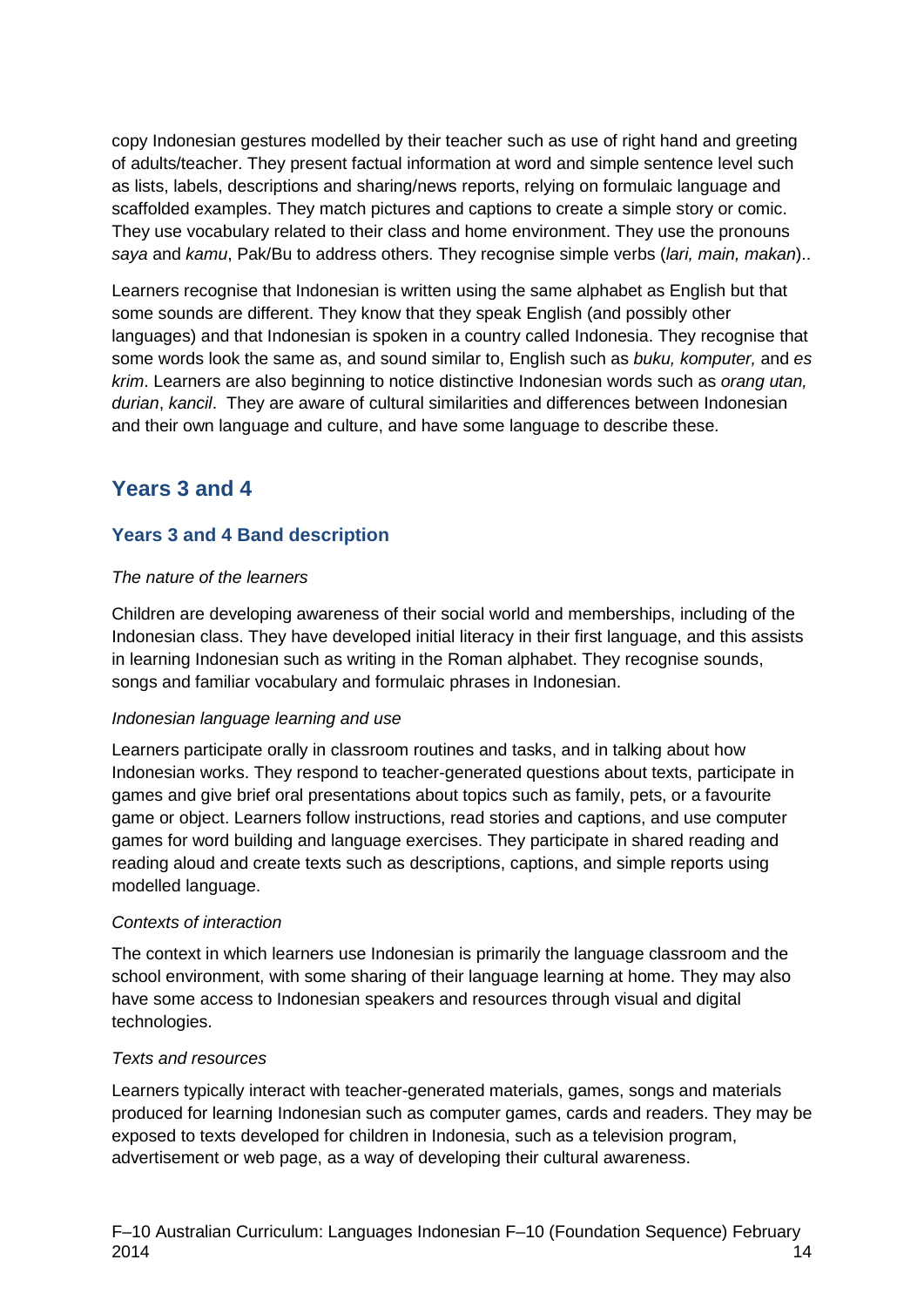#### *Features of Indonesian language use*

Learners are increasingly aware that Indonesian is used by millions of speakers who do not have English as their first language. They notice, question and compare aspects of Indonesian language and culture with their own such as sounds, gestures and word order. They are developing a wide range of vocabulary and simple conjunctions to generate their own ideas in structured tasks. They explore cultural traditions and practices and the language associated with these.

#### *Level of support*

The primary support for learners is the teacher of Indonesian who provides instruction, explanation, examples, repetition, reinforcement and feedback. Learners create their own texts based on modelled language and teacher guidance. Supports also include word lists, pictures, body language, realia and multimedia equipment.

#### *The role of English*

Learners use Indonesian for classroom routines and structured learning tasks, listening to and viewing Indonesian texts. They are supported by the teacher to notice and discuss aspects of Indonesian language and culture, and compare it to other known languages and cultures. English is used for class discussions when noticing, comparing and reflecting on both English and Indonesian language and culture.

#### **Years 3 and 4 Content descriptions and elaborations**

#### **Communicating**

#### *Socialising*

*4.1 Share information with peers and teacher about aspects of personal world such as daily routines, home, favourite objects and pastimes.[Key concepts: routine, occasion; Key processes: describing, sharing]*

- sharing information about self related to daily routine, family and friends, pastimes and aspects of school and home (for example, *Saya tinggal di Darwin dengan keluarga saya. Rumah saya besar, Saya bermain bola basket, Saya suka es krim*)
- describing items and experiences of personal significance such as birthdays (*hari ulang tahun*)
- interacting with others, such as through greeting cards and shared digital spaces, using language related to special occasions and well-wishing (*Selamat Hari Ulang Tahun, Selamat Hari Raya*)
- recounting events and sharing feelings with others, using modelled language, for example*, Waktu saya sakit; Saya senang bermain komputer*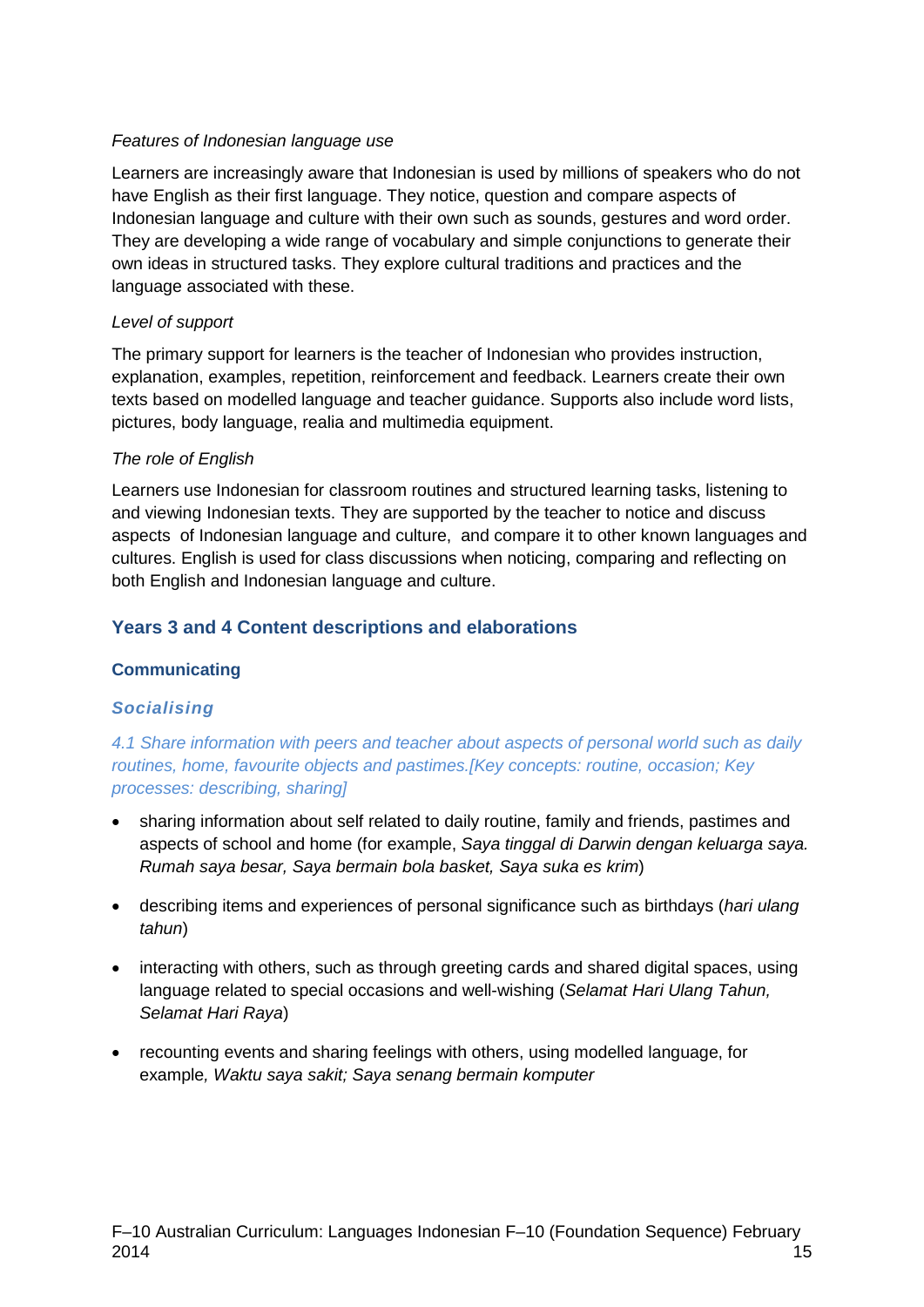#### *4.2 Contribute to class activities such as solving a problem, creating a display, or conducting a role play/scenario.[Key concepts: collaboration; Key processes: problem solving, participating]*

- participating in class routines such as taking the roll, saying the day and date, describing the weather and the day's schedule
- working with others to take action such as creating a model with captions, producing a poster or invitation for a special event, or designing an Indonesian garden, for example, following instructions, *Tolong ambil itu, Mari ikut saya ke…, Minta air, Ayo tanam jagung/sayur*
- preparing, rehearsing and conducting public presentations and performances such as an Indonesian item for assembly, or a presentation about significant days
- interacting with teacher and peers, by asking and responding to questions and generating 'small talk', for example, *Apa kabar? Siapa menonton film itu?*
- participating in group activities such as role-plays, asking and responding to questions and invitations, for example, *Mau ke mana?*; *Mau ikut?*, and negotiating with others to make decisions such as ways to get around in Indonesia, for example, *Mau naik apa? Saya mau naik becak. Berapa ongkosnya?*

#### *4.3 Respond to oral and written questions, instructions and requests and participate in routine exchanges. [Key concepts: respect, sopan santun; Key processes: interacting, responding]*

- initiating and responding to instructions and classroom routines and games, for example, *Angkat tangan*; *Giliran saya*
- making and responding to requests (*Boleh pinjam … ?*, *Permisi …*), and asking for rephrasing, repetition and clarification (*Maaf Bu, apa artinya … ? Mohon ulangi*)
- contributing to preparing and displaying a set of class rules, for example, *Jangan berlari di ruang kelas*
- using Indonesian for daily activities, such as creating and following Indonesian signs and instructions in the classroom and around the school

#### *Informing*

*4.4 Obtain and share information from peers and texts related to family, home, routines and interests. [Key concepts: routine, pastimes; Key processes: selecting, tabulating, categorising]*

- gathering information about activities of others, for example, surveying peers about time spent on activities (*Berapa jam menonton televisi*/*membaca buku*/*bermain komputer*/*bermain olahraga*/*makan*/*belajar*/*tidur?*)
- compiling information and reporting it to others, for example, making a shared class graph showing popular leisure activities during the year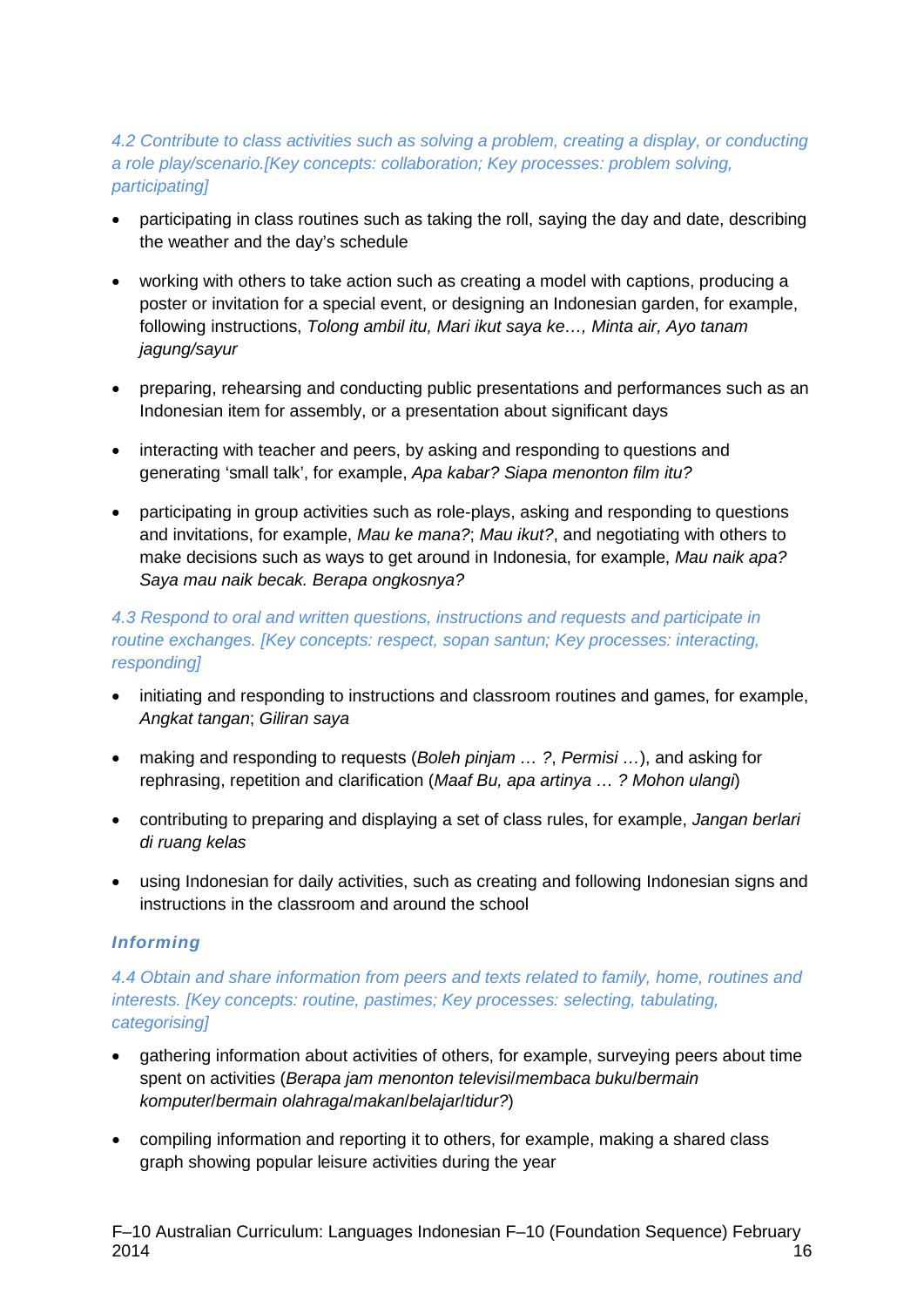- comparing information about activities and practices across cultures, for example, reading, viewing or listening to texts related to aspects of school life such as timetables, canteen menus, extra-curricula activities and sports
- working in groups to obtain factual information from texts related to other learning areas, for example, completing a simple science experiment, naming countries and significant land features, recording distances using geography skills

#### *4.5 Present information using tables, lists and descriptions, about school and neighbourhood.[Key concepts: data,; Key processes: informing, organising]*

- gathering information from home, school and local environment to present to others, for example, a display or presentation on *rumah saya, di sekolah kami …*
- reporting information obtained from public texts such as brochures, signs and lists
- presenting information about aspects of culture such as lifestyle, diet, use of transport (*Naik apa ke sekolah? Saya naik ...*), and using statistics and visual supports

#### *Creating*

*4.6 Listen to, read and view creative texts, such as rhymes, songs and stories, identifying characters and acting out events.[Key concepts: character, plot; Key processes: performing, recounting; Key text types: fable, legend, song, children's television]*

- read, listen to and view texts, through shared and guided reading, and respond to questions about characters, ideas and events including by illustrating and captioning aspects of texts
- expressing personal opinions and reactions to creative texts using artefacts such as a puppet or mask to give an opinion about a character from a story or song
- using movement or actions to reinforce meaning in texts such as a television program, song or game
- sequencing texts, such as by creating a storyboard using pictures and captions

*4.7 Create oral and written texts such as dialogues and stories, using formulaic expressions and modelled language. [Key concepts: humour, imagination; Key processes: presenting, creating; Key text types: play, poem]*

- creating texts with others for public display, such as participating in a mock talent show, performing a *wayang* scene, or rap, using both rehearsed and spontaneous language
- creating texts to share with younger learners, such as big books, role plays or comics, including digital texts such as vokis, DVDs and slideshow, for example, *Harimau menangis*; *Kodok cari teman*
- producing individual imaginative texts, such as comics, diary entries and stories, using modeled language, to express own ideas and imagination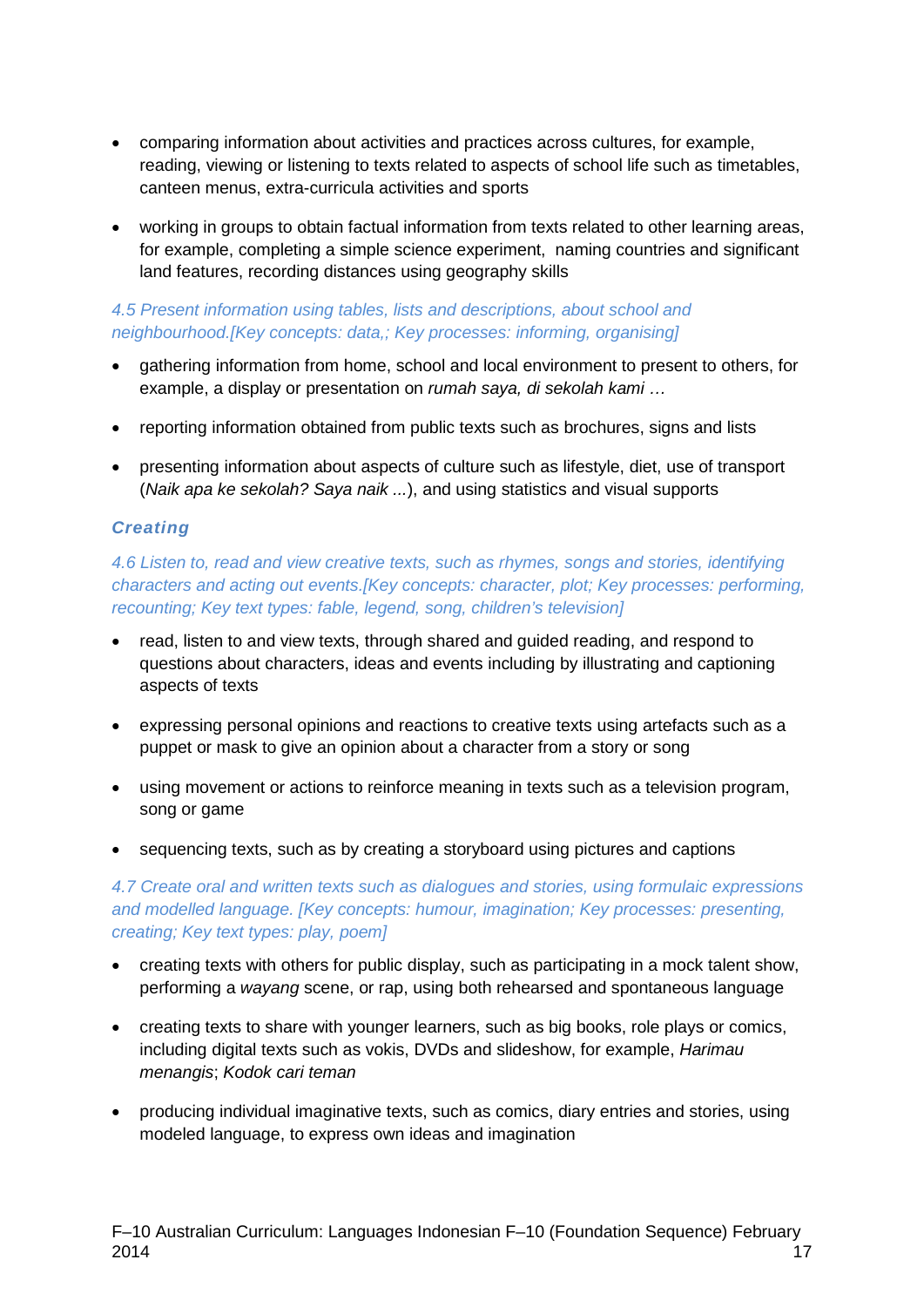#### *Translating*

*4.8 Translate using textual cues such as layout and key words to predict meaning, commenting on the non-equivalence of words due to cultural differences. [Key concepts: gist, meaning; Key processes: translating, predicting]*

- translating texts in Indonesian to understand gist and noticing how meaning changes when translating into English, for example, public signs
- identifying and explaining expressions in texts which do not easily translate into English, for example, *Selamat siang*, *Sudah mandi?*
- comparing translations of Indonesian creative works (such as an advertisement, anthem or extract of a *wayang* script), noticing how words such as *Tanah Air, sedikit-sedikit* do not necessarily have a literal meaning

#### *4.9 Produce texts such as descriptions and signs, in Indonesian and in English, for the school community. [Key concepts: similarity, difference; Key processes: describing, captioning]*

- preparing descriptions, in both Indonesian and in English, about familiar topics using modeled language and choosing from word lists, and discussing differences in language with teacher
- creating bilingual texts for classroom and school community, for example, posters, online newsletter items, songs, discussing with others how to represent meaning in different languages for different audiences

#### *Reflecting*

#### *4.10 Communicate in Indonesian using routine phrases and expressions, recognising that such language reflects cultural practices and norms. [Key concepts: politeness, etiquette; Key processes: experimenting, connecting]*

- recognising differences between Indonesian and English ways of showing politeness, for example, making requests and expressing gratitude (*Tolong …*, *Terima kasih*, *Boleh saya …?*), recognising what can be viewed as impolite such as pointing with the forefinger, folding arms, touching someone's head, blowing nose with handkerchief and keeping it in your pocket
- trying out respectful gestures such as bending when passing between people, nodding while greeting others, and using a soft hand shake when meeting others
- participating in interactions associated with particular Indonesian practices, for example, etiquette associated with eating, waiting to be invited to eat (*Silahkan makan*) and using left hand
- noticing how own language influences expectations about Indonesian language, for example, seeing word order as 'back to front' compared to English, wanting to use one word for 'you', feeling the need to use 'thank you' often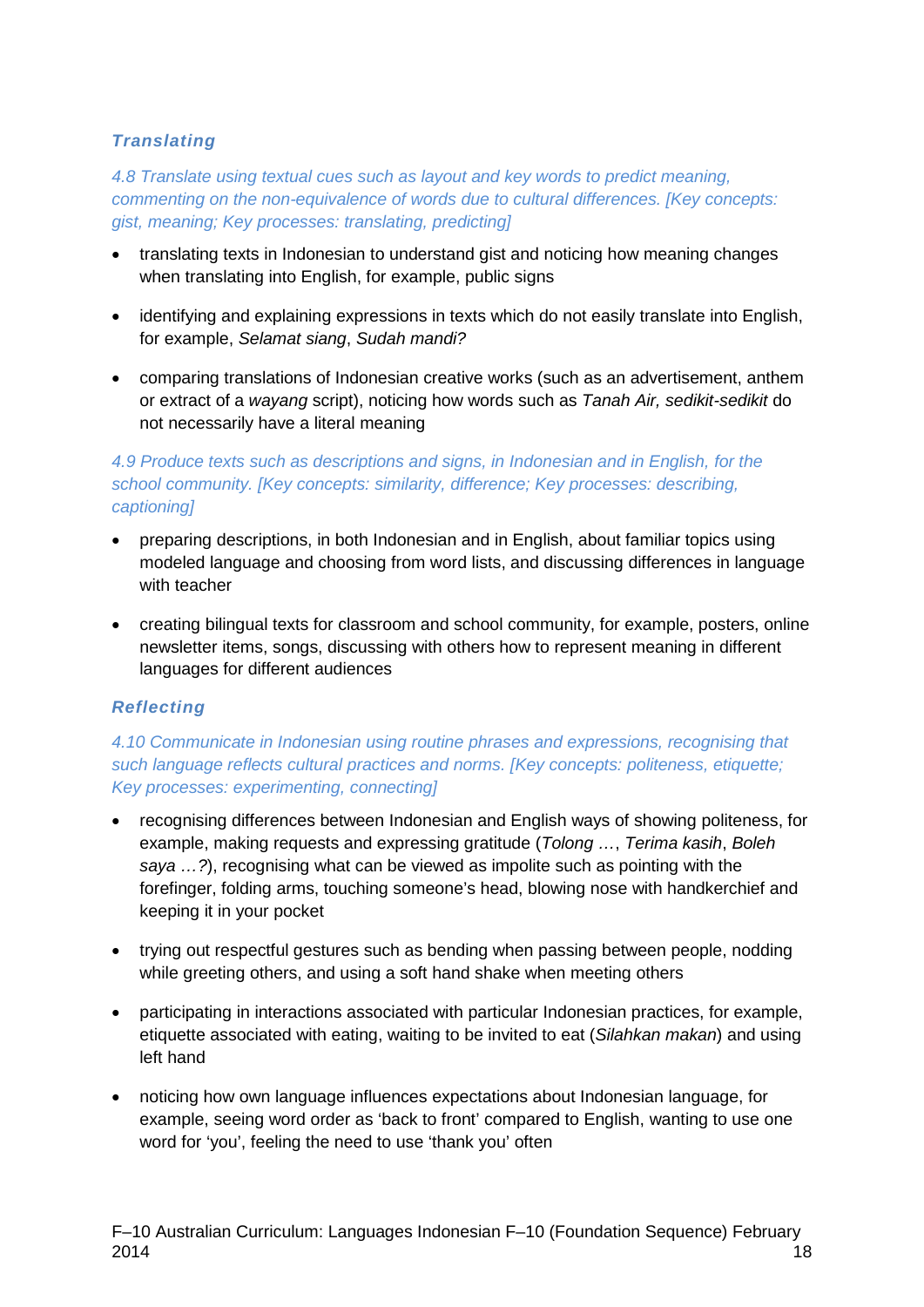• discussing how Australian language might be understood from an Indonesian perspective, for example, culture-specific expressions such as 'bushwalking', 'kick a footy', 'lamington'

#### *4.11 Interact with others, noticing how identity matters such as in use of terms of address, who and what is included, and what language is used. [Key concepts: membership; Key processes: interacting, noticing]*

- sharing personal details with others and making choices about what aspects of identity to include, for example, *Saya berasal dari* … *Saya berumur* …, *tahun*, *Saya anggota klub* …, *Saya anak ke* … *di keluarga saya*
- designing visual representations of relationships to others and memberships of groups, for example, using a concept map, poster, or slide presentations with captions to show friendships, family, teams and interest groups
- comparing 'family cultures' with those of peers and considering how family can impact on identity, offering reasons for similarities and differences, for example, *Bapak saya suka sepeda motor. Saya juga!*
- interacting using Indonesian with others beyond the classroom, for example, as a secret code with friends, showing off their language skills to teachers, and teaching parents and siblings words, phrases and songs
- creating a self profile such as an avatar or montage with self-introduction, and making choices about the design, content and language needed to convey intentions to others

#### **Understanding**

#### *Systems of language*

*4.12 Recognise and reproduce pronunciation conventions including loan words from English and intonation for questions, statements and commands. [Key concepts: intonation; Key processes: imitating, discriminating sounds]*

- making connections between Indonesian and English sounds, for example, *c* is the *ch* sound in 'cheese'; *g* is the hard *g* in 'gun' but never soft as in 'germ'; *k* is a soft sound if at the end of a word as in *tidak, kakak*
- knowing that using the imperative form -*lah* with appropriate intonation softens the force and shows consideration, for example, *Berbarislah*, *Angkatlah tangan,*
- recognising different intonation for statements and questions, for example, *Kamu suka*  apel (with falling intonation) and *Kamu suka apel?* (with rising intonation)
- identifying onomatopoeic words such as those related to transport, for example, *tut-tut* (car horn), *brum-brum* (bus), *jes-jes* (puffing train), *kring-kring* (bike bell)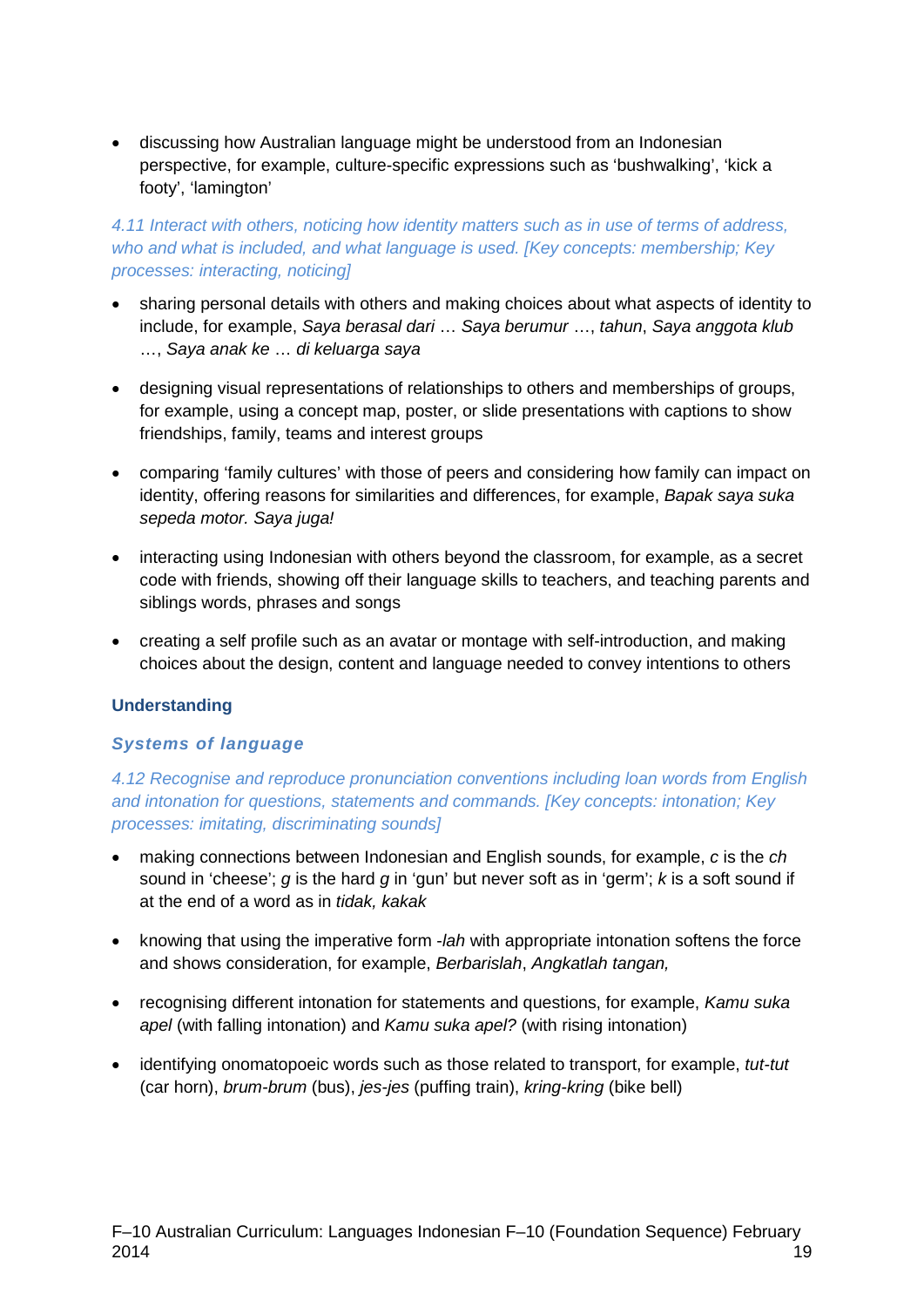*4.13 Develop understanding of ways to express possession and describe qualities of people and objects, and expand vocabulary related to personal and social world. [Key concepts: action, sequence; Key processes: describing, relating, predicting]*

- describing people, animals and things using pronouns, gender and adjectives of character, for example, *dia*, *mereka*, *teman*, *kakak laki-laki*, *adik perempuan*, *kakek*, *nenek*; *kaki*, *tangan*, *mata*; *kucing*, *marmot*, *burung*; *gemuk*, *kurus*, *tinggi*, *senang*, *sedih*, *marah*; *panas*, *dingin*, *hujan*, *mendung*, *cerah*
- describing places (for example, *kolam renang*, *taman*, *toko*, *pantai*, *sekolah*, *rumah*, *desa*, *gereja, pura*, *mesjid*) and movement using prepositions (for example, *dari*, *ke*, *dengan*, *pada*) and adjectives, for example, *kiri*, *kanan*
- knowing concrete nouns related to home, school and local environment, for example, forms of transport (*sepeda*, *mobil*, *bis*, *kereta api*, *becak*, *delman, dokar, bendi*) and items such as foods (s*emangka*, *kelapa*)
- describing quantity using cardinal numbers (*puluh*, *ratus*) and ordinal numbers using *ke*prefix, and making plurals by duplicating, for example, *buku-buku*
- describing actions using simple base verbs (for example, *tinggal*, *bangun*, *mandi*, *naik*) and *ber*- verbs, for example, *bermain*, *berjalan*, *bersepeda*, *berenang*
- recognising imperatives, for example, *Angkat tangan*, *Buka bukumu*, *Ayo cepat!*
- seeking information using questions, for example, *kapan*, *dari mana*, *ke mana?*
- linking ideas using conjunctions, for example, *karena*, *tetapi*
- locating events in time (for example, *hari ini*, *kemarin*, *besok*, *sudah*, *belum*) and using days of the week and months, for example, *Pada hari …*
- understanding the rules for subject-verb-object sentence construction (for example, *Saya tinggi*, *Saya bermain* ..., *Saya makan* …) and possessive word order, for example, *Adik laki-laki saya* …, *Tas teman Herman* …
- giving praise, gratitude and encouragement, for example, *coba*, *Bagus sekali!*, *terima kasih banyak*
- recognising that the same rules of punctuation apply as in English, for example, using capital letters and full stops for sentences

#### *4.14 Recognise that texts such as stories, games and conversations, have particular features. [Key concepts: genre; Key processes: observing patterns, distinguishing]*

- recognising the features typically associated with texts such as imperatives in games and time markers in stories
- comparing features of different text types, for example, differences in purpose, amount and kinds of language between a conversation and a story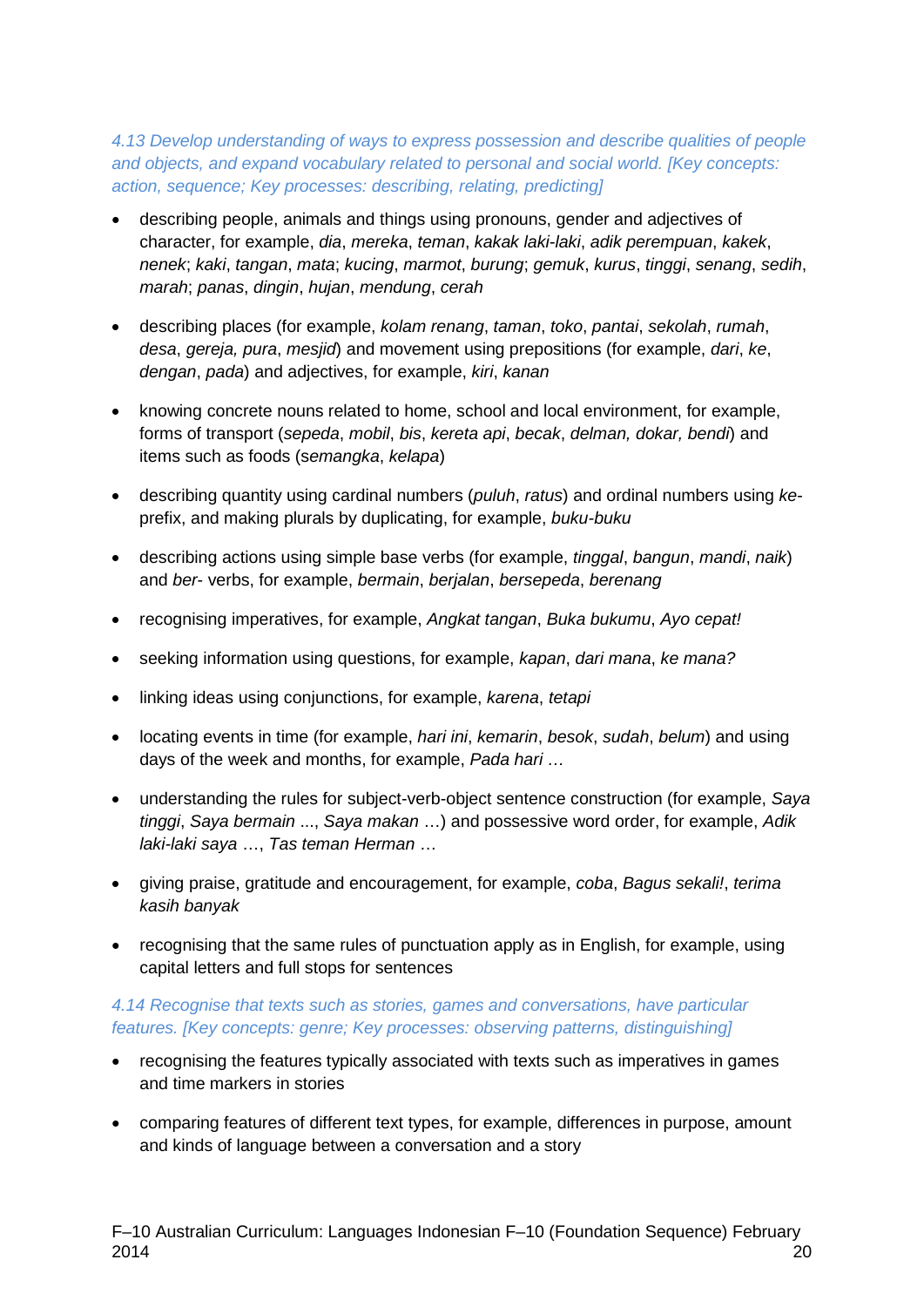• noticing differences between written and spoken texts (for example, comparing a written story with a spoken version), or comparing how texts within the same mode can differ, for example, a birthday card and an email message

#### *Language variation and change*

*4.15 Understand that language varies according to age, gender and social position such as place in the family. [Key concepts: status; Key processes: observing, comparing; Key text types: invitation, greeting card, dialogue]*

- noticing differences between formal and informal language such as greetings (*Hai* for friends and *Selamat pagi …* for adults), or that *Ibu*/*Bapak* replaces 'you' when speaking to adults and that *kamu* is not appropriate
- comparing advertisements, such as for games or toys, for different age groups and gender
- recognising appropriateness of gestures to accompany language when addressing teachers, friends or visitors to school
- analysing how language of texts such as invitations and greeting cards can vary depending on the occasion and closeness of the relationship between people

#### *4.16 Recognise that Indonesian is the official language of Indonesia and coexists with many regional languages in Indonesia. [Key concepts: change; Key processes: understanding]*

- knowing that Indonesian is a standardised language and is used in official contexts such as for parliament, government, media and education
- identifying Indonesian loan words in English (for example, *sarong*, *gong*, *satay, orang utan*) and loan words from other languages in Indonesian, for example, *televisi*, *komputer*, *kursi*, *topi, telepon,* recognising that spelling can change
- observing how linguistic borrowing relates to cultural change, such as new terms for technologies (for example, USB, laptop, server), and text features, such as contemporary Indonesian advertisements using a lot of English and Western-style images
- showing awareness of Indonesian as a 'real' language in use in the world, one of multiple languages in the Asia-Pacific region and in the Australian community

#### *Role of language and culture*

#### *4.17 Make connections between cultural practices and language use such as specific vocabulary and expressions. [Key concepts: diversity; Key processes: comparing, connecting]*

• noticing how gestures differ between cultures, for example, Indonesian people beckon with palm down and moving all fingers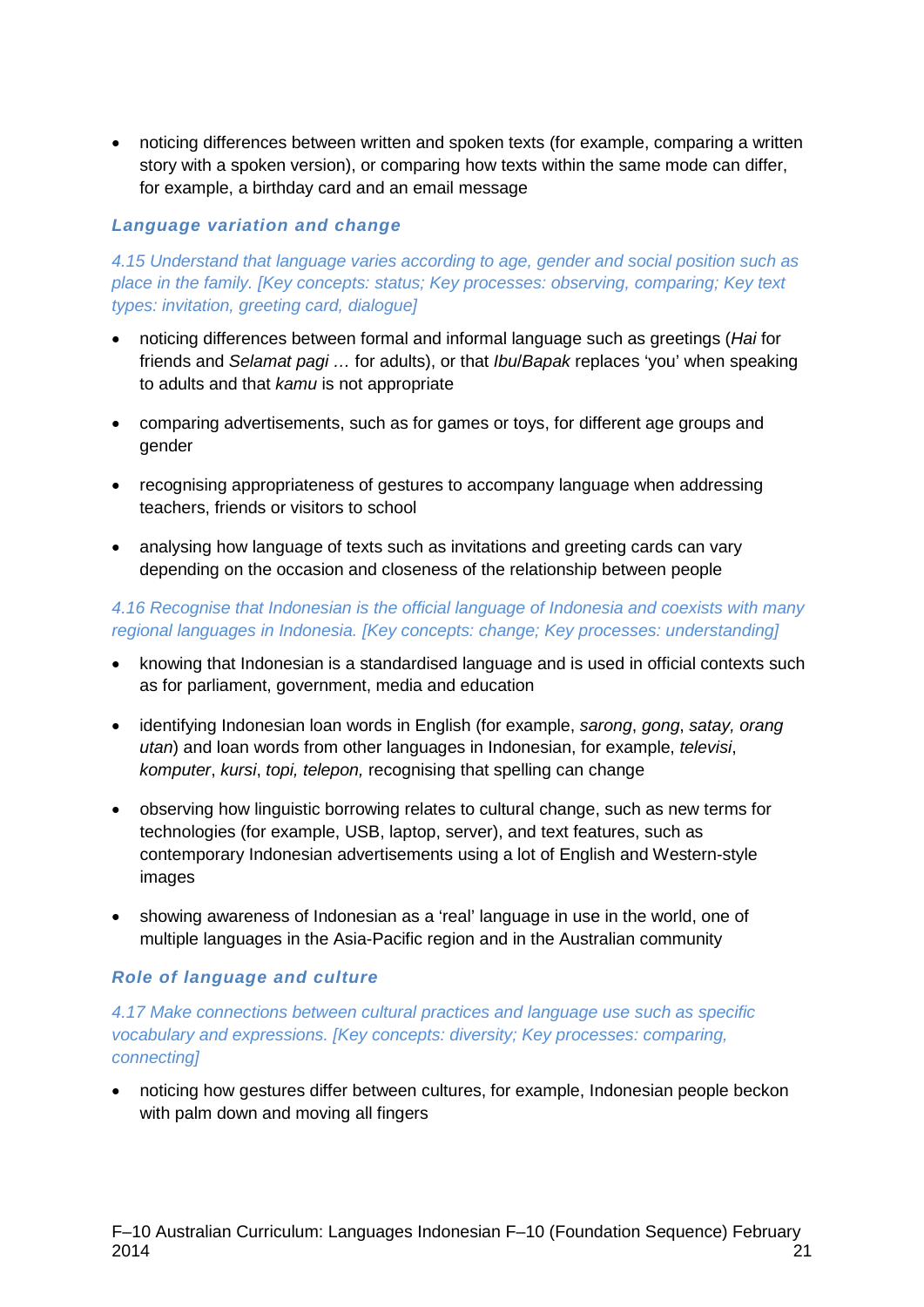- understanding that meanings of facial expressions can vary across cultures and can convey various emotions, for example, in Indonesia smiling may also reflect confusion, shyness, nervousness, embarrassment or offence
- showing awareness that language carries cultural ideas, for example, *upacara* compared to 'assembly', *padi*/*beras*/*nasi* compared to cooked/uncooked rice, and *kaki lima, becak, warung* and *sepak takraw* which have no equivalent in English
- recognising and comparing differences in character traits and values, such as those reflected by characters in stories (for example, animal heroes in fables are native animals in Indonesia, *Si Kancil* and *Harimau*)
- analysing which aspects of own language use might seem 'strange' from an Indonesian perspective and why, for example, practices such as barbecuing and Australian Rules football, and names for native animals, currency and foods

#### **Year 3 to 4 Achievement standard**

By the end of Year 4, students interact in classroom routines and structured interactions with teachers and peers. They reproduce the sounds of 'au' (*mau*), 'g' (*gemuk*) and the final sound 'k' (*tidak*). Learners follow instructions, make requests and respond with actions (*Duduklah, Bukalah bukumu*). They respond to questions (*Di mana? Kapan? Apakah?*) often using a simple phrase*.* They listen to and read texts, relying on graphics, key words and examples to support understanding, and respond using formulaic language. They present factual information such as descriptions, captions and reports. They work with modelled language to create their own texts such as sequencing pictures and statements to create a comic, and using word lists to complete a paragraph/simple story. They use vocabulary related to school (such as *buku, pensil, kursi*), home (such as *rumah, kamar, mobil*) and some interests (such as *suka main komputer, berenang, naik sepeda)* to create simple informative and descriptive texts. Learners describe amounts using cardinal numbers with *belas* and *puluh* and create plurals by doubling nouns. They state preferences using *Saya* [*tidak*] *suka* …, and use adjectives including size and colour, for example, *besar*, *merah*, *tinggi*, *lucu,* following the noun. They create subject focus sentences; simple possessive word order [*teman saya, rumahnya*]; and use the prepositions *di* and *ke,* and the conjunction *dan*.

Learners differentiate statements from questions according to intonation. They recognise that word order differs from English (that adjectives and possessive pronouns follow nouns), although they may not have the metalanguage to describe the pattern. Learners understand that language depends on who is using it, such as *kamu* for friends and *Bu/Pak* for teachers, and that some terms have specific cultural meanings, such as the significance of family in terms of address (for example, *Bapak*/*Pak*, *Ibu*/*Bu*). They make comparisons between Indonesian and English, also noticing similarities and differences particularly in cultural practices related to daily routines and special occasions. They recognise that languages do not have word-to-word equivalence, particularly culture-specific vocabulary such as 'footy' or *becak*. They begin to observe how language use, including their own, is influenced by culture, and that this is important for understanding intercultural experiences.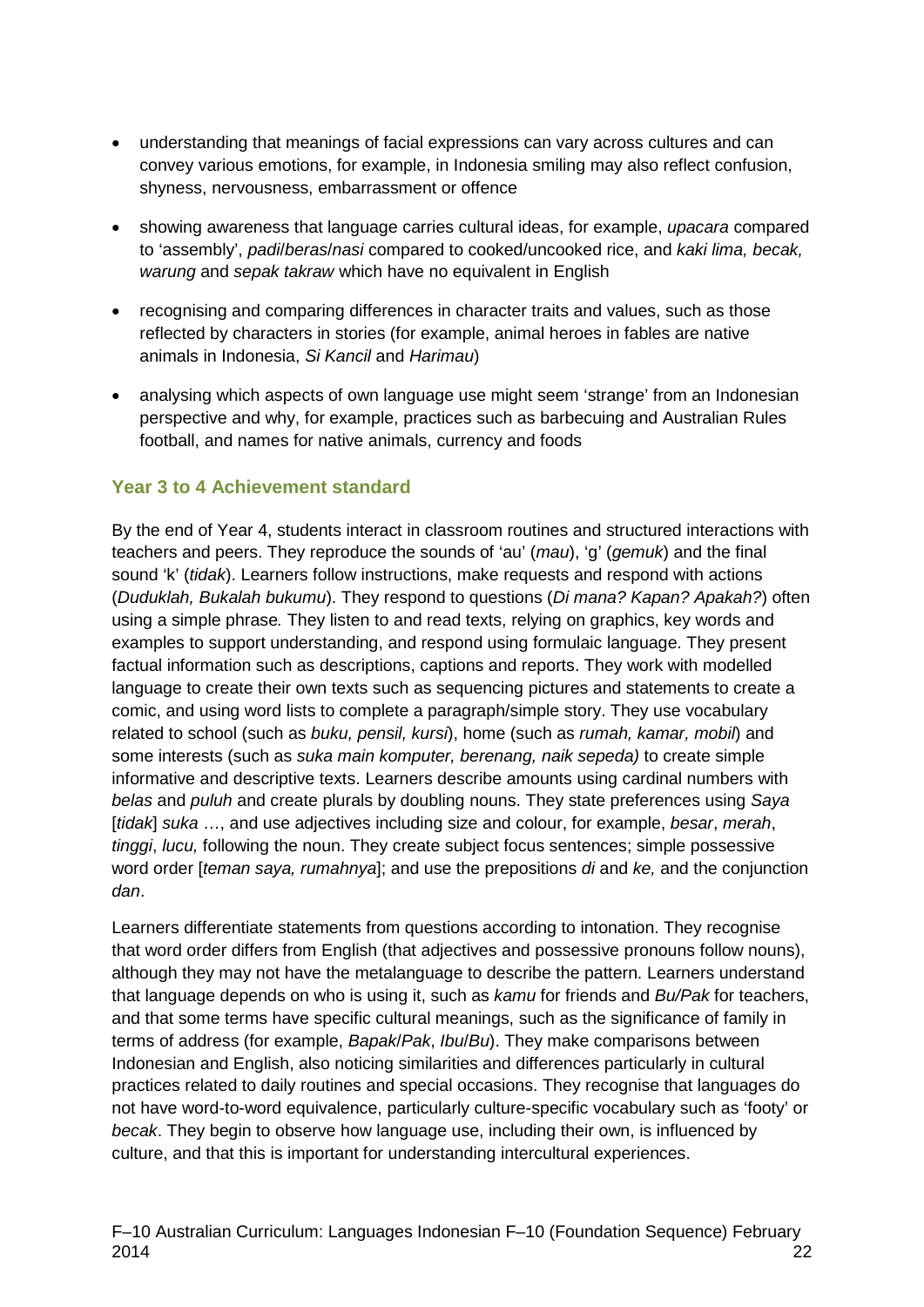## **Years 5 and 6**

#### **Years 5 and 6 Band description**

#### *The nature of the learners*

Students are increasing their social networks, experiences and communication repertoire in both their first language and Indonesian. They continue to need guidance and participate in structured, collaborative tasks that both recycle and extend language. Learners are gaining greater independence and becoming more conscious of their peers and social context. They are gaining awareness of the world around them and the proximity of Indonesia to Australia, Learners are noticing similarities and differences between Indonesian language and culture and their own.

#### *Indonesian language learning and use*

Learners use formulaic phrases in Indonesian to participate in classroom routines, oral presentations and structured conversations with their teacher and peers. They focus on aspects of their personal world and may be introduced to content related to Indonesia and other learning areas Learners develop oral language through scaffolded tasks and texts such as songs, descriptions and stories. They need to extend their oral fluency by focusing on sentence-level intonation and stress.

In pairs and as a class, learners read texts such as signs, posters, scripts, lyrics and instructions (for example, for recipes or games). They are learning to apply their knowledge of key words and textual features to predict meaning of unfamiliar language. Learners write texts using modelled language such as a class story, script or contributing to a wiki space. They need opportunities to extend their writing by expressing ideas through expanding and connecting sentences.

#### *Contexts of interaction*

Learners use Indonesian to interact with their teacher and classmates, and may use technology to communicate with peers in Indonesia. Tasks are typically structured, collaborative and at times competitive, such as a group performance, class display or games. Learners may notice Indonesian in the community such as in the media.

#### *Texts and resources*

Learners engage with a range of published texts such as readers, songs, computer games, as well as those prepared by the teacher of Indonesian including language exercises, games and presentations. In addition, learners gain exposure to Indonesian language and culture through texts created for the Indonesian community such as websites, music clips and television programs.

#### *Features of Indonesian language use*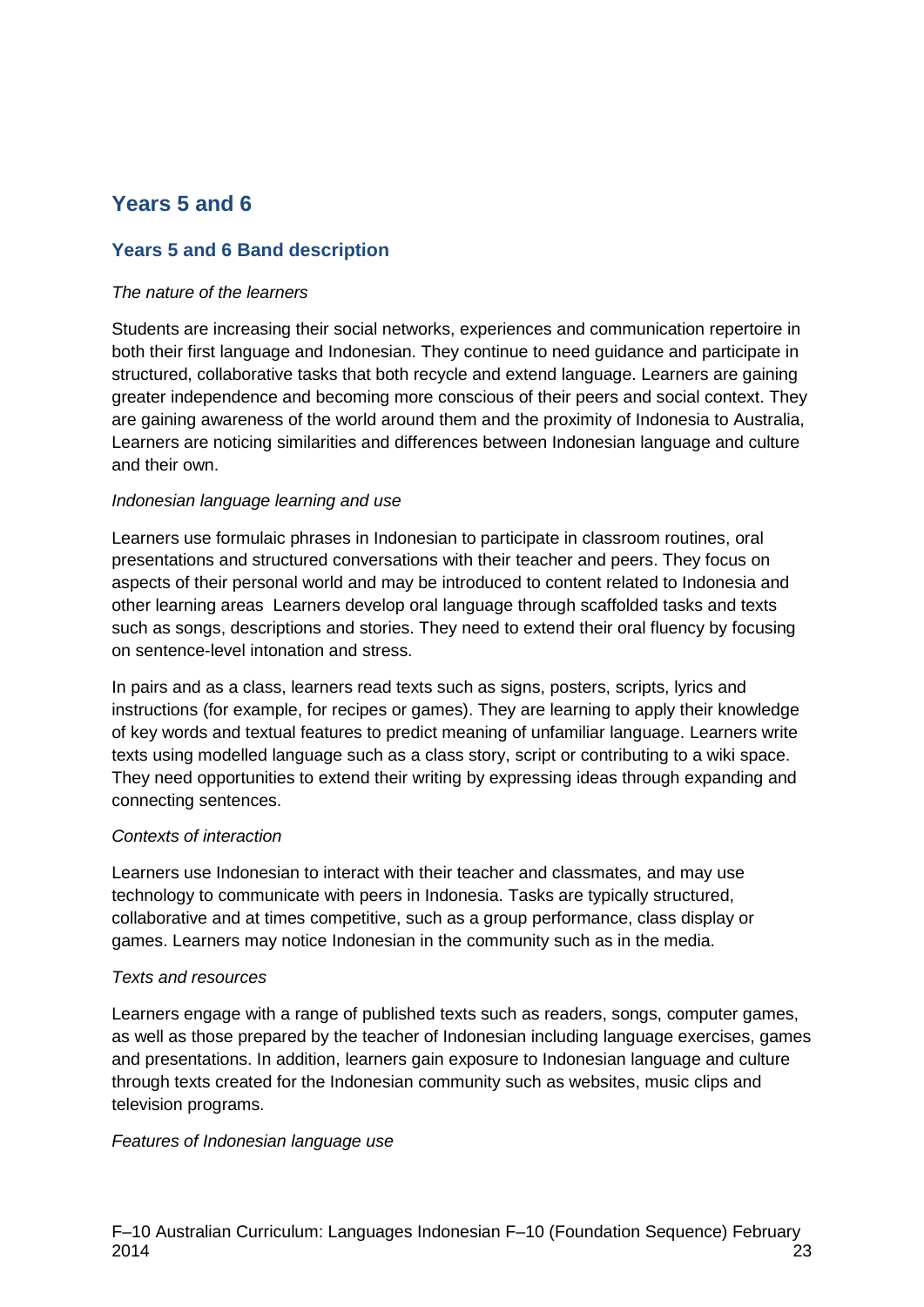Learners are expanding their knowledge of vocabulary and sentence construction. They develop a range of *ber*- verbs, simple conjunctions and prepositions, noticing that sentences follow a similar word order to English, apart from possessives and adjectives. They need to develop a metalanguage for describing aspects of Indonesian language and how it works. They are increasingly aware of the connection between language and cultural practices (for example, *tawar-menawar*, *selamatan*) and compare these to their own.

#### *Level of support*

Supports provided by the teacher at this level include explicit instruction, description and comparison of Indonesian and English, modelled language use and examples of texts, and feedback on student work. Learners need practice and guidance in using dictionaries and access to word charts, vocabulary lists and examples when translating and creating texts.

#### *The role of English*

Indonesian is used for classroom routines and language learning tasks and may be used as the language of instruction for learning the content of other learning areas. The language of response varies according to task demands, with Indonesian primarily for communicating in structured and supported tasks, and English (and other known languages) for open-ended, comparative tasks that develop learners' understanding of language and culture.

#### **Years 5 and 6 Content descriptions and elaborations**

#### **Communicating**

#### *Socialising*

#### *6.1 Interact with peers to describe aspects of daily life, school, friends and pastimes. [Key concepts: friendship, leisure; Key processes: corresponding, interacting]*

- giving opinions about aspects of personal world such as likes and dislikes, interests and leisure activities, for example, *saya lebih suka bermain futbal daripada sepak bola*
- describing significant people such as family members, friends and teachers, their relationship, physical appearance and characteristics/qualities, *Teman saya baik hati dan lucu*
- recounting experiences with family and friends, for example, *Saya suka berbelanja dengan teman saya pada hari Sabtu*
- maintaining communication with others by using strategies such as asking questions, for example, *Oh begitu, ya, maaf? Dan kamu?*

#### *6.2 Collaborate with peers to plan and conduct a shared event or activity such as hosting a class guest or working with a buddy class. [Key processes: planning, organising, negotiating]*

• engaging in shared tasks which involve planning, collaborating and evaluating, for example, performing an Indonesian item at an assembly, creating a *warung* for a school open day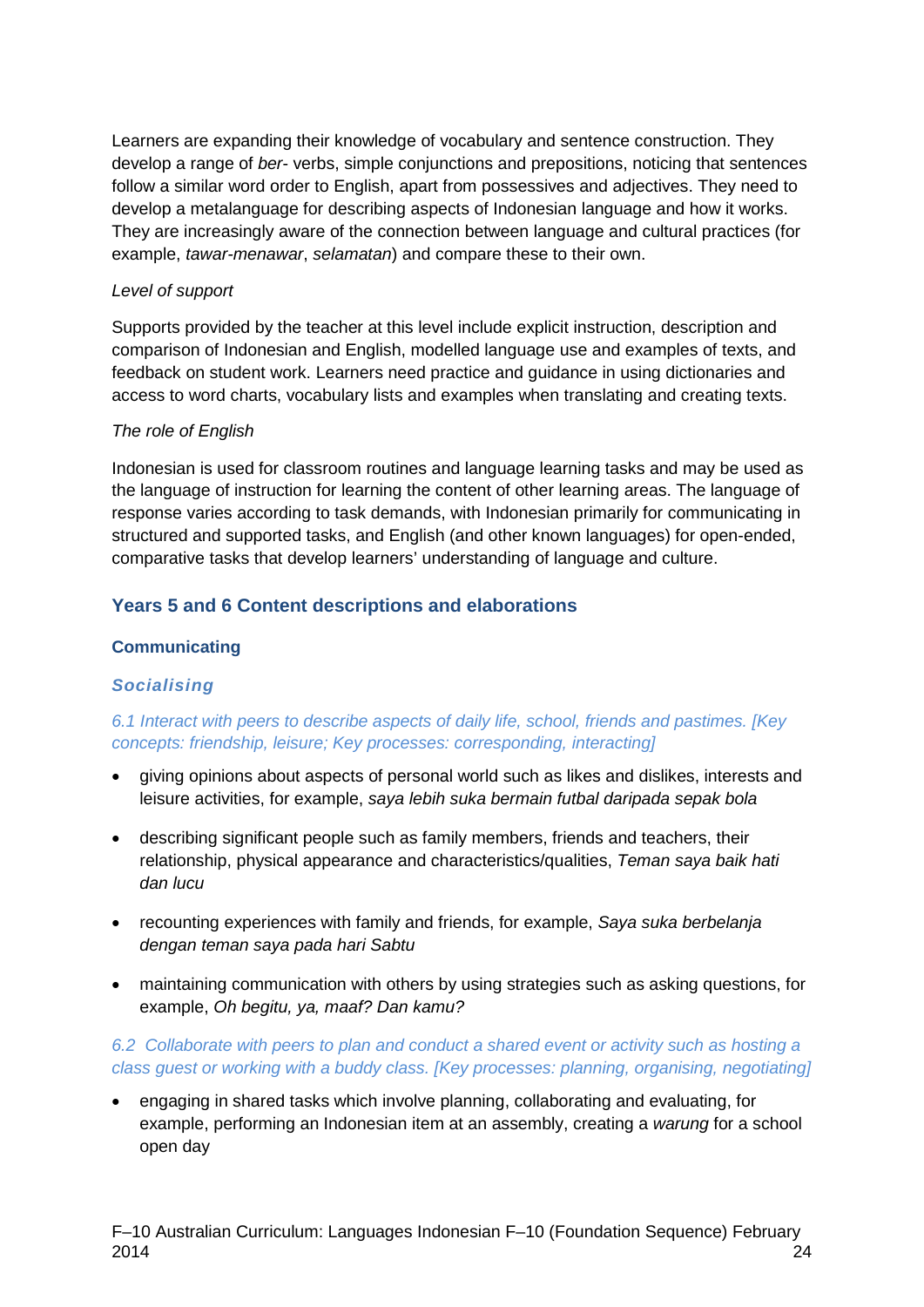- organising and taking on roles with others for a school activity, for example, Indonesian Day, newsletter, buddy class, shared reading with a buddy student
- making invitations and arrangements for a shared event or experience, for example, a class party, an Indonesian visitor, a film afternoon
- participate in role plays for purchasing goods and services, such as bargaining scenarios, buying souvenirs, or ordering food at a *kaki lima*/*warung*
- exchanging currency, noticing the respective values of each, and using Indonesian rupiah to carry out real or simulated transactions
- participating in sourcing goods and services, noting where these can be found and how they relate to different purchasing processes and language, for example, fixed prices (*Harga pas*) and negotiable prices (*Boleh tawar?*)

*6.3 Participate in classroom interaction and structured tasks, by asking and responding to questions, seeking permission and expressing preferences. [Key concepts: collaboration, responsibility; Key processes: requesting, interacting]*

- asking and responding to questions and asking for repetition or clarification, for example, *Sekali lagi*, *Bu*, *Maaf*, *Bu, saya tidak mengerti*
- responding to instructions and commands, for example, *Masuklah, Bukalah laptop kamu, Jangan lari, Tulislah di bukumu, Bacalah lebih keras, Berdirilah di depan kelas, Dengarkanlah, Ulangilah*
- asking permission, for example, *Boleh saya ke WC?, Boleh pinjam kamus/penggaris/pena merah?*
- giving advice and reminders to peers, for example, *Pakailah sepatumu, Kamu harus menulis di bukumu, Jangan bercakap-cakap*

#### *Informing*

*6.4 Locate classify and compare factual information from texts about aspects of daily life and significant events across cultures.[Key concepts: lifestyle, event; Key processes: classifying, comparing]*

- identifying details of texts such as advertisements, conversations, brochures, announcements, and use these to share information with others such as presenting a chart of favourite television programs or computer games
- reading and extracting key points about an issue or topic, such as housing, living in the city/rural area, types of activities for young people and their daily routine, and discussing information with peers
- reading, viewing and listening to texts to research information about concepts related to other learning areas such as the Arts, Geography and Science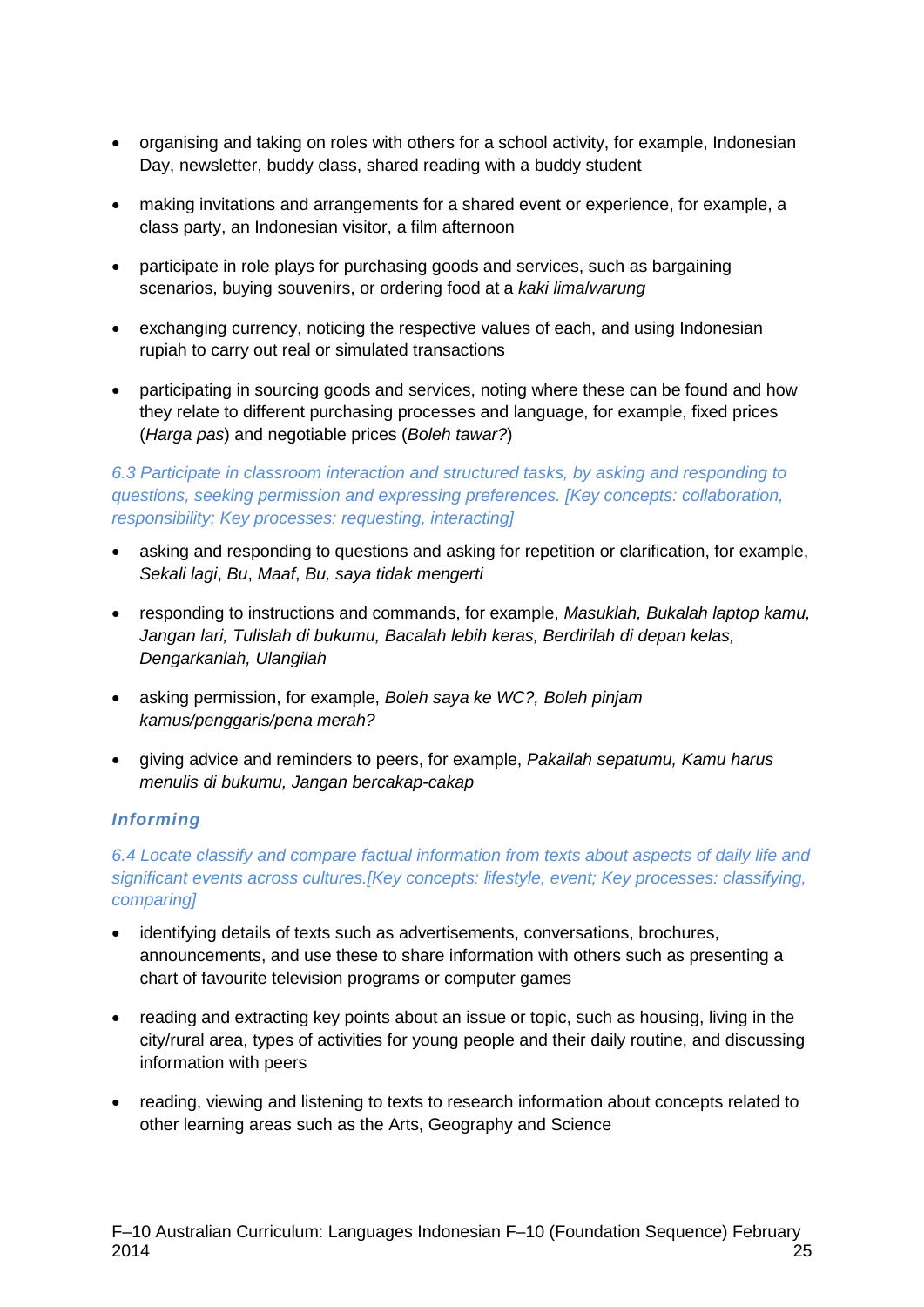• comparing, contrasting and reflecting on different perspectives of information read or heard, for example, *Apakah informasi ini benar?*, *Informasi ini dari mana?*, *Siapa yang menulis teks ini?*

#### *6.5 Convey information, using diagrams, charts, timelines, descriptions and guided reports, about aspects of language and culture.[Key concepts: literacy; Key processes: describing, reporting]*

- presenting factual information related to cultural activities and events of significance, for example, daily routines, celebrations, sporting events, concerts
- communicating in different text types and formats (oral, written, multi-media) to compare aspects of culture, for example, a short report for a school newsletter, a class website, a short documentary about the neighbourhood/region
- using graphic organisers to convey information in particular ways, for example, to show priorities (list/table), compare statistics or ideas (Venn diagram), highlight frequency (graphs)
- reporting information based on own or group research, for example, city and village life, supporting with photos, illustrations, captions or diagrams

#### *Creating*

*6.6 Listen to, read and view texts such as cartoons, dialogues and fairy tales, and respond by describing aspects such as characters and actions.[Key concepts: fact, fiction; Key processes: describing; Key text types: story, script, cartoon]*

- recalling and/or illustrating main characters and events in texts, such as by responding to key questions (*Siapa?*, *Di mana?*, *Apa?*) about a story or song
- conveying understanding of plot and sequence in texts, such as by re-creating the sequence using a storyboard, labelling key events, creating a timeline
- discussing reactions to texts such as stories, television programs and songs that reflect contemporary Indonesian values, for example, respecting parents, appreciating diversity, being a good friend
- discussing key messages in creative texts, such as the moral of a fable/story, an idea or value in a song, a quality of a character (*cerdik, sombong*, *baik hati*)
- responding to a creative text by manipulating the original text to create a new version, for example, re-sequencing events, adding a new element, changing the location, creating an alternative ending
- writing a review, using modelled language, of a song, story, comic or television program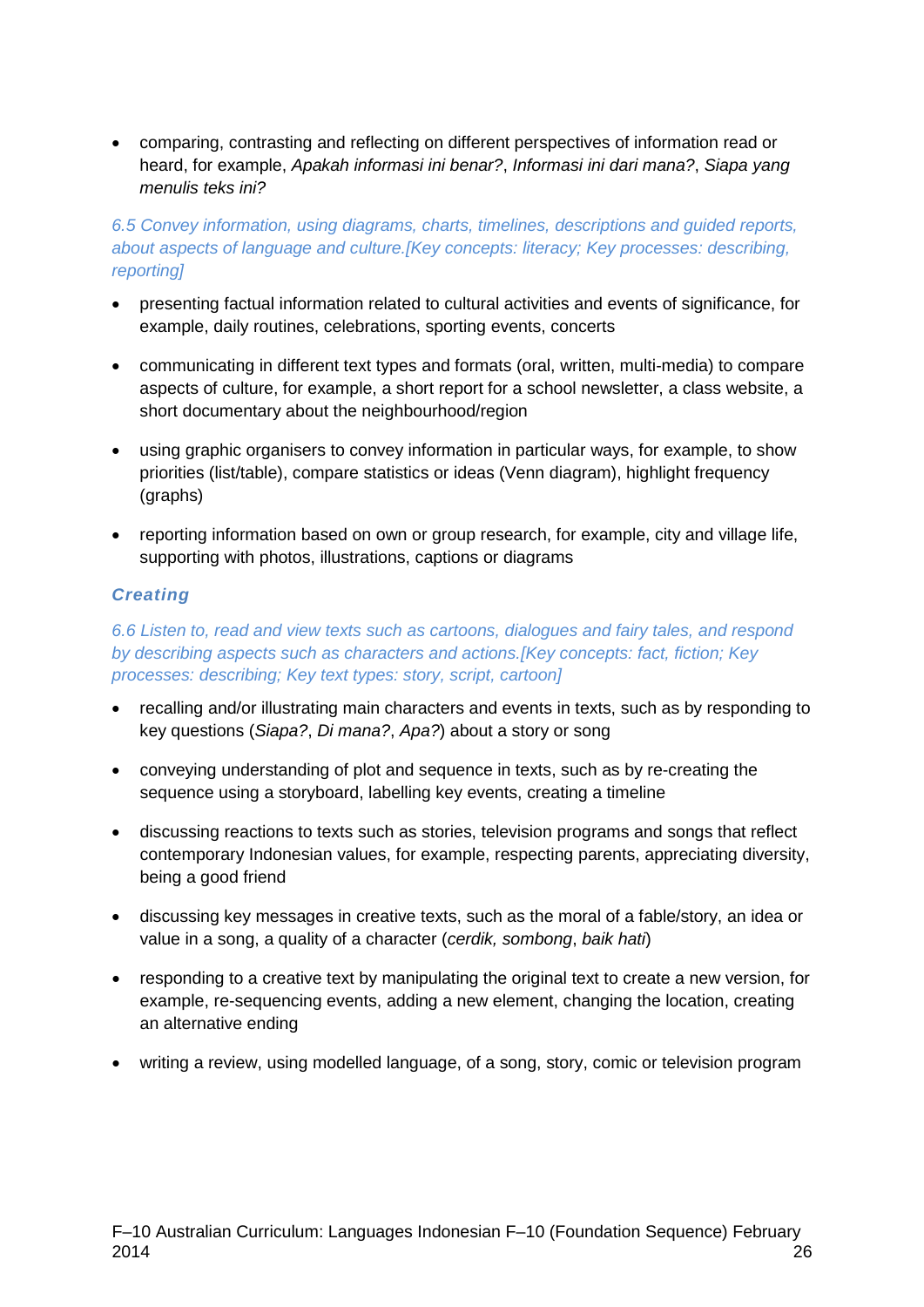#### *6.7 Write and perform texts such as a skit, rap or video clip, based on a stimulus, concept or theme. [Key concepts: imagination, drama; Key processes: performing, composing; Key text types: dialogue, narrative]*

- writing for own and others' enjoyment and interest, for example, a description of an imaginary character, animal or event
- creating texts to share with others, for example, commercials for a new product, a short film or rap, a poster for an imaginary event
- creating poetry, rap or song, experimenting with rhyme and rhythm, such as a shape or acrostic poem, a song about sport, for example, *Tim saya hebat!*
- performing and presenting own texts, for example, a photo story, advertisement, rap

#### *Translating*

#### *6.8 Translate texts from Indonesian to English and vice versa, selecting from possible choices to create appropriate meaning.[Key concepts: meaning; Key processes: translating, selecting]*

- comparing translations of written texts both from English into Indonesian and from Indonesian into English, such as advertisements, websites, food packaging and menus, and interpreting meanings by considering different audiences and cultural perspectives
- suggesting ways to modify some terms and expressions that may not translate directly and how this may affect text length, style and word choices
- interpreting meanings in Indonesian texts by 'reading' the context, for example, *Ayo cepat!* may be encouraging or scolding depending on who uses it and why

#### *6.9 Generate Indonesian and English simple versions of texts such as reports, instructions and games, for the school community. [Key concepts: equivalence; Key processes: comparing, modifying]*

- producing recounts of events and experiences such as articles for a newsletter or captions for a photo story, and compare choices available in both languages
- performing a role play or skit for an audience such as parents or younger students, and accompanying with an English explanatory commentary, for example, to explain the use of specific terms or gestures
- creating bilingual texts for the school community, such as a virtual tour for a school website or signs illustrating acceptable/unacceptable expressions and gestures,, for example, kissing, hugging, staring
- interpreting aspects of oral texts in Indonesian for others, for example, providing a commentary on an Indonesian item at an assembly, explaining a dialogue or game at a languages evening
- preparing different versions of the same oral or written text, explaining why particular words were chosen or omitted, or how the meaning was changed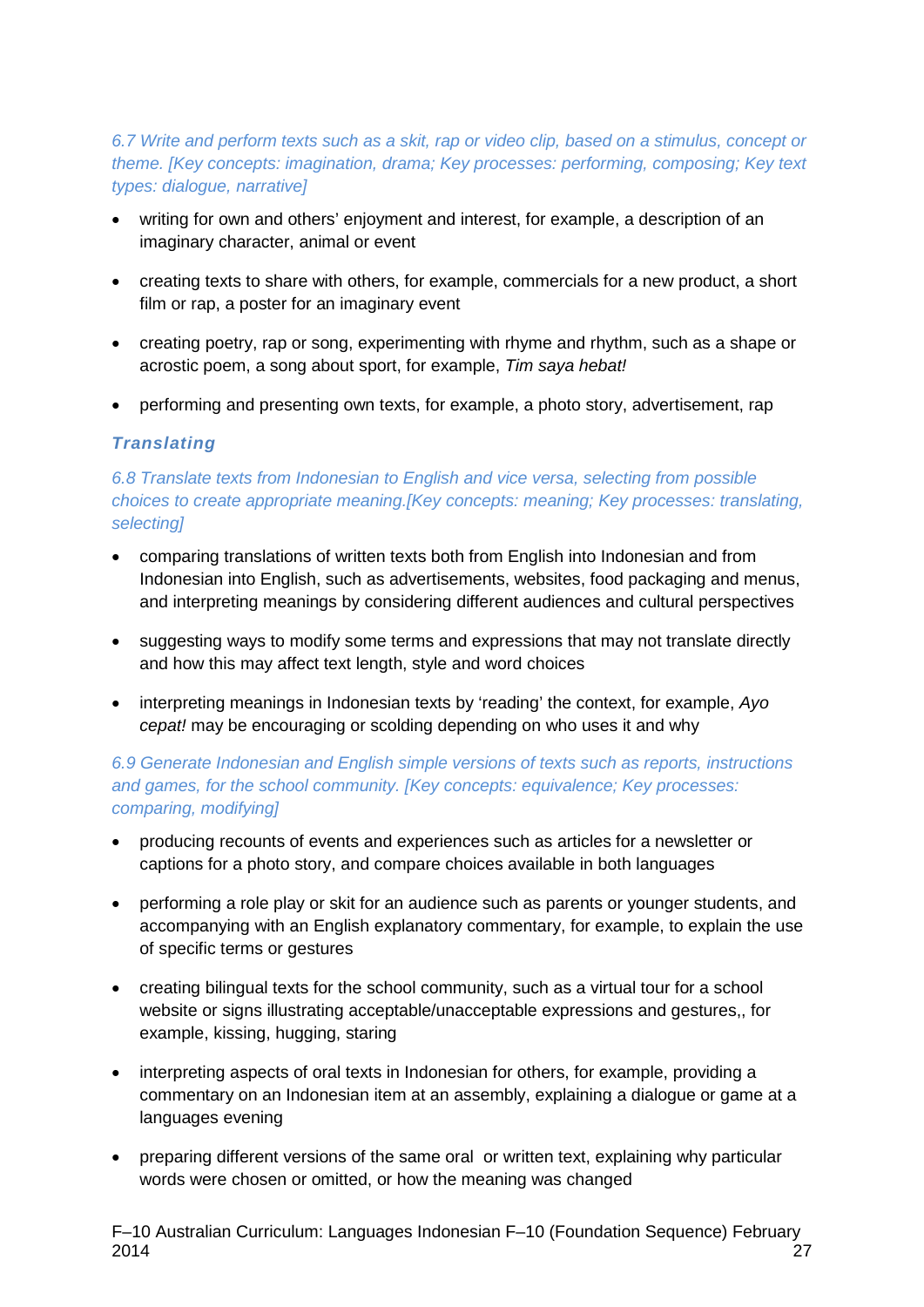#### *Reflecting*

*6.10 Engage in intercultural experiences, describing aspects that are unfamiliar or uncomfortable and discussing own reactions and adjustments. Key concepts: reaction, strangeness; Key processes: accommodating/rejecting, suggesting]*

- comparing the impact of gestures across cultures (for example, beckoning by pointing with index finger and palm down beckoning, touching top of head, laughing loudly) and noticing own comfort with these
- describing ways of showing politeness, for example, giving an answer that may be incorrect as a way of saving face, gestures such as smiling often
- recognising and exploring aspects of own language use that reflect own cultural perspective and experiences, for example, references to climate and environment, animals, activities and routines such as chores, and celebrations and events such as school camp, Easter, Anzac Day, expressions such as 'g'day', 'howzat', 'morning tea'
- noticing when listening to, reading and viewing texts the impact of own assumptions about Indonesian people and culture, such as being surprised if dogs are kept as pets, or assuming all Indonesians live a subsistence lifestyle, and considering what assumptions Indonesians might hold

#### *6.11 Share experiences of learning and using Indonesian, commenting on what has been accepted or rejected and how this has impacted on own identity.[Key concepts: belonging, identity; Key processes: recording, evaluating]*

- monitoring development as a learner of Indonesian, for example, recording learning and reflections in blogs, learning log or journal
- comparing experiences with peers of learning Indonesian, and considering any impact on own identity, for example, reactions when others such as teachers or extended family ask about learning Indonesian
- creating texts that express identity including as a learner of Indonesian, for example, personal emblem/motto, poster, profile, photo journal, caricature/self-portrait, and reflecting on how these may be understood from an Indonesian perspective
- considering how own upbringing and experiences impact on assumptions in intercultural interactions, for example, notions of leisure and free time, pocket money, backyard with swimming pool, and whether these are changing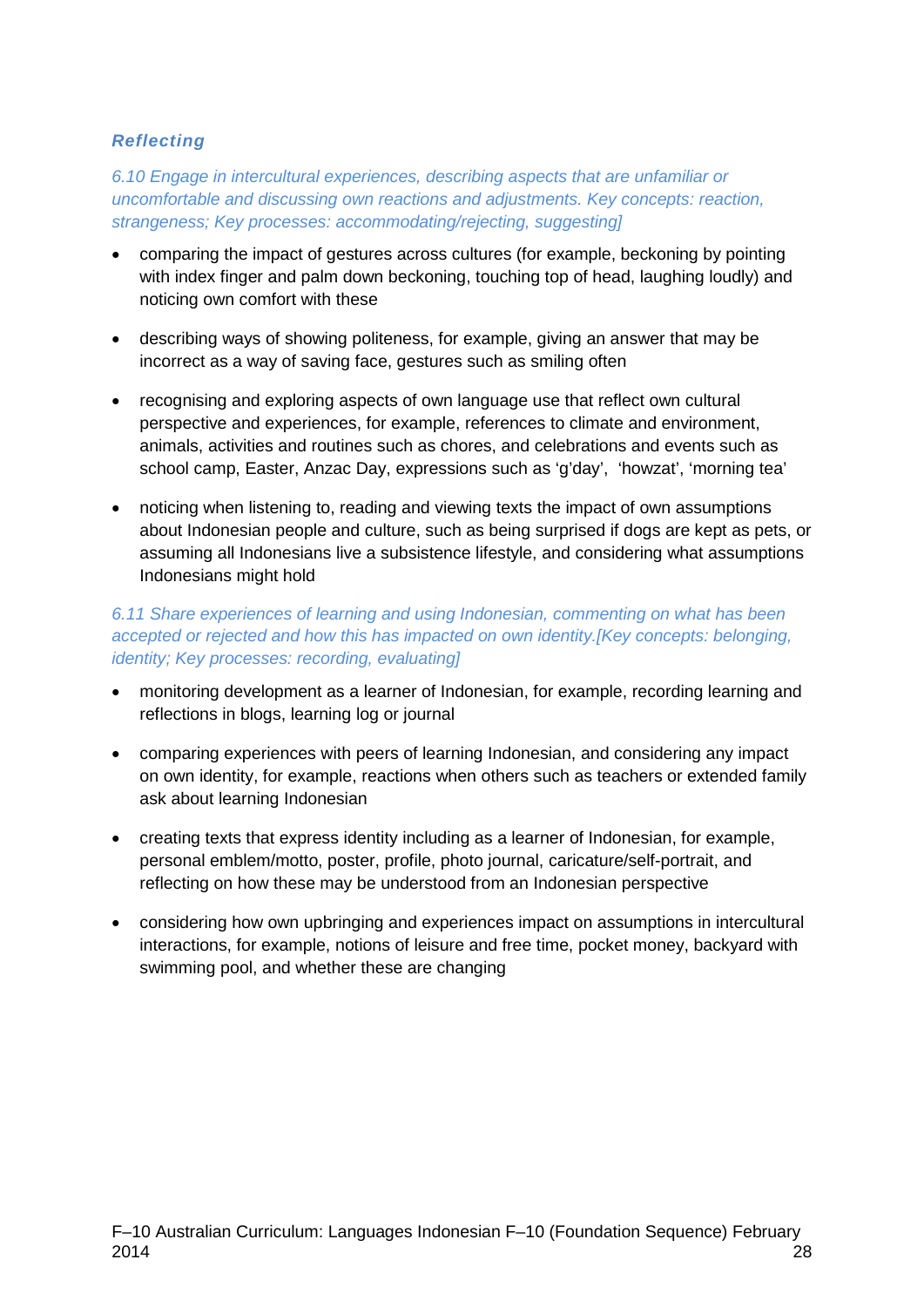#### **Understanding**

#### *Systems of language*

*6.12 Notice pronunciation of phonemes such as ng/ngg/ny and notice the difference in pronunciation of loan words from English.[Key concepts: loan, emphasis; Key processes: experimenting, predicting]*

- comparing different pronunciation of phonemes in the middle of words (*ng, ngg*, *dengan*, *tangan*, *tinggal*, *tanggal*), and intonation of polysyllabic words, for example, *mendengarkan*, *berbelanja*, *berselancar*
- knowing how to correctly pronounce the phonemes *ny* and *ng* at the beginning of words, for example, *nyamuk*, *Nyoman*, *ngantuk*
- recognising the Indonesian pronunciation of loan words from English, for example, *komputer*, *roket system,* and applying conventions to unfamiliar loan words
- understanding that emphasis enhances meaning, for example, stress of word endings, *besarrr*, *takuuuut*

#### *6.13 Understand how to express actions and events in time and place, using prepositions, and continue to expand knowledge of ber- verbs and vocabulary. [Key concepts: time, place; Key processes: applying, understanding]*

- referring to people and things using pronouns (for example, *kami*, *kita*, *kamu semua paman*, *bibi*, *sepupu*, *ibu tiri*), concrete nouns, such as those related to food and drink (for example, *sambal*, *rendang*, *es kelapa muda*), and indicating possession using -*nya*, *mereka*, *kami/kita*
- describing locations, for example, *kota*, *restoran*, *bioskop*, *warung*, *pasar*
- referring to relationships using prepositions, for example, *untuk, kepada*
- describing actions using *ber* verbs (for example, *berselancar*, *berbicara*) and *me-* verbs, for example, *menonton*, *melihat*, *menjual*, *mendengarkan*, *membeli*, *memakai*
- knowing how to direct others using imperatives (for example, *jangan*, *dilarang*) and invite others using polite forms, for example, *-lah, Silahkan*
- seeking information and explanation using question words, for example, *Untuk apa?*, *Dengan siapa?*, *Dengan apa?*
- describing character and qualities using adjectives, for example, *menarik*, *bosan*, *enak*, *bodoh*, *pandai*, *rajin*, *nakal*, *mahal*, *murah*, *sakit*, *capai*, *segar*
- indicating frequency using adverbs, for example, *selalu*, *sering*, *kadang-kadang*
- creating cohesion using conjunctions, for example, *lalu*, *sebelum*, *sesudah*
- expressing reactions with exclamations, for example, *kasihan!*, *hebat!*, *asyik!*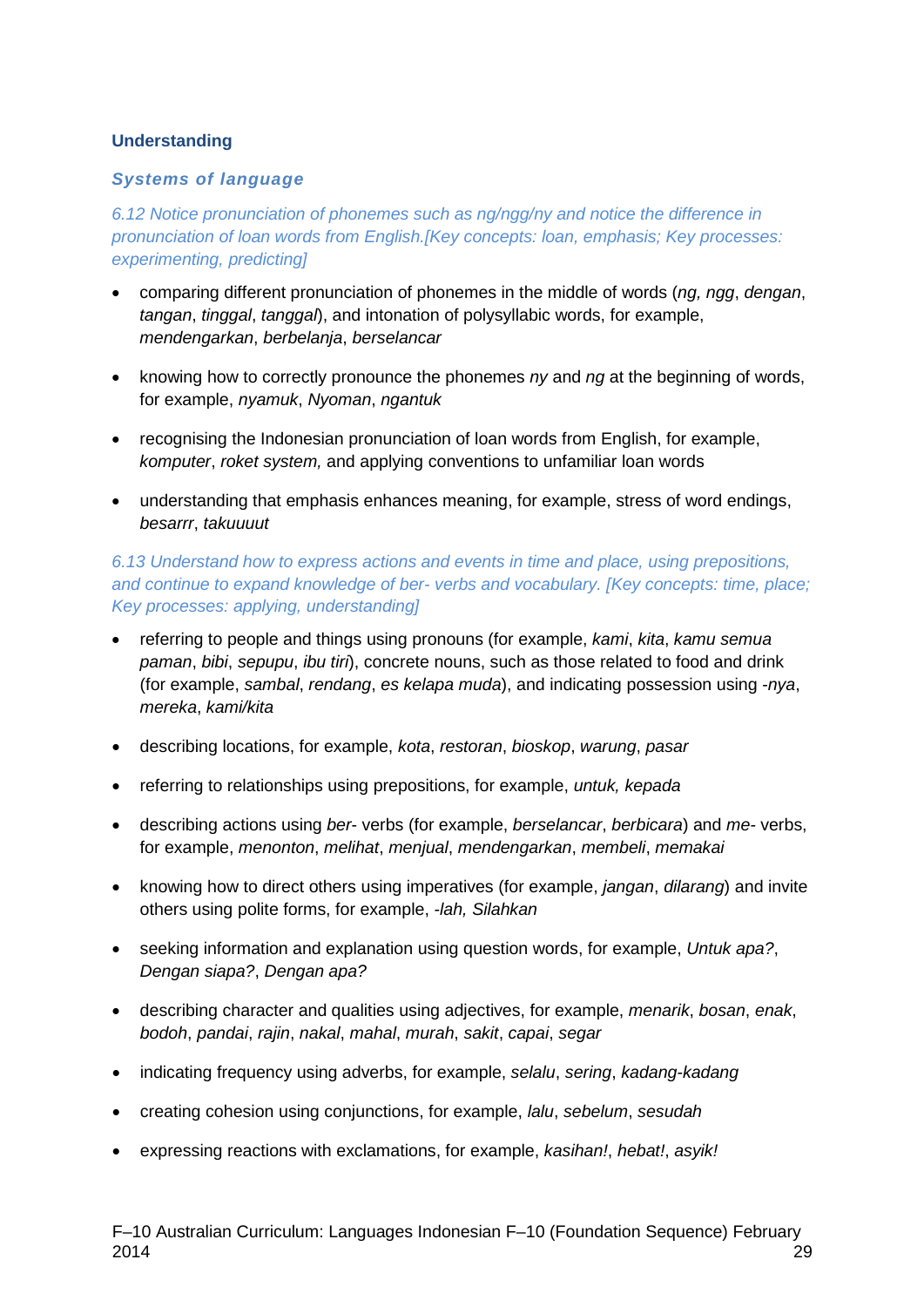- comparing and evaluating using comparatives and superlatives, for example, *lebih … daripada*, *paling …*
- extending subject focus construction: SVO + Preposition/Adverb, for example, *Saya menonton film di bioskop, Pada hari Minggu saya berselancar dengan bapak di pantai*

#### *6.14 Develop understanding of how grammatical structures and rules influence textual organisation. [Key concepts: coherence; Key processes: connecting, applying]*

- noticing that different text types have different register, for example, *Bapak-Bapak dan Ibu-Ibu* (speech), *kamu semua* (dialogue with peers), *Anda* (advertisement)
- analysing how different text types use linguistic features to create effect, such as superlatives in advertisements designed to persuade (*terbaru*, *paling sehat*), the imperative in signs designed to advise or prohibit (*Dilarang*), salutations in emails designed to maintain relationships (*yang baik*, *salam dari*), and declaratives in announcements designed to inform (*Minggu depan pada waktu* …)

#### *Language variation and change*

#### *6.15 Develop awareness that text types reflect different contexts, purposes and audiences. [Key concepts: proximity, context; Key processes: analysing, predicting]*

- recognising that there are linguistic choices available to vary level of politeness, such as when giving instructions, for example, *duduk*, *duduklah*, *silakan duduk*
- observing how language use reflects respect and social distance, such as making requests with different levels of formality (*Minta*, *Mohon*, *Boleh*, *Bolehkah?*), showing respect for figures of authority (*Pak Guru*,, *Mas, Mbak*), expressing familiarity with friends such as by using nicknames (*nama panggilan*)
- reflecting on how language varies depending on

#### *6.16 Recognise that Indonesian contains influences from other languages such as regional and foreign languages. [Key concepts: change, borrowing; Key processes: identifying, discussing]*

- noticing how Indonesian is influenced by other languages and cultures, such as foreign languages are reflected in words for food, music and sport, for example, *wortel*, *roti*, *kriket*, *musik pop, musik klasik*
- noticing the use of loan words from English in texts such as advertisements and television programs to suggest values such as 'modern', 'sophisticated' and 'educated', for example, *paket family*, *berinternet*, *koneksi bisnis*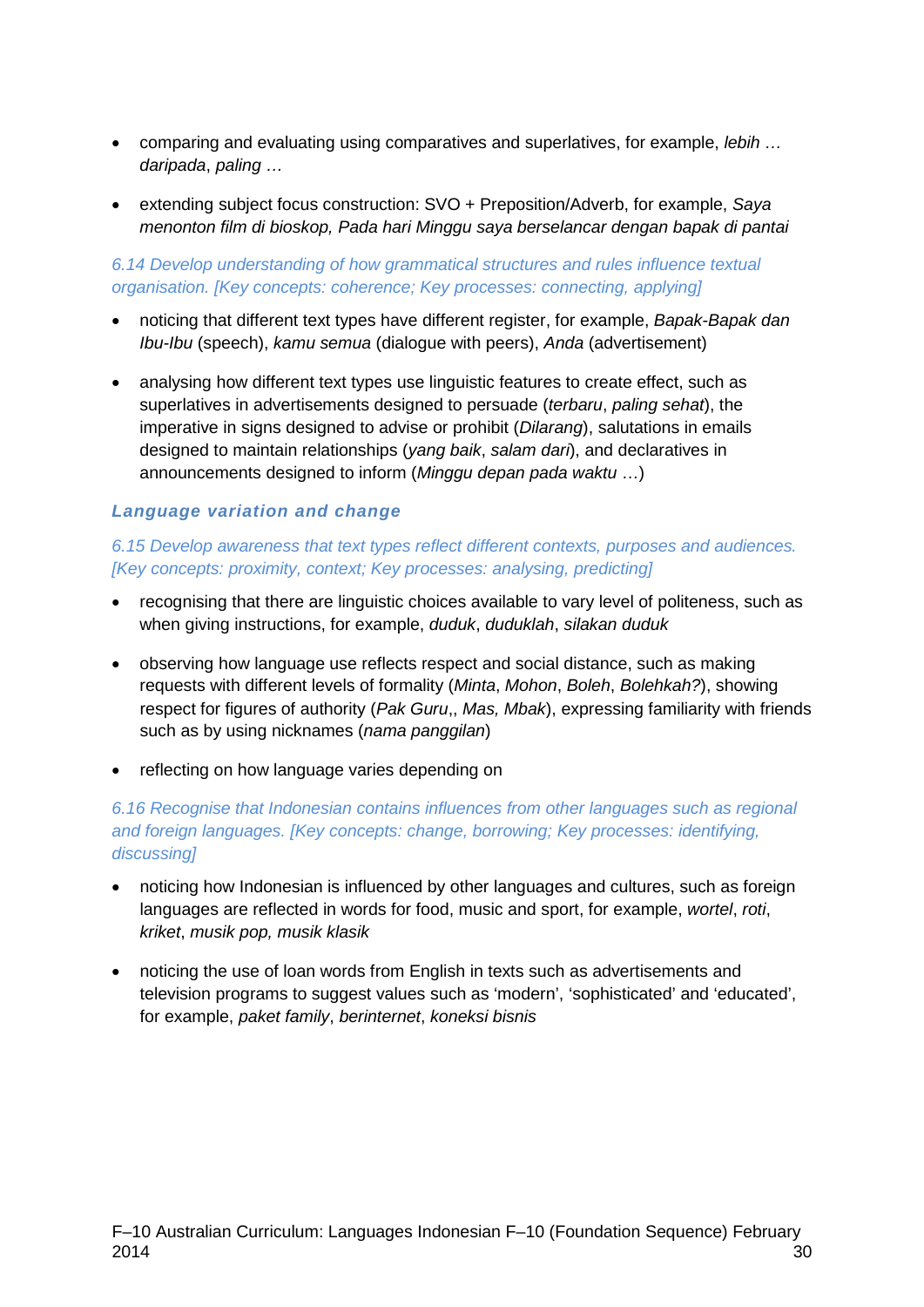#### *Role of language and culture*

*6.17 Recognise that language and culture are integral to identity and the nature of communication. [Key concepts: assumptions; Key processes: exploring, examining connections]*

- recognising that texts such as stories have a social and cultural purpose, and comparing values depicted in texts, for example, the moral of a story such as 'Cinderella' compared to that of *Bawang Putih dan Bawang Merah*
- noticing how Indonesians describe self, such as often including regional language, ethnic group and religious affiliation
- understanding that Indonesian, as a national language, enables communication across diverse groups of people and languages, and is part of national identity
- recognising generalisations and stereotypes about cultural groups, for example, all Indonesians are Moslem, and noticing the variability of reality
- considering connections between language and culture in own experiences and perspective, for example, how own language use reflects cultural practices (for example, participating in outdoor activities such as sports)

#### **Years 5 and 6 Achievement standard**

By the end of Year 6, students use written and spoken Indonesian to convey information about themselves, their families and friends, daily routines and activities. They respond to and create texts such as descriptions and conversations to share factual and imaginative ideas and experiences, using formulaic phrases and modelled language. Learners produce *ng/ny/ngg* sounds, and apply knowledge of pronunciation and spelling to predict the sound, spelling and meaning of new words. They ask questions using *Apa?*, *Siapa? Berapa?*, *Di mana?* and interact spontaneously with peers on familiar topics and classroom talk. Learners use formulaic language to write a part in a dialogue and then perform it by reading aloud their script. Students' written and spoken language is not highly differentiated at this point, and they use subject focus construction with a range of *ber-* verbs (*bermain*, *berjalan*, *bercakap-cakap*, *berenang*) and formulaic *me-* verbs (*membaca*, *mendengarkan*, *menonton*). Learners form numbers using *ratus* and *ribu*, They describe character and appearance, , using noun + adjective word order, for example, *Rumah Budi besar*; *Dia tinggi dan lucu*. They use possessive pronouns with some accuracy such as *Nama teman saya* …*.*  Students describe events in time using *pada* with whole numbers and the days of the week. They use prepositions such as *di atas*/*dalam/belakang* and the conjunctions *karena* and *tetapi*.

Learners understand that Indonesian is a language system that has rules, and that (subject focus) sentence construction is similar to English. They recognise features of texts such as adjectives in descriptions, superlatives in advertisements and imperatives in signs. . Learners observe that language varies according to age, relationships and situation, particularly in how to address people and what is discussed. They recognise loan words from English and their Indonesian spelling (*televisi*) and pronunciation (*kriket*). They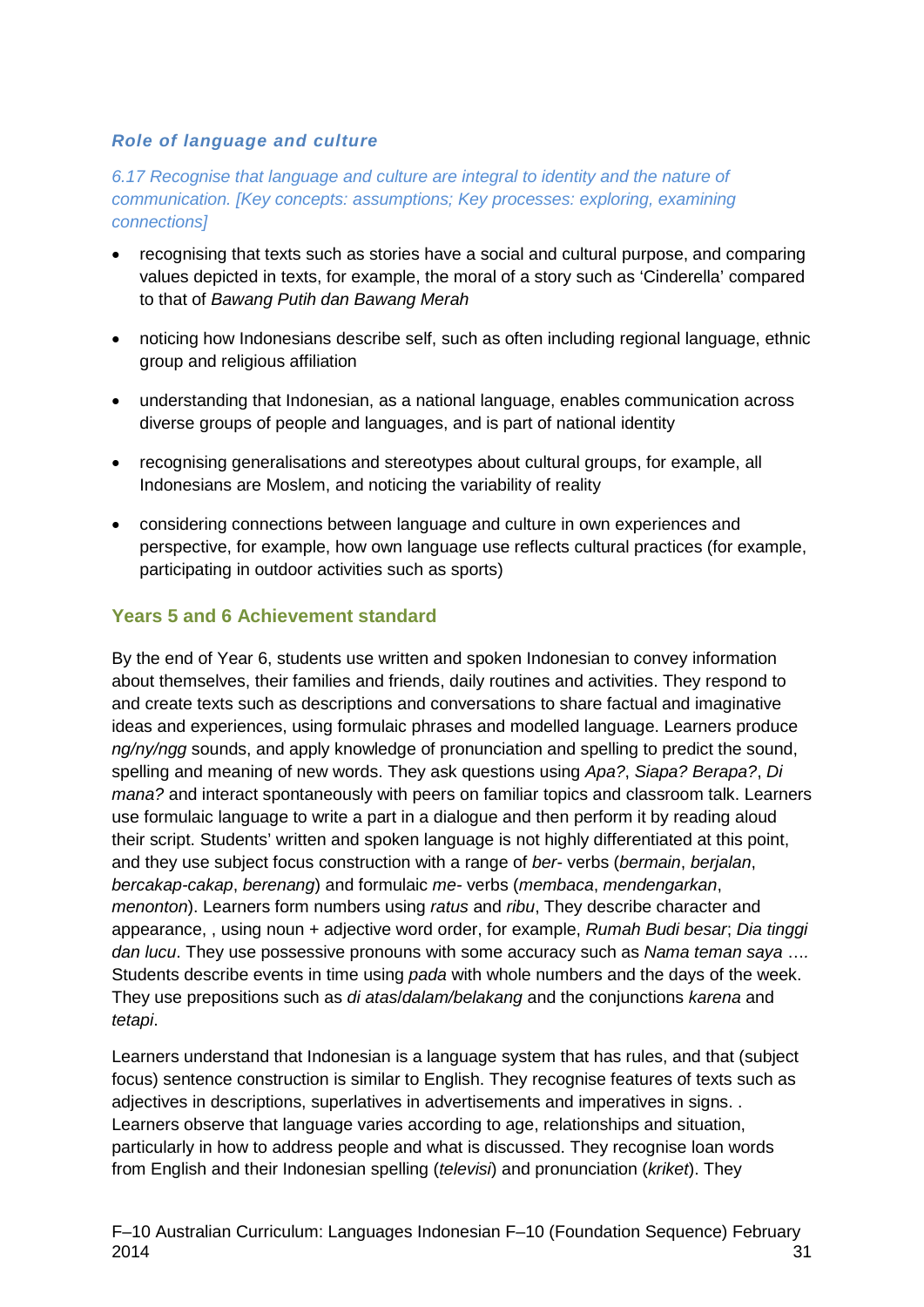comment on similarities and differences between aspects of language and culture, such as celebrations (*Idul Fitri*, *Hari Ulang Tahun*), leisure (*takraw*, *bulu tangki*s) and environment (*desa*, *hutan*, *gunung api*). Learners understand that some terms and expressions reflect culture-specific practices, such as *Selamat siang*, *mandi*, *guling* and cannot be directly translated, and that these exist in their own language also. They express awareness that experiences and cultural perspectives, including their own, shape assumptions and language use in intercultural interactions.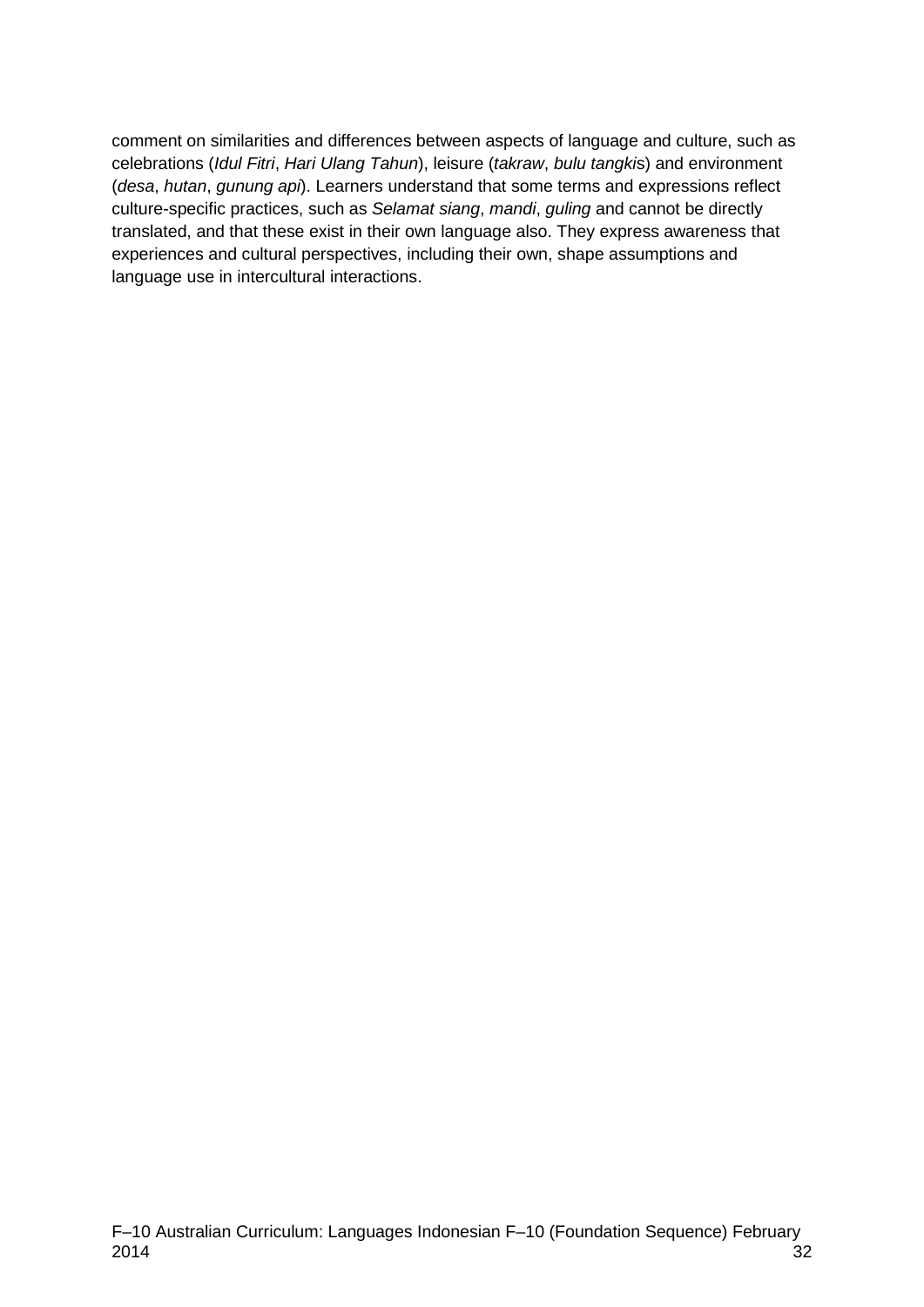# **Years 7 and 8**

#### **Years 7 and 8 Band description**

#### *The nature of the learners*

These years represent a transition to secondary school and learners in this pathway are continuing to study Indonesian bringing with them language related to their immediate world and knowledge of Indonesia. Some learners may have experiences interacting with Indonesian speaking communities. . They may be sensitive to views of their peers and performance aspects of using Indonesian.

#### *Indonesian language learning and use*

Learners interact using Indonesian in classroom routines and communicative tasks. They give presentations and participate in dialogues, with some preparation and support such as cue cards. They listen to short texts in Indonesian, listening for specific details and gist. Learners are extending the range and quality of their writing through increased vocabulary and grammar knowledge, and by drafting and editing their own work and that of their peers. They recognise text-type features and use models to create a variety of their own texts including descriptions, recounts and reflections..

#### *Contexts of interaction*

The primary context for learning remains the Indonesian language class; however, there may be opportunities for interacting with peers in Indonesia and with other learners of Indonesian, such as through technology and sister school relationships. Learners may be exposed to Indonesian speakers, media and community events..

#### *Texts and resources*

Learners read and view a range of increasingly complex texts specifically designed for learning Indonesian in schools such as textbooks, videos, stories and online resources. Use of authentic texts created for the Indonesian-speaking community, such as songs, films (with subtitles), websites, advertisements, and excerpts from stories, provide opportunities to extend learners' understanding of language and culture.

#### *Features of Indonesian language use*

Learners are extending their grammatical knowledge such as how language structures and features are used in texts. They are increasingly aware of connections between language and culture, noticing for example, social relationships and formality of language use. Learners are exploring cultural concepts evident in language such as *gotong-royong, jam karet, selamatan*, and comparing these to their own. They are learning to reflect on their own language and culture and how identity impacts on intercultural experiences.

#### *Level of support*

Learners require modelled language use, particularly at the paragraph and whole text levels, and explicit instruction about grammatical knowledge, with comparison between English and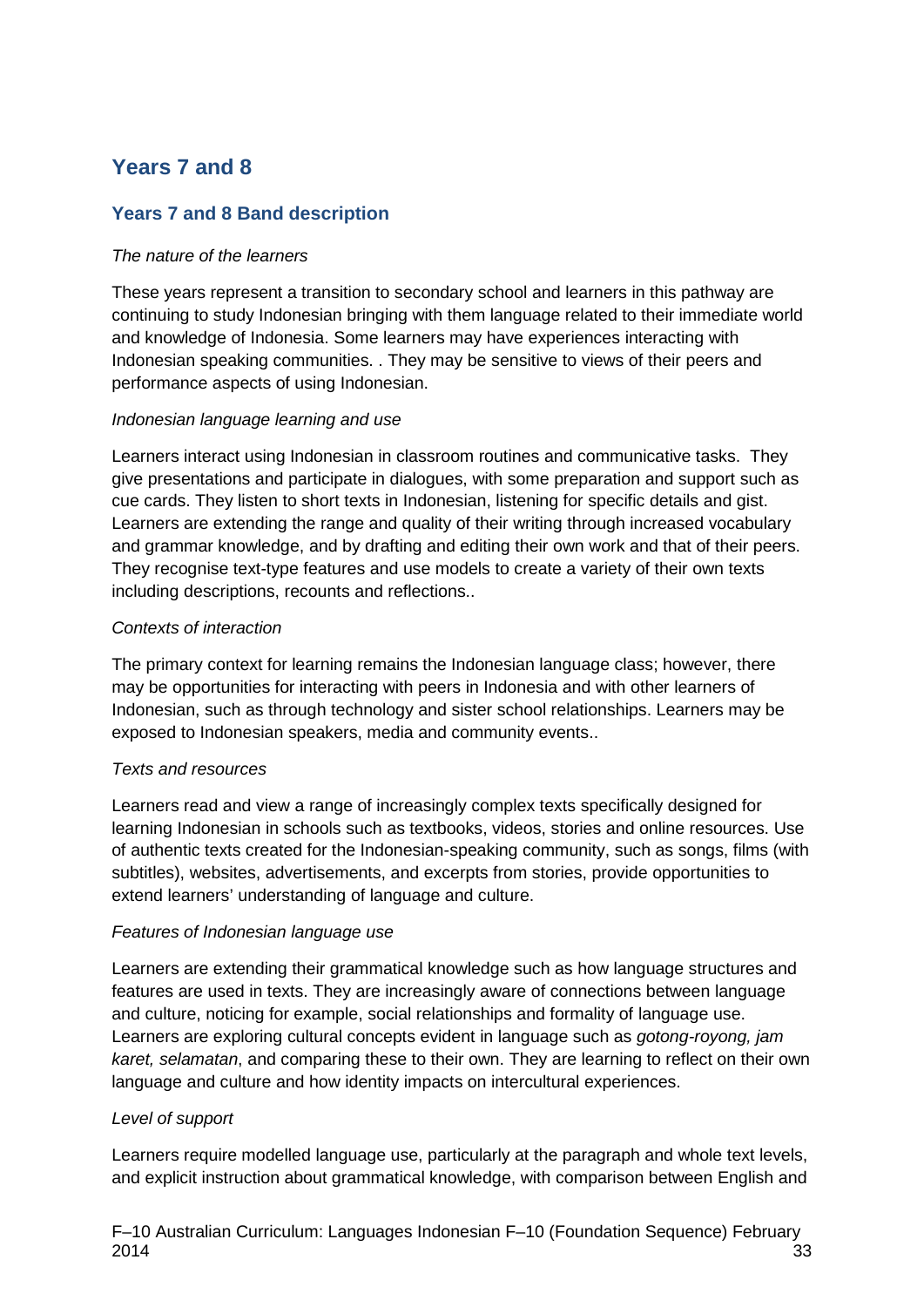Indonesian. They need support in using dictionaries, particularly determining base words, and choosing appropriate meanings for the context. Learners continue to access word lists, charts and examples to support their receptive and productive language use.

#### *The role of English*

Indonesian is used for classroom interaction, language learning tasks and experiences and, with support, reflection on learning. . Indonesian may be used for learning new content drawn from other learning areas. English is used for analysis, comparison and reflection in relation to abstract concepts.

#### **Years 7 and 8 Content descriptions and elaborations**

#### **Communicating**

#### *Socialising*

*8.1 Engage with others to exchange ideas, experiences and interests.[Key concepts: milestone, experience; Key processes: exchanging, connecting]*

- exchanging opinions about family, friends, teachers, subjects, entertainment, sport and leisure, for example, S*aya rasa guru ideal pandai*, *rajin dan humoris*, *Saya pikir menonton kriket di televisi membosankan, Sudah pernah ke pulau Lombok*
- comparing aspects of personal world such as school or home life (for example, *Tugas saya memberi makan anjng*)
- recounting significant events, special occasions and milestones, for example, *tahun lalu saya berlibur ke Bali dengan keluarga saya*
- interacting in class activities and (electronic) games, for example, playing *sepak bola/takraw* using *menang, ke sini, curang*
- socialising with friends and family at events, including chatting about school or holidays, for example, *Bersekolah di mana? Suka bermain olah raga?*

*8.2 Take action to make plans, solve problems and address needs such as through corresponding and transacting in real or simulated experiences.[Key processes: planning, inviting, transacting]*

- organising class events, such as holding a lunch, party or performance, for example, *Mau makan apa?*, *Kita pergi ke mana?*, *Hari apa yang paling baik?*, and negotiating and making decisions, for example, *Bagaimana kalau kita …?*, *mungkin kalau kita bisa …*
- corresponding with peers, including via technology, asking and responding to questions to seek information or clarification, for example, *Jam berapa mengerjakan PR?, Bagaimana rumah kamu? Suka band yang mana?*
- expressing preferences for plans (for example, *ide bagus, saya setuju*), comparing and contrasting alternatives (for example, *Kalau kita ke restoran Jawa lebih murah, Saya*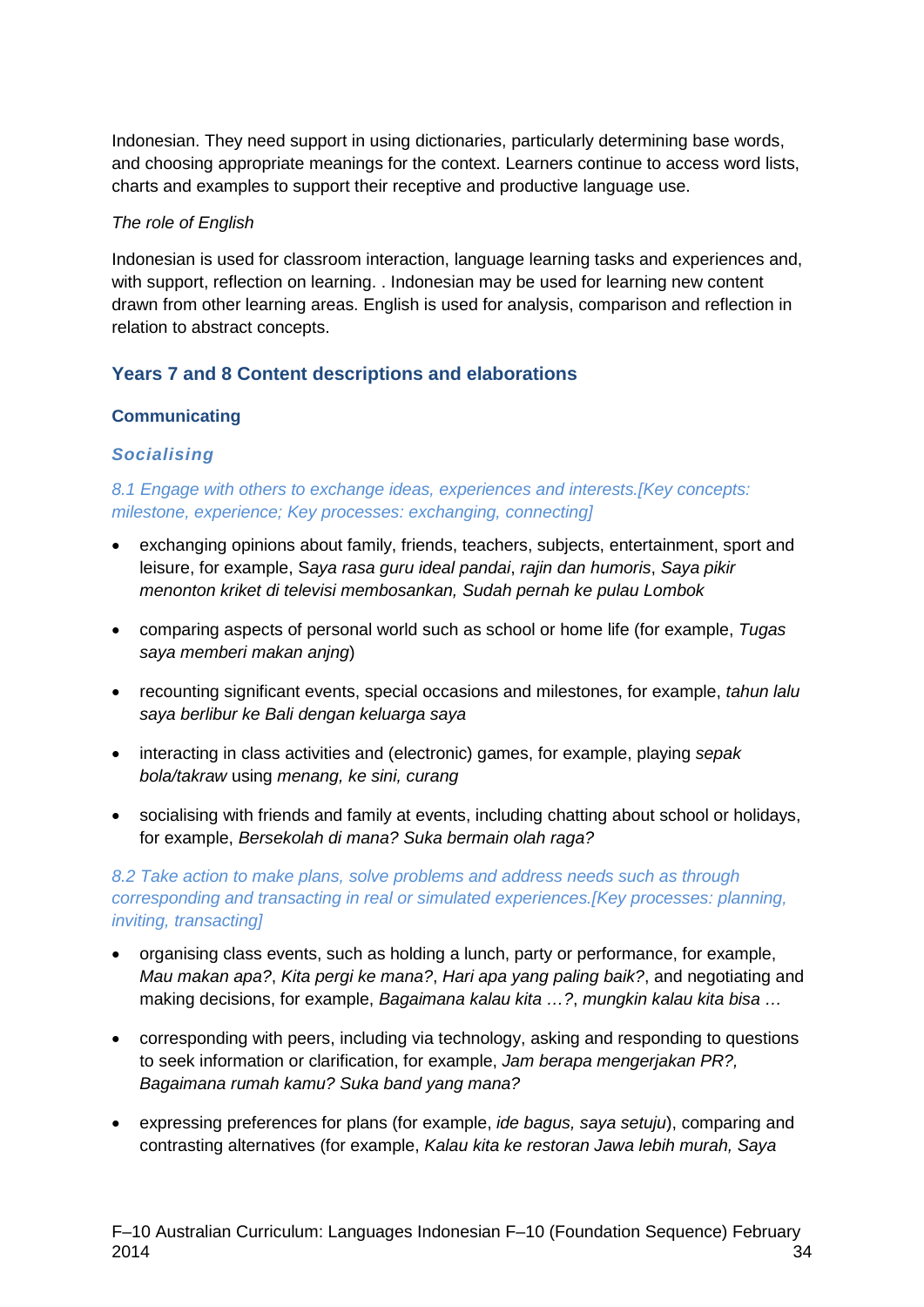*pikir lebih baik kalau kita pergi pada hari Rabu karena …, Sebaiknya kita* …) and agreeing or disagreeing, for example, *saya kurang suka…*

- responding to invitations to events by accepting (for example, *Ya, mau ikut*), declining (for example, *sayang/maaf …*), and giving excuses, for example, *Saya harus ke rumah nenek*
- participating in collaborative projects, such as arranging an excursion or creating a short documentary, for example, '*Daerah setempat kami'*
- participating in transactions and negotiations (such as to purchase food, clothing, souvenirs or transport, for example, *Berapa harganya? Boleh tawar?*), maintaining the interaction, for example, *aduh*, *terlalu mahal*, *di toko lain lebih murah* and discussing issues such as relative cost and wages

#### *8.3 Interact with others through making requests, seeking clarification, checking understanding and expressing opinions.[Key concepts: interaction; Key processes: requesting, clarifying]*

- asking for clarification, such as how to spell a word (for example, *Bagaimana ejaannya, Pak?*), or asking for meaning, for example, *Apa arti kata itu?*
- apologising and making requests, for example, *Maaf saya terlambat Bu, Boleh saya ke kantor?, Tolong jangan dihapus Pak, saya belum selesai*
- giving help and responding to instructions, for example, *Giliran kamu*, *Klik di bawah, Bu*
- asking and responding to closed and open-ended questions, for example, *Tanggal berapa tes Bahasa Indonesia?, Bagaimana sekolah di Indonesia?*

#### *Informing*

*8.4 Identify, summarise and evaluate factual information related to topics of interest such as leisure, food and diet, entertainment and special occasions [Key concepts: data; Key processes: summarising, evaluating]*

- gathering data from class surveys, social network profiles, realia and charts to use in own texts such as synthesising information for a report or oral presentation
- listening to, reading and viewing (digital) invitations, cards and messages, summarising facts and responding to them
- listening to and reading simple texts such as from magazines, interviews, announcements and websites, to gather facts about events and reporting to others, such as using a timeline to show a sequence of events or create a profile of a celebrity or famous Indonesian
- analysing and summarising information from reports, posters, websites, itineraries and brochures, using tools such as concept maps and tables to organise and present information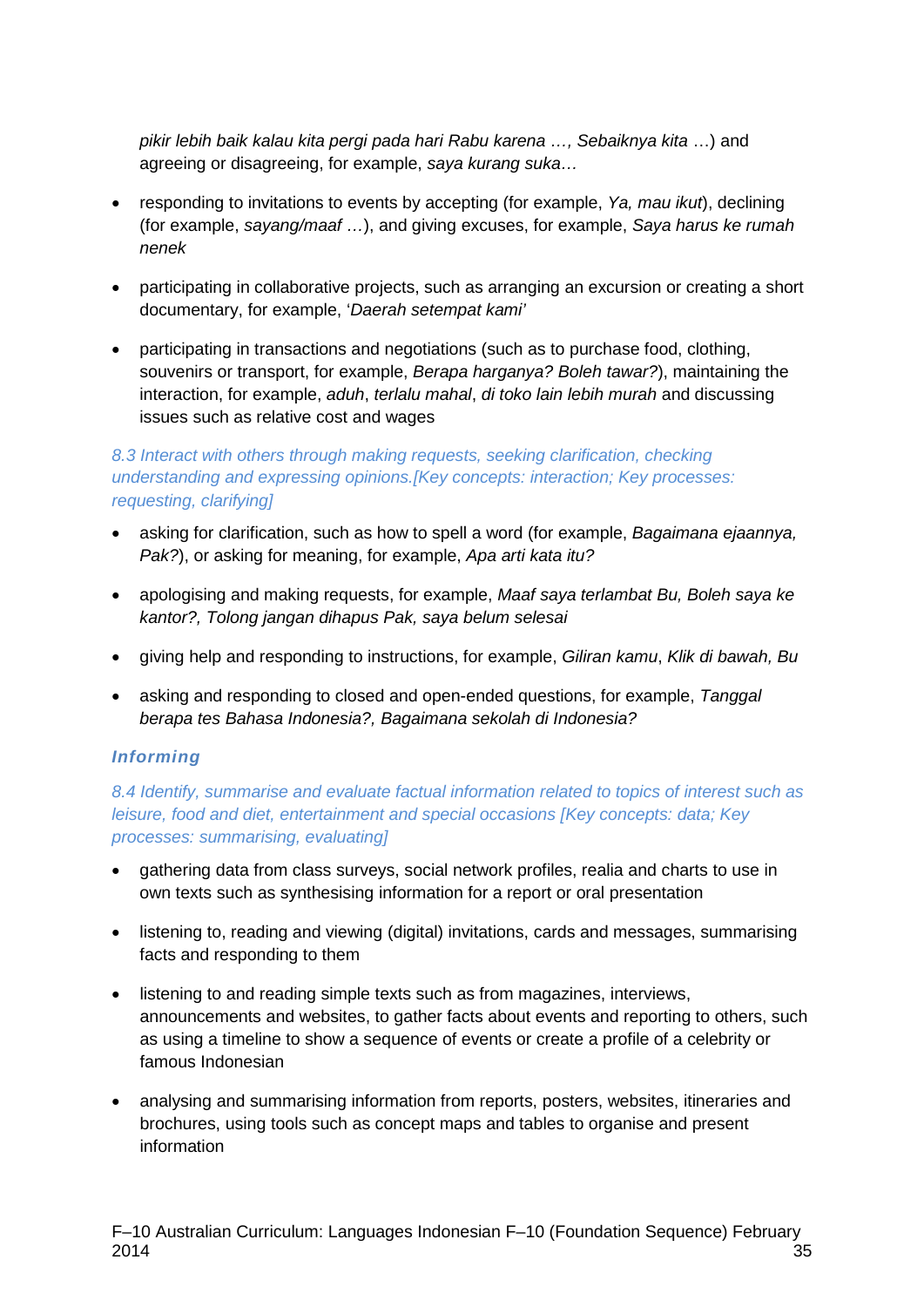• comparing details from a range of texts about special occasions and ceremonies, and discussing culture specific terms and representations

*8.5 Give oral and written presentations to describe, compare, and report on experiences and topics of interest. [Key concepts: leisure, travel; Key processes: summarising, reporting]*

- creating texts such as notices, brochures and posters to inform others about issues and upcoming events, for example, *Hari Selasa, Warung lumpia, di samping kantin, jam 1*
- organising information for different audiences, for example, creating a presentation to explain sport and leisure activities to Indonesian peers, for example, *Main ski air,* video recording instructions for making a particular recipe
- reporting on experiences of events such as school camp, a holiday or concert or playing new computer game

#### *Creating*

*8.6 Respond to a range of imaginative texts by expressing opinions and feelings about key ideas and comparing these with personal experience. [Key concepts: moral, humour; Key processes: comparing, reviewing; Key text types: story, song, play]*

- expressing personal opinions about ideas in texts such as traditional and contemporary stories and excerpts from films or video clips, for example, *Menurut pendapat saya*, *Saya pikir (bahwa)*, *Saya rasa*, *Saya suka/tidak suka …*
- stating personal preferences about characters, attitudes and events in texts, for example, *Saya paling suka*/*lebih suka*/*kurang suka …, including commenting on reactions such as, Dia ganteng tetapi kurang sopan, Saya kurang suka gurunya karena jahat, Bapak Mira sangat lucu karena sering bercanda*
- comparing key messages and beliefs from Indonesian and Australian texts such as creation and dreamtime stories, fables, myths and legends
- exploring ideas and values represented in popular culture forms across cultures, for example, game shows, soap operas, songs/music clips, computer games, and commenting on similarities and differences, for example, *Isu-isu remaja sama di Indonesia; Lingkungan sangat penting di Indonesia dan Australia*

#### *8.7 Construct own and shared texts about imagined people, places and experiences, in order to entertain others.[Key concepts: amusement, imagination, admiration, journey; Key processes: composing, collaborating, performing; Key text types: recount, advertisement, cartoon]*

- creating texts to entertain peers and younger audiences, for example, digital big books, short films with captions, comics, *wayang* plays, poster for a film or a website for a fan club
- creating the next scene, a new character or an alternative ending for Indonesian fictional texts such as stories, drama or film script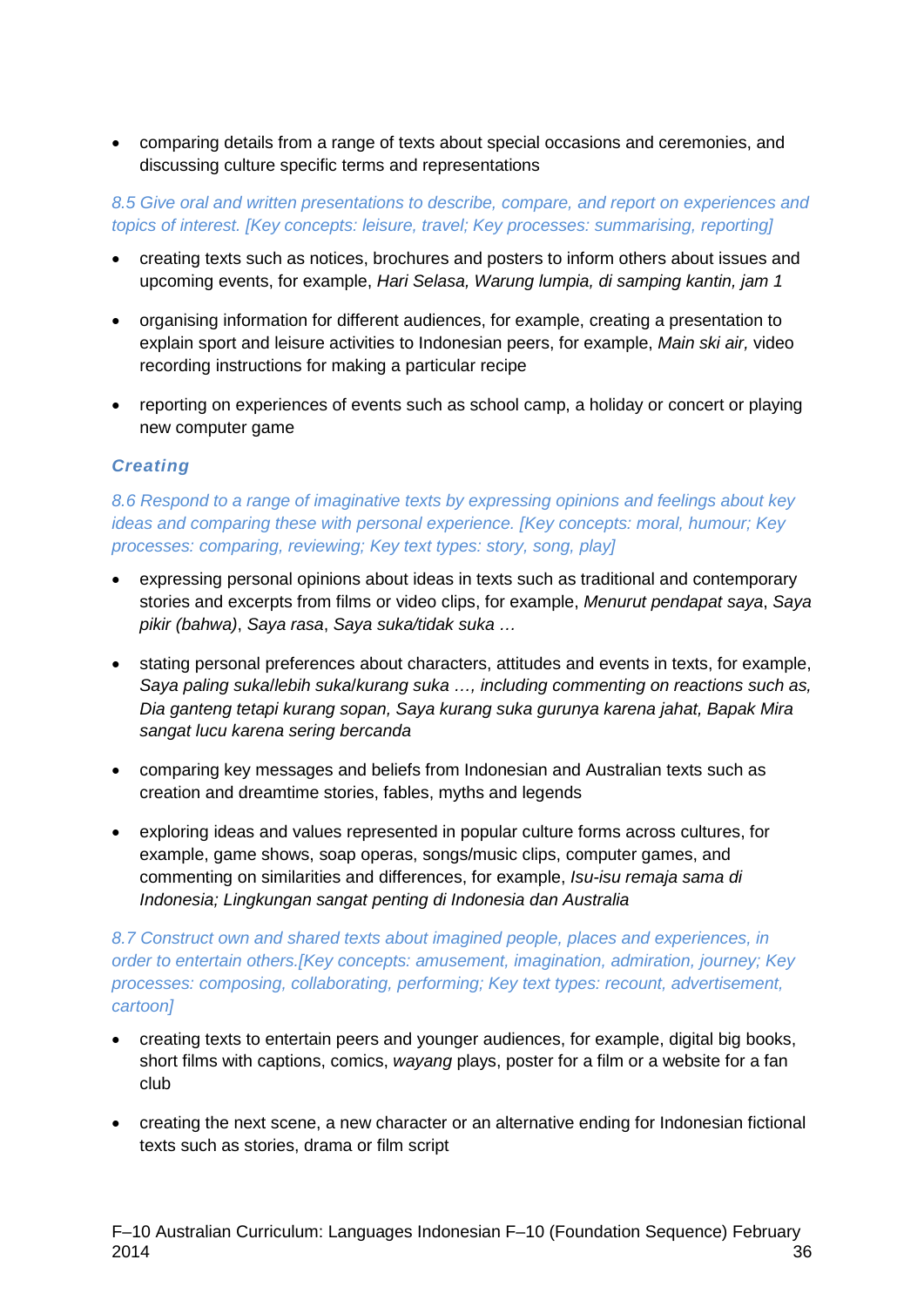- participating in spontaneous plays based on scenarios such as meeting a favourite celebrity, appearing on a television show, or living in a past era
- designing simple songs, jingles, posters and advertisements for real and imaginary situations or products, such as advertising an Australia product for the Indonesian market

#### *Translating*

*8.8 Translate and analyse a range of texts, comparing language choices and exploring differences in meanings.[Key concepts: equivalence; Key processes: approximating, comparing]*

- translating texts, identifying culture-specific vocabulary and idioms, and discussing the translation process such as choosing 'best fit' words or omitting words, and possible reasons for equivalence/non-equivalence, for example, *makan angin, panjang umurnya*, *maaf lahir batin*, *pulang kampung*
- comparing translations and interpretations of texts such as advertisements, songs or film extracts, noticing similarities and differences such as values and norms, and reflecting on why interpretations may vary

#### *8.9 Create texts collaboratively in Indonesian and in English, for the wider community. [Key concepts: interpretation; Key processes: designing, explaining]*

- creating subtitles, captions and commentaries for video clips, brochures or slideshow presentations of experiences across cultures such as visiting a home, shopping at a market, attending a ceremony, giving a gift, to inform Indonesian peers and school community
- corresponding with Indonesian peers such as through shared digital spaces, using both Indonesian and English, to compare experiences and issues, making choices about how best to represent intended meanings

#### *Reflecting*

*8.10 Participate in intercultural interactions with peers, comparing aspects of culture, monitoring how own culture impacts on language use and how this may enhance or inhibit understanding.[Key concepts: comfort/discomfort; Key processes: monitoring, adjusting]*

- comparing gestures and body language, and considering which will or will not be incorporated into own interactions when communicating in Indonesian, for example, not putting hands on hips when speaking to others, 'soft' handshakes, pointing with the thumb, beckoning downwards, not always queuing,
- noticing the use of Indonesian expressions such as fillers (*anu*) and exclamations (*Aduh!*, *Astaga!*) and deciding whether or not to adopt them in own language use
- making language choices with awareness of how it might be interpreted by Indonesian speakers, for example, using *Pak* not *kamu* when talking to an older male to show respect or not overly using *terima kasih*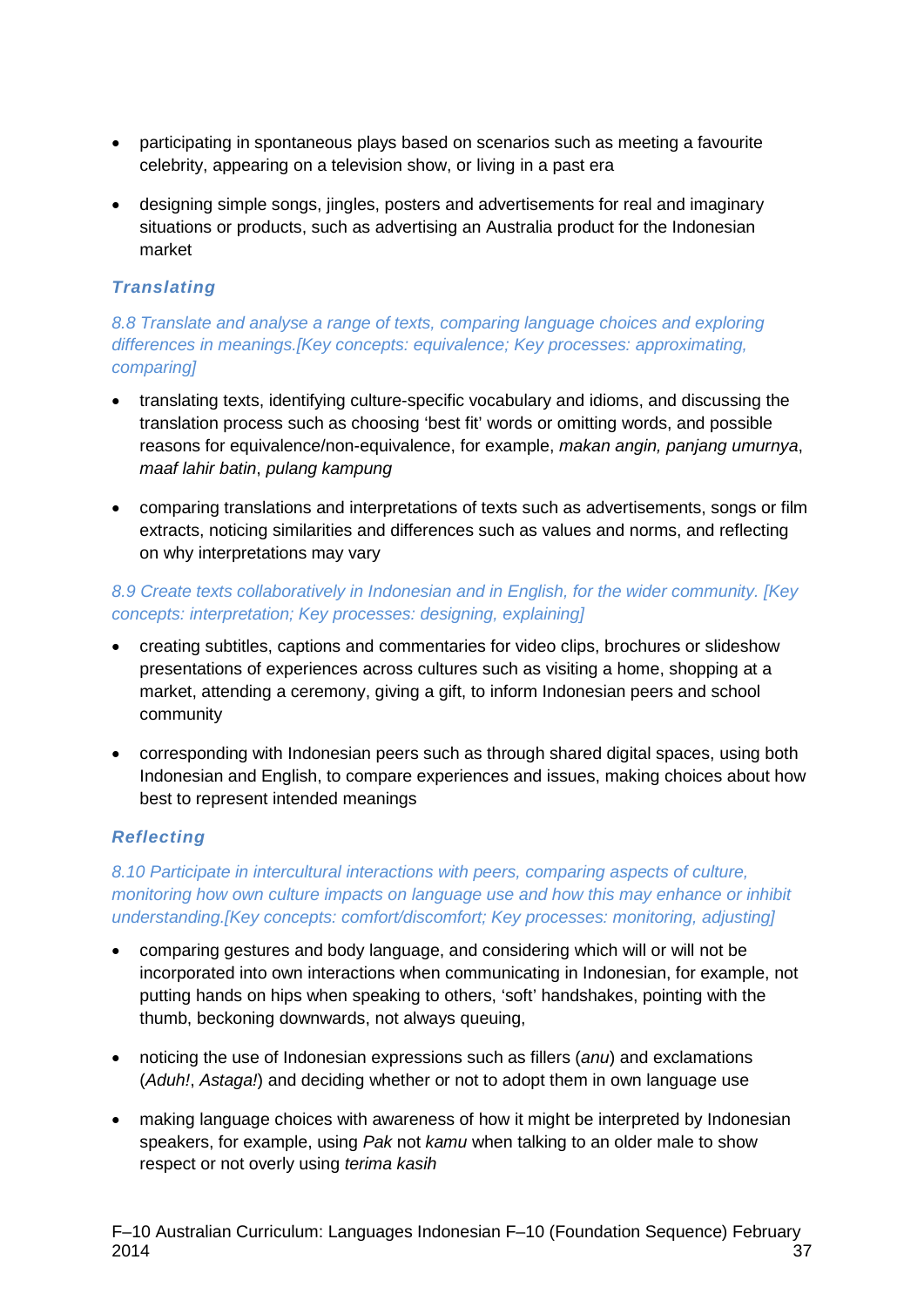- recognising how perceptions of others will influence the language used, for example, being a 'foreigner' means language is often slowed and *bahasa baku* is used, and there may be invitations to people's homes or to correspond with them
- reflecting on how own cultural etiquette and behaviour may be interpreted when interacting with Indonesians, for example, noticing own body language and modifying gestures such as pointing, shouting, closing mouth when laughing

#### *8.11 Consider how own biography, including family origins, traditions and beliefs, impact on identity and shapes own intercultural experiences. [Key concepts: perspective, biography; Key processes: analysing, reflecting]*

- noticing that aspects of personal identity such as family, religion and marital status are important in interacting with Indonesians and in how one may be perceived, for example, *Saya orang Australia, Saya berasal dari Sri Lanka, Nenek saya dari Inggris, Saya orang Kristen,*
- identifying formative events and experiences in upbringing and how these shape identity, for example, rites of passage such as *potong gigi*, and events such as graduation or achieving a goal, *Saya bangga waktu saya lulus ujian saxofon*
- developing language for monitoring, describing and reflecting (for example, in journals, portfolios, blogs, correspondence) on using Indonesian in intercultural experiences
- reflecting on how learning Indonesian may have impacted on own identity and understanding of the world such as increased awareness of representations of Indonesia in the Australian media

#### **Understanding**

#### *Systems of language*

#### *8.12 Notice how stress works in polysyllabic words and use of intonation in subject focus sentences. [Key concepts: stress, intonation; Key processes: noticing emphasis]*

- using raised penultimate syllable in multisyllabic words such as *mendengarkan*, *melakukan*, *pekerjaan*, *perumahan*, *dibandingkan*, *kemauan*, *kesamaan*
- recognising where to place stress in complex sentences, for example, *Walaupun saya tidak suka berenang, lebih suka daripada bermain kriket yang membosankan*

#### *8.13 Develop knowledge of a range of me-verbs and how to link and extend ideas such as using cohesive devices. [Key concepts: prefix; Key processes: applying rules, understanding]*

- identifying people, for example, *teman*, *teman gaul*, *kenalan*, and their occupations, for example, *pembantu*, *penyanyi, tukang kayu, dokter gigi*
- naming a range of animals, for example, *binatang peliharaan*, *kelinci*
- describing qualities of people using adjectives of character and appearance, for example, *setia*, *keren*, *sabar*, *optimis*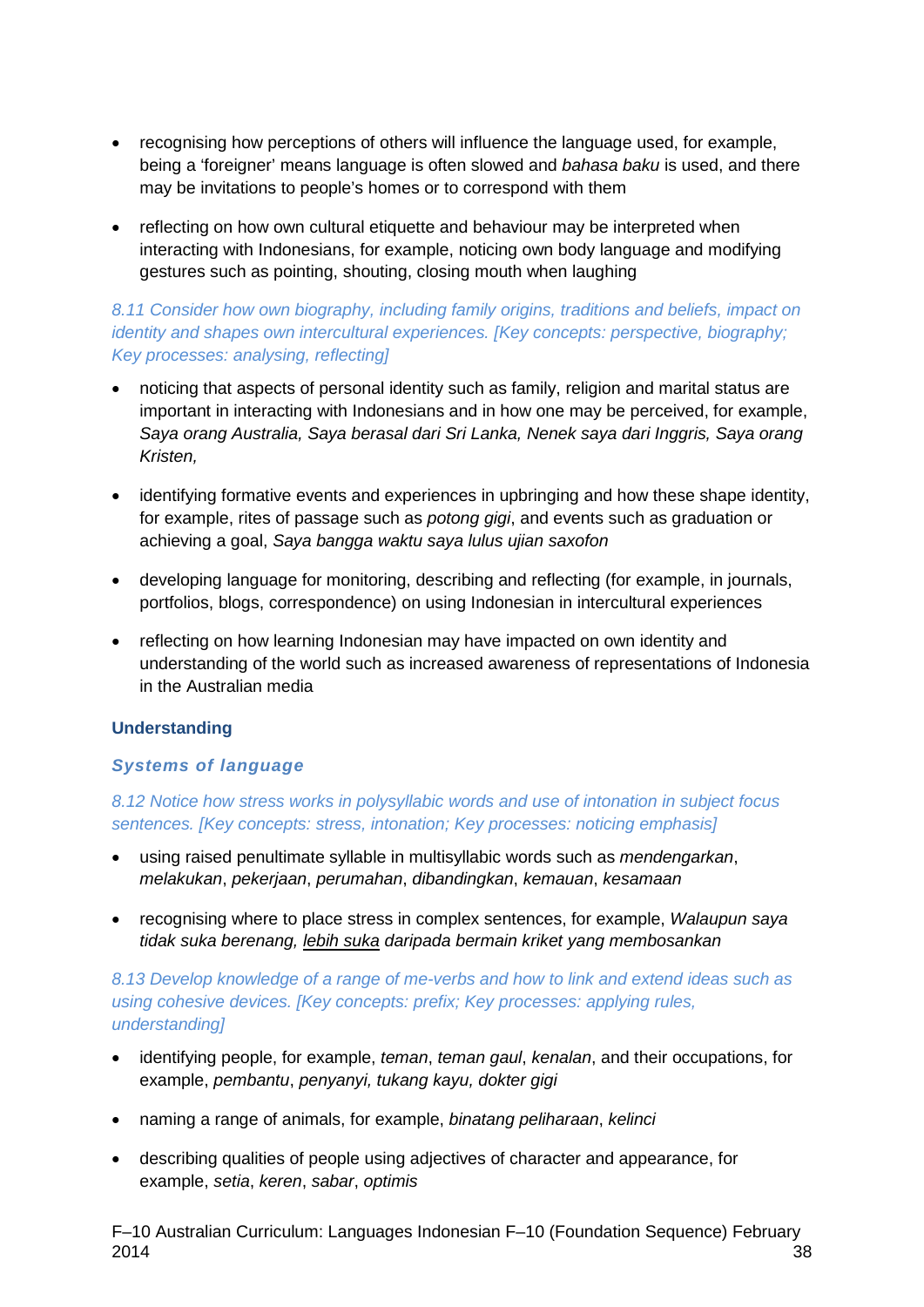- describing qualities of things using adjectives, for example, *bertingkat dua*, *lama*
- indicating quantity using *juta*
- identifying things using concrete nouns, for example, *sawah*, *gunung api*, *hutan*
- creating nouns, for example, *makan-an, minum-an, masak-an, baca-an*
- describing actions using *me-* verbs, for example, *Saya selalu menikmati cerita horor.*
- creating distance between actor, action and objects using object focus construction, for example, *Mobil barunya dicuri tadi malam*
- indicating negation, for example, *jangan, tidak sama sekali*
- referring to past and future using time indicators, for example, *tadi pagi*, *nanti malam*, *sebelum*, *sesudah*, *kemudian*, *lalu*
- seeking information using a range of questions, for example, *bagaimana, dari mana, apakah, kapan, mengapa, sudah pernah?*
- describing frequency using adverbs, for example, *jarang*, *setiap*, *pernah*, *selalu*
- creating cohesions using conjunctions, for example, *supaya*, *walaupun*
- adding additional information, using embedded clauses with *yang*
- accepting or declining invitations, for example, *mau ikut*, *maaf*, *sayang*
- well-wishing, for example, *mudah-mudahan*, *semoga*
- comparing and contrasting, for example, *paling*, *ter-*, *dibandingkan dengan…*
- expressing opinions, for example, *dari pihak saya…*
- expressing emotions, for example, -*wah*, *sayang*, *asyik*, *hebat*, *siip*, *seru*
- describing state of actions, for example*, sudah, belum, pernah*

#### *8.14 Expand understanding of textual conventions, particularly related to social and informational media. [Key concepts: convention; Key processes: comparing, experimenting]*

- experimenting with language appropriate to particular text types, such as descriptive language in documentaries, reflective language in diary and journal entries, and persuasive language in advertisements
- analysing the informal style of language associated with social media texts and texting, such as use of emoticons and abbreviated forms of words, for example, *brngkt (berangkat), dng (dengan), kmn (ke mana)*
- analysing the forms, features and purpose of texts, such as how texts are organised using sizing and layout, sequencing of ideas, headings and stylistic devices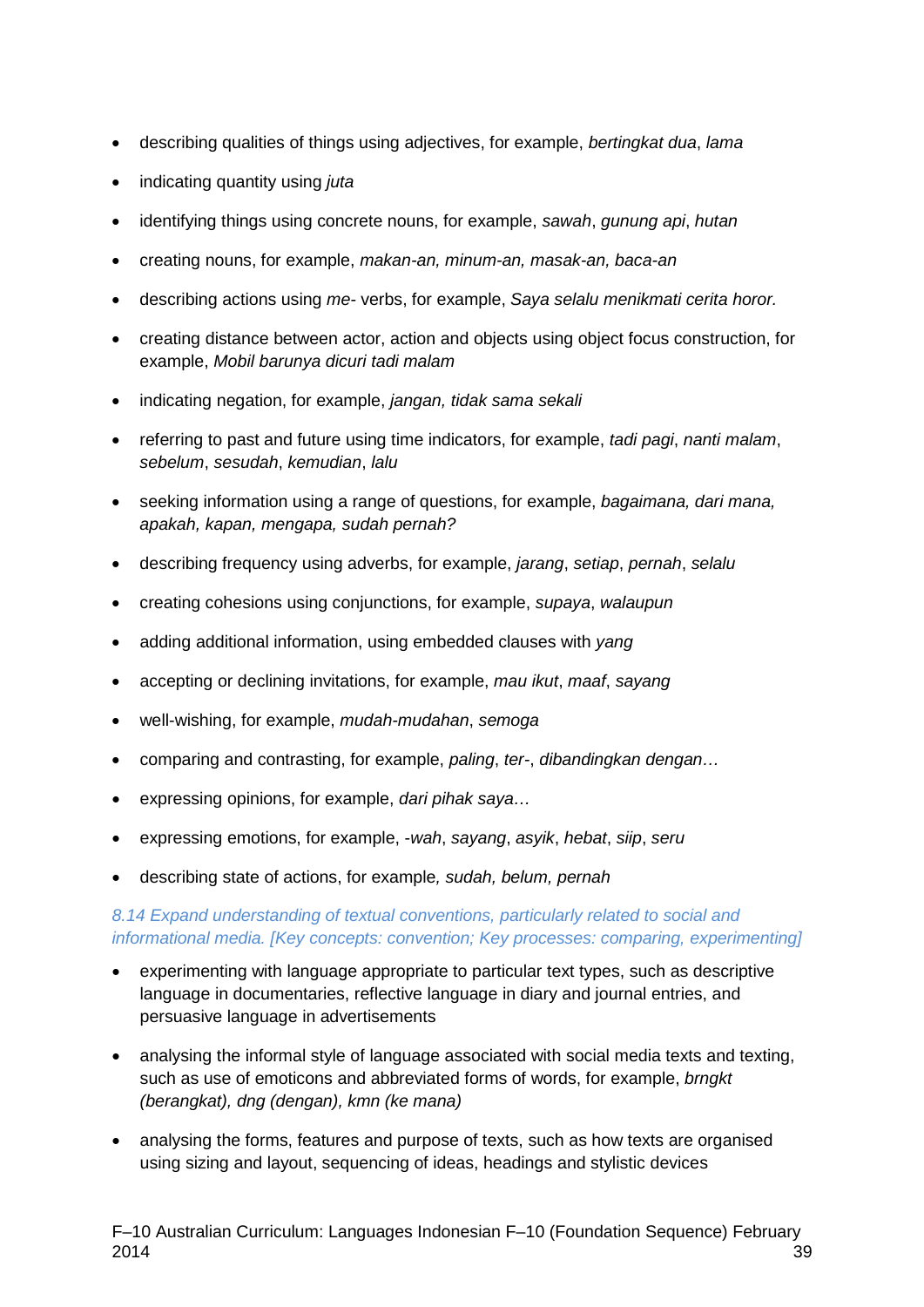#### *Language variation and change*

*8.15 Recognise that Indonesian has formal and informal forms and that their style and use depends on the context, purpose and audience. [Key concepts: register; Key processes: identifying, connecting, analysing]*

- recognising variations between formal and informal language, such as dropping the prefixes *ber-* and *me-* (for example, *belanja*, *selancar*, *nonton*, *beli*)
- examining differences in language use according to mode, for example the variations of 'no' *nggak* (spoken), *tak* (written poetry/song lyrics), *tdk* (abbreviation used in text messages)
- recognising that terms of address show politeness and familiarity, such as referring to oneself in third person (for example, *Ibu*, *Bapak* or first name)
- comparing language structures in Indonesian and English and how these are used to create intimacy or distance, for example, use of colloquial language, or object focus construction
- using intonation to shift meaning, such as to show surprise, to downplay, to exaggerate, for example, *Aduh, mahal sekali!* (in bargaining), *Aduh, perut saya sakit* (to gain sympathy), *Aduh, jelek* (to downplay)

*8.16 Understand that Indonesian, as other languages, changes over time due to influences such as globalisation and technologies.[Key concepts: evolution; Key processes: researching recording]*

- analysing the influence of other languages on Indonesian, such as in advertising and technology, food, administration, religion and everyday life, for example, *modern*, *handphone*, *satelit* (English); *roti* (Tamil); *mie* (Chinese); *sepatu* (Portuguese); *kantor*  (Dutch); *agama*, *bahasa* (Sanskrit); *maaf*, *selamat* (Arabic)
- recording a range of borrowed words and examining their structure and rules of use, for example, *meng-upload, ber-AC*
- investigate the origins of borrowed words, to discover who, when and how new words and expressions were introduced into Indonesian and which languages have borrowed from languages of Indonesia, for example, Makassan terms in Yolngu

#### *Role of language and culture*

#### *8.17 Understand that language is not neutral and its use reflects cultural ideas, assumptions and perspectives. Key concepts: interdependence. [Key processes: analysing, interpreting, reflecting]*

- analyse culture specific values in language such as respect for diversity, social justice and social responsibility, for example, *Bhinneka Tunggal Ika*, *gotong-royong, budi pekerti*, *selamatan,* and comparing to own language and culture
- analysing the meaning and nuances of culture-specific words such as *ramai*, *sepi* and *gemuk*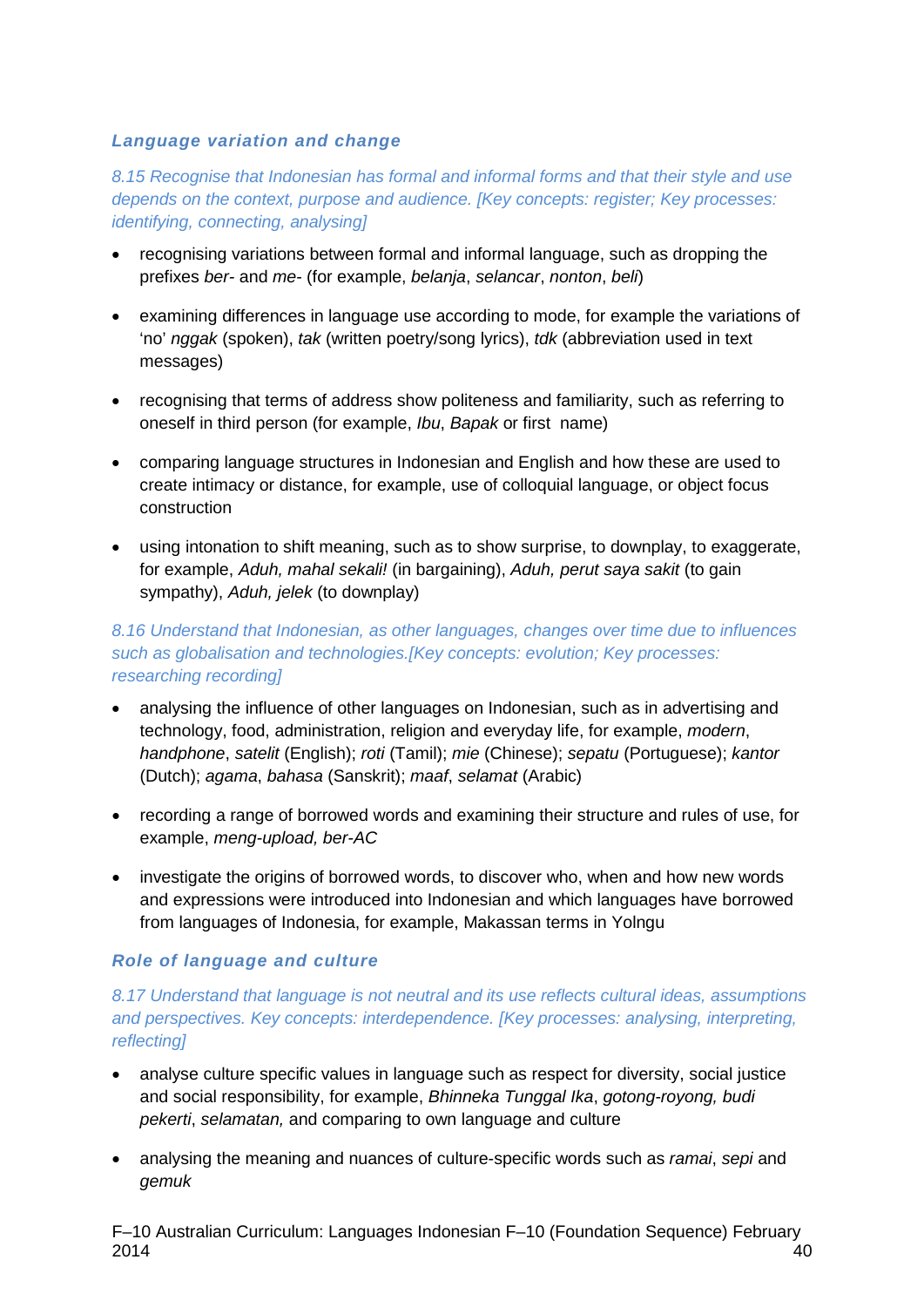- recognising that there are culture specific meanings associated with body language, for example, hands on hips suggest arrogance and aggression; use of words like *kita* show inclusiveness or *kalau saya tidak salah* to show humility
- examining cultural representation in the Indonesian language system, such as the absence of gender (for example, *dia*, *pacar*), the omission of personal pronouns particularly 'saya' (for example, *Bisa datang ke rumah*?) and the use of cardinal directions (for example, *utara*, *selatan*, *timur*, *barat)*
- recognising that language and practices are interconnected, and expressions with religious origins or connotations are commonplace, for example, *selamat*, *Salam*, *Astaga*, *OMG, Asslam Walaikum, Insyah Allah*
- investigating and using language associated with significant cultural practices and events such as celebrations (for example, *Selamat Hari Raya*, *Maaf lahir batin*, *Panjang umurnya* associated with *Ramadan*, *Hari Raya Nyepi* and birthdays)

#### **Years 7 and 8 Achievement standard**

By the end of year 8, students use written and spoken Indonesian to interact with others. They pronounce polysyllabic words such as *mendengarkan*, *pekerjaan* and *menyiapkan*, stressing the penultimate syllable with some accuracy. When interacting, they respond to questions such as *Apakah*? *Sudah/Belum? Setuju tidak? Benar/Salah* and clarify their answers and increasing range of open ended questions such as .*Kapan*? *Bagaimana?* and *Mengapa*? They respond to and create informational and imaginative texts (such as forms of correspondence, stories, reports) using models. They vary their sentence construction, for example, *rambut saya hitam/Ibu berambut cokelat/Bapak mempunyai rambut pirang* to create interest for the audience. They use cohesive devices, for example, time markers (*Besok, sebelum*), adverbs of frequency (*biasanya, jarang, belum pernah*) and conjunctions (*lalu*, *untuk*). They use a range of personal pronouns (*dia*, *mereka*, *kami*, *kita*); *ber*- verbs (*bersekolah*, *berselancar*); and simple *me-* verbs (*memasak*, *memakai*, *menjadi*, *mengunjungi*). Students use prepositions of people, time and place (*dalam keluarga*, *pada liburan*, *di hutan*), and describe qualities using colours (*biru tua*, *merah muda*) and adjectives (*sombong*, *murah hati*). They ask questions (*Apakah?*, *Di mana?*, *Kapan?, Berapa?*), give opinions (*Pada pendapat saya …*, *saya kira …*, *setuju/tidak setuju)*, make comparisons (*lebih … daripada …)* and state preferences using *saya lebih suka …*, *yang paling baik* … They translate across languages, noticing where equivalence is not possible, for example, *gotong royong*, *jam karet*, 'daylight saving' or 'bushwalking'.

Learners understand that Indonesian has a base word system that works with prefixes and suffixes to create verbs and nouns such as *-an, ber*- and *me*- words. They differentiate between similar sounding words and how they are written such as *suka/suk*ar, *muda/mudah* and apply correct spelling conventions such as '*ngg'* (*tinggal*) and final '*h'* (*terima kasih*). They recognise how possessive word order differs from English and have a metalanguage to identify common features such as nouns, verbs, adjectives and subject-verb-object construction. They identify and reproduce features in familiar texts such as emails, stories and dialogue. Learners understand that Indonesian is a national language that, for the majority of Indonesians, may be one of a number of known languages. They notice how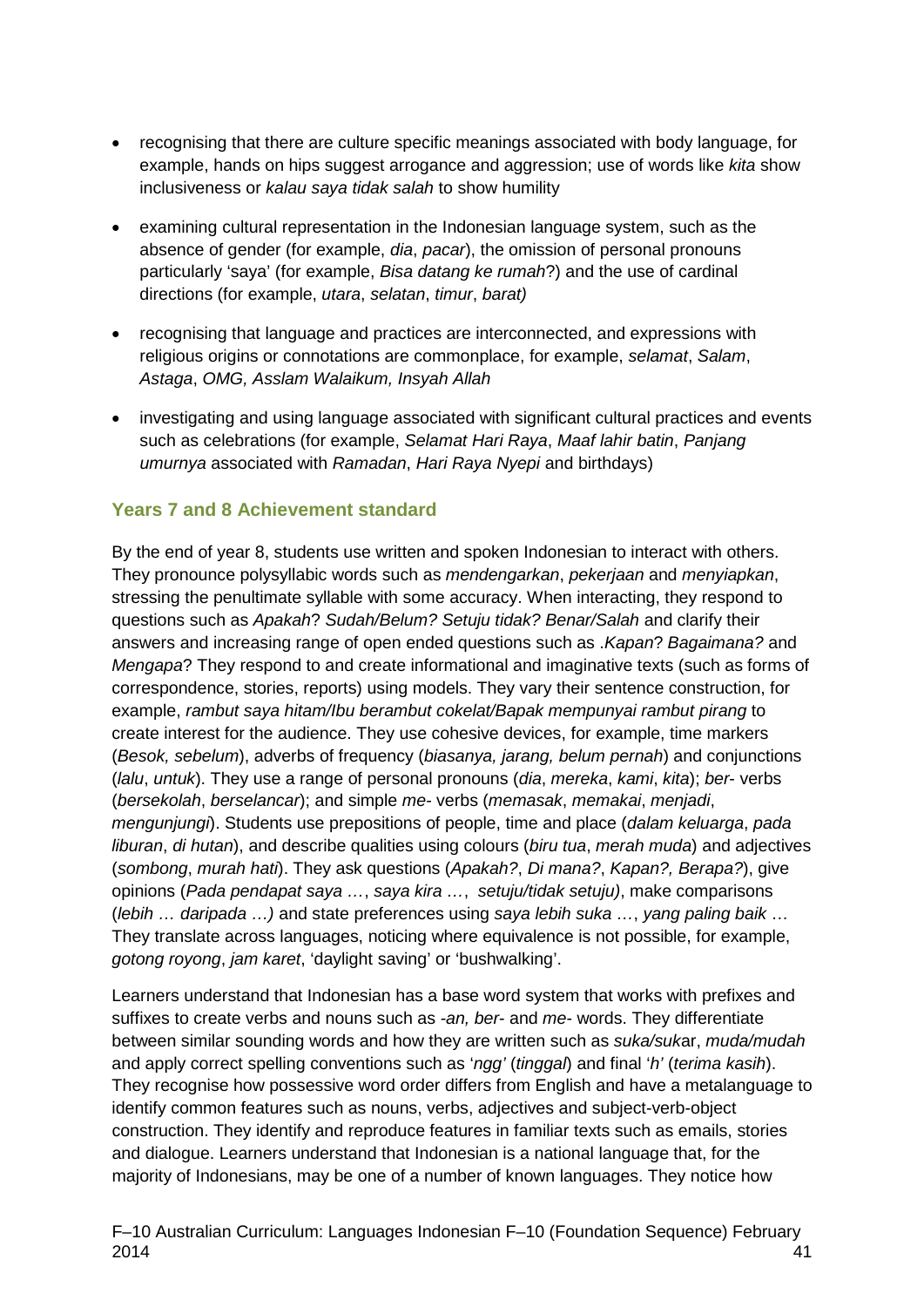languages and cultures influence each other, particularly noticing borrowings from other languages. Learners understand that cultural values and ideas are embedded in language use, including their own, and consider where these may have come from and how they may be seen from another cultural perspective. They reflect on their reactions to intercultural experiences, describing aspects that do or do not fit with their own identity and why.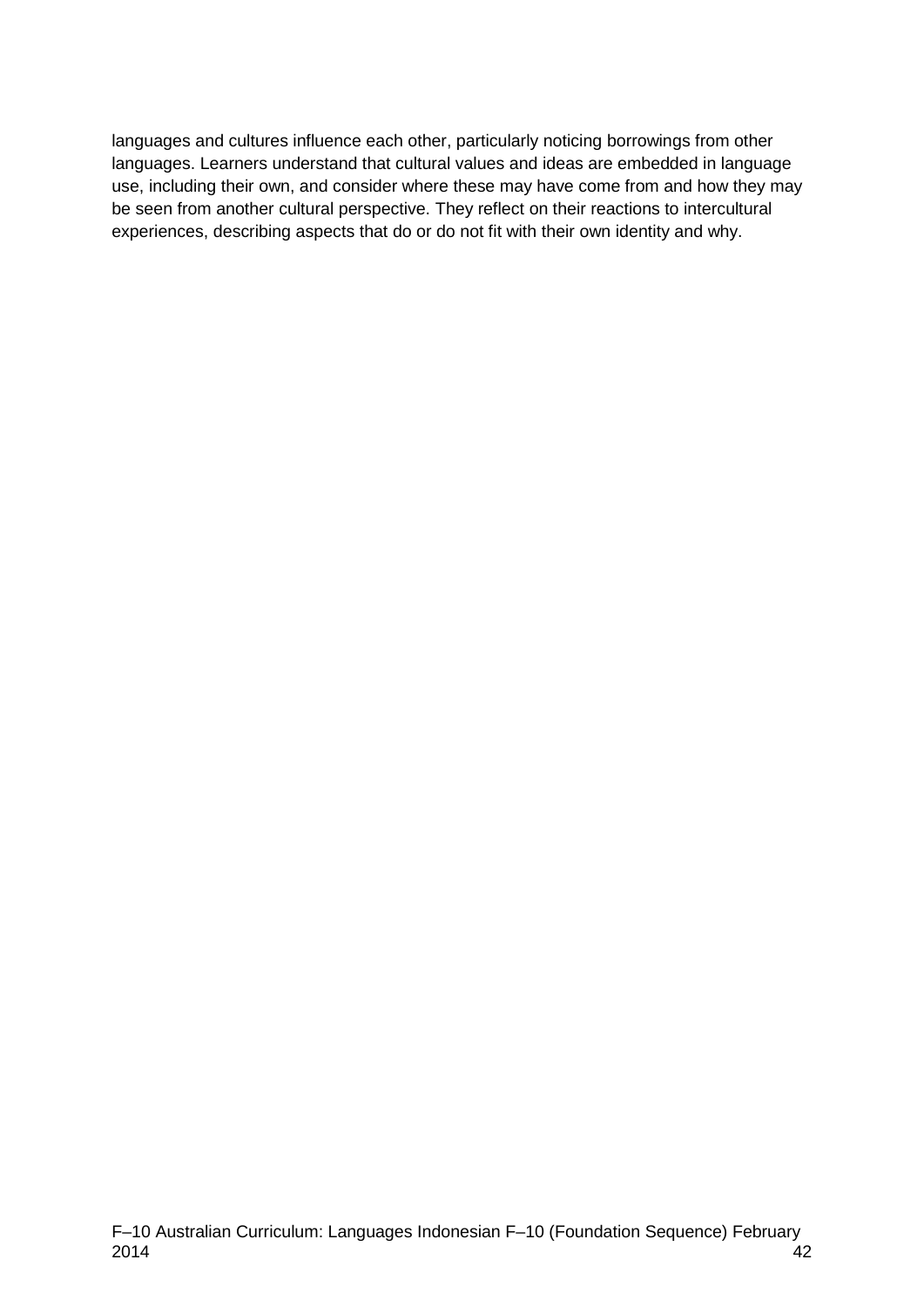## **Years 9 and 10**

#### **Years 9 and 10 Band description**

#### *The nature of the learners*

Learners bring prior knowledge of Indonesian language and culture, and a range of language learning strategies to their learning. They are increasingly aware of the world beyond their own and are engaging with youth, social and environmental issues. They require guidance in learning Indonesian however are increasingly independent and capable of analysis and reflection. They are considering their future pathways and choices, including how Indonesian could be part of these.

#### *Indonesian language learning and use*

Learners listen to, read, write and view a range of texts in Indonesian. They work individually and in groups to undertake tasks and experiences, such as corresponding with Indonesian peers, reviewing a video clip, planning an excursion. They participate in oral presentations, conversations, narration and interviews, at times with preparation and other times spontaneously. Learners acquire skills in analysing and translating increasingly complex texts such as emails, recipes, poems, articles and songs. They use modelled language to write for personal and public purposes such as journal entries, emails, blogs, script, speech or debate notes.

#### *Contexts of interaction*

Learners interact with teachers and peers and may have access to members of the Indonesian-speaking community including via online technologies. They may also encounter Indonesian in the wider community such as the media, film festivals, community events, guest speakers, exchange teachers/assistants, or in-country travel.

#### *Texts and resources*

Learners use a wide range of texts designed for language learning such as textbooks, teacher generated materials and online resources. Their learning is enriched by exposure to a range of authentic texts from the Indonesian-speaking community, such as websites, films, stories, songs, television programs, advertisements and magazines.

#### *Features of Indonesian language use*

Learners extend their grammatical knowledge, control and metalanguage while beginning to explore important features of Indonesian such as object focus construction and register. They consider connections between language and culture such as *jamu*, *mudik*, *kewajiban* and expressions such as *Bhinneka Tunggal Ika,* and make comparisons with their own language and culture. They consider language variation, including through exposure to colloquial language such as in teenage magazines and social networking sites.

#### *Level of support*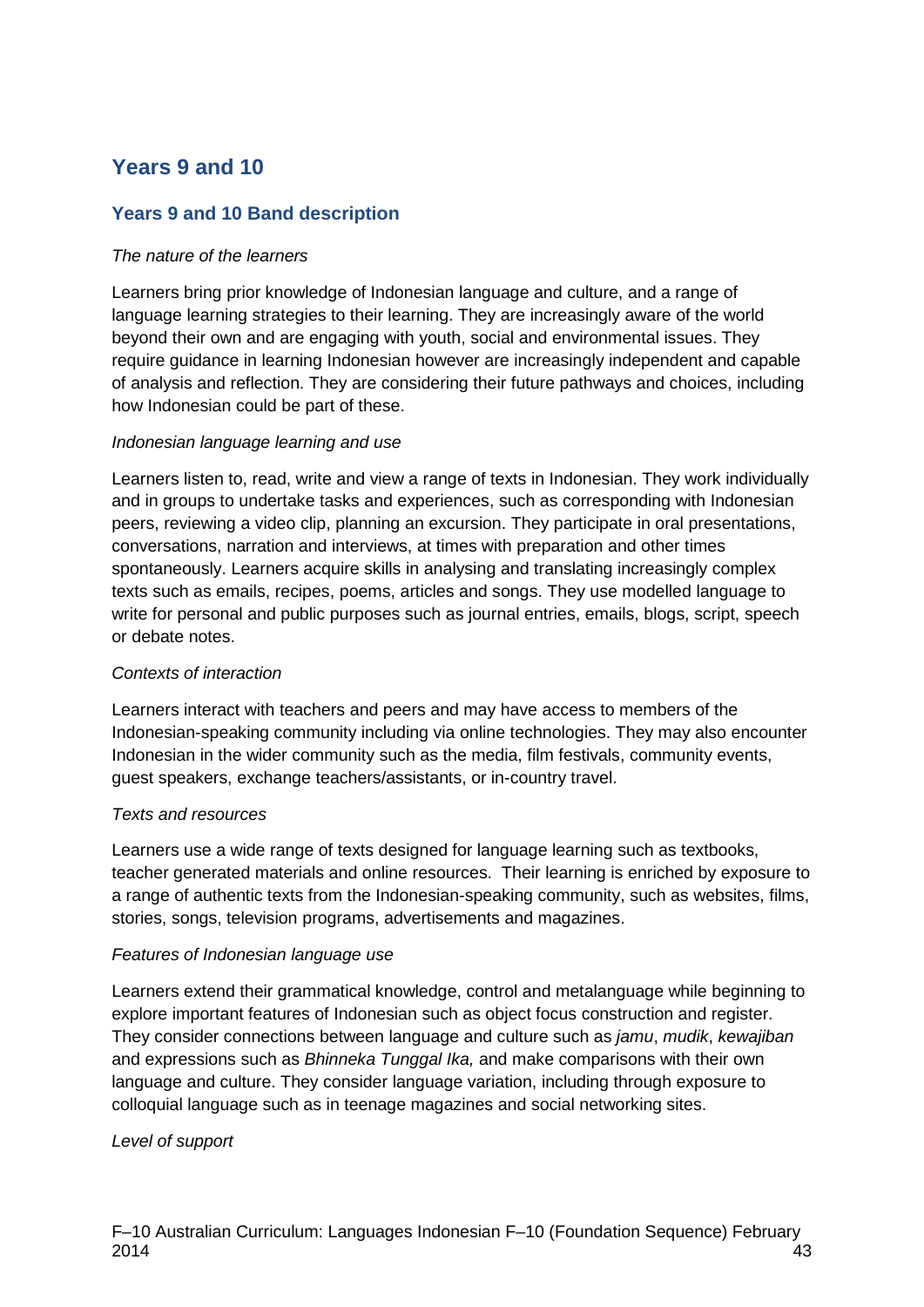Learners are increasingly aware and responsible for their own learning; working independently to address their needs such as by accessing technologies to memorise, learn and expand their language repertoire. They continue to access word lists, graphic organisers, modelled texts, dictionaries and teacher feedback to interpret and create texts. They require explicit instruction of the grammatical system and opportunities to discuss, practice and apply their knowledge. They may keep records of their learning such as through an e-journal or folio, and use these to reflect on their language learning and intercultural experiences.

#### *The role of English*

English acts as a basis for linguistic and cultural comparison in learning Indonesian. English is also the medium for expressing abstract ideas, experiences and personal views at a level beyond learners' range in Indonesian, such as justifying a position on a social issue or exploring linguistic and cultural practices. English may be used in conjunction with Indonesian to conduct research (such as investigating a social issue or cultural practice), in translating, and in communicating bilingually.

#### **Years 9 and 10 Content descriptions and elaborations**

#### **Communicating**

#### *Socialising*

*10.1 Build relationships by sharing personal opinions, memories and feelings about aspects of childhood, teenage life and aspirations. [Key concepts: youth, memory; Key processes: developing relationships, building connections]*

- corresponding with peers such as by using telephone/video calls, SMS or social media to build relationships and share views on aspects of teenage life such as friends, responsibilities, interests, aspirations and topical issues
- creating an autobiographical account showing key milestones in own life, for example, a significant birthday, an overseas trip, a religious ceremony, a sporting event, music accreditation, getting a learner's permit
- interacting with others such as by sending digital greeting cards or messages, to express feelings or attitudes about people, events and interests such as regret, sympathy, dissatisfaction, admiration or gratitude
- developing strategies to sustain interactions, such as showing agreement or surprise, or asking for clarification or confirmation, for example, *Masa?*, *Apa maksudmu?*, *Maaf?*, *Oh, begitu*

#### *10.2 Take responsibility by initiating interaction, solving problems and encouraging others to act. [Key processes: discussing, persuading]*

• negotiating arrangements, weighing up alternatives and reaching shared decisions, for example, *Sudah ada acara besok malam?, Bagaimana kalau kita ke …, Lebih baik naik … atau …?, Kamu pilih yang mana?*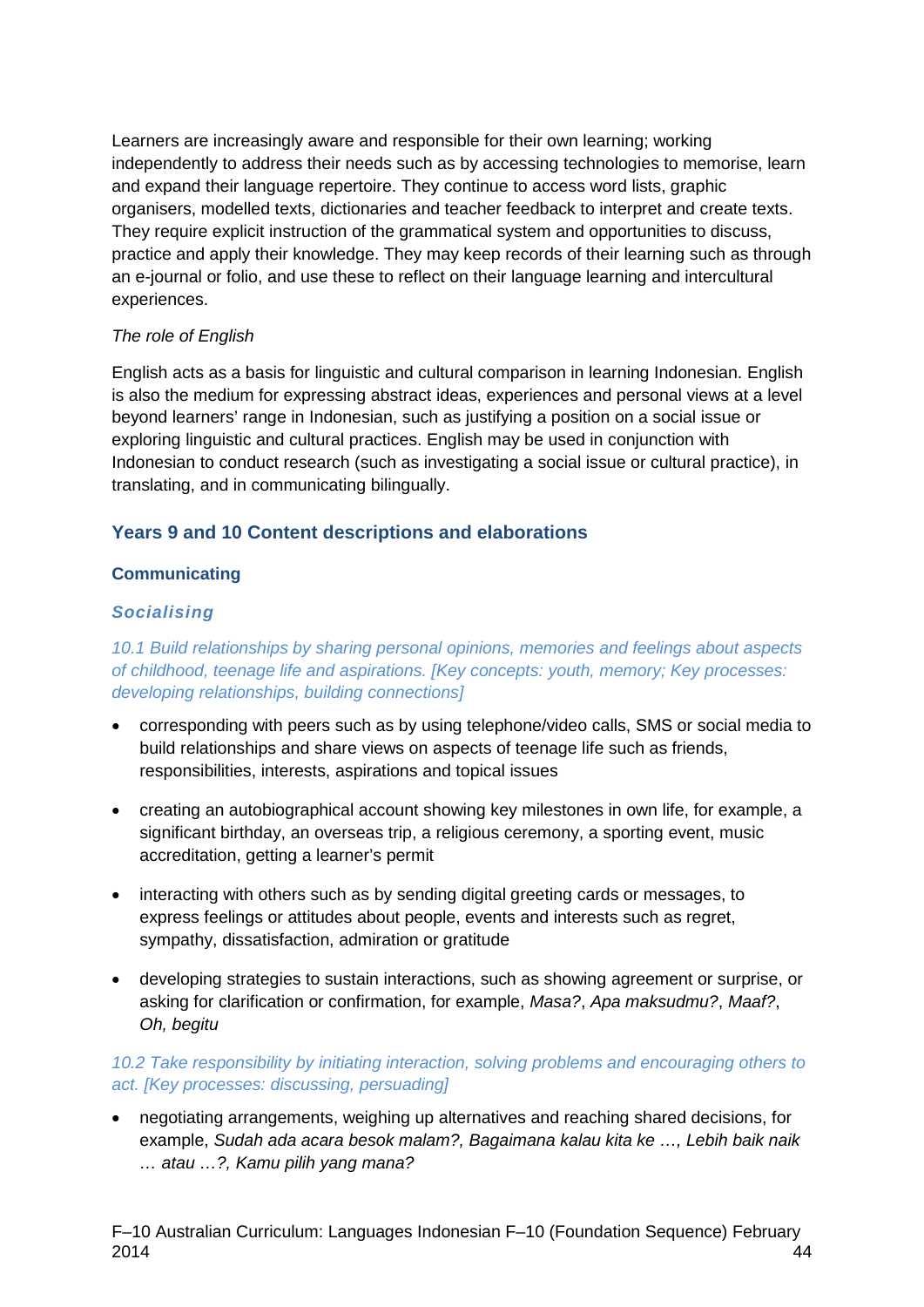- solving problems through discussing ideas, suggesting a range of options, making concessions or finding ways to attain agreement/consensus, for example, *Menurut pendapat saya* …, *Tentu lebih baik kalau* …, *Sesudah dipikirkan dengan serius* …, *Dilihat baik buruknya* …
- transacting for goods and services including persuading someone to sell you something or change an item, for example, *Silakan lihat-lihat saja, Coba dulu* and evaluating quality, , for example, *harganya tidak mahal tapi mutunya tinggi*
- participating in transactions and considering ethical and/or competitive dimensions, for example, bargaining over the price of a watch, the service of a *pembantu*, or the price of a bride in Dayak communities

#### *10.3 Engage in language learning tasks and experiences through discussion, justifying opinions and reflecting on own language learning. [Key concepts: metalanguage; Key processes: justifying, reflecting]*

- using language for discussion, expressing agreement/disagreement or giving encouragement/praise or critique, for example, *Bagaimana pendapatmu?*, *Soalnya* …, *Menurut saya*, *Maksud saya* …, *Giliran saya*, *Apa maksudmu?*, *Saya setuju*, *Memang*, *ide bagus*
- participating in discussions and expressing opinions, for example, *Kamu merasa bagaimana?, dibandingkan, di satu pihak … di lain pihak, Saya tidak heran karena …, perspektif saya berubah, dari segi lain …*
- developing a metalanguage for talking about language, for example, *kata dasar, kata kerja, bentuk pasif, akronim, singkatan*

#### *Informing*

*10.4 Investigate, synthesise and evaluate information from a range of perspectives related to topical issues and concepts from a range of learning areas. [Key concepts: representation, bias; Key processes: synthesising, evaluating]*

- comparing and evaluating a range of perspectives on aspects of life, for example, sport, health, music, considering why different perspectives may exist
- debating issues of interest such as environment, expectations of teenagers, generation gap, and cultural practices such as marriage or rites of passage, and presenting an opinion or argument using persuasive or evaluative language, for example, *Saya percaya* …, *Ini pasti berguna bagi* …, *mau tidak mau* …
- investigating aspects of Indonesian culture and choosing a particular course of action, for example, determining a suitable placement for an Indonesian exchange student, a suitable menu for a group of Indonesian visitors, or an appropriate time of year to visit Indonesia
- distinguishing between fact and opinion in texts such as articles and reports recognising bias using critical literacy skills, for example, identifying the author, audience and purpose of the text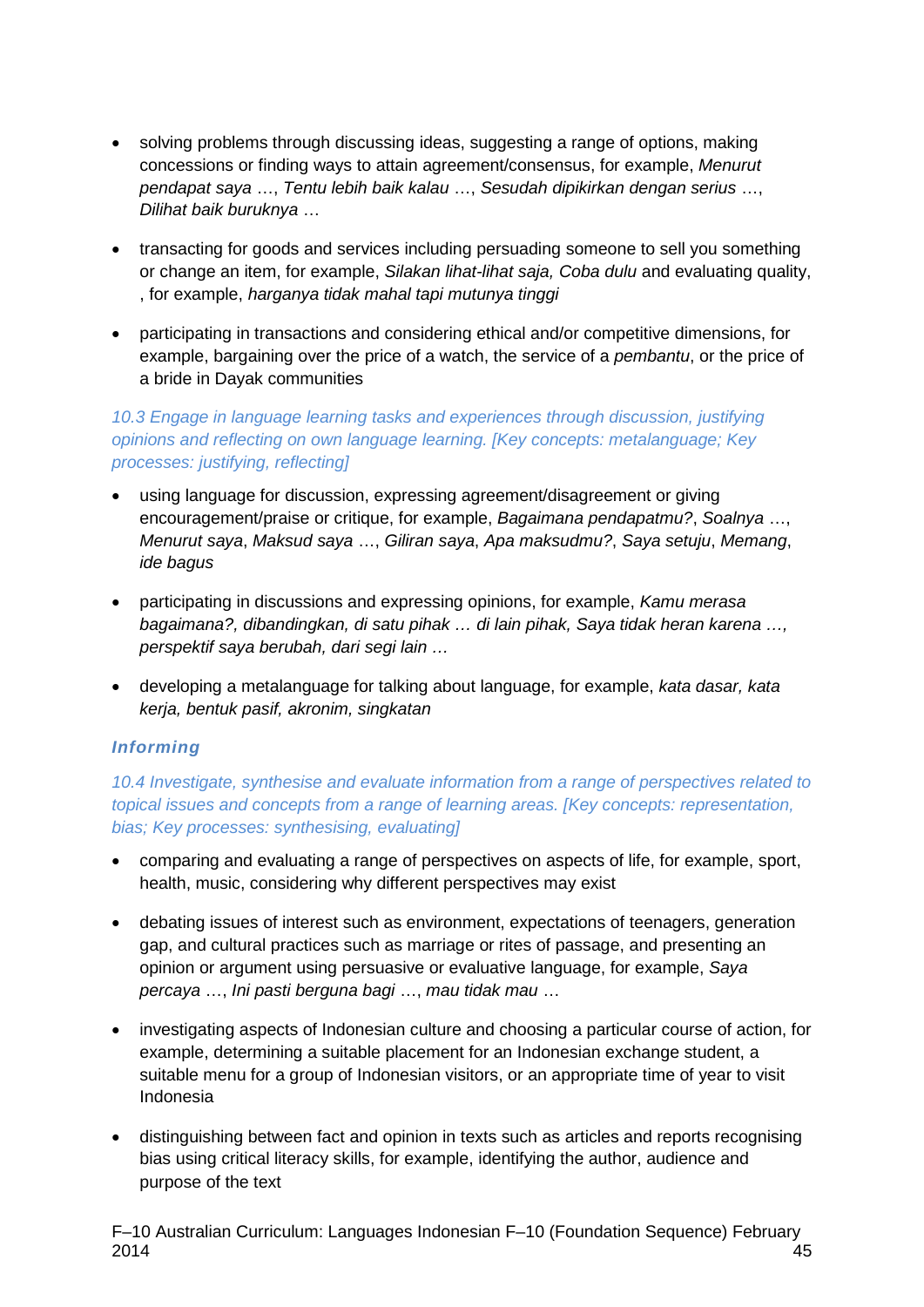- researching a concept or issue, including those drawn from other learning areas, such as art, history, science, geography, health
- identifying and evaluating ways in which values shape content and language in texts, such as announcements, surveys, interviews, documentaries, recipes, advertisements, web pages, magazines
- listening to, viewing and reading texts such as interviews, documentaries and speeches to obtain, synthesise and use information in new forms, for example, creating a profile of a famous person from an interview

#### *10.5 Construct and present a range of texts such as speeches, reports and reviews, related to social issues and concepts of interest.[Key concepts: society, environment, media; Key processes: constructing, persuading]*

- creating texts such as posters, brochures and web pages, for example, a brochure promoting a holiday destination, a poster for a doctor's surgery encouraging healthy eating, a web page reviewing new music releases
- giving oral presentations presenting different perspectives on an issue such as mainstream and alternative medical treatments such as *jamu*
- presenting information and opinions, in spoken or written form, on topics such as parttime work, balancing study and leisure, benefits of recycling, using language of explanation and justification, for example, *alasannya begini*, *ternyata*, *tidak dapat disangkal*, *mau tak mau*, *sehingga*, *setidak-tidaknya*, *jangan-jangan, oleh karena itu*
- writing persuasive texts such as blogs, tweets and posts, to persuade or convince others, for example, *kita semua tahu*, *kalian tentu setuju*, *misalyna*, *keadaannya buruk sekali*, *bukan?*

#### *Creating*

#### *10.6 Engage with a variety of imaginative texts, analysing ideas and values, discussing responses and altering key aspects. [Key concepts: values; Key processes: analysing, interpreting, modifying; Key text types: song, poetry, script]*

- listening to, viewing and reading a range of texts such as video clips, computer games, comics, television drama or game shows, and expressing personal opinions about key aspects, for example, *pada pendapat saya cerita ini ...*, *saya lebih suka*/*kurang suka tema fantasi*, *karakter utamanya menarik sekali*
- reading texts such as extracts from biography or diary, for enjoyment and to gain insights into other people's experiences and perspectives
- modifying existing texts such as creating an alternative endings, introducing a new character, changing the setting or adding a major event, providing a video clip to accompany and reinforce meaning expressed in song lyrics
- creating texts to parody existing texts and to explore a range of genres, for example, recreating a music clip or advertisement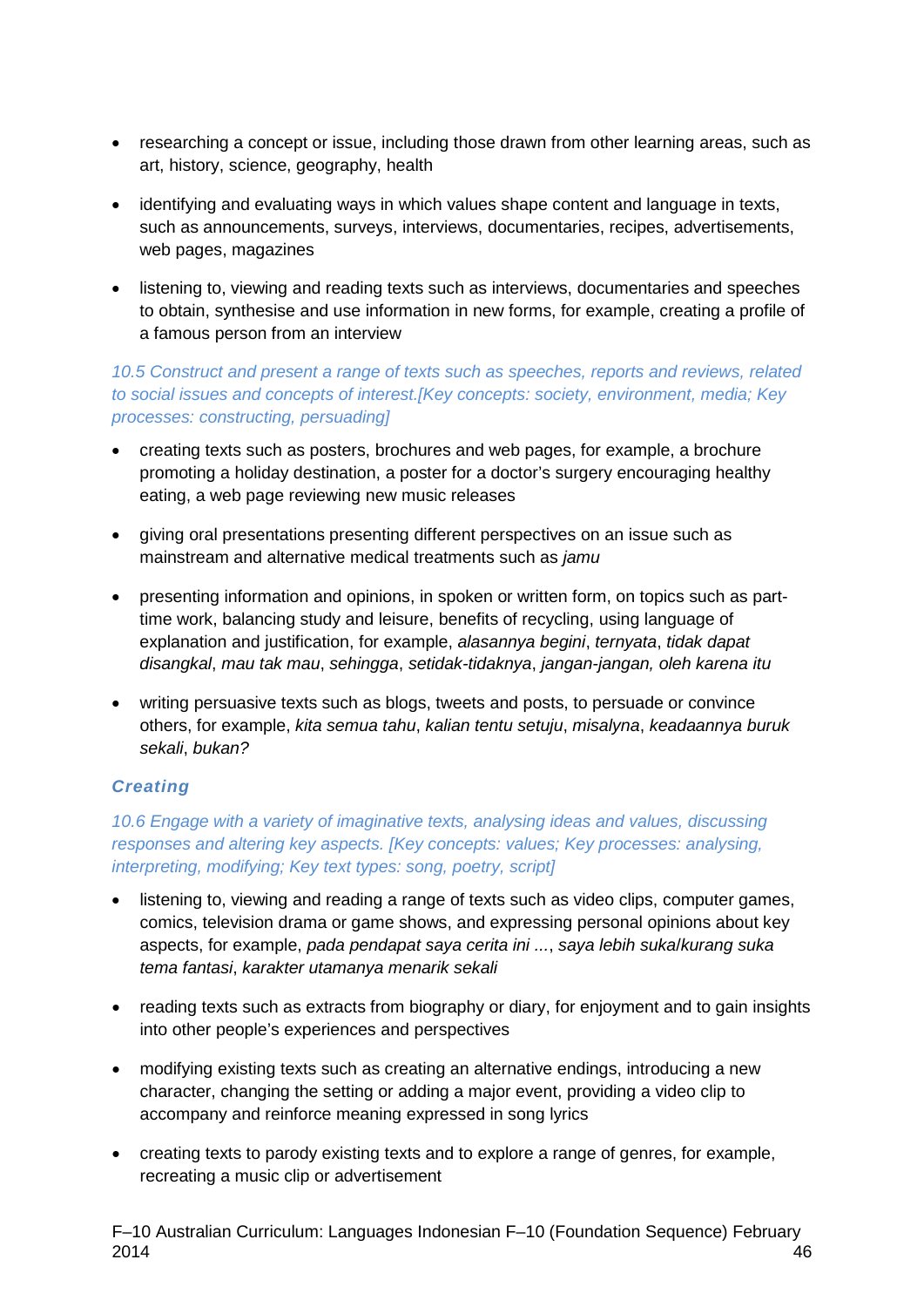- analysing language use and techniques used in contemporary drama, television programs, poetry and film, such as hyperbole, imagery, humour, music and camera angles, for example, *adegan, plesetan*
- identifying and responding to key messages and values in traditional texts such as myths, legends, fables, *wayang* play, *pantun* and considering their relevance in modern times
- re-creating fairy tales, legends or myths from a different cultural perspective
- discussing how texts such as film, drama and songs convey social issues and values, for example, conflict in relationships, poverty, piety and humility

*10.7 Create a variety of imaginative texts to express ideas, attitudes and values, for a range of audiences. [Key concepts: entertainment; Key processes: expressing, adapting; Key text types: drama, poetry, rap, cartoon]*

- creating texts such as photo story, plays, cartoons or movies with voiceovers or subtitles to entertain peers including experimenting with humour
- creating and performing texts including in multimedia form, such as songs and raps to express emotions and attitudes towards a particular social issue or event
- writing and performing a script or dramatic episode such as a detective story, mystery or adventure

#### *Translating*

*10.8 Translate and compare different versions of a range of informational, literary and personal texts, explaining how cultural perspectives and concepts have been represented.[Key concepts: representation; Key processes: interpreting, comparing, explaining]*

- translating short texts and excerpts from a range of informational and literary texts, and reflecting on culture embedded in idiomatic language and proverbs, for example, proverbs such as *Nasi sudah jadi bubur*, *Tak kan lari gunung dikejar* or sayings such as 'it's raining cats and dogs', *lain ladang lain belalang*
- choosing how to best represent cultural concepts and expressions, for example, 'best friend' (*teman baik*), 'better late than never' (*biar lambat asal selamat*), 'home sweet home' (*kampung halaman/tanah air*), and those for special occasions such as *Maaf lahir batin, panjang umurnya*
- translating signs and symbols such as public signs and emoticons, for example,  $\wedge\_\wedge$ (*senang*), >^< (*marah*), O.O (*heran*)

#### *10.9 Create parallel texts in Indonesian and in English for a range of purposes and audiences, for the wider community.[Key concepts: bilinguality; Key processes: adjusting, interpreting, reflecting]*

• creating bilingual texts such video clips with subtitles explaining Australian cultural practices, for example, bushwalking, New Year's Eve celebrations

F–10 Australian Curriculum: Languages Indonesian F–10 (Foundation Sequence) February 2014 47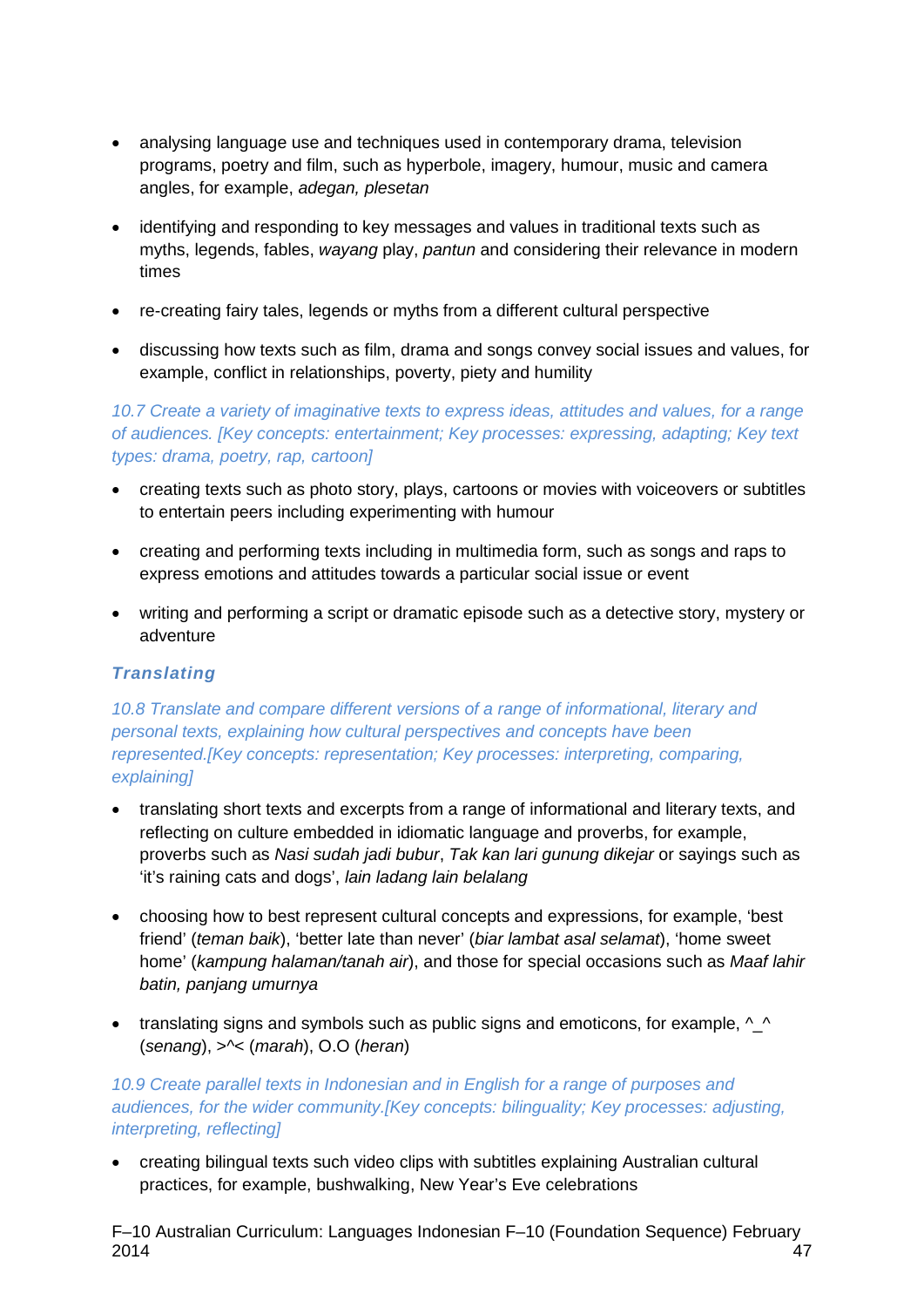- providing captions or commentaries to accompany Indonesian texts such as song lyrics, video clips, film extracts, for parents and members of the school community
- producing public texts such as signs, notices and posters in both Indonesian and English, for the school and wider community, and reflecting on the process of working in both languages

#### *Reflecting*

*10.10 Make choices while using Indonesian, recognising own assumptions and taking responsibility for modifying language for different cultural perspectives. [Key concepts: mutual understanding; Key processes: adapting, taking responsibility]*

- reflecting on how own language use might be perceived by Indonesian speakers and making adjustments, such as being self-effacing rather than boastful, being indirect by using expressions such as *Kalau saya tidak salah, terserahlah* and *lain kali, ya*, using passive rather than active construction, and avoiding negative expressions, for example, *Silahkan diminum tehnya*, *kalau kurang jelas …*
- noticing tensions and gains that might arise during interactions and considering how to respond appropriately, for example, knowing that Indonesians like to please and therefore may give an inaccurate answer rather than show lack of knowledge, or recognising the importance of waiting until invited to drink or eat
- interacting with Indonesian peers, considering how to engage with or respond to subject matter that is not the usual topic of conversation, such as involvement in religion or community
- sharing reactions about intercultural experiences and building on comments in discussions with peers, for example, *Saya setuju dengan….; sama sekali tidak senang….; kejadian itu kurang enak*…; *Pengalaman ini membuka mata saya …*

#### *10.11 Engage in intercultural experiences, reflecting on how identity such as ethnicity and religion, influence language use and understanding of the experience.[Key concepts: image, identity; Key processes: explaining, reflecting]*

- sharing personal information with Indonesian peers, such as in conversations and correspondence, choosing aspects of own identity to be included and noticing how language use reflects aspects of identity, such as family background and religion
- analysing how own cultural norms impact on interpretations of Indonesian texts, for example, noticing reactions to an article about cultural practices such as *upacara mengikir gigi,* openness towards menstruation*,* or an advice column about having a boy/girlfriend, fashion blog about ways to wear a *hijab*
- reflecting on the role of language in expressing identity, considering when, with whom and why different languages are used and reflecting on whether identity changes in different languages, for example, use of gesture and style of language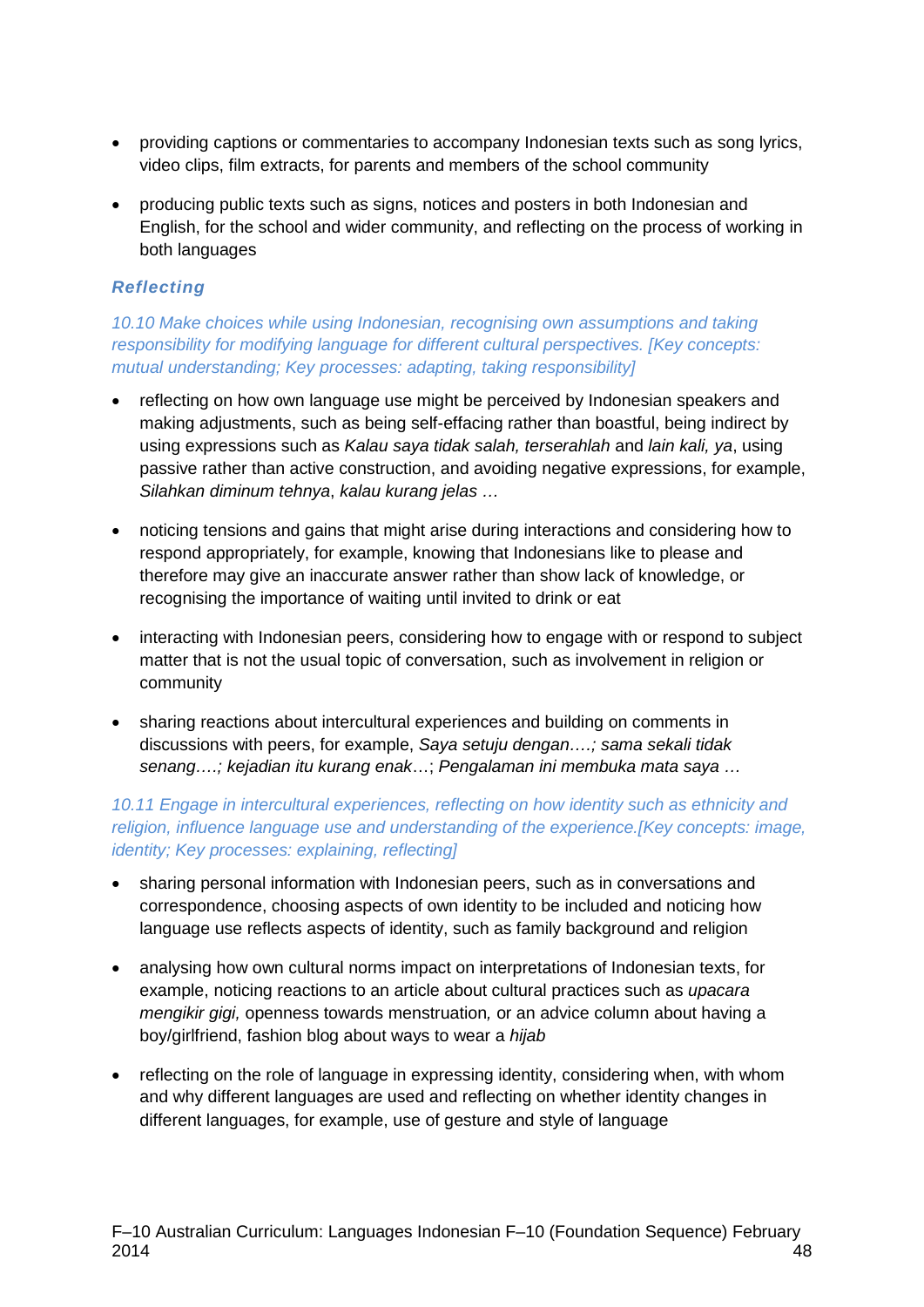- reflecting on intercultural learning, for example, *saya rasa, lebih daripada … dibandingkan ..., sekarang saya paham/mengerti, mata saya terbuka (… membuka mata saya)*
- monitoring and recording own reactions when communicating in Indonesian, for example, keeping a journal of key moments and considering how own perspective may have changed over time

#### **Understanding**

#### *Systems of language*

*10.12 Understand pronunciation and intonation, and apply to new words with affixation and a range of complex sentences. [Key concepts: fluency; Key processes: prioritising, emphasising]*

- exploring the role of stress and rhythm in emphasising aspects of language use
- noticing how tone can show emotion, such as in colloquial language, for example, *kasihan deh, bagi dong*, *aku dikasih nggak*
- using elision in informal communication, for example, *mau [atau] nggak?*, *mahal s[e]kali, [bara]ngkali*
- recognising that Indonesian may accept more than one spelling of loan words, for example, *bis/bus, system/sistim, propinsi/provinsi, moderen/modern*
- knowing when to pause in complex sentences with embedded clauses

*10.13 Analyse complex verb forms, and when and how to use object focus construction. [Key concepts: genre; Key processes: analysing, manipulating]*

- describing people and things using, for example:
	- o compound nouns (*sayur-mayur, merah darah*)
	- o acronyms (*puskesmas*) and abbreviations (*SMU*, *hp*)
	- o indicators of groups/plurals (*kaum*, *para*, *kalian*)
	- o terms of address (*Kak*, *Dik*, *Mas*, *Mbak, bang*) and particles (diminutive *Si* and honorifics *Sang*)
	- o classifiers, for example, *buah, helai, potong, ikat*
- using possessive word order, for example, *siswa pertukaran, kartu telepon*
- describing the qualities of people and things using, for example:
	- o adjectives using *me-/me-kan* (*menarik, menakjubkan, mengesankan*)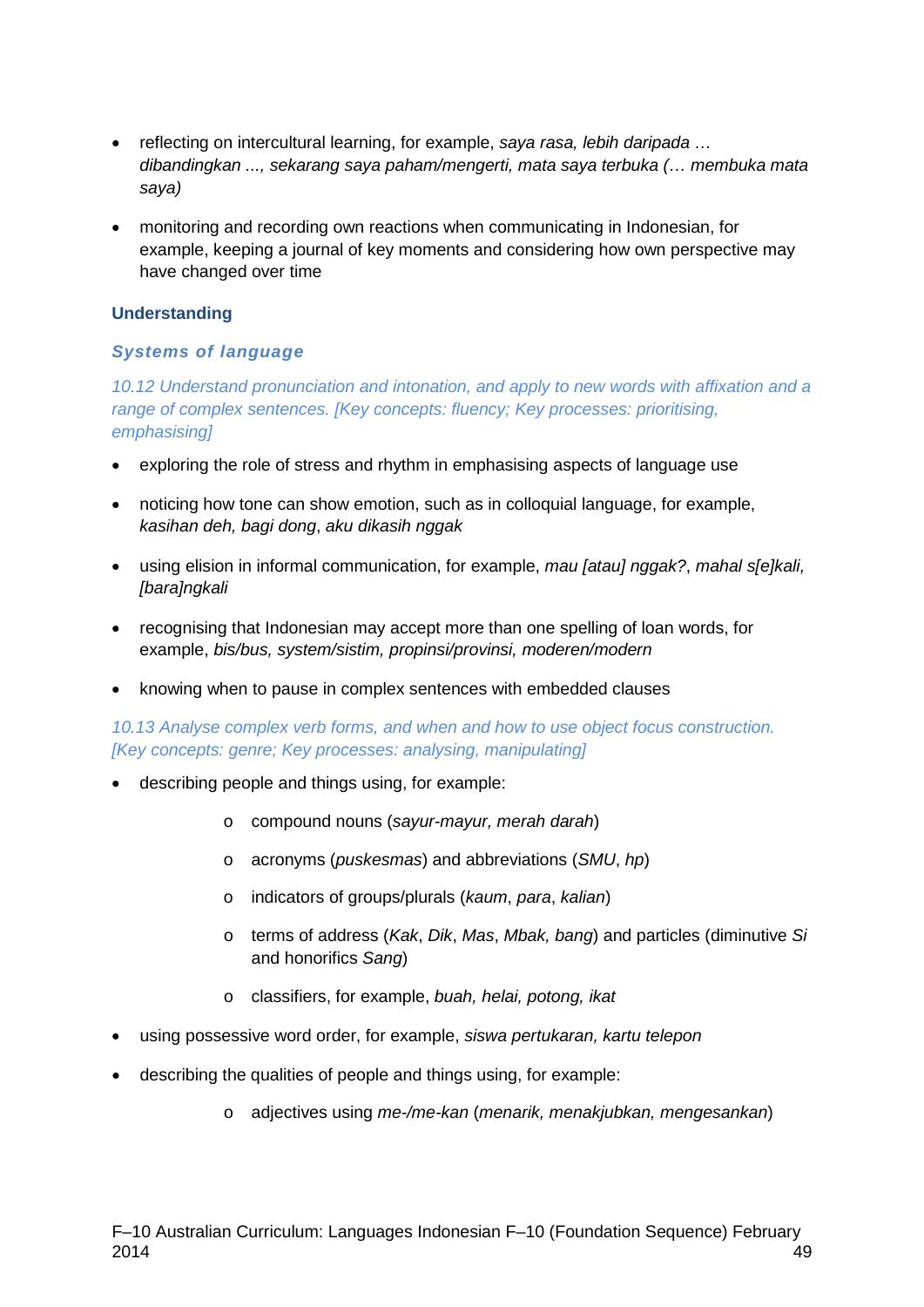- o adjectives using the prefix *pe-* (to describe the enduring attributes of behaviour or character that people may have — *pemalu*, *pendiam*, *pemarah, pemalas*)
- o comparatives (*kurang*, *tidak begitu*, *agak*, *se-*) and superlatives (*ter-*)
- referring to abstract ideas by nominalising using prefixes and suffixes, for example, *pean, per-an (pendidikan, pelajaran, pertandingan, pengetahuan), ke-an (kebersihan, kesehatan, kedatangan, kecantikan)*
- indicating action using, for example:
	- o transitive verbs, *me-* verb system (-*kan or -i* suffix) in subject and object focus form (with *di*- prefix)
	- o duplication of verbs (*duduk-duduk, jalan-jalan, lihat-lihat*)
	- o adverbs as modifiers (*kurang, cukup, cuma, agak, hanya, makin … makin, baik … maupun …*)
- recognising syntax differences between subject and object focus construction, for example, *Dia menjual minuman itu di toko-toko, Minuman itu dijual di toko-toko*
- referring to the past, present and future, and relating events in time, using adverbs, for example, *dulu*, *yang lalu*, *yang akan datang*, *dua minggu lagi*
- contrasting ideas using conjunctions, for example, *sehingga, sementara, sedangkan, sambil, oleh karena itu, andaikata, jika, bila*
- indicating register using colloquial (*nggak*, *gimana*, *kok*, *deh*, *lho/lo)* and formal language (*yang terhormat*, *sekian*)
- expressing opinions, for example, *yang saya rasa, saya lebih suka, lebih … dibandingkan…, pertama-tama … sekarang…*
- influencing others by

persuading using superlatives (*paling …, ter-*), encouraging (*cobalah*, *mari*, *ayo*) and advising (*sebaiknya, seharusnya, mesti*)

- evaluating by using, for example, *pada pendapat saya, menurut saya, di satu pihak … di pihak lain …, sebaliknya*
- expressing imagination by using imagery (*angin bertiup kencang, bunga-bunga berwarna-warni*), metaphor (*adalah; burung bernyanyi di pohon*) and simile (*Matanya seperti bintang kejora, Kata-katanya bagai air mengalir)*
- using idiomatic language, for example, idioms (*masuk angin, panjang tangan*) and proverbs (*Datang sahabat, pulang saudara; Tak kenal maka tak saying;, Ada gula ada semut*)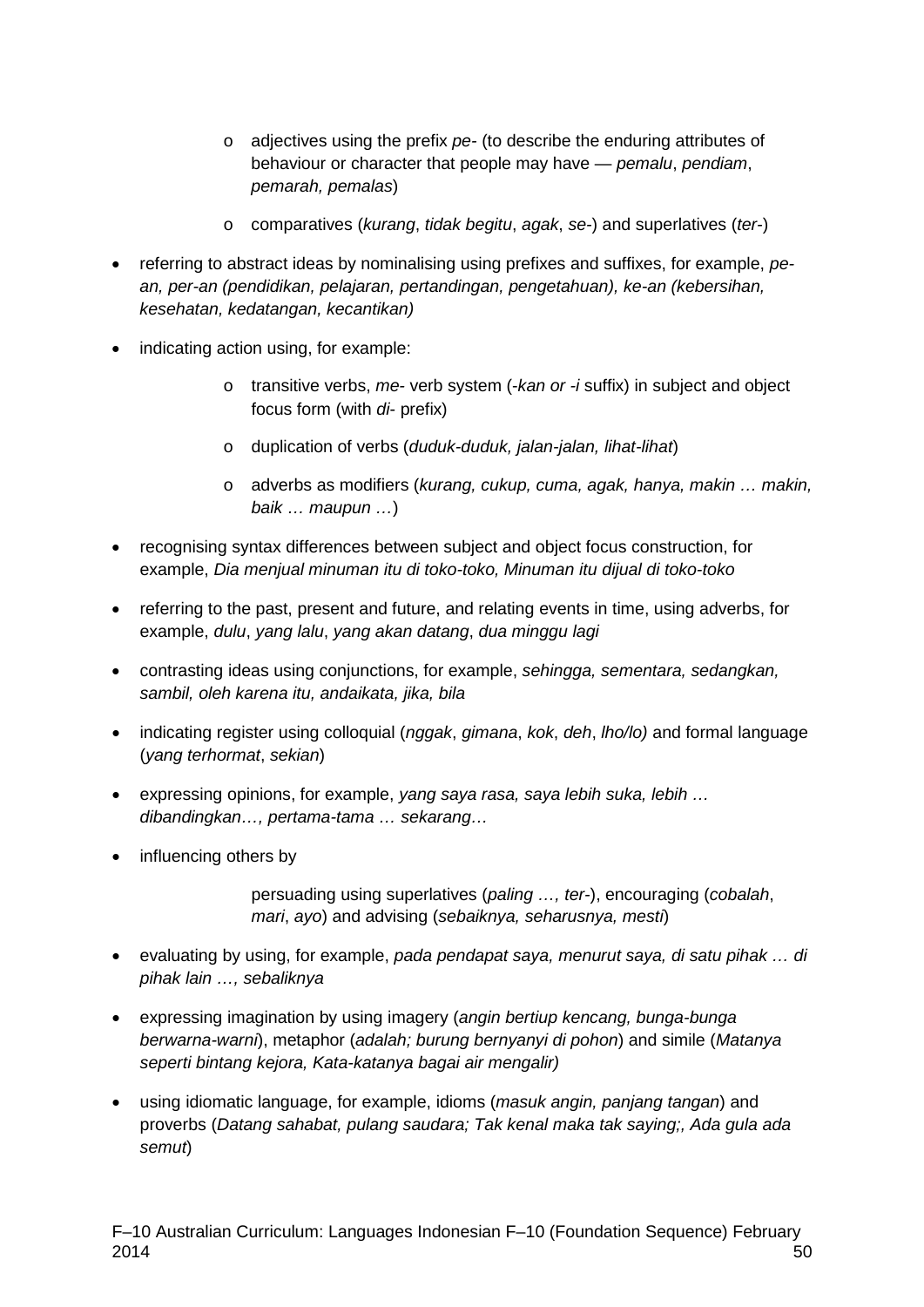- maintaining interaction using rhetorical devices, for example, *betul?, bukan?* and verbal fillers such as *kalah saya tidak salah, omong-omong, begini…*
- expressing emphasis, for example, *bukan main* [adjective] *nya*

#### *10.14 Recognise the purpose and features of a range of texts such as persuasive, argumentative, and expository texts. [Key concepts: perspective, nuance; Key processes: analysing, correlating]*

- recognising features of spoken texts, such as conversations and speeches, for example, the use of back channels (*begitu*, *ya*), discourse markers (*nah, sekian*), hesitations (*anu*) and non-standard expressions (*Mau nggak?*)
- analysing linguistic structures and features associated with particular texts, for example, showing humility and deference in a job application, wishing longevity in birthday cards, using data to support an argument, using emotive language to persuade, and creating tension in drama
- understanding the conventions in a range of Indonesian texts such as apologising at the beginning or end of a speech, saying thank you to close a letter, expressing thanks to God in an email exchange

#### *Language variation and change*

*10.15 Analyse the ways in which Indonesian varies according to spoken and written forms, cultural context and sub-cultures. [Key concepts: norms, variation; Key processes: analysing, explaining]*

- comparing spoken and written texts for example, a spoken compared to a print advertisement, an email compared to an oral conversation, to understand how mode relates to linguistic structures and features, and how this affects meaning
- analysing examples of colloquial language, such as that used by sub-groups for example *bahasa gaul*, *bahasa SMS*, and comparing these to formal forms
- understanding how body language varies across cultures, for example, lowering body when speaking to someone in authority to show respect; not raising voice or laughing loudly; not putting hands on hips while talking; smiling and nodding while listening to people, even when hearing bad news
- understanding that many Indonesians are familiar with a range of languages, for example, *bahasa baku*, *bahasa daerah*, *bahasa gaul* and English, and can shift between these depending on the context and considering what this means compared to those who are monolingual

#### *10.16 Understand the power of language to influence people's actions, values and beliefs, and appreciate the value of linguistic diversity. [Key concepts: power; Key processes: critical analysis, appreciating]*

• analysing texts to understand the impact of language and how it can limit, promote or change actions, for example, use of *mohon*, *harap*, *tolong*, *jangan*, *dilarang*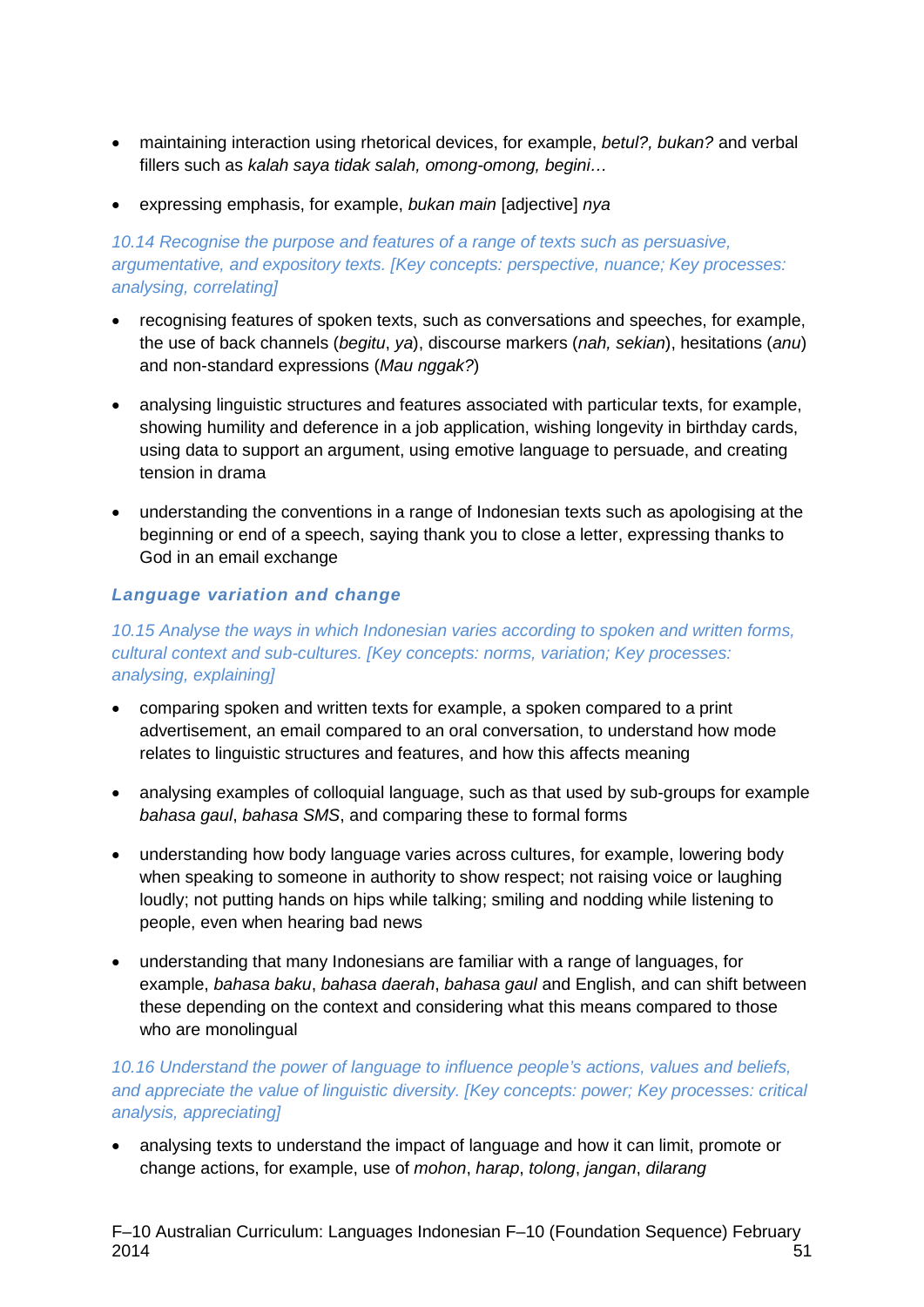- recognising the purpose of particular texts to impact emotionally on others such as by influencing opinions and reactions, for example, in persuasive texts such as advertisements or reviews of a film, concert or fashion
- analysing the language of social and political messages to explore attitudes, values and beliefs, for example, *mohon jangan merokok, dua anak lebih baik, jangan pakai narkoba, persatuan dan kesatuan bangsa Indonesia, anak bangsa, sebangsa dan setanah air*
- noticing how jargon or specific terms may be used to express membership and identity, for example, within the religious groups *Insya Allah*, *Puji Tuhan* or *Syukur Alhamdulilah*
- examining how words, expressions and actions reflect relationships and social hierarchies, for example, use of the terms of address *Bapak/Ibu*, *Anda* and *kamu*, and showing respect by introducing oneself to most senior or eldest person first
- appreciate the social and cultural function performed by language, and recognise the importance of diverse languages to convey alternative perspectives and ideas

#### *Role of language and culture*

*10.17 Understand that Indonesian, like all languages and cultures, are interrelated; they shape and are shaped by each other, in a given moment and over time. [Key concepts: interdependence; Key processes: investigating, reflecting]*

- recognising that texts are instances of language and culture working together to convey cultural perspectives, values and concepts
- analysing how Indonesian language reflects cultural perspectives, such as collectivism, harmony, fate and humility, norms such as showing deference and saving face, and values such as patience, humility and selflessness, for example, *setahu saya, kalau saya tidak salah, numpang tanya, permisi dulu*
- investigate the origins of particular expressions or words, developing awareness of how meanings can originate in earlier times and how these may or may not change over time
- recognising the historical, political and cultural functions and value of language, such as origins of *Bahasa Indonesia*, and its historical and contemporary uses
- developing awareness that the linguistic diversity of Indonesia reflects cultural diversity, and comparing this to linguistic and cultural diversity in Australia including Australian languages

#### **Years 9 and 10 Achievement standard**

By the end of Year 10, students use written and spoken Indonesian to interact with others in a range of settings and for a range of purposes. They pronounce sounds /ngg/ vs /ng/ accurately, as well as /sy/ (*masyarakat*) and /kh/ (*akhir*). Students are producing sentences with fluency. They respond to and create a range of personal, informational and imaginative texts, working independently, drafting and editing, and seeking timely feedback They use and respond to open-ended questions (*Berapa lama? Dulu, apakah ..., Kapan Anda…?*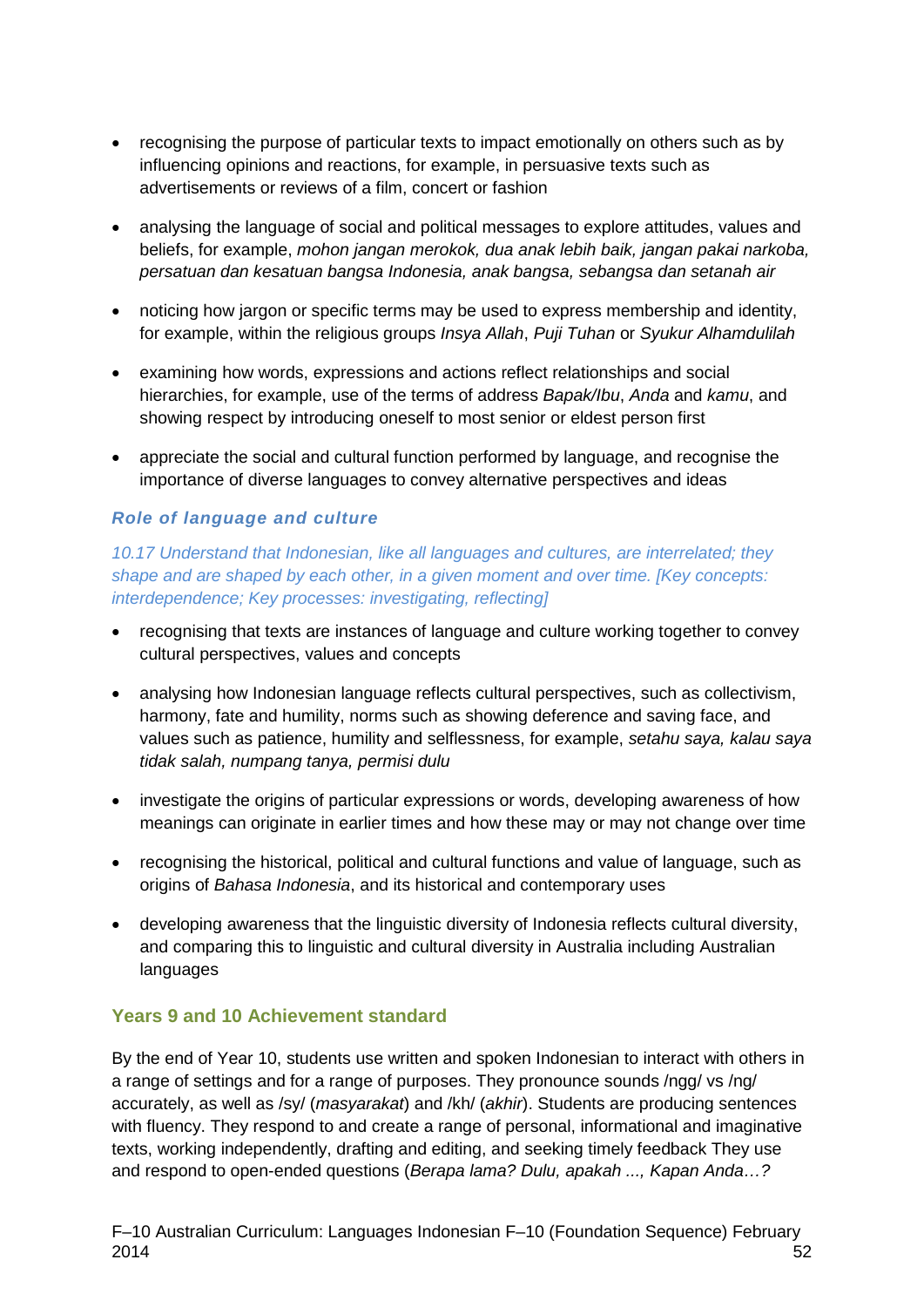*Yang mana? Sudah pernah?*) and use strategies for initiating, sustaining and concluding oral and written exchanges. They include time markers (*Pada suatu hari*, *Keesokan harinya, Kemudian* …) and conjunctions (*namun*, *supaya*, *karena itu*) to extend meanings such as in stories, comics and, written and oral reports. Learners experiment with a range of affixation patterns. They use *yang* to expand ideas, and use formulaic object focus construction. They express opinions (*Dari pihak saya*), make comparisons using (*dibandingkan dengan)*, express emotions, attempt humour and evaluate. . Learners describe possibilities using terms such as *kalau-kalau, andaikata* and express aspirations *Pada masa depan*, *mudahmudahan*, *saya berharap*. They translate texts and produce texts in both Indonesian and English, relying on textual features and key words, and commenting on the process.

Learners understand that spoken and written Indonesian vary, noticing informal usage such *nggak* and *aja*, exclamations such as *kok, dong* and the dropping of prefixes, for example, *Dia (mem)beli mobil baru*. They recognise contractions (for example, *ortu, angkot, warnet*), acronyms such as *SMU*, *hp* and abbreviations such as in SMS *jln, skolah* and *mkn*. Learners use metalanguage to talk about possessive and noun-adjective word order, and use knowledge of the base word and affixation system to predict meaning and decode new words using dictionaries. They understand how language is used to create particular effects and influence others such as rhetorical devices. They demonstrate knowledge about Indonesian language and culture including concepts of diversity and *nasib,* and the importance of language, religion and ethnic group as identity markers. Learners make connections between language use and cultural practices, values and assumptions, both in Indonesian and their own language use. They express reactions to intercultural experiences, and discuss their assumptions, interpretations and any adjustments in their language use for an Indonesian perspective.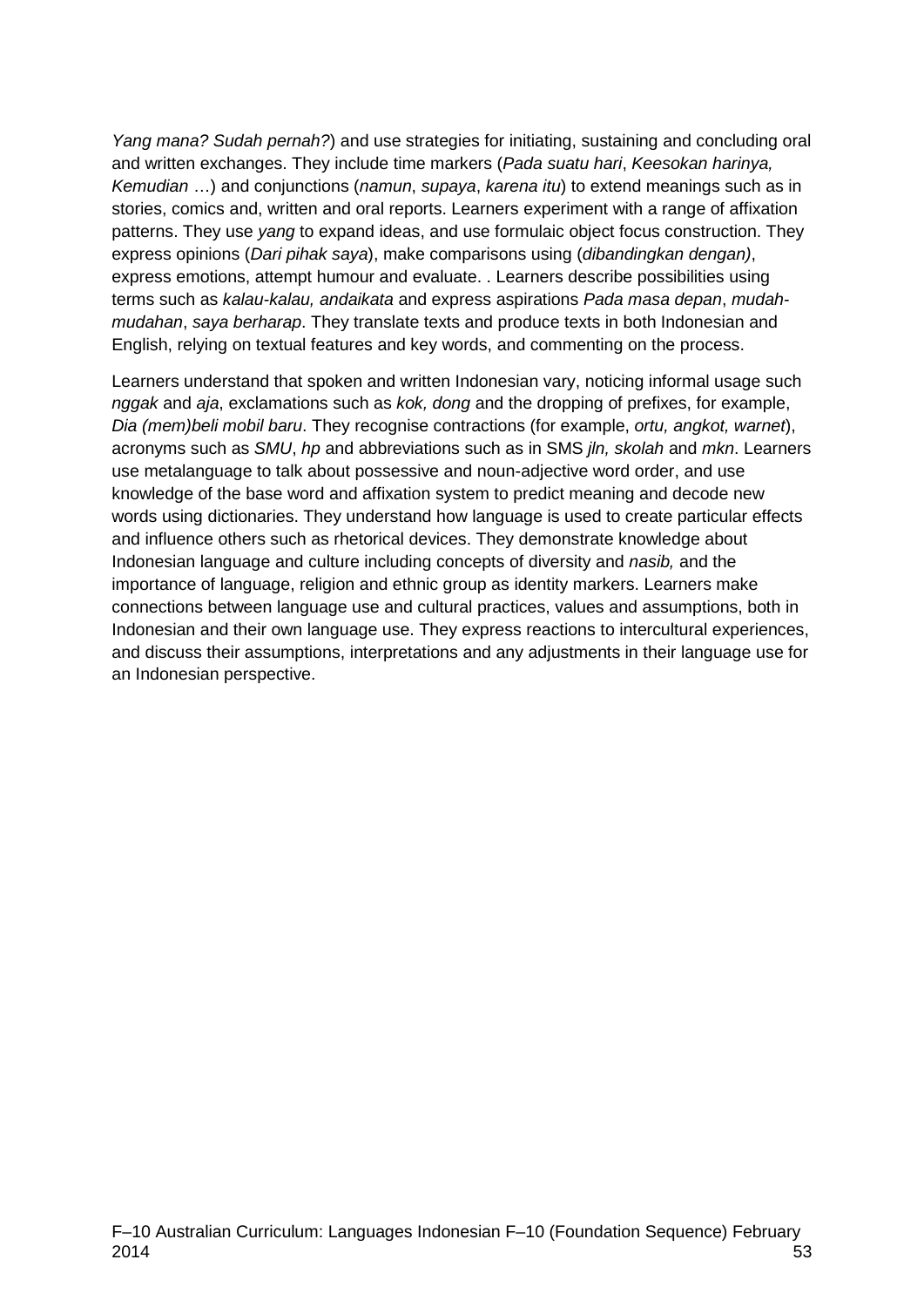#### **Australian Curriculum: Languages - Indonesian - Foundation to Year 10 Scope and Sequence (revised draft)**

|                                                                                            | <b>Communicating</b>                                                                                                                                                                                                                                                   |                                |                                                                                                                                                                                                                                               |                                                                                                                                                                                                                                            |                                                                                                                                                                                             |                                                                                                                                                                      |                                                                                                                                                                                                                                                                 |  |  |  |  |
|--------------------------------------------------------------------------------------------|------------------------------------------------------------------------------------------------------------------------------------------------------------------------------------------------------------------------------------------------------------------------|--------------------------------|-----------------------------------------------------------------------------------------------------------------------------------------------------------------------------------------------------------------------------------------------|--------------------------------------------------------------------------------------------------------------------------------------------------------------------------------------------------------------------------------------------|---------------------------------------------------------------------------------------------------------------------------------------------------------------------------------------------|----------------------------------------------------------------------------------------------------------------------------------------------------------------------|-----------------------------------------------------------------------------------------------------------------------------------------------------------------------------------------------------------------------------------------------------------------|--|--|--|--|
| Using language for communicative purposes in interpreting, creating and exchanging meaning |                                                                                                                                                                                                                                                                        |                                |                                                                                                                                                                                                                                               |                                                                                                                                                                                                                                            |                                                                                                                                                                                             |                                                                                                                                                                      |                                                                                                                                                                                                                                                                 |  |  |  |  |
| Sub-<br><b>strand</b>                                                                      | <b>Description</b>                                                                                                                                                                                                                                                     | <b>Thread</b>                  | F-Year 2                                                                                                                                                                                                                                      | Years 3-4                                                                                                                                                                                                                                  | Years 5-6                                                                                                                                                                                   | Years 7-8                                                                                                                                                            | Years 9-10                                                                                                                                                                                                                                                      |  |  |  |  |
| <b>SOCIALISING</b>                                                                         | Interacting<br>orally and in<br>writing to<br>exchange,<br>ideas,<br>opinions,<br>experiences,<br>thoughts and<br>feelings; and<br>participating<br>in shared<br>activities<br>through<br>planning,<br>negotiating,<br>deciding,<br>arranging<br>and taking<br>action. | Socialising and<br>interacting | Participate in structured<br>play and class<br>activities, exchanging<br>greetings and<br>information about self,<br>family and interests<br>with peers and teacher.<br>[Key concepts: self,<br>family; Key processes:<br>playing, imitating] | Share information with<br>peers and teacher<br>about aspects of<br>personal world such as<br>daily routines, home,<br>favourite objects and<br>pastimes.<br>[Key concepts: routine,<br>occasion; Key<br>processes: describing,<br>sharing] | Interact with peers to<br>describe aspects of<br>daily life, school,<br>friends and pastimes.<br>[Key concepts:<br>friendship, leisure; Key<br>processes:<br>corresponding,<br>interacting] | Engage with others to<br>exchange ideas,<br>experiences and<br>interests.<br>[Key concepts:<br>milestone, experience;<br>Key processes:<br>exchanging,<br>connecting | Build relationships by<br>sharing personal<br>opinions, memories<br>and feelings about<br>aspects of childhood,<br>teenage life and<br>aspirations.<br>[Key concepts: youth,<br>memory; Key<br>processes: developing<br>relationships, building<br>connections] |  |  |  |  |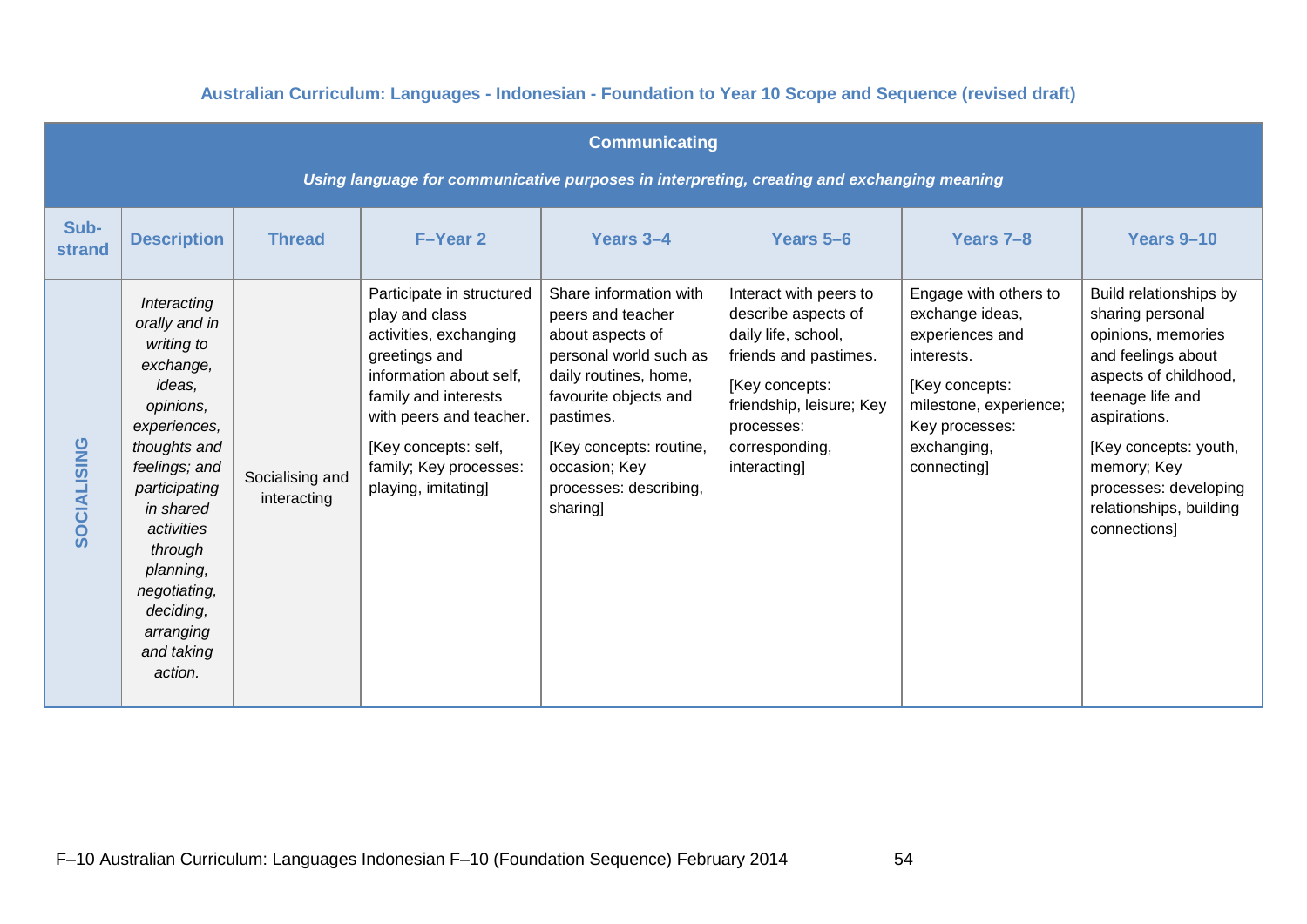|                | <b>Communicating</b><br>Using language for communicative purposes in interpreting, creating and exchanging meaning |                                          |                                                                                                                                                                                                                                                |                                                                                                                                                                                                                           |                                                                                                                                                                                                                                                                               |                                                                                                                                                                                                                         |                                                                                                                                                                                                                                      |  |  |  |  |
|----------------|--------------------------------------------------------------------------------------------------------------------|------------------------------------------|------------------------------------------------------------------------------------------------------------------------------------------------------------------------------------------------------------------------------------------------|---------------------------------------------------------------------------------------------------------------------------------------------------------------------------------------------------------------------------|-------------------------------------------------------------------------------------------------------------------------------------------------------------------------------------------------------------------------------------------------------------------------------|-------------------------------------------------------------------------------------------------------------------------------------------------------------------------------------------------------------------------|--------------------------------------------------------------------------------------------------------------------------------------------------------------------------------------------------------------------------------------|--|--|--|--|
| Sub-<br>strand | <b>Description</b>                                                                                                 | <b>Thread</b>                            | F-Year 2                                                                                                                                                                                                                                       | Years 3-4                                                                                                                                                                                                                 | Years 5-6                                                                                                                                                                                                                                                                     | Years 7-8                                                                                                                                                                                                               | Years 9-10                                                                                                                                                                                                                           |  |  |  |  |
|                |                                                                                                                    | Taking action<br>and transacting         | Participate in guided<br>group activities such as<br>games, songs and<br>simple tasks, using<br>movement, gesture and<br>pictures to support<br>meaning.<br>[Key concepts: play;<br>Key processes:<br>singing, chanting,<br>drawing]           | Contribute to class<br>activities such as<br>solving a problem,<br>creating a display, or<br>conducting a role<br>play/scenario.<br>[Key concepts:<br>collaboration; Key<br>processes: problem<br>solving, participating] | Collaborate with peers<br>to plan and conduct a<br>shared event or activity<br>such as hosting a class<br>guest or working with a<br>buddy class.<br>[Key processes:<br>planning, organising,<br>negotiating]                                                                 | Take action to make<br>plans, solve problems<br>and address needs<br>such as through<br>corresponding and<br>transacting in real or<br>simulated experiences.<br>[Key processes:<br>planning, inviting,<br>transacting] | Take responsibility by<br>initiating interaction,<br>solving problems and<br>encouraging others to<br>act.<br>[Key processes:<br>discussing, persuading]                                                                             |  |  |  |  |
|                |                                                                                                                    | <b>Building</b><br>classroom<br>language | Participate, with<br>teacher and peers, in<br>class routines and<br>activities, including<br>following instructions<br>and taking turns<br>[Key concepts: routine,<br>sharing; Key<br>processes: shared<br>reading, following<br>instructions] | Respond to oral and<br>written questions,<br>instructions and<br>requests and<br>participate in routine<br>exchanges.<br>[Key concepts: respect,<br>sopan santun; Key<br>processes: interacting,<br>responding]           | Participate in<br>classroom interaction<br>and structured tasks,<br>by asking and<br>responding to<br>questions, seeking<br>permission and<br>expressing<br>preferences.<br>[Key concepts:<br>collaboration,<br>responsibility; Key<br>processes: requesting,<br>interacting] | Interact with others<br>through making<br>requests, seeking<br>clarification, checking<br>understanding and<br>expressing opinions.<br>[Key concepts:<br>interaction; Key<br>processes: requesting,<br>clarifying]      | Engage in language<br>learning tasks and<br>experiences through<br>discussion, justifying<br>opinions and reflecting<br>on own language<br>learning.<br>[Key concepts:<br>metalanguage; Key<br>processes: justifying,<br>reflecting] |  |  |  |  |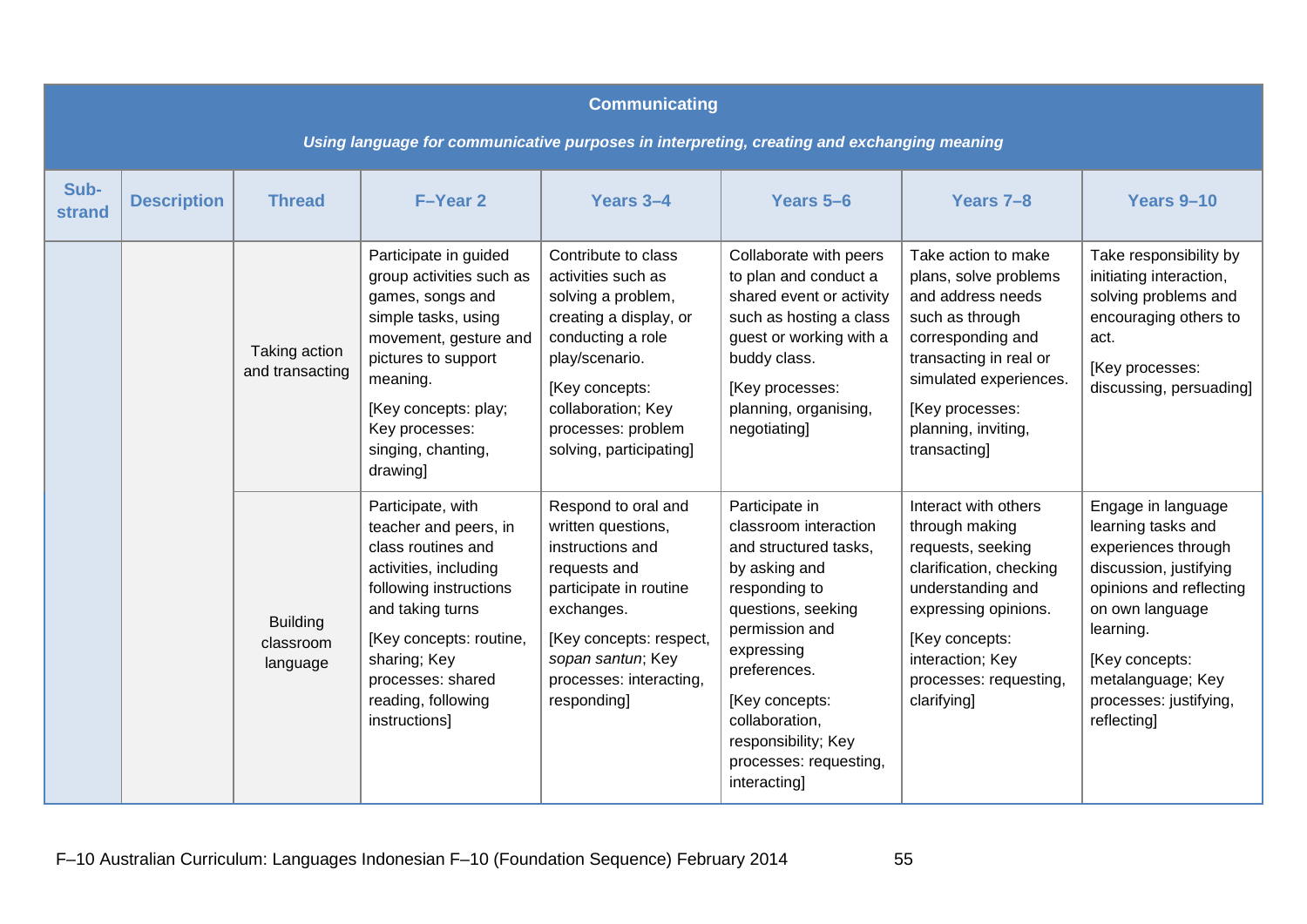|                                                                                            | <b>Communicating</b>                                                         |                                            |                                                                                                                                                                                                                                                                   |                                                                                                                                                                                                                     |                                                                                                                                                                                                                                |                                                                                                                                                                                                                                                   |                                                                                                                                                                                                                                                                     |  |  |  |  |
|--------------------------------------------------------------------------------------------|------------------------------------------------------------------------------|--------------------------------------------|-------------------------------------------------------------------------------------------------------------------------------------------------------------------------------------------------------------------------------------------------------------------|---------------------------------------------------------------------------------------------------------------------------------------------------------------------------------------------------------------------|--------------------------------------------------------------------------------------------------------------------------------------------------------------------------------------------------------------------------------|---------------------------------------------------------------------------------------------------------------------------------------------------------------------------------------------------------------------------------------------------|---------------------------------------------------------------------------------------------------------------------------------------------------------------------------------------------------------------------------------------------------------------------|--|--|--|--|
| Using language for communicative purposes in interpreting, creating and exchanging meaning |                                                                              |                                            |                                                                                                                                                                                                                                                                   |                                                                                                                                                                                                                     |                                                                                                                                                                                                                                |                                                                                                                                                                                                                                                   |                                                                                                                                                                                                                                                                     |  |  |  |  |
| Sub-<br>strand                                                                             | <b>Description</b>                                                           | <b>Thread</b>                              | F-Year 2                                                                                                                                                                                                                                                          | Years 3-4                                                                                                                                                                                                           | Years 5-6                                                                                                                                                                                                                      | Years 7-8                                                                                                                                                                                                                                         | Years 9-10                                                                                                                                                                                                                                                          |  |  |  |  |
| INFORMING                                                                                  | Obtaining,<br>processing,<br>interpreting<br>and<br>conveying<br>information | Obtaining and<br>using<br>information      | Locate specific words<br>and familiar phrases in<br>texts such as charts,<br>lists and songs, and<br>use information to<br>complete guided oral<br>and written tasks.<br>[Key concepts: literacy,<br>numeracy; Key<br>processes: selecting,<br>sorting, matching] | Obtain and share<br>information from peers<br>and texts related to<br>family, home, routines<br>and interests.<br>[Key concepts: routine,<br>pastimes; Key<br>processes: selecting,<br>tabulating,<br>categorising] | Locate classify and<br>compare factual<br>information from texts<br>about aspects of daily<br>life and significant<br>events across cultures.<br>[Key concepts: lifestyle,<br>event; Key processes:<br>classifying, comparing] | Identify, summarise<br>and evaluate factual<br>information related to<br>topics of interest such<br>as leisure, food and<br>diet, entertainment and<br>special occasions<br>[Key concepts: data;<br>Key processes:<br>summarising,<br>evaluating] | Investigate, synthesise<br>and evaluate<br>information from a<br>range of perspectives<br>related to topical issues<br>and concepts from a<br>range of learning areas.<br>[Key concepts:<br>representation, bias;<br>Key processes:<br>synthesising,<br>evaluating] |  |  |  |  |
|                                                                                            | through a<br>range of oral,<br>written and<br>multimodal<br>texts.           | Conveying and<br>presenting<br>information | Give factual information<br>using labels, captions<br>and descriptions, about<br>self, family and<br>significant objects.<br>[Key concepts: self,<br>favourite; Key<br>processes: describing,<br>showing]                                                         | Present information<br>using tables, lists and<br>descriptions, about<br>school and<br>neighbourhood.<br>[Key concepts: data,;<br>Key processes:<br>informing, organising ]                                         | Convey information,<br>using diagrams, charts,<br>timelines, descriptions<br>and guided reports,<br>about aspects of<br>language and culture.<br>[Key concepts: literacy;<br>Key processes:<br>describing, reporting]          | Give oral and written<br>presentations to<br>describe, compare, and<br>report on experiences<br>and topics of interest.<br>[Key concepts: leisure,<br>travel; Key processes:<br>summarising, reporting]                                           | Construct and present<br>a range of texts such<br>as speeches, reports<br>and reviews, related to<br>social issues and<br>concepts of interest.<br>[Key concepts: society,<br>environment, media;<br>Key processes:<br>constructing,<br>persuading]                 |  |  |  |  |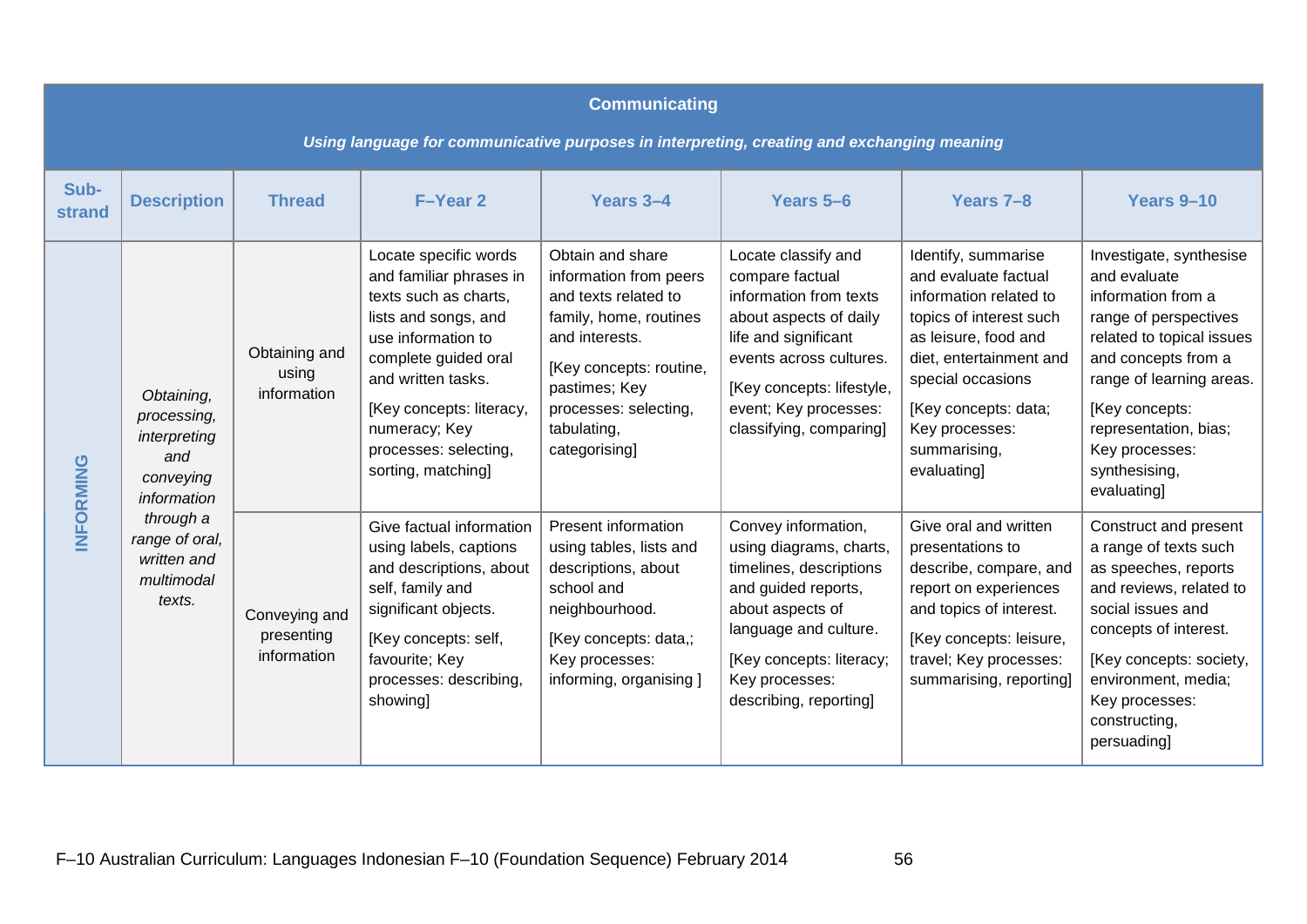| <b>Communicating</b><br>Using language for communicative purposes in interpreting, creating and exchanging meaning |                                                                                                                                                                          |                                                                    |                                                                                                                                                                                                                                                                                        |                                                                                                                                                                                                                                                                                                  |                                                                                                                                                                                                                                                                                 |                                                                                                                                                                                                                                                                                  |                                                                                                                                                                                                                                                                        |  |  |  |
|--------------------------------------------------------------------------------------------------------------------|--------------------------------------------------------------------------------------------------------------------------------------------------------------------------|--------------------------------------------------------------------|----------------------------------------------------------------------------------------------------------------------------------------------------------------------------------------------------------------------------------------------------------------------------------------|--------------------------------------------------------------------------------------------------------------------------------------------------------------------------------------------------------------------------------------------------------------------------------------------------|---------------------------------------------------------------------------------------------------------------------------------------------------------------------------------------------------------------------------------------------------------------------------------|----------------------------------------------------------------------------------------------------------------------------------------------------------------------------------------------------------------------------------------------------------------------------------|------------------------------------------------------------------------------------------------------------------------------------------------------------------------------------------------------------------------------------------------------------------------|--|--|--|
| Sub-<br><b>strand</b>                                                                                              | <b>Description</b>                                                                                                                                                       | <b>Thread</b>                                                      | <b>F-Year 2</b>                                                                                                                                                                                                                                                                        | Years 3-4                                                                                                                                                                                                                                                                                        | Years 5–6                                                                                                                                                                                                                                                                       | Years 7-8                                                                                                                                                                                                                                                                        | Years 9-10                                                                                                                                                                                                                                                             |  |  |  |
| CREATING                                                                                                           | Engaging<br>with<br>imaginative<br>experience<br>by<br>participating<br>in,<br>responding to<br>and creating<br>a range of<br>texts, such<br>as stories.<br>songs, drama | Participating in<br>and responding<br>to imaginative<br>experience | Participate in shared<br>reading, play-acting<br>and responding<br>through singing,<br>chanting, action and<br>movement.<br>[Key concepts:<br>character, story; Key<br>processes: playing,<br>choral reading; Key text<br>types: fairy tale, fable,<br>comic, cartoon, song,<br>rhyme] | Listen to, read and<br>view creative texts,<br>such as rhymes, songs<br>and stories, identifying<br>characters and acting<br>out events.<br>[Key concepts:<br>character, plot; Key<br>processes: performing,<br>recounting; Key text<br>types: fable, legend,<br>song, children's<br>television] | Listen to, read and<br>view texts such as<br>cartoons, dialogues<br>and fairy tales, and<br>respond by describing<br>aspects such as<br>characters and actions.<br>[Key concepts: fact,<br>fiction; Key processes:<br>describing; Key text<br>types: story, script,<br>cartoon] | Respond to a range of<br>imaginative texts by<br>expressing opinions<br>and feelings about key<br>ideas and comparing<br>these with personal<br>experience.<br>[Key concepts: moral,<br>humour; Key<br>processes: comparing,<br>reviewing; Key text<br>types: story, song, play] | Engage with a variety<br>of imaginative texts,<br>analysing ideas and<br>values, discussing<br>responses and altering<br>key aspects.<br>[Key concepts: values;<br>Key processes:<br>analysing, interpreting,<br>modifying; Key text<br>types: song, poetry,<br>script |  |  |  |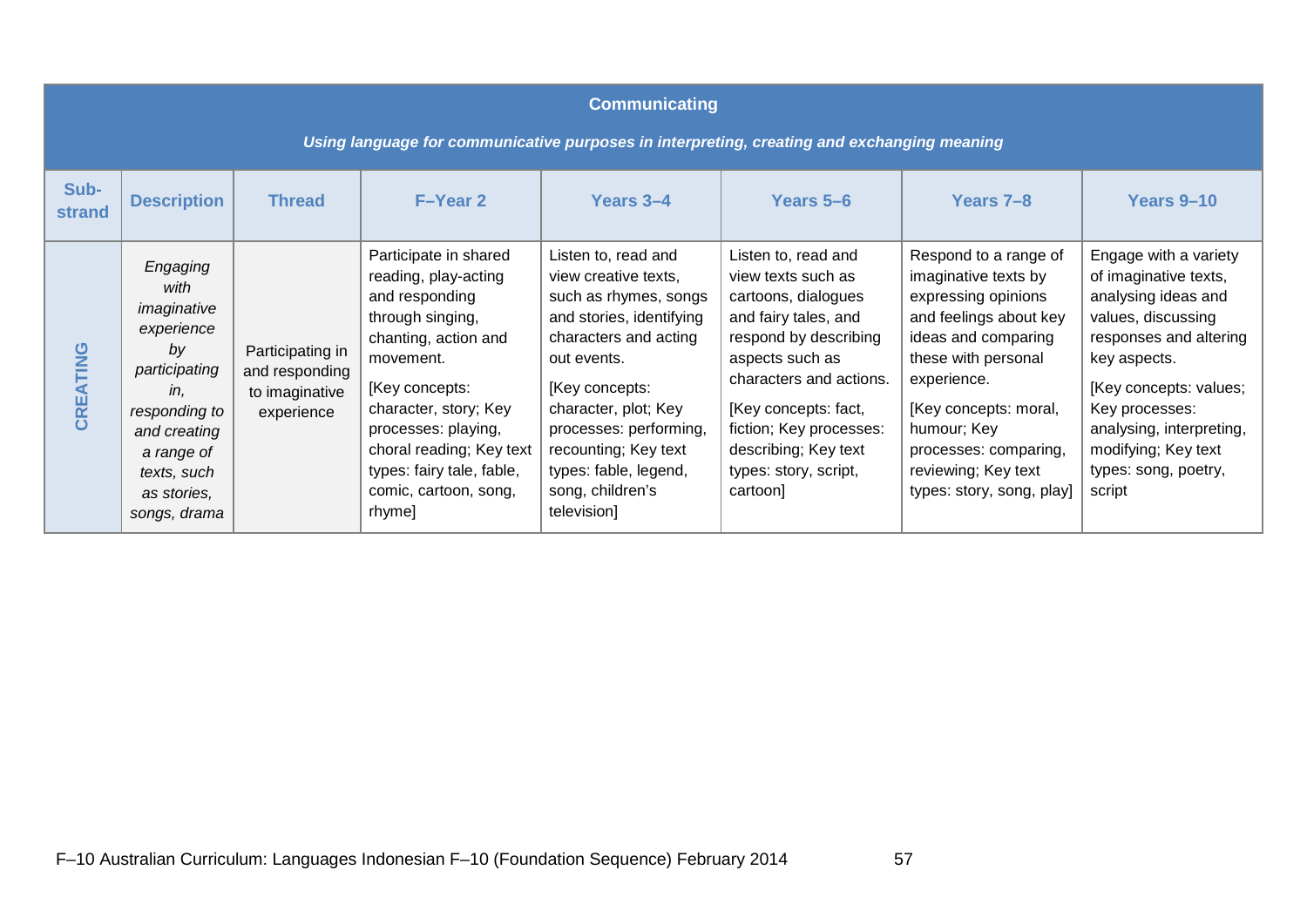|                       | <b>Communicating</b><br>Using language for communicative purposes in interpreting, creating and exchanging meaning |                                                         |                                                                                                                                                                                                                                                                          |                                                                                                                                                                                                                                                    |                                                                                                                                                                                                                                               |                                                                                                                                                                                                                                                                                                                            |                                                                                                                                                                                                                                                       |  |  |  |  |
|-----------------------|--------------------------------------------------------------------------------------------------------------------|---------------------------------------------------------|--------------------------------------------------------------------------------------------------------------------------------------------------------------------------------------------------------------------------------------------------------------------------|----------------------------------------------------------------------------------------------------------------------------------------------------------------------------------------------------------------------------------------------------|-----------------------------------------------------------------------------------------------------------------------------------------------------------------------------------------------------------------------------------------------|----------------------------------------------------------------------------------------------------------------------------------------------------------------------------------------------------------------------------------------------------------------------------------------------------------------------------|-------------------------------------------------------------------------------------------------------------------------------------------------------------------------------------------------------------------------------------------------------|--|--|--|--|
| Sub-<br><b>strand</b> | <b>Description</b>                                                                                                 | <b>Thread</b>                                           | F-Year 2                                                                                                                                                                                                                                                                 | Years 3-4                                                                                                                                                                                                                                          | Years 5-6                                                                                                                                                                                                                                     | Years 7-8                                                                                                                                                                                                                                                                                                                  | Years 9-10                                                                                                                                                                                                                                            |  |  |  |  |
|                       | and music.                                                                                                         | Creating and<br>expressing<br>imaginative<br>experience | Use familiar words,<br>phrases and patterns to<br>create captions and<br>participate in shared<br>performances and<br>games.<br>Key concepts:<br>performance; Key<br>processes: performing,<br>singing, dancing; Key<br>text types: chant, song,<br>poster, puppet show] | Create oral and written<br>texts such as dialogues<br>and stories, using<br>formulaic expressions<br>and modelled<br>language.<br>[Key concepts: humour,<br>imagination; Key<br>processes: presenting,<br>creating; Key text<br>types: play, poem] | Write and perform texts<br>such as a skit, rap or<br>video clip, based on a<br>stimulus, concept or<br>theme.<br>[Key concepts:<br>imagination, drama;<br>Key processes:<br>performing, composing;<br>Key text types:<br>dialogue, narrative] | Construct own and<br>shared texts about<br>imagined people,<br>places and<br>experiences, in order to<br>entertain others.<br>[Key concepts:<br>amusement,<br>imagination,<br>admiration, journey;<br>Key processes:<br>composing,<br>collaborating,<br>performing; Key text<br>types: recount,<br>advertisement, cartoon] | Create a variety of<br>imaginative texts to<br>express ideas, attitudes<br>and values, for a range<br>of audiences.<br>[Key concepts:<br>entertainment; Key<br>processes: expressing,<br>adapting; Key text<br>types: drama, poetry,<br>rap, cartoon] |  |  |  |  |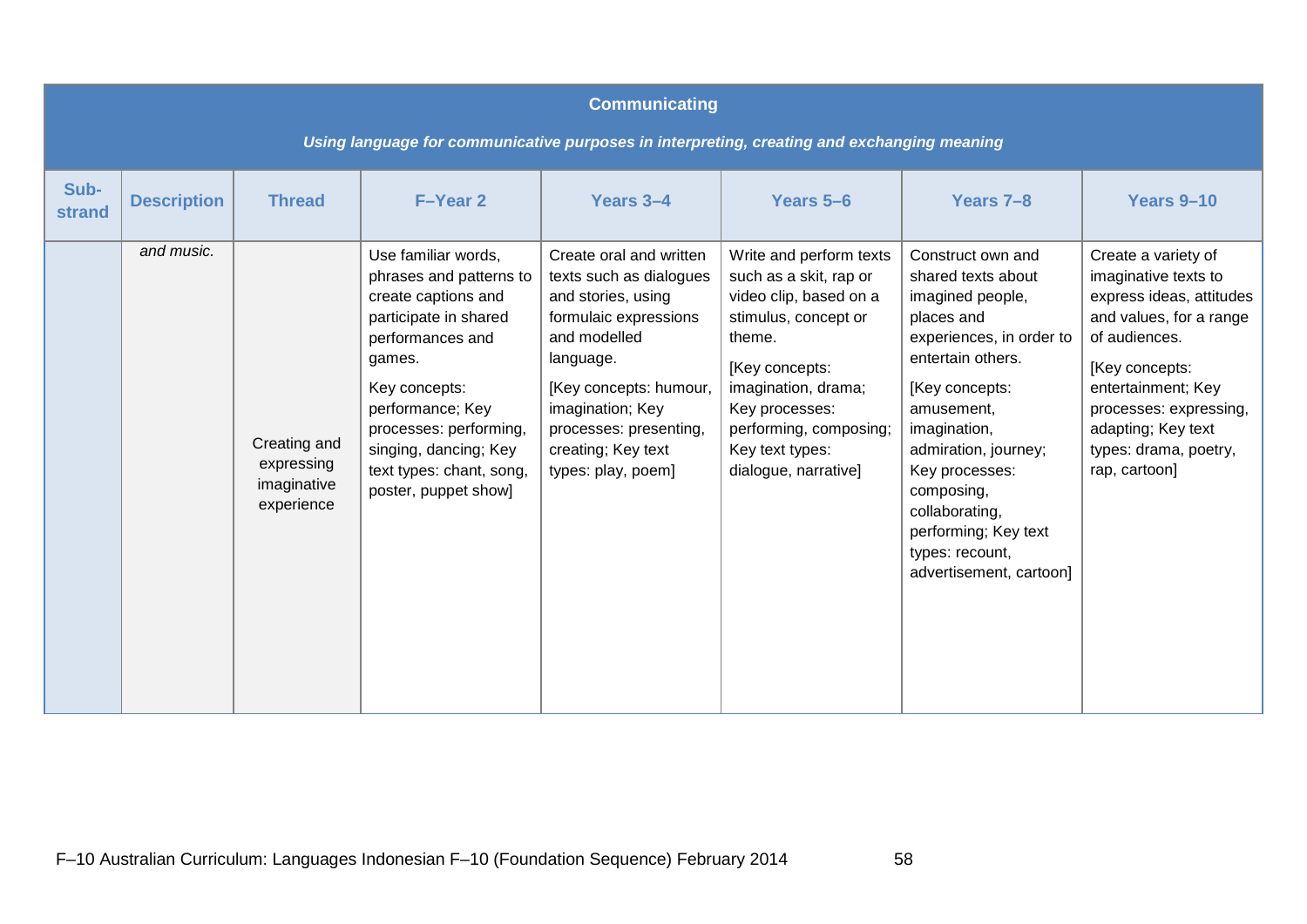|                       | <b>Communicating</b>                                                                       |                               |                                                                                                                                                                                                                                    |                                                                                                                                                                                                                                                              |                                                                                                                                                                                                                         |                                                                                                                                                                                                              |                                                                                                                                                                                                                                                                                                 |  |  |  |  |
|-----------------------|--------------------------------------------------------------------------------------------|-------------------------------|------------------------------------------------------------------------------------------------------------------------------------------------------------------------------------------------------------------------------------|--------------------------------------------------------------------------------------------------------------------------------------------------------------------------------------------------------------------------------------------------------------|-------------------------------------------------------------------------------------------------------------------------------------------------------------------------------------------------------------------------|--------------------------------------------------------------------------------------------------------------------------------------------------------------------------------------------------------------|-------------------------------------------------------------------------------------------------------------------------------------------------------------------------------------------------------------------------------------------------------------------------------------------------|--|--|--|--|
|                       | Using language for communicative purposes in interpreting, creating and exchanging meaning |                               |                                                                                                                                                                                                                                    |                                                                                                                                                                                                                                                              |                                                                                                                                                                                                                         |                                                                                                                                                                                                              |                                                                                                                                                                                                                                                                                                 |  |  |  |  |
| Sub-<br><b>strand</b> | <b>Description</b>                                                                         | <b>Thread</b>                 | F-Year 2                                                                                                                                                                                                                           | Years 3-4                                                                                                                                                                                                                                                    | Years 5-6                                                                                                                                                                                                               | Years 7-8                                                                                                                                                                                                    | Years 9-10                                                                                                                                                                                                                                                                                      |  |  |  |  |
| TRANSLATING           | Moving<br>between<br>languages<br>and cultures<br>orally and in<br>writing,<br>evaluating  | Translating and<br>explaining | Translate words and<br>familiar language,<br>using visual cues and<br>word lists, noticing how<br>words may have similar<br>or different meanings.<br>[Key concepts:<br>similarity, difference;<br>Key processes:<br>noticing]     | Translate using textual<br>cues such as layout<br>and key words to<br>predict meaning,<br>commenting on the<br>non-equivalence of<br>words due to cultural<br>differences.<br>[Key concepts: gist,<br>meaning; Key<br>processes: translating,<br>predicting] | Translate texts from<br>Indonesian to English<br>and vice versa,<br>selecting from possible<br>choices to create<br>appropriate meaning.<br>[Key concepts:<br>meaning; Key<br>processes: translating,<br>selecting]     | Translate and analyse<br>a range of texts,<br>comparing language<br>choices and exploring<br>differences in<br>meanings.<br>[Key concepts:<br>equivalence; Key<br>processes:<br>approximating,<br>comparing] | Translate and compare<br>different versions of a<br>range of informational,<br>literary and personal<br>texts, explaining how<br>cultural perspectives<br>and concepts have<br>been represented.<br>[Key concepts:<br>representation; Key<br>processes: interpreting,<br>comparing, explaining] |  |  |  |  |
|                       | and<br>explaining<br>how meaning<br>works.                                                 | Creating<br>bilingual texts   | Create captions, labels<br>and statements in both<br>Indonesian and<br>English, for the<br>immediate learning<br>environment.<br>[Key concepts:<br>etiquette, respect,<br>equivalence; Key<br>processes: labelling,<br>displaying] | Produce texts such as<br>descriptions and signs,<br>in Indonesian and in<br>English, for the school<br>community.<br>[Key concepts:<br>similarity, difference;<br>Key processes:<br>describing, captioning]                                                  | Generate Indonesian<br>and English simple<br>versions of texts such<br>as reports, instructions<br>and games, for the<br>school community.<br>[Key concepts:<br>equivalence; Key<br>processes: comparing,<br>modifying] | Create texts<br>collaboratively in<br>Indonesian and in<br>English, for the wider<br>community.<br>[Key concepts:<br>interpretation; Key<br>processes: designing,<br>explaining]                             | Create parallel texts in<br>Indonesian and in<br>English for a range of<br>purposes and<br>audiences, for the<br>wider community.<br>[Key concepts:<br>bilinguality; Key<br>processes: adjusting,<br>interpreting, reflecting]                                                                  |  |  |  |  |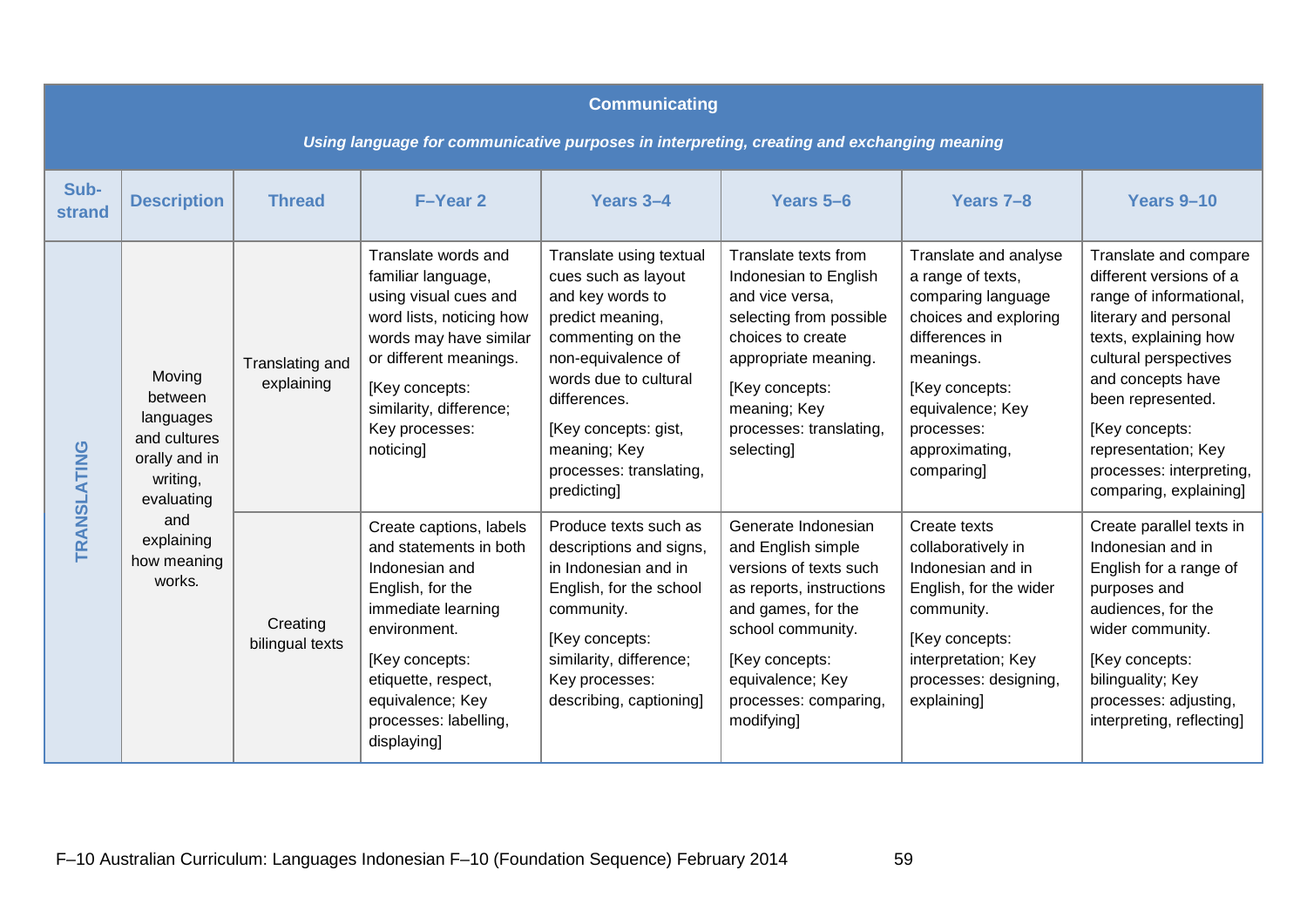|                | <b>Communicating</b><br>Using language for communicative purposes in interpreting, creating and exchanging meaning |                                             |                                                                                                                                                                                                                       |                                                                                                                                                                                                                                                            |                                                                                                                                                                                                                                                                           |                                                                                                                                                                                                                                                                                                        |                                                                                                                                                                                                                                                                              |  |  |  |  |
|----------------|--------------------------------------------------------------------------------------------------------------------|---------------------------------------------|-----------------------------------------------------------------------------------------------------------------------------------------------------------------------------------------------------------------------|------------------------------------------------------------------------------------------------------------------------------------------------------------------------------------------------------------------------------------------------------------|---------------------------------------------------------------------------------------------------------------------------------------------------------------------------------------------------------------------------------------------------------------------------|--------------------------------------------------------------------------------------------------------------------------------------------------------------------------------------------------------------------------------------------------------------------------------------------------------|------------------------------------------------------------------------------------------------------------------------------------------------------------------------------------------------------------------------------------------------------------------------------|--|--|--|--|
| Sub-<br>strand | <b>Description</b>                                                                                                 | <b>Thread</b>                               | F-Year 2                                                                                                                                                                                                              | Years 3-4                                                                                                                                                                                                                                                  | Years 5-6                                                                                                                                                                                                                                                                 | Years 7-8                                                                                                                                                                                                                                                                                              | Years 9-10                                                                                                                                                                                                                                                                   |  |  |  |  |
| REFLECTING     | Reflecting on<br>intercultural<br>language use<br>and how                                                          | Intercultural<br>experience                 | Notice what may look<br>or feel similar or<br>different to own<br>language and culture<br>when interacting in<br>Indonesian<br>[Key concepts:<br>communication,<br>respect; Key<br>processes: noticing,<br>comparing] | Communicate in<br>Indonesian using<br>routine phrases and<br>expressions,<br>recognising that such<br>language reflects<br>cultural practices and<br>norms.<br>[Key concepts:<br>politeness, etiquette;<br>Key processes:<br>experimenting,<br>connecting] | Engage in intercultural<br>experiences, describing<br>aspects that are<br>unfamiliar or<br>uncomfortable, and<br>discussing own<br>reactions and<br>adjustments.<br>Key concepts: reaction,<br>strangeness; Key<br>processes:<br>accommodating/rejecti<br>ng, suggesting] | Participate in<br>intercultural<br>interactions with peers,<br>comparing aspects of<br>culture, monitoring how<br>own culture impacts on<br>language use and how<br>this may enhance or<br>inhibit understanding.<br>[Key concepts:<br>comfort/discomfort; Key<br>processes: monitoring,<br>adjusting] | Make choices while<br>using Indonesian,<br>recognising own<br>assumptions and taking<br>responsibility for<br>modifying language for<br>different cultural<br>perspectives.<br>[Key concepts: mutual<br>understanding; Key<br>processes: adapting,<br>taking responsibility] |  |  |  |  |
|                | language and<br>culture shape<br>identity.                                                                         | Identity in<br>intercultural<br>interaction | Describe aspects of<br>self, such as family,<br>school/class, gender<br>and language/s,<br>noticing how these are<br>part of one's identity.<br>[Key concepts: self;<br>Key processes:<br>describing, noticing]       | Interact with others,<br>noticing how identity<br>matters such as in use<br>of terms of address,<br>who and what is<br>included, and what<br>language is used.<br>[Key concepts:<br>membership; Key<br>processes: interacting,<br>noticing                 | Share experiences of<br>learning and using<br>Indonesian,<br>commenting on what<br>has been accepted or<br>rejected and how this<br>has impacted on own<br>identity.<br>[Key concepts:<br>belonging, identity; Key<br>processes: recording,<br>evaluating]                | Consider how own<br>biography, including<br>family origins, traditions<br>and beliefs, impact on<br>identity and shapes<br>own intercultural<br>experiences.<br>[Key concepts:<br>perspective, biography;<br>Key processes:<br>analysing, reflecting]                                                  | Engage in intercultural<br>experiences, reflecting<br>on how identity such as<br>ethnicity and religion,<br>influence language use<br>and understanding of<br>the experience.<br>[Key concepts: image,<br>identity; Key processes:<br>explaining, reflecting]                |  |  |  |  |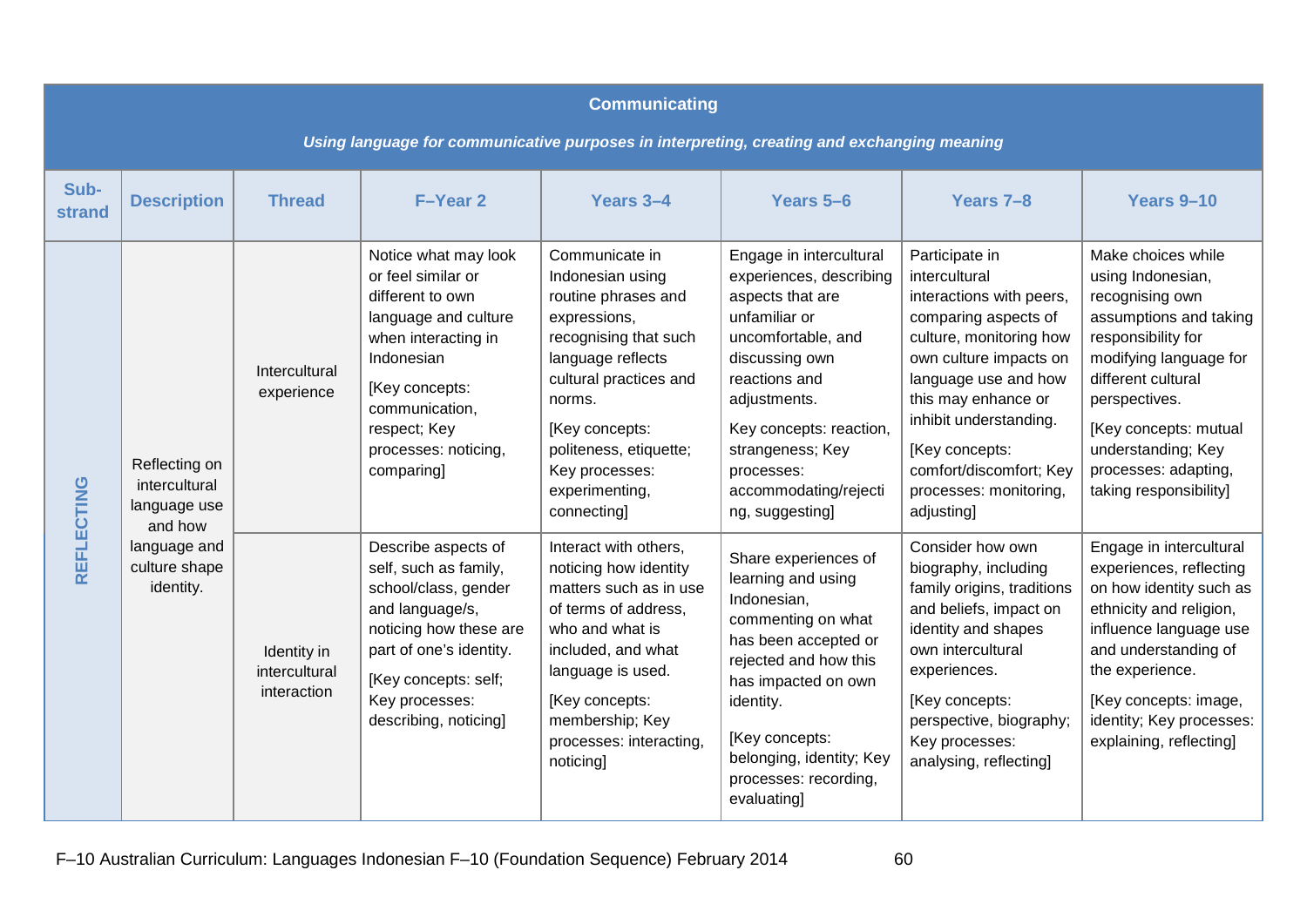|                                                                                            | <b>Understanding</b>                                                                             |                                  |                                                                                                                                                                                                                                                               |                                                                                                                                                                                                                                                             |                                                                                                                                                                                                                                  |                                                                                                                                                                                              |                                                                                                                                                                                                               |  |  |  |  |
|--------------------------------------------------------------------------------------------|--------------------------------------------------------------------------------------------------|----------------------------------|---------------------------------------------------------------------------------------------------------------------------------------------------------------------------------------------------------------------------------------------------------------|-------------------------------------------------------------------------------------------------------------------------------------------------------------------------------------------------------------------------------------------------------------|----------------------------------------------------------------------------------------------------------------------------------------------------------------------------------------------------------------------------------|----------------------------------------------------------------------------------------------------------------------------------------------------------------------------------------------|---------------------------------------------------------------------------------------------------------------------------------------------------------------------------------------------------------------|--|--|--|--|
| Using language for communicative purposes in interpreting, creating and exchanging meaning |                                                                                                  |                                  |                                                                                                                                                                                                                                                               |                                                                                                                                                                                                                                                             |                                                                                                                                                                                                                                  |                                                                                                                                                                                              |                                                                                                                                                                                                               |  |  |  |  |
| Sub-<br>strand                                                                             | <b>Description</b>                                                                               | <b>Thread</b>                    | F-Year 2                                                                                                                                                                                                                                                      | Years 3-4                                                                                                                                                                                                                                                   | Years 5-6                                                                                                                                                                                                                        | Years 7-8                                                                                                                                                                                    | Years 9-10                                                                                                                                                                                                    |  |  |  |  |
| language<br>ð<br><b>Systems</b>                                                            | Understanding<br>the language<br>system,<br>including<br>sound, writing,<br>grammar and<br>text. | Sound and<br>letter<br>knowledge | Reproduce the sound<br>and spelling of the<br>vowels and letters c<br>(ch) and trilled 'r', and<br>recognise that<br>Indonesian is written<br>using the Roman<br>alphabet.<br>[Key concepts:<br>pronunciation; Key<br>processes: reading<br>aloud, mimicking] | Recognise and<br>reproduce<br>pronunciation<br>conventions including<br>loan words from<br>English and intonation<br>for questions,<br>statements and<br>commands.<br>[Key concepts:<br>intonation; Key<br>processes: imitating,<br>discriminating sounds ] | Notice pronunciation of<br>phonemes such as<br>ng/ngg/ny and notice<br>the difference in<br>pronunciation of loan<br>words from English.<br>[Key concepts: loan,<br>emphasis; Key<br>processes:<br>experimenting,<br>predicting] | Notice how stress<br>works in polysyllabic<br>words and use of<br>intonation in subject<br>focus sentences.<br>[Key concepts: stress,<br>intonation; Key<br>processes: noticing<br>emphasis] | Understand<br>pronunciation and<br>intonation, and apply to<br>new words with<br>affixation and a range<br>of complex sentences<br>[Key concepts: fluency;<br>Key processes:<br>prioritising,<br>emphasising] |  |  |  |  |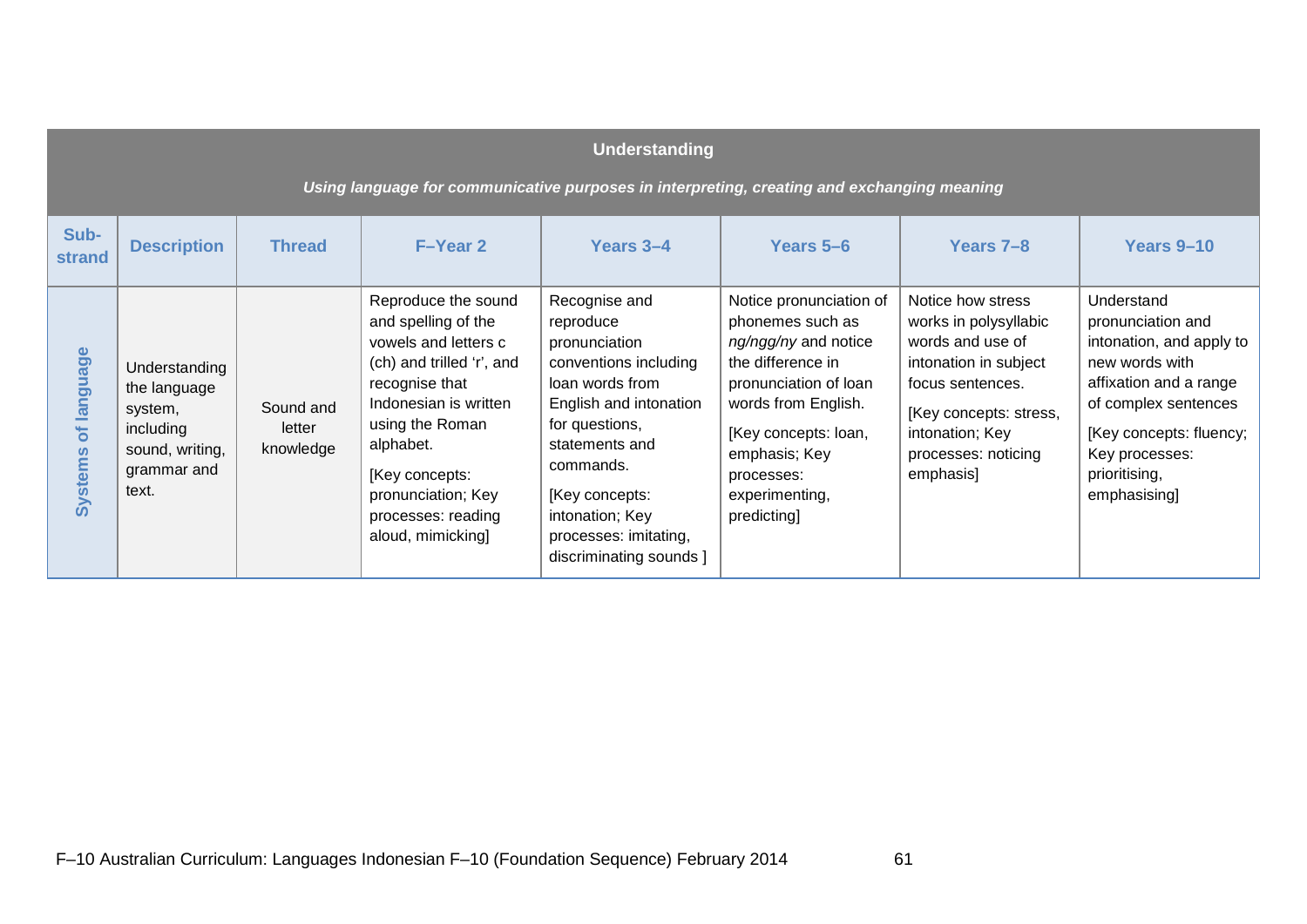|                                                                                            | <b>Understanding</b> |                                            |                                                                                                                                                                                                                                                                      |                                                                                                                                                                                                                                                                                  |                                                                                                                                                                                                                                                         |                                                                                                                                                                                                           |                                                                                                                                                                                                                       |  |  |  |  |
|--------------------------------------------------------------------------------------------|----------------------|--------------------------------------------|----------------------------------------------------------------------------------------------------------------------------------------------------------------------------------------------------------------------------------------------------------------------|----------------------------------------------------------------------------------------------------------------------------------------------------------------------------------------------------------------------------------------------------------------------------------|---------------------------------------------------------------------------------------------------------------------------------------------------------------------------------------------------------------------------------------------------------|-----------------------------------------------------------------------------------------------------------------------------------------------------------------------------------------------------------|-----------------------------------------------------------------------------------------------------------------------------------------------------------------------------------------------------------------------|--|--|--|--|
| Using language for communicative purposes in interpreting, creating and exchanging meaning |                      |                                            |                                                                                                                                                                                                                                                                      |                                                                                                                                                                                                                                                                                  |                                                                                                                                                                                                                                                         |                                                                                                                                                                                                           |                                                                                                                                                                                                                       |  |  |  |  |
| Sub-<br><b>strand</b>                                                                      | <b>Description</b>   | <b>Thread</b>                              | F-Year 2                                                                                                                                                                                                                                                             | Years 3-4                                                                                                                                                                                                                                                                        | Years 5-6                                                                                                                                                                                                                                               | Years 7-8                                                                                                                                                                                                 | Years 9-10                                                                                                                                                                                                            |  |  |  |  |
|                                                                                            |                      | Grammatical<br>and vocabulary<br>knowledge | Recognise questions,<br>commands and simple<br>subject focus<br>sentences, and<br>develop vocabulary for<br>people, places and<br>things in their personal<br>world.<br>[Key concepts:<br>possession, word<br>order; Key processes:<br>naming, noticing<br>patterns] | Develop understanding<br>of ways to express<br>possession and<br>describe qualities of<br>people and objects,<br>and expand vocabulary<br>related to personal and<br>social world.<br>[Key concepts: action,<br>sequence; Key<br>processes: describing,<br>relating, predicting] | Understand how to<br>express actions and<br>events in time and<br>place, using<br>prepositions, and<br>continue to expand<br>knowledge of ber-<br>verbs and vocabulary.<br>[Key concepts: time,<br>place; Key processes:<br>applying,<br>understanding] | Develop knowledge of<br>a range of me-verbs<br>and how to link and<br>extend ideas such as<br>using cohesive<br>devices.<br>[Key concepts: prefix;<br>Key processes:<br>applying rules,<br>understanding] | Analyse complex verb<br>forms, and when and<br>how to use object focus<br>construction.<br>[Key concepts: genre;<br>Key processes:<br>analysing,<br>manipulating]                                                     |  |  |  |  |
|                                                                                            |                      | Text structure<br>and<br>organisation      | Understand that<br>language is organised<br>as 'text', and recognise<br>features of texts such<br>as songs, chants,<br>labels and captions.<br>[Key concepts: text;<br>Key processes:<br>recognising, identifying]                                                   | Recognise that texts<br>such as stories, games<br>and conversations,<br>have particular<br>features.<br>[Key concepts: genre;<br>Key processes:<br>observing patterns,<br>distinguishing ]                                                                                       | Develop understanding<br>of how grammatical<br>structures and rules<br>influence textual<br>organisation.<br>[Key concepts:<br>coherence; Key<br>processes: connecting,<br>applying]                                                                    | Expand understanding<br>of textual conventions,<br>particularly related to<br>social and<br>informational media.<br>[Key concepts:<br>convention; Key<br>processes: comparing,<br>experimenting]          | Recognise the purpose<br>and features of a range<br>of texts such as<br>persuasive,<br>argumentative, and<br>expository texts.<br>[Key concepts:<br>perspective, nuance;<br>Key processes:<br>analysing, correlating] |  |  |  |  |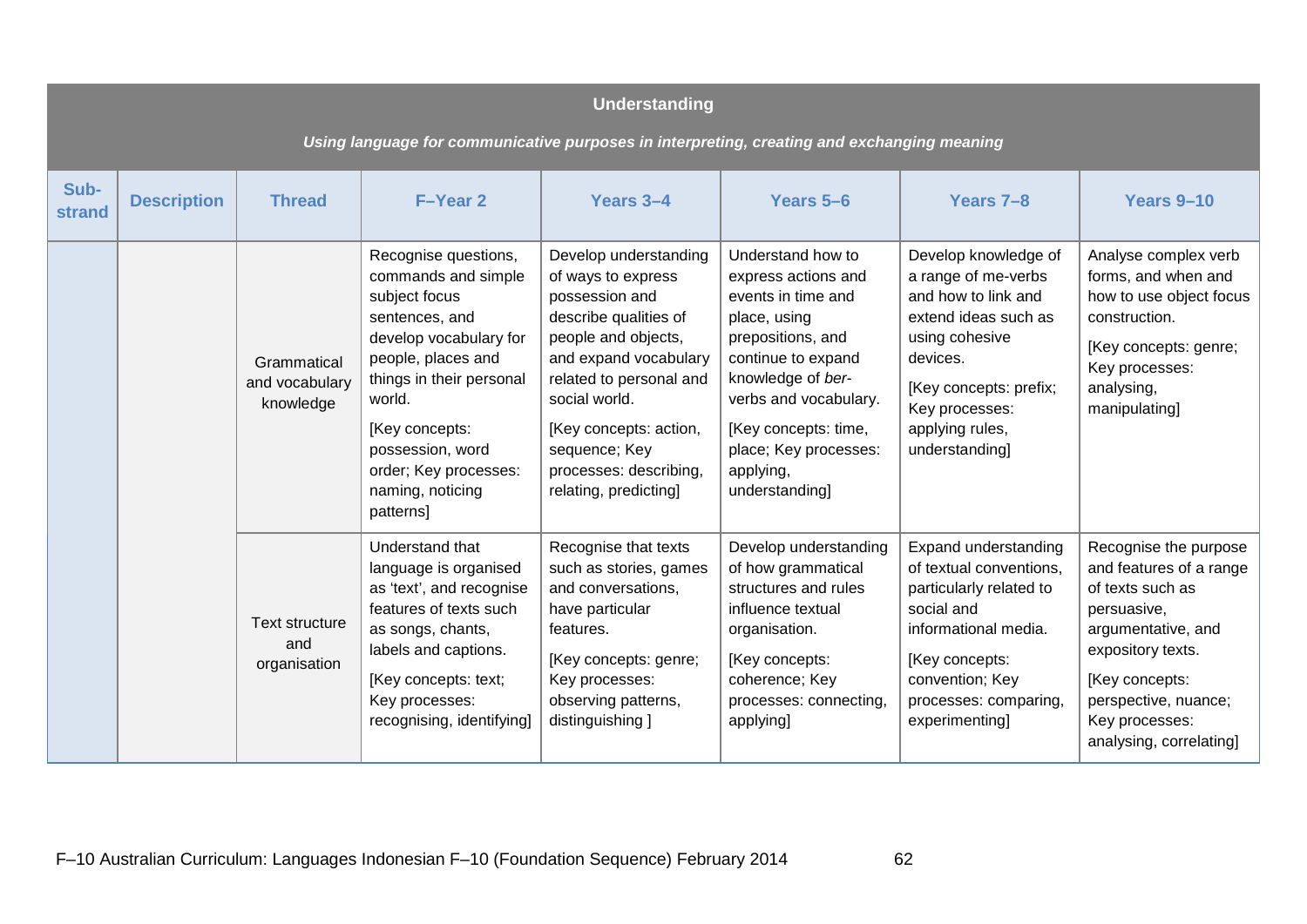|                                                                                            | <b>Understanding</b>                                                                                                                |                                                         |                                                                                                                                                                                                              |                                                                                                                                                                                                         |                                                                                                                                                                                                                 |                                                                                                                                                                                                                                              |                                                                                                                                                                                                                                        |  |  |  |  |
|--------------------------------------------------------------------------------------------|-------------------------------------------------------------------------------------------------------------------------------------|---------------------------------------------------------|--------------------------------------------------------------------------------------------------------------------------------------------------------------------------------------------------------------|---------------------------------------------------------------------------------------------------------------------------------------------------------------------------------------------------------|-----------------------------------------------------------------------------------------------------------------------------------------------------------------------------------------------------------------|----------------------------------------------------------------------------------------------------------------------------------------------------------------------------------------------------------------------------------------------|----------------------------------------------------------------------------------------------------------------------------------------------------------------------------------------------------------------------------------------|--|--|--|--|
| Using language for communicative purposes in interpreting, creating and exchanging meaning |                                                                                                                                     |                                                         |                                                                                                                                                                                                              |                                                                                                                                                                                                         |                                                                                                                                                                                                                 |                                                                                                                                                                                                                                              |                                                                                                                                                                                                                                        |  |  |  |  |
| Sub-<br>strand                                                                             | <b>Description</b>                                                                                                                  | <b>Thread</b>                                           | F-Year 2                                                                                                                                                                                                     | Years 3-4                                                                                                                                                                                               | Years 5-6                                                                                                                                                                                                       | Years 7-8                                                                                                                                                                                                                                    | Years 9-10                                                                                                                                                                                                                             |  |  |  |  |
| Language variation and change                                                              | Understanding<br>how the<br>nature and<br>function of<br>language<br>varies<br>according to<br>context,<br>purpose,<br>audience and | The variation of<br>language in<br>use                  | Recognise that there<br>are changes in the way<br>to greet and address<br>people according to<br>cultural norms.<br>[Key concepts:<br>appropriateness,<br>respect; Key<br>processes: noticing,<br>selecting] | Understand that<br>language varies<br>according to age,<br>gender and social<br>position such as place<br>in the family.<br>[Key concepts: status;<br>Key processes:<br>observing, comparing;]          | Develop awareness<br>that text types reflect<br>different contexts,<br>purposes and<br>audiences.<br>[Key concepts:<br>proximity, context; Key<br>processes: analysing,<br>predicting]                          | Recognise that<br>Indonesian has formal<br>and informal forms and<br>that their style and use<br>depends on the<br>context, purpose and<br>audience.<br>[Key concepts: register;<br>Key processes:<br>identifying, connecting,<br>analysing] | Analyse the ways in<br>which Indonesian<br>varies according to<br>spoken and written<br>forms, cultural context<br>and sub-cultures.<br>[Key concepts: norms,<br>variation; Key<br>processes: analysing,<br>explaining]                |  |  |  |  |
|                                                                                            | mode, the<br>dynamic<br>nature of<br>language; and<br>varieties of<br>language.                                                     | The dynamic<br>and influential<br>nature of<br>language | Develop awareness<br>that Indonesian and<br>English borrow from<br>each other.<br>[Key concepts:<br>borrowing; Key<br>processes: observing]                                                                  | Recognise that<br>Indonesian is the<br>official language of<br>Indonesia and coexists<br>with many regional<br>languages in<br>Indonesia.<br>[Key concepts: change;<br>Key processes:<br>understanding] | Recognise that<br>Indonesian contains<br>influences from other<br>languages such as<br>regional and foreign<br>languages.<br>[Key concepts: change,<br>borrowing; Key<br>processes: identifying,<br>discussing] | Understand that<br>Indonesian, as other<br>languages, changes<br>over time due to<br>influences such as<br>globalisation and<br>technologies.<br>[Key concepts:<br>evolution; Key<br>processes: researching<br>recording                     | Understand the power<br>of language to<br>influence people's<br>actions, values and<br>beliefs, and appreciate<br>the value of linguistic<br>diversity.<br>[Key concepts: power;<br>Key processes: critical<br>analysis, appreciating] |  |  |  |  |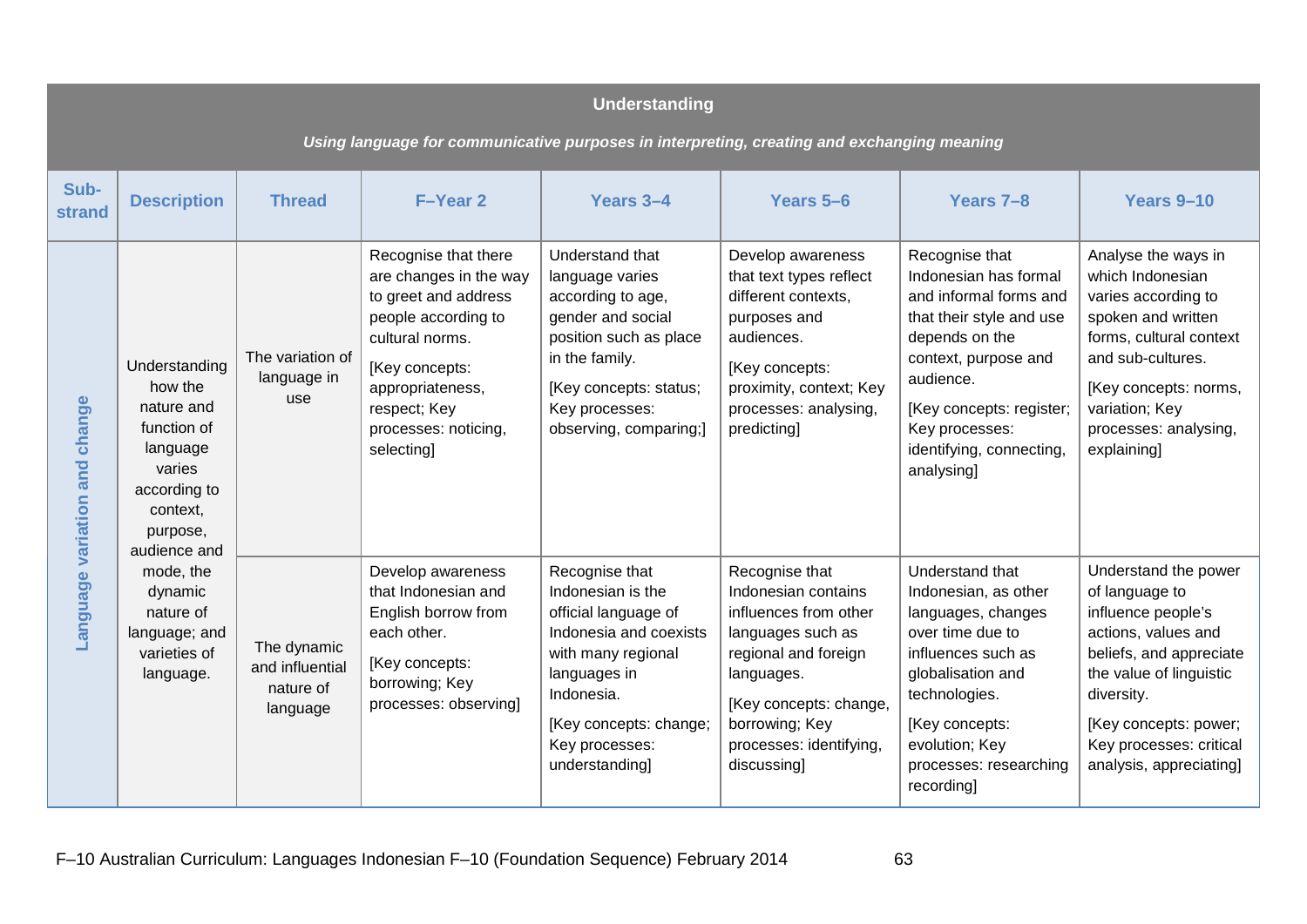|                                         | <b>Understanding</b><br>Using language for communicative purposes in interpreting, creating and exchanging meaning |                                                      |                                                                                                                                                                                                           |                                                                                                                                                                                                     |                                                                                                                                                                                                    |                                                                                                                                                                                                                          |                                                                                                                                                                                                                                                                     |  |  |  |  |
|-----------------------------------------|--------------------------------------------------------------------------------------------------------------------|------------------------------------------------------|-----------------------------------------------------------------------------------------------------------------------------------------------------------------------------------------------------------|-----------------------------------------------------------------------------------------------------------------------------------------------------------------------------------------------------|----------------------------------------------------------------------------------------------------------------------------------------------------------------------------------------------------|--------------------------------------------------------------------------------------------------------------------------------------------------------------------------------------------------------------------------|---------------------------------------------------------------------------------------------------------------------------------------------------------------------------------------------------------------------------------------------------------------------|--|--|--|--|
| Sub-<br><b>strand</b>                   | <b>Description</b>                                                                                                 | <b>Thread</b>                                        | <b>F-Year 2</b>                                                                                                                                                                                           | Years 3-4                                                                                                                                                                                           | Years 5-6                                                                                                                                                                                          | Years 7-8                                                                                                                                                                                                                | Years 9-10                                                                                                                                                                                                                                                          |  |  |  |  |
| culture<br>and<br>language<br>ð<br>Role | Analysing and<br>understanding<br>how language<br>and culture<br>shape<br>meaning.                                 | <b>The</b><br>relationship of<br>language<br>culture | Notice that the<br>languages people use<br>and the way they use<br>them relates to who<br>they are, where and<br>how they live.<br>[Key concepts: norm,<br>culture; Key processes:<br>making connections] | Make connections<br>between cultural<br>practices and language<br>use such as specific<br>vocabulary and<br>expressions.<br>[Key concepts:<br>diversity; Key<br>processes: comparing,<br>connecting | Recognise that<br>language and culture<br>are integral to identity<br>and the nature of<br>communication.<br>[Key concepts:<br>assumptions; Key<br>processes: exploring,<br>examining connections] | Understand that<br>language is not neutral<br>and its use reflects<br>cultural ideas,<br>assumptions and<br>perspectives.<br>Key concepts:<br>interdependence; Key<br>processes: analysing,<br>interpreting, reflecting] | Understand that<br>Indonesian, like all<br>languages and<br>cultures, are<br>interrelated; they shape<br>and are shaped by<br>each other, in a given<br>moment and over time.<br>[Key concepts:<br>interdependence; Key<br>processes:<br>investigating, reflecting] |  |  |  |  |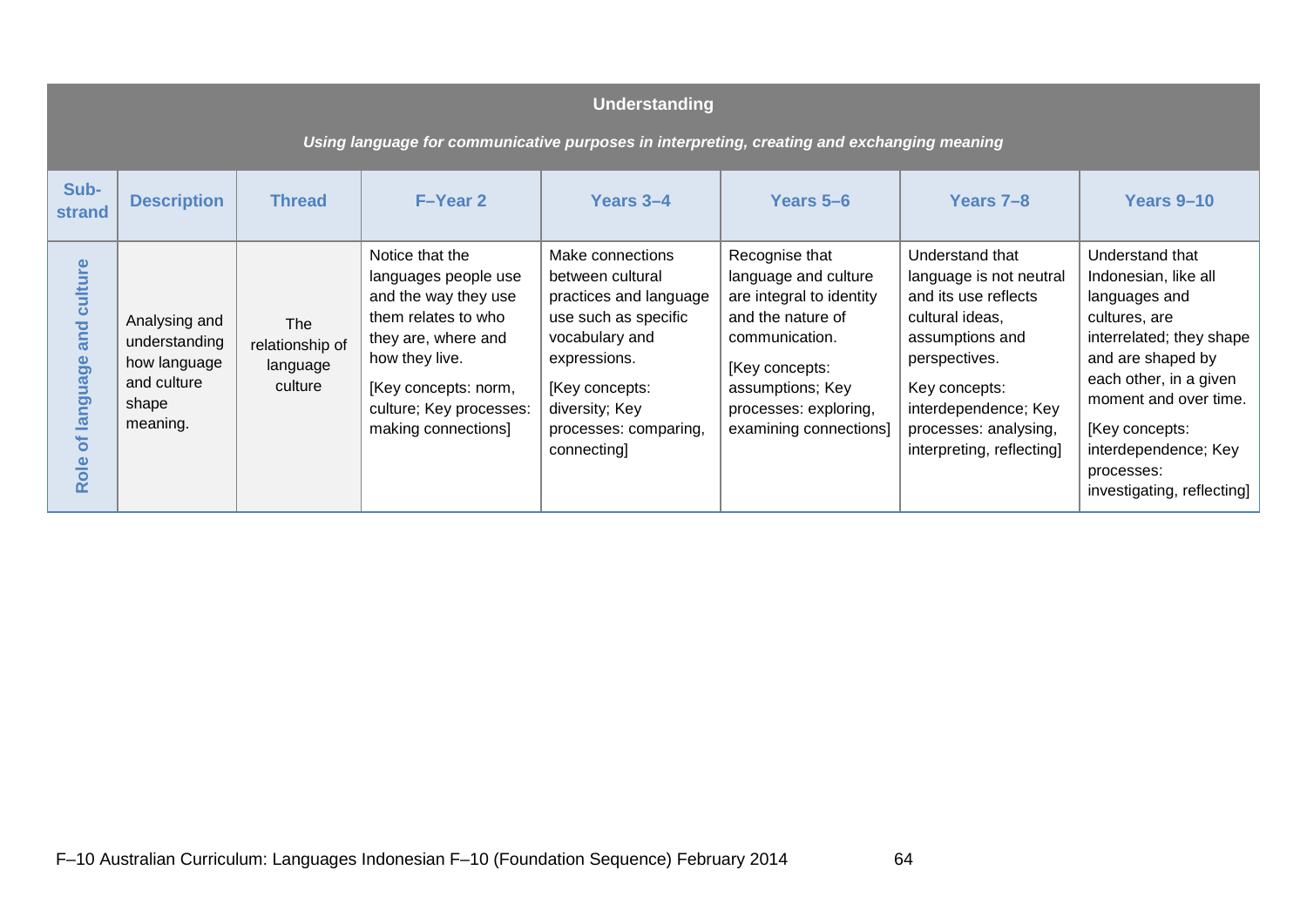# **ACAPA AUSTRALIAN CURRICULUM,**

# **Australian Curriculum: Languages Indonesian Years 7 to 10 (Year 7 Entry) Sequence (revised draft)**



February 2014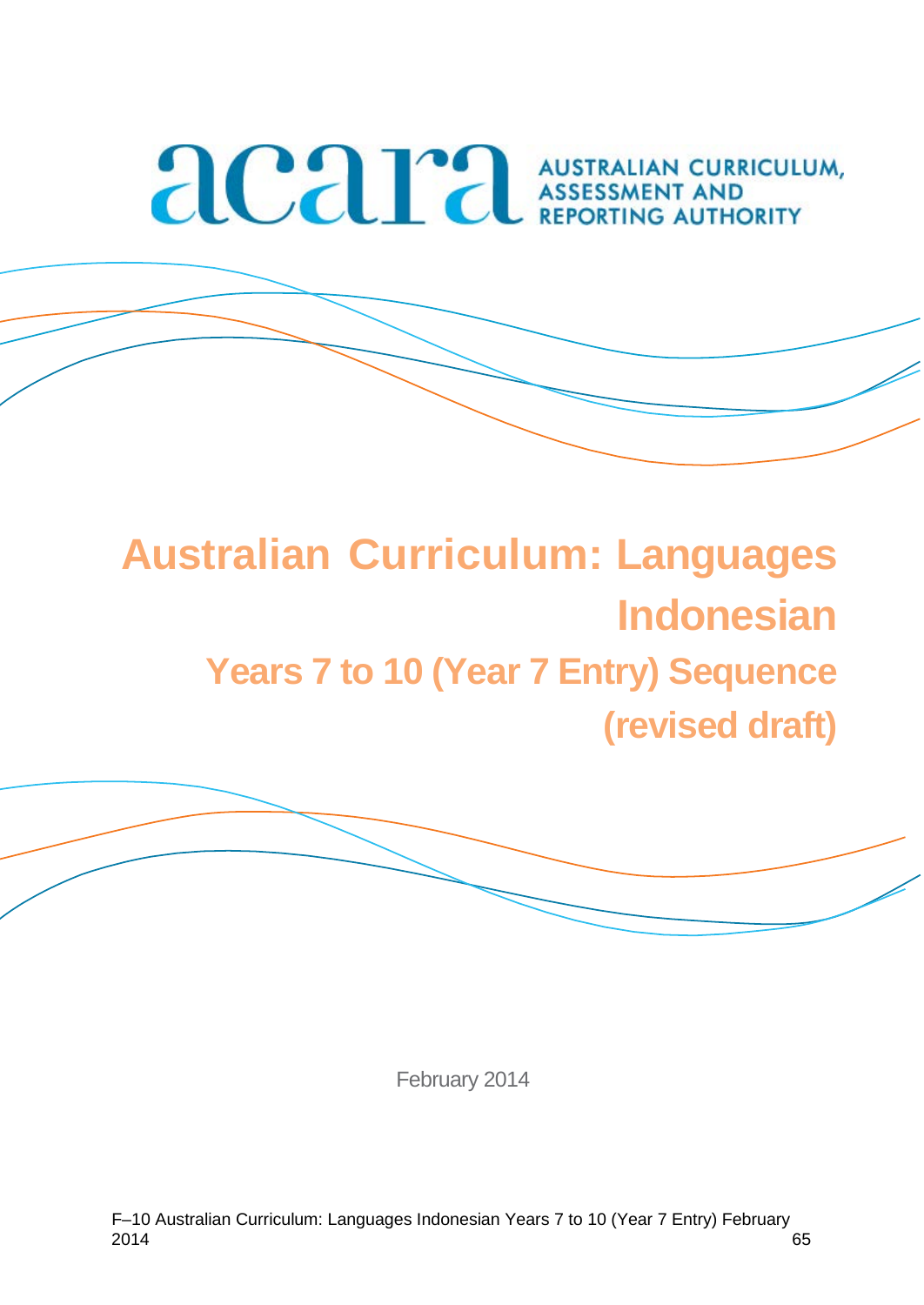### **Years 7 and 8**

#### **Years 7 and 8 Band description**

#### *The nature of the learners*

At this level, learners are beginning their study of Indonesian and typically have had little prior exposure to Indonesian language and culture. Many bring experiences of having learned a language, in addition to their first language, in primary school and have language learning strategies and language and cultural awareness that support their learning of Indonesian. Learners may need encouragement to take risks in learning a new language and consider how it relates to their sense of 'normality' of their first language and culture.

#### *Indonesian language learning and use*

Learners use Indonesian in a range of classroom interactions and experiences. They read and listen to texts and apply modelled language in creating their own texts such as scripts, messages and stories. Learners draw on their literacy in their first language to predict meanings and create texts in Indonesian, for example, features of email, advertisements and instructions. They develop grammatical knowledge and language awareness through close attention to texts, comparing languages, and applying their knowledge in language exercises and tasks.

Learners need exposure to fundamental concepts associated with Indonesian such as the diversity of peoples, religions, geography, and languages. They explore the notion of Australia and Indonesia being neighbours and compare aspects of environment, lifestyle and practices in both cultures, through Indonesian and English language use. Learners use a range of processes such as observing, comparing and reflecting on language use. They develop a language for talking about language and culture. They may monitor and reflect on their language and culture learning through discussions, a journal or shared digital space.

#### *Contexts of interaction*

The Indonesian language class is the main context for learning, with use of Indonesian for routines and structured interactions with peers and teachers. Learners may communicate with Indonesian peers, with teacher quidance, through information and communication technologies. They may encounter ideas about Indonesia/n outside of the classroom such as in the media that they bring to their learning.

#### *Texts and resources*

Learners will be exposed to a range of personal, informational and imaginative texts, both spoken and written. They will engage with commercial, teacher generated and authentic texts such as advertisements, greeting cards, songs, stories and notices, including in digital form. Some authentic texts will be used to analyse language use, for example, recipes, conversations, comic strips, excerpts from films (with subtitles) and television programs. Learners may interact with Indonesian speakers such as peers, assistants or community members, face to face and through technologies.

#### *Features of Indonesian language use*

Learners are introduced to the written and spoken form of Indonesian, noticing the same alphabet as English but with some differences in pronunciation. They become familiar with a base word system with prefixes. Learners need to understand word order and simple sentence construction. They need to develop a sound knowledge of vocabulary particularly related to people, places and things in their immediate world.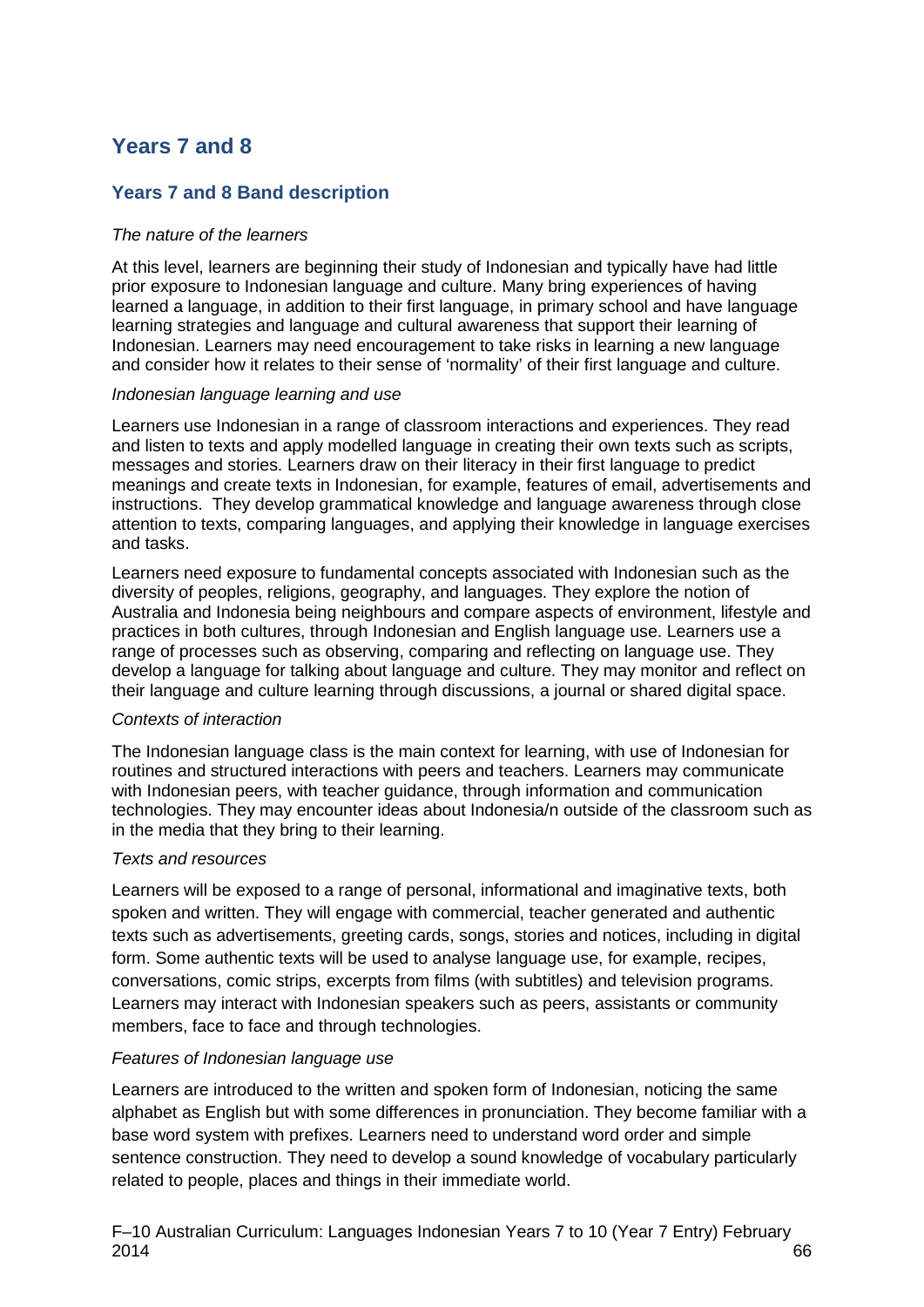#### *Level of support*

Learners rely on teacher talk, instruction, modelling, feedback and structured opportunities for practising and understanding new language. Supports need to be varied including word lists/dictionaries, visual organisers, images and gesture. Learners may collaborate with peers in structured pair and group tasks that have clear roles and expectations. Learners need regular opportunities to monitor and evaluate their language and culture learning.

#### *The role of English*

At this level, learners' repertoire in their first language far exceeds that in Indonesian and there is a place for using English as a scaffold and as a medium of instruction. It is likely that English will be used for explanations, discussions and analysis of the language system and cultural meanings in texts. Indonesian is used for routine exchanges and classroom interactions.

#### **Years 7 and 8 Content descriptions and elaborations**

#### **Communicating**

#### *Socialising*

*8.1 Interact with peers and teacher to exchange information and opinions about self, friends and family, pastimes, special occasions and immediate environment. [Key concepts: self, friendship, pastimes; Key processes: socialising, describing]*

- exchanging personal details, such as name, age, address, school, abilities and interests, ethnicity, religion, language(s)
- describing and comparing aspects of personal world, for example, home and family, teachers and school, interests and friends (*teman saya baik hati dan setia*)
- recounting significant or special events and comparing these to similar events for Indonesian teenagers, for example, birthdays, holidays, celebrations, sporting events
- interacting with peers to express likes, dislikes and preferences, and exchange opinions and reasons, for example*, saya lebih suka bermain bola basket daripada sepak bola, saya paling suka sejarah karena menarik*
- participating in class activities such as games, *sepak takraw/bola basket*, using Indonesian to interact, for example, *girilan saya, ke kiri/kanan, saya menang*

#### *8.2 Make plans and arrangements and obtain goods or services, using modelled texts for real or simulated events through corresponding and transacting with others. [Key concepts: negotiation, transaction; Key processes: planning, negotiating, role playing]*

- participating in scenarios such as being lost, and asking for and giving directions, for example, *Dari sini jalan ke timur sampai perempatan* or assistance, for example, *Permisi Pak, boleh saya bertanya di mana …*
- negotiating and making decisions about goods and services such as transport, or ordering goods such as food and drink, for example, *Mau nonton film atau rmain sepak bola nanti sore?*, or purchasing goods, for example, *bisa kurang, Wah terlalu mahal, saya rugi*

F–10 Australian Curriculum: Languages Indonesian Years 7 to 10 (Year 7 Entry) February  $2014$  67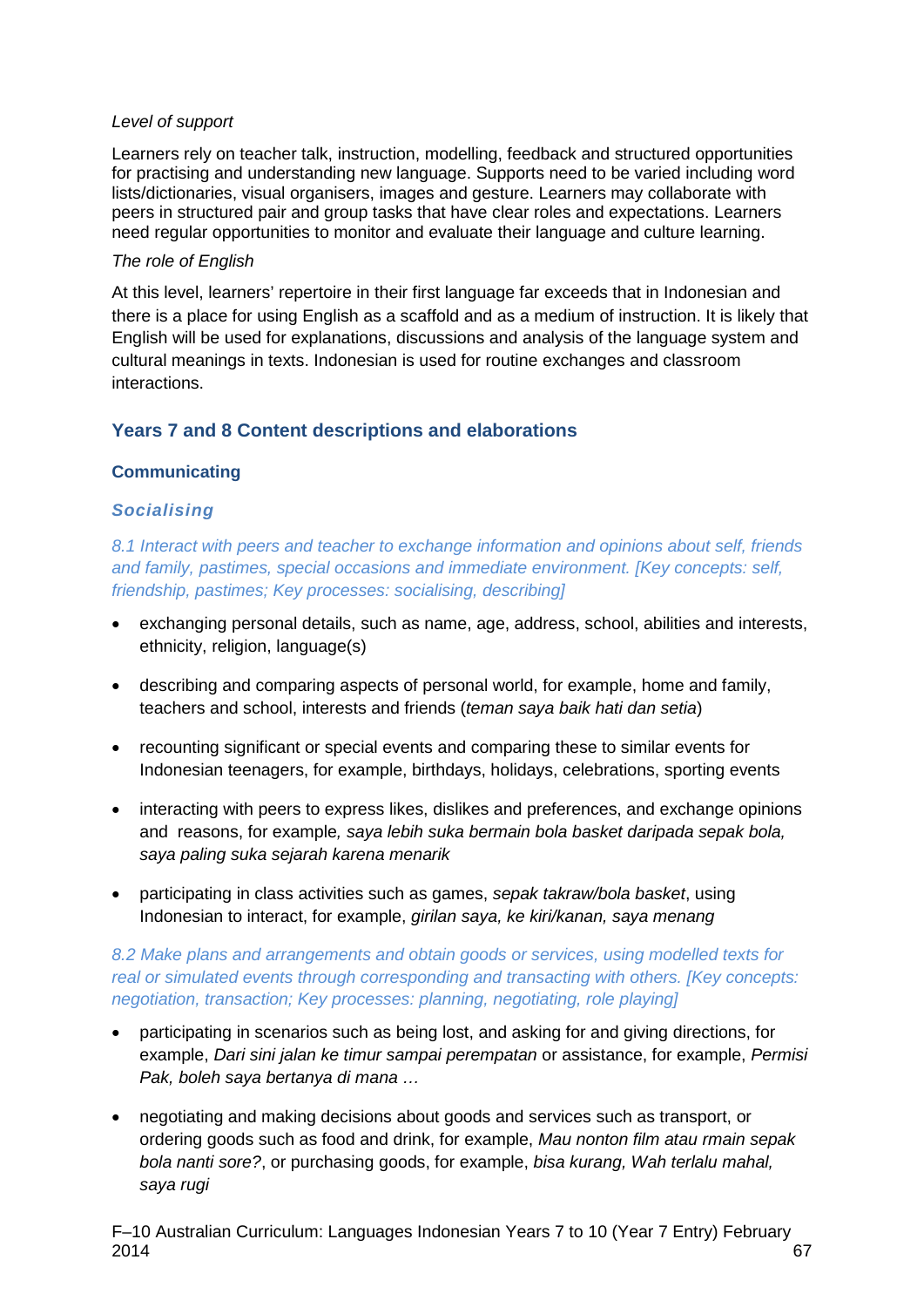- offering, accepting or declining invitations, for example, mau ikut; sayang saya tidak bisa, maaf, ya, including ways of saving face, for example, maaf, saya harus ke rumah nenek pada hari Sabtu, lain kali saja
- exchanging details such as time, place, activity and participants, with others when organising events , using texts such as phone conversation, emails, text messages, notes and letters, *mau berbelanja di mal dengan saya?*

#### *8.3 Interact in class routines and exchanges by asking and responding to questions, following instructions, seeking help and permission. [Key concepts: routine; Key processes: questioning, interacting]*

- following instructions to play a game, complete work or get organised, for example, *dengarkanlah*, *bukalah laptop, berbarislah*, *sudah selesai?*
- asking and responding to questions, for example to clarify meaning or instructions or request permission, for example, *Maaf, saya tidak mengerti*; *Apa artinya?; Maaf, sekali lagi, Bu*
- interacting in classroom routines such as greeting and taking leave, for example, *Selamat pagi, Pak*; *permisi Bu; selamat jalan; sampai besok*
- using language for comparison, opinion, reaction and reflection, for example, saya pikir … karena …, saya kira, saya heran, lebih … daripada, pertama-tama saya rasa … sekarang saya rasa …, saya setuju/tidak setuju, saya lebih suka …

#### *Informing*

*8.4 Identify gist and locate factual information such as details about people and events from a range of spoken and written texts and use the information in new ways. [Key concepts: leisure, travel, geography, special occasions; Key processes: comprehending, classifying, sequencing]*

- identifying key details, expressions and information in conversations, announcements and notes, and use information found in own texts, for example, listening to a weather report and then cancelling an event due to bad weather
- reading and viewing a range of texts for information about Indonesian places, lifestyle and practices, for example, promotional brochures and signs, websites and cards
- obtaining, classifying and summarising data such as results of class surveys, or factual information from notices, timetables, announcements, and presenting findings to others, for example, a digital visual presentation, poster or wall chart
- gathering information about people, time and activities and using the information such as creating a timeline, diary or timetable to show a sequence of activities

#### *8.5 Present factual information and ideas about aspects of language and culture in oral, written and multi modal presentations. [Key concepts: culture; Key processes: informing]*

• reporting, orally and in writing, on events in their immediate environment or personal world, for example, school/community event, celebration, excursion, or a new student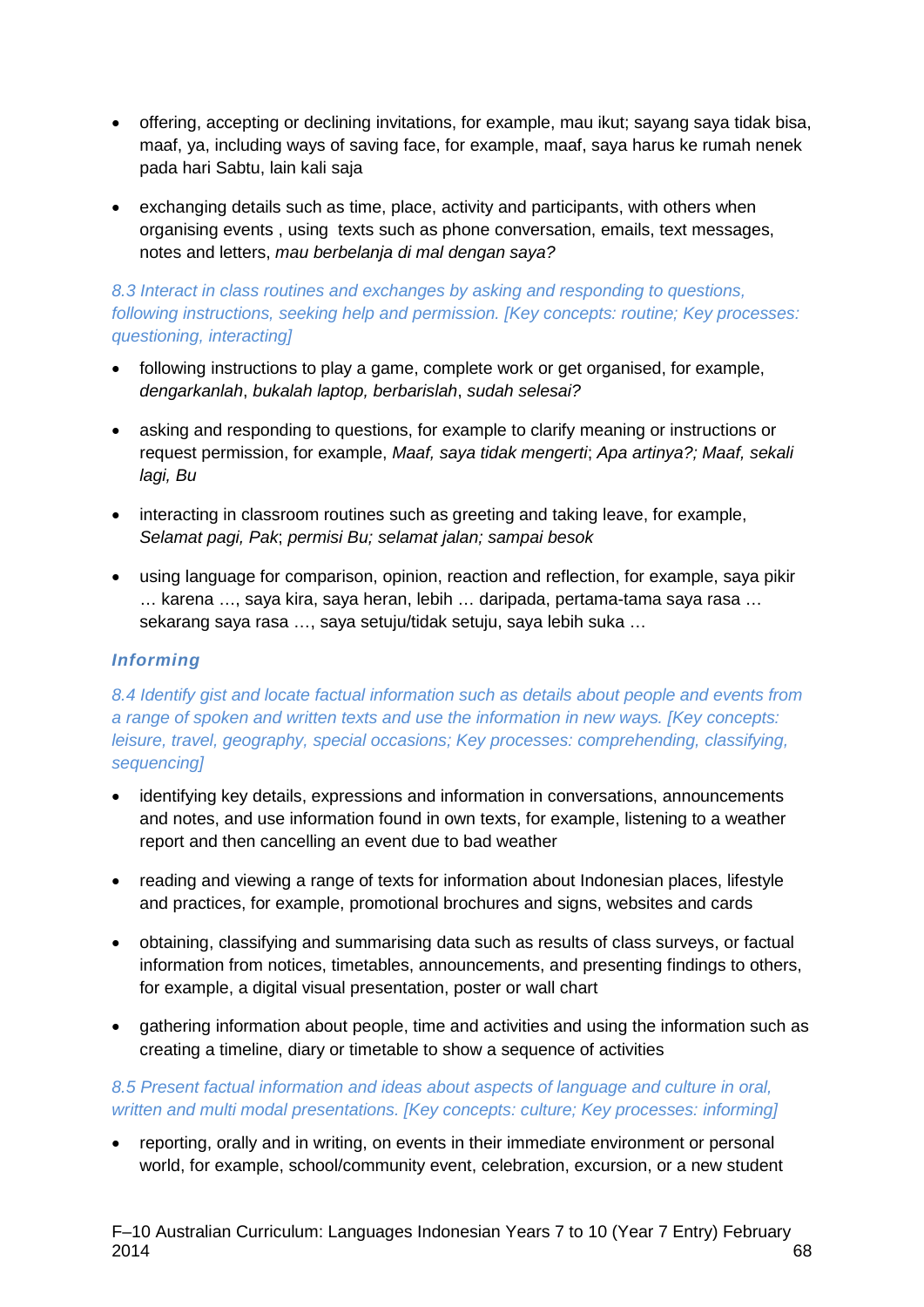- creating texts such as a video or web page to present information or ideas to an audience, for example, advertise an event, a virtual tour of the school, a favourite band or type of music
- describing an aspect of Australian culture for an Indonesian audience, for example, food/diet, daily life, a significant place or cultural practice
- preparing presentations about aspects of daily life and practices in Indonesia, such as school, leisure, entertainment, diet, education

#### *Creating*

*8.6 Listen to, read and view imaginative texts such as cartoons, songs and stories, and respond by describing aspects such as characters, events and ideas [Key concepts: plot, character; key processes: comprehending, describing; Key text types: cartoon, song, story]*

- listening to and viewing texts such as television shows, for example, *Sinetron, Indonesian idol*, video clips, jingles and online greeting cards, and creating a new version or adding part of an episode
- reading and viewing cartoons, comics and stories, for example, *si Kancil*, and express opinions about characters, events and ideas in texts using *saya suka/tidak suka, saya pikir, pada pendapat saya*
- listening to and viewing dramatic performances such as *wayang* or *barong* or extracts from films, sharing reactions with peers and noticing ideas and comparing aspects that may be similar or different across cultures
- inventing a new aspect of a text such as a new character, plot, object, perspective or alternative ending to a story or drama

#### *8.7 Create own and shared texts with imagined scenarios, characters and events, using modelled language [Key concepts: creativity; Key processes: creating, performing; Key text types: (graphic) story, play, cartoon]*

- composing and participating in dialogues between characters in a short drama or skit, rap or poem
- creating stories using digital forms such as a video clip or photo story based on imaginary characters, places and events
- creating texts to entertain others, for example, a comic strip or big book for younger students, a role play or dialogue to present to parents, a poem for an online newsletter
- designing texts for special occasions (real and imagined) and imaginative play, such as greeting cards (for example, using *Selamat…; semoga…)* and board or electronic games (for example, using ideas such as *Pulau Hutan; Tersesat*)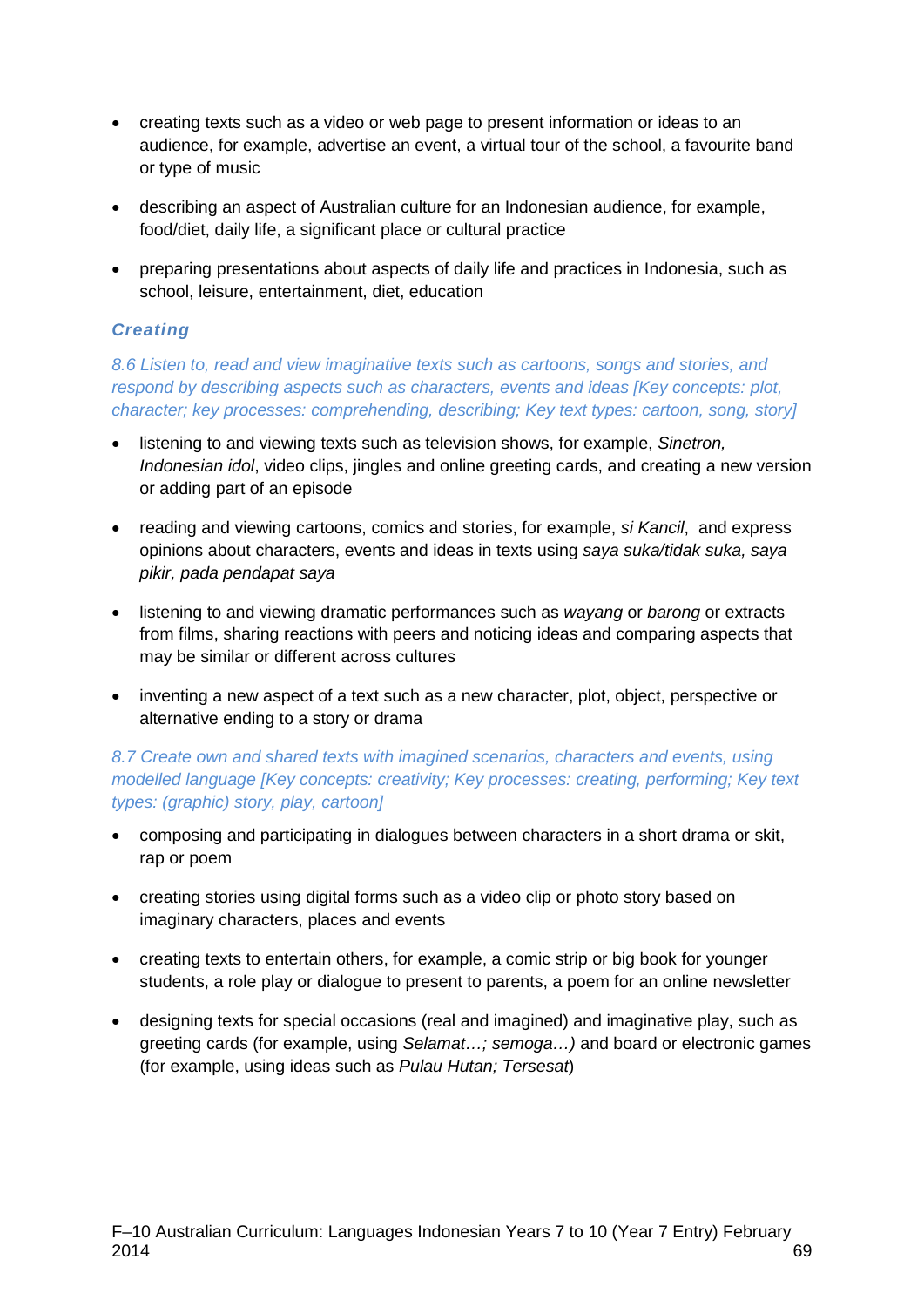#### *Translating*

*8.8 Use contextual cues and textual features to translate texts such as descriptions, emails, signs and notices, from Indonesian to English and vice versa, noticing aspects that are similar and different. [Key concepts: equivalence, representation; Key processes: translating, considering]*

- collaborating with peers and teacher to translate and interpret personal texts, such as correspondence and conversations, noticing similarities and differences in language use and considering why these might exist
- translating public signs or notices from Indonesian to English or vice versa, comparing meanings and considering how effective the translations are and why
- experimenting with translating, both literally and for meaning, by using strategies such as explaining rather than word for word translation, for example, describing Australian Rules football or *takraw*
- learning to use bilingual dictionaries and electronic translation tools, identifying issues such as multiple meanings of words, the need to consider context and understand that meaning goes beyond the literal, for example, *jam karet*

*8.9 Create texts in both Indonesian and English such as signs, posters, games and descriptions, for the classroom and school community. [Key concepts: audience, comprehensibility; Key processes: interpreting, comparing]*

- creating bilingual resources for language learning such as glossaries, a personal English–Indonesian dictionary with examples and explanations of language use
- creating bilingual texts for specific audiences, for example, a big book or game for young learners of Indonesian, invitations to a class event or posters for a performance, noticing how meanings need to be tailored for audience and cultural perspectives
- preparing bilingual captions for texts such as a display, newsletter or web page for parents and Indonesian peers, exploring how to convey ideas in the different languages
- noticing culture specific expressions and idioms, for example, *cuci mata* (windowshopping/sight-seeing), or *bermain ski* (go skiing), and considering how these might be represented in language for audiences with a different cultural perspective

#### *Reflecting*

*8.10 Interact with Indonesian peers and texts, noticing what and how language is being used, and considering own reactions and how these relate to culture. [Key concepts: norms, assumptions; Key processes: monitoring, relating]*

- participating in intercultural experiences, including viewing videos or television programs, noticing what is confusing, surprising or 'strange', for example, use of left hand for 'unclean' tasks, 'soft' hand shake, how to say 'please'
- corresponding with peers in Indonesia, such as through email, shared digital spaces or video, comparing topics of interest, language choices and expressions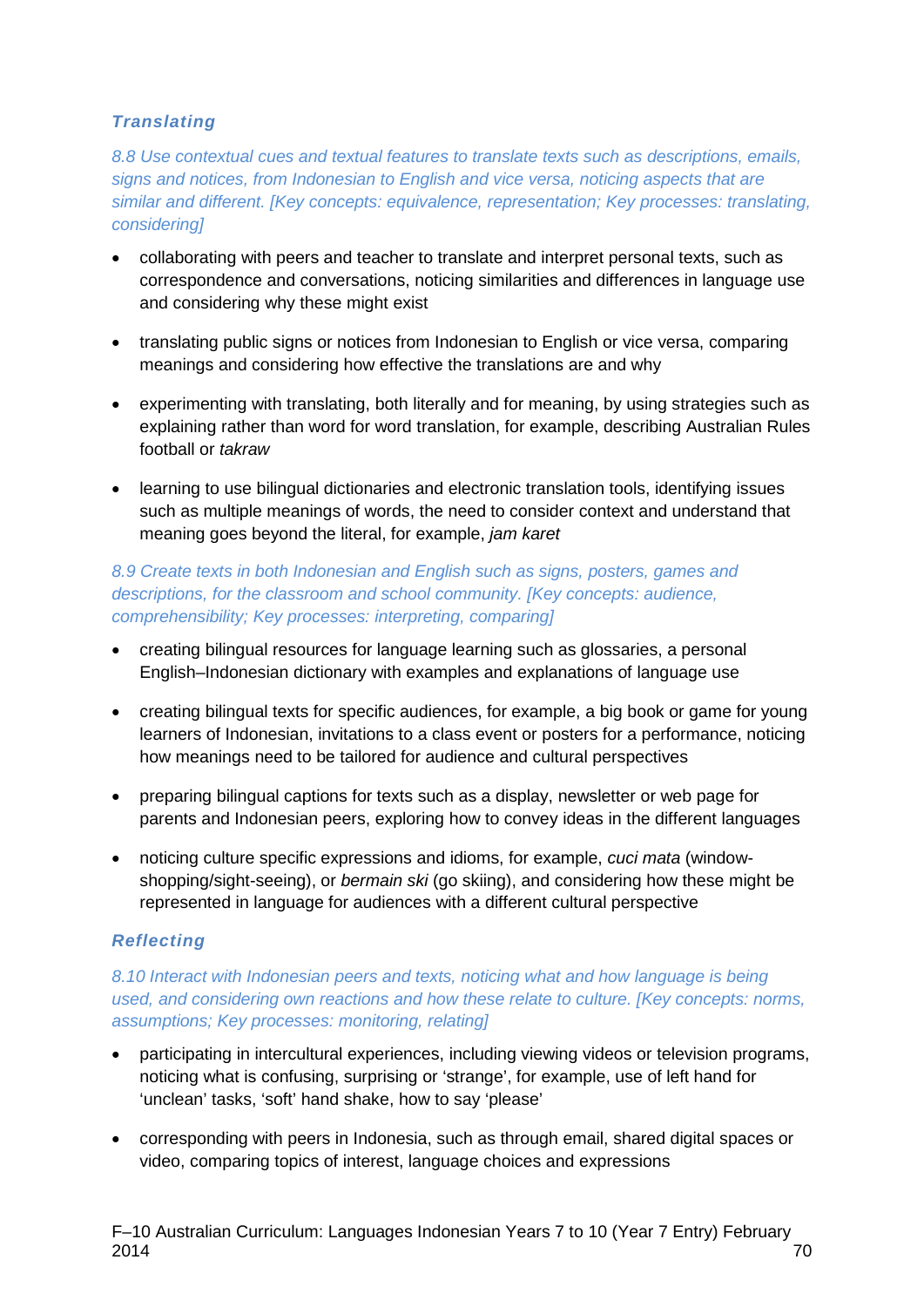- observing oral interactions between Indonesian speakers, noticing similarities and differences in politeness and etiquette, for example, use of *permisi dulu*; *mandi dulu; mari; minta maaf*
- recording features of language use, such as keeping a journal about how language reflects cultural concepts and values, for example, *bersama*, *kita* (to show community); *jam karet* (showing fluidity of time); elision of pronouns (not foregrounding self; *Mau ikut?*, *Mau ke mana?*); and use of gender-neutral terms (*dia*, *pacar*)
- developing a language for describing personal reactions/feelings of intercultural experiences, for example, *suka*/*kurang suka*/*tidak suka*, *heran*, *bingung*, *benci*, *ikut*/*tidak ikut*, *sopan*/*tidak sopan*

# *8.11 Participate in learning and using Indonesian, noticing how identity such as family background, age, school and interests, impacts on intercultural exchange. [Key concepts: self, profile; Key processes: noticing]*

- interacting with Indonesian peers, considering own reactions to topics that may not be usual in own culture, for example, religious beliefs (*Kamu beragama apa?*)
- comparing aspects of identity that may be important across cultures, for example, island, ethnic group, lan guage, religion, age, gender, position in family (*Nama saya Wayan. Saya dari Bali. Saya orang Hindu. Saya berbahasa Bali dan Indonesia*)
- creating texts such as a profile, montage, or avatar, choosing what aspects to reveal to different people in another cultural context, for example, *nama saya Emily*; *Saya dari Sydney, Australia*; *Saya siswa sekolah menengah*
- sharing reactions to experiences with peers, noting how own background, age, interests may contribute to stereotypes or assumptions that impact on how texts are understood

# **Understanding**

# *Systems of language*

*8.12 Develop understanding of pronunciation related to single and combined sounds and the use of intonation in statements and questions, noticing Indonesian spelling and pronunciation conventions. [Key concepts: sound system; Key processes: recognising, comparing]*

- recognising that Indonesian is written using the Roman alphabet but with distinctive sounds and sound combinations (for example, *a*, *e*, *i*, *o*, *u*, *c*, *r*, *ng*, *ngg*, *ny*, *au*, *aa*, *ai*)
- noticing raised penultimate syllable in words, for example, *membosankan, berbelanja* and *silakan*
- recognising intonation for questions (with or without question words), statements, commands and interjections, for example, *wah, aduh*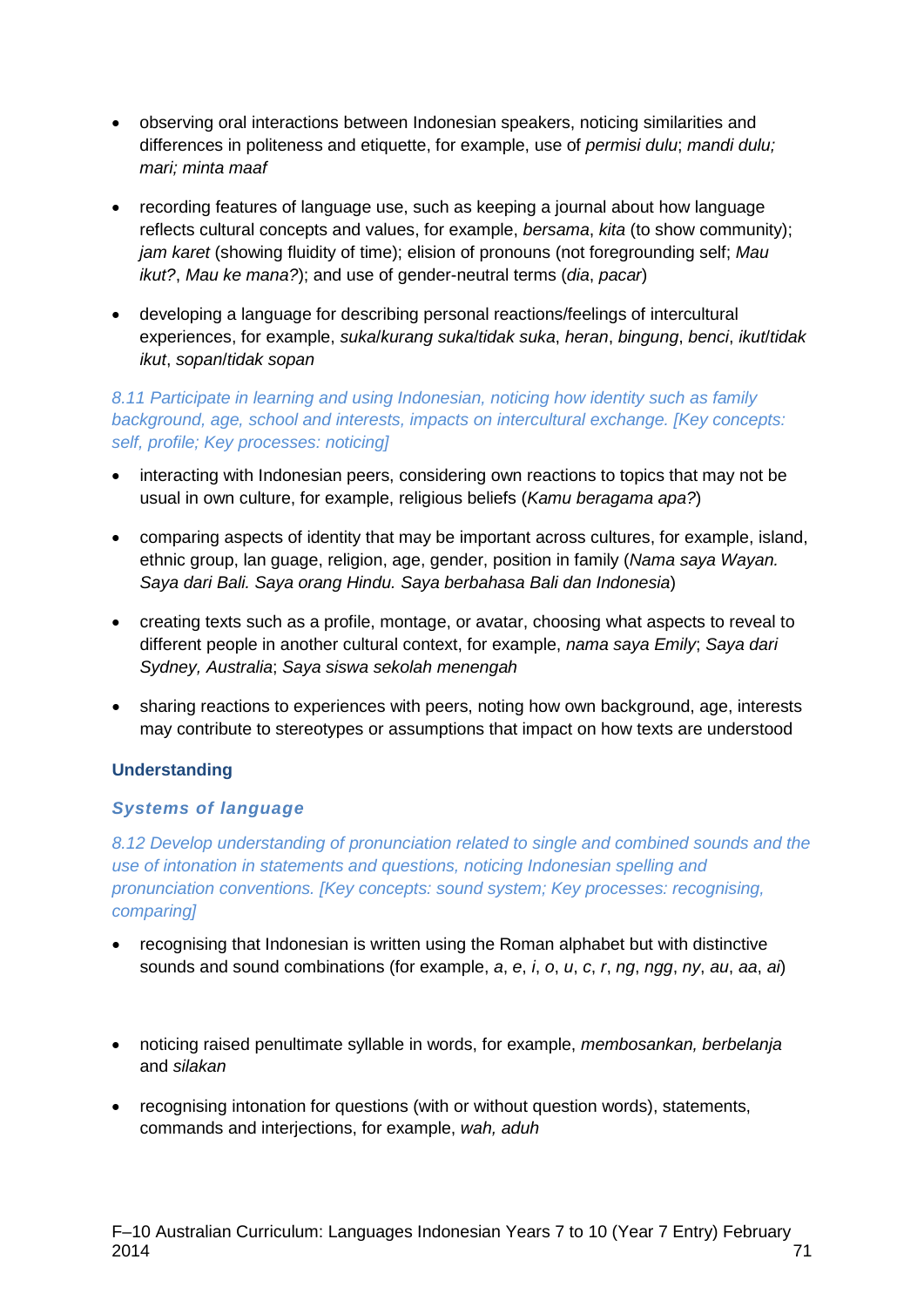*8.13 Develop knowledge of structures and vocabulary for describing people, places and things, such as pronouns,* ber*- and* me- *verbs, adjectives, prepositions and simple sentence word order. [Key concepts: ownership, action; Key processes: understanding]*

- identifying people using, for example, terms of address (*Ibu*/*Bapak*) and pronouns (*saya, kamu/Anda, dia, mereka*, family members)
- identifying things using concrete nouns, for example, school (*ruang kelas*, *aula*, *tas sekolah*); objects (*tempat tidur*, *bak mandi*, *sepeda*) and places (*taman*, *desa*, *hutan*, *pantai*, *mesjid*)
- identifying animals, for example, *anjing*, *kucing*, *orang utan*
- describing the qualities of people, for example, adjectives of character and appearance (*gemuk*, *tinggi*, *baik hati*, *lucu*, *sopan*)
- describing the qualities of things for example, using adjectives (*besar, kecil, panas, manis, hijau, kuning*) and for animals (*jinak, lucu, galak*)
- indicating quantity using plurals, for example, *buku-buku*, *tiga buku*, *banyak*
- referring to numbers of things using cardinal numbers (*puluh*, *belas*, *ratus*, *ribu*, *juta*), and things in a sequence using ordinal numbers (*pertama*, *ke-*)
- greeting and farewelling, for example, *Selamat …*, *Sampai jumpa*
- telling others to do something using imperatives, for example, *Duduklah*, *Diamlah*, *Ayo*, *Mulai*
- indicating possession, placing possessive pronouns (*saya, Anda/kamu/-mu, dia/nya, mereka*) after the noun, and using *ber*- and *mempunyai*
- describing simple actions using base word (for example, tahu, suka naik, tidur), ber- and me- verbs
- negating using tidak, bukan, belum
- specifying place and location, for example, *di sini*, *di sana*, *di atas*, *di bawah*
- describing actor, action and objects using subject-verb-object construction
- referring to existence/presence, for example, *ada*, *tidak ada*
- giving information about place using prepositions (*di*/*ke*, *dari*) and about people using the preposition *dengan, kepada*
- locating events in time, for example, days, dates and months (*hari Sabtu, bulan Juli, Hari Ulang Tahun, hari Natal, pada akhir minggu*), and referring to the past and future using time indicators (*sebelum*, *sesudah*, *kemarin*, *besok*)
- seeking information using interrogatives, for example, siapa, apa, bagaimana, berapa, dari mana, di mana, ke mana, apakah, kapan, berapa lama, jam berapa?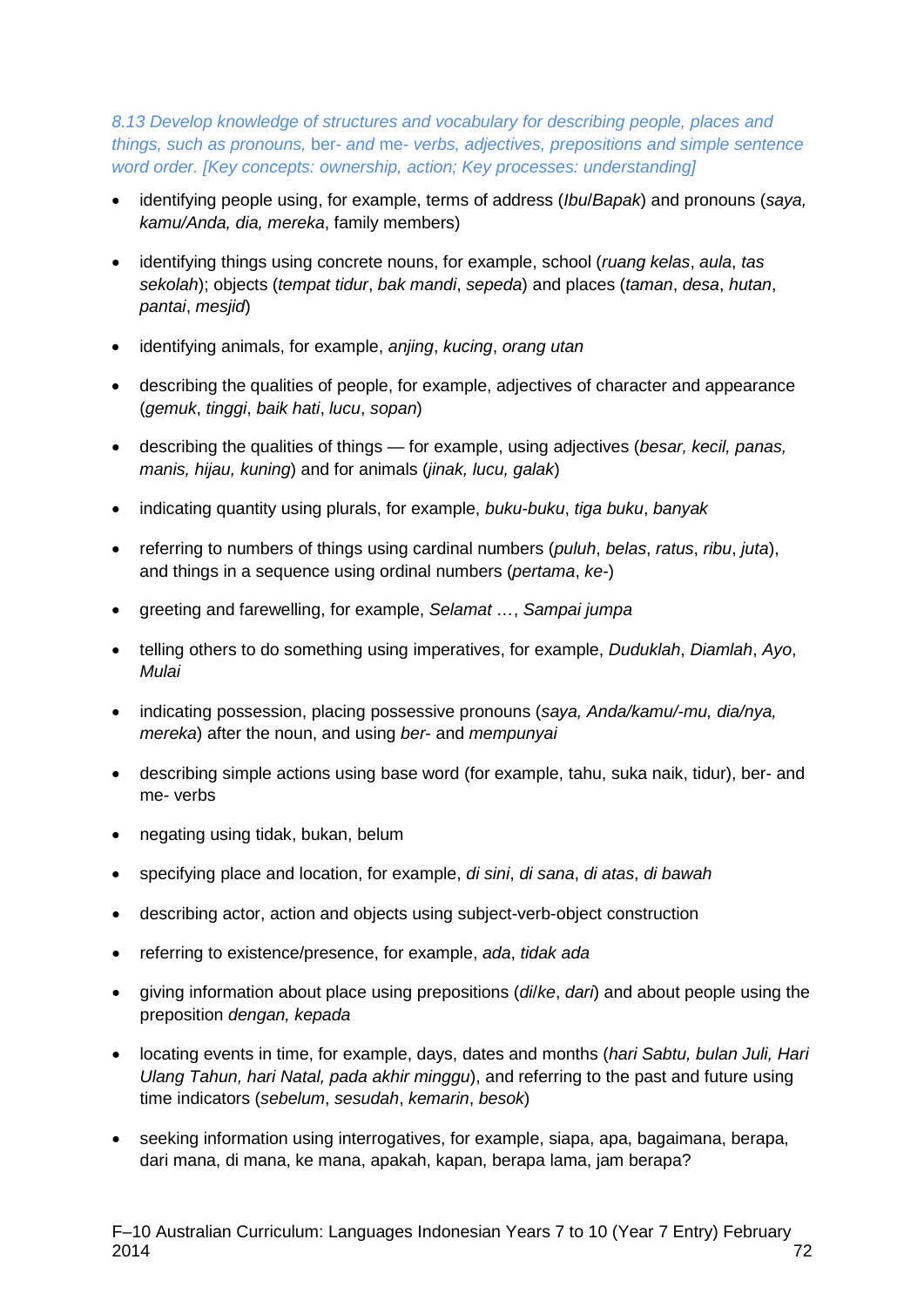- joining ideas using conjunctions, for example, *dan*, *karena*, *tetapi*, *atau*
- expressing emotion, for example, *wah*, *aduh*, *asyik*, *sayang*, *hebat*
- expressing modality, for example, *bisa*, *harus*, *boleh, mau*

# *8.14 Recognise grammatical structures and features in a range of personal, informational and imaginative texts, and notice how these contribute to meaning. [Key concepts: genre; Key processes: analysing]*

- analysing texts such as advertisements, stories, songs and conversations, for key features, and comparing these with texts in own language and culture
- identifying how texts are constructed, such as textual features, for example salutations in correspondence, and grammatical structures, for example, time markers in narratives, and visual cues for example, images in brochures
- comparing Indonesian and English grammar, identifying similarities (for example, the alphabet, subject-verb-object sentence construction) and differences (for example, word order of nouns and adjectives, absence of the verb 'to be' with adjectives and verbs)
- applying knowledge of grammatical rules and context when using dictionaries to support comprehension and creation of texts, for example, locating base words by dropping the ber- prefix, or recognising a word type, for example, saw = see (*melihat*) and not saw (noun; *gergaji*)

# *Language variation and change*

# *8.15 Understand that Indonesian, as all languages, varies according to participants, roles and relationships, situation and culture. [Key concepts: variation; Key processes: noticing]*

- noticing that register shifts, such as pronouns may change according to familiarity, for example, *kamu* and *aku* for friends, and *Anda*, *Ibu*/*Bapak* for teachers and adults
- examining how language varies according to ethnicity and age, for example, Indonesian professionals may use *bahasa baku* or English with each other, Javanese neighbours may use *Bahasa Jawa*, and young people may use *bahasa gaul*
- understanding that language may change according to people's roles and situation and that people may choose to use different languages to show, for example, familiarity or superiority (such as a politician or movie star using some English to show sophistication, or someone using a regional language to show membership of a particular ethnic group)

# *8.16 Understand that Indonesian is a national language that has been and continues to be changed through interaction with other languages and cultures. [Key concepts: dynamism, communication; Key processes: discussing]*

- identifying loan words in Indonesian and English, such as cockatoo (*kakaktua*), bamboo (*bambu*), *orang utan*, satay (*sate*), rattan (*rotan*), *komputer*, *apartemen*, *televisi*, *pilot* and *modern,* and understanding that borrowings are part of the nature of language
- analysing texts as a class, recording loan words, and investigating their origins, and comparing these with borrowings in English and other known languages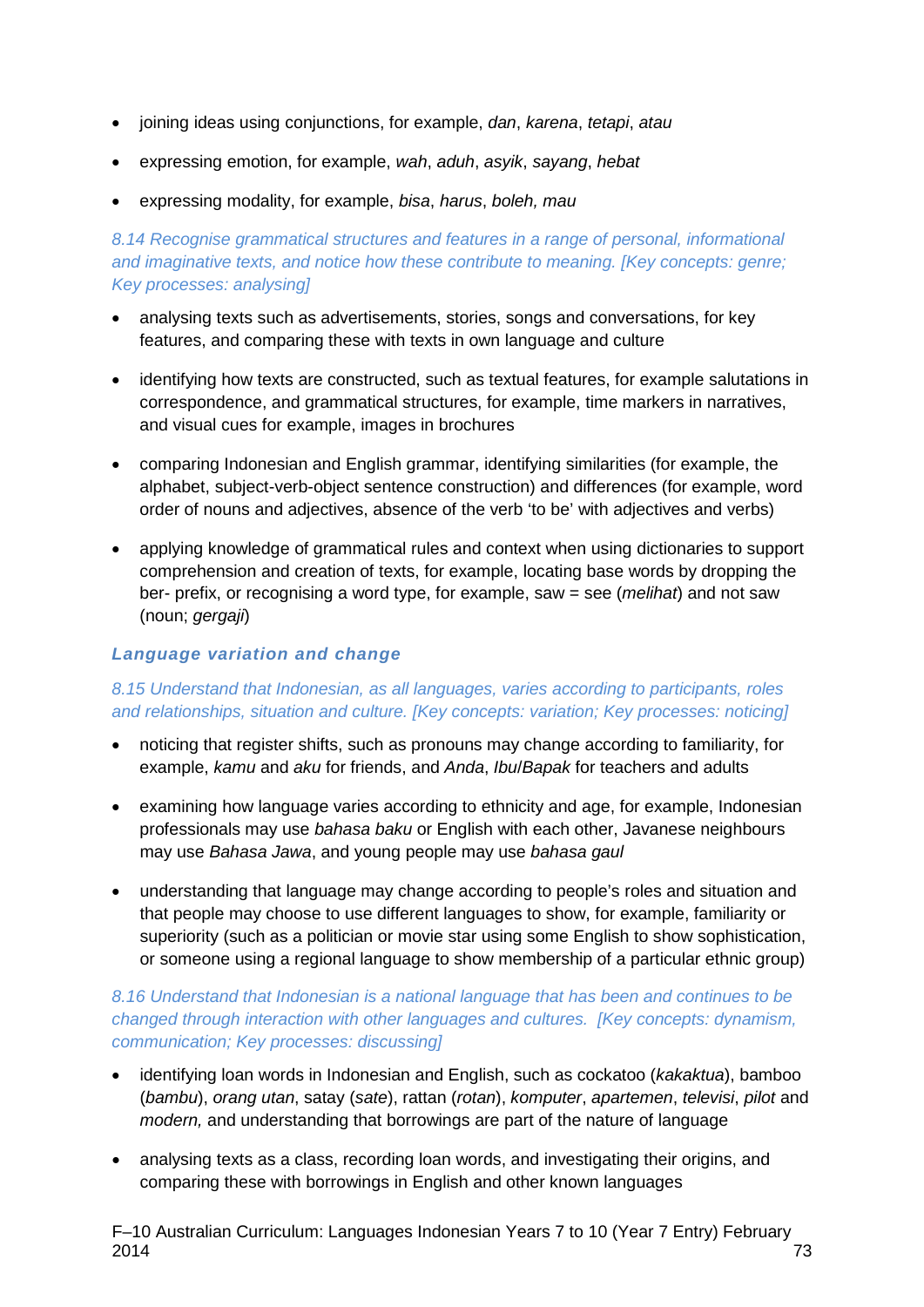• understanding the importance of Indonesian as a national language, for example, by observing when and why it is used, or by reading and discussing (with support) documents such as the declaration of independence

# *Role of language and culture*

*8.17 Explore connections between language and culture in words and expressions in intercultural exchanges, noticing how meaning may be culture specific. [Key concepts: interdependence; Key processes: analysing, making connections]*

- noticing that some words are culture-specific such as language associated with particular artefacts and physical environment, for example*, mesjid, hutan, desa, sawah, durian, becak*
- recognising that some expressions are related to cultural practices such as eating, for example, *pagi-pagi, sudah mandi, makan dulu*, *selamat makan*, *silakan makan*
- comparing how languages reflect values such as those related to personal attributes, physical appearance and behaviour (for example, *halus*, *kasar*, *sopan*, *setia*, *baik hati*, *si berani*, *si kecil*, *sawo matang*, *gemuk*)
- investigating the language associated with significant cultural practices such as celebrations such as *Idul Fitri, Imlek, Hari Nyepi*, for example, *Selamat Hari Raya*, *maaf lahir batin*, *panjang umurnya*,
- recognising connections in own language and culture such as vocabulary and expressions related to people, lifestyle and environment, for example, barbeque, thong, 'fair dinkum', bathers/togs/swimmers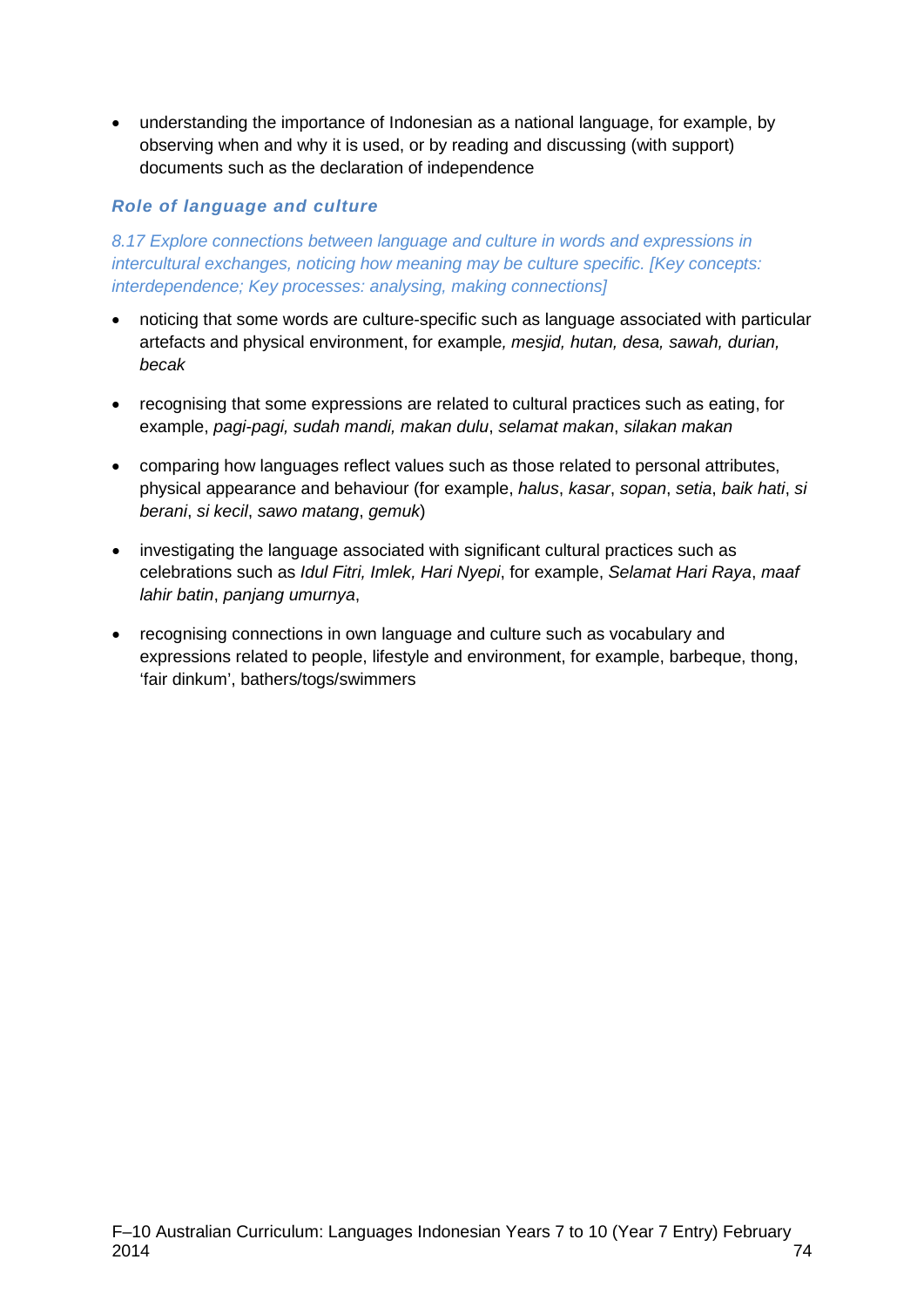# **Years 7 and 8 Achievement standard**

By the end of Year 8, students share factual information and opinions about their personal worlds, including personal details, family, pets, friends, pastimes, school and neighbourhood. They ask and respond to questions using *Siapa*, *Apakah*, *Berapa*, *Bagaimana*, *Apa*, *Di*/*Ke*/*Dari mana …?*, and express preferences using *saya suka*, *kurang*/*tidak suka, mau/tidak mau*. They mostly use appropriate pronunciation of individual and combined sounds. Students describe qualities of appearance, colour, character and condition (*tinggi*, *lucu*, , *panas*); and quantities using numbers and fractions . They interact with others orally and in writing, respond to and create texts to describe factual and imagined events and characters. Learners use features of a range of personal, informational and imaginative texts and modelled language to assist with structure, flow and coherence. Students link ideas using conjunctions, such as *dan*, *tetapi*, *karena* and *untuk*. They form sentences with subject-verb-object construction (*Saya belajar Bahasa Indonesia*), typically using simple base words (*makan*, *minum*, *naik*, *bangun*) and *ber-* verbs (*bermain*, *belajar*, *berenang*, *berdansa*, *berlari*) and formulaic *me-* verbs (*menonton, mendengarkan*). They refer to others using pronouns (*saya*, *kamu*, *dia*, *mereka*, *Bu/Pak*), and use these in possessive form, including using -*nya* (*sepatunya trendi*, *filmnya menarik*). They refer to events in time and place using prepositions (*pada*, *di* and *ke*) as well as time markers, such as *sebelum*/*sesudah*, *… yang lalu*, … *depan*. Students use formulaic expressions to show lack of knowledge or comprehension (for example, *saya tidak tahu*, *maaf*, *saya tidak mengerti*, *sekali lagi*), and predict meaning based on knowledge of first language, contextual cues such as text features and key words, particularly loan words from English. They understand that there are culture-specific meanings in language use such as vocabulary for cultural artefacts (*gayung*, *becak*, *warung*) and environment (*sawah, desa, cicak*), ways of addressing people such as *Pak*/*Bu*.

Students understand that Indonesian is a language used by millions of Indonesians in daily life. They recognise that Indonesian has similarities with English and that it can vary between spoken and written forms, for example leaving out pronouns and some verbs. Theynotice flexibility of sentence structure while adhering to rules of word order. . They are aware of major features such as base words (*main*, *makan*, *tidur*, *jalan*) and affixes such as *ber*-, *me*and –*an*. . They use metalanguage to describe and compare features and rules of sentence construction, . Learners recognise a range of text types, such as correspondence, narrative and dialogue, and use textual features, including knowledge of first language texts, to predict meaning. They notice how language changes according to people and their relationships, such as informal language with friends (*kamu*, *nggak*, *hebat*) and formal language with teachers and adults (*Anda*, *tidak*, *baik sekali*). Learners make connections between aspects of their own language and culture, such as particular expressions or practices, and compare these with those in Indonesian. They comment on their experiences of using Indonesian and their relationship to learning Indonesian, observing how it fits with their sense of self.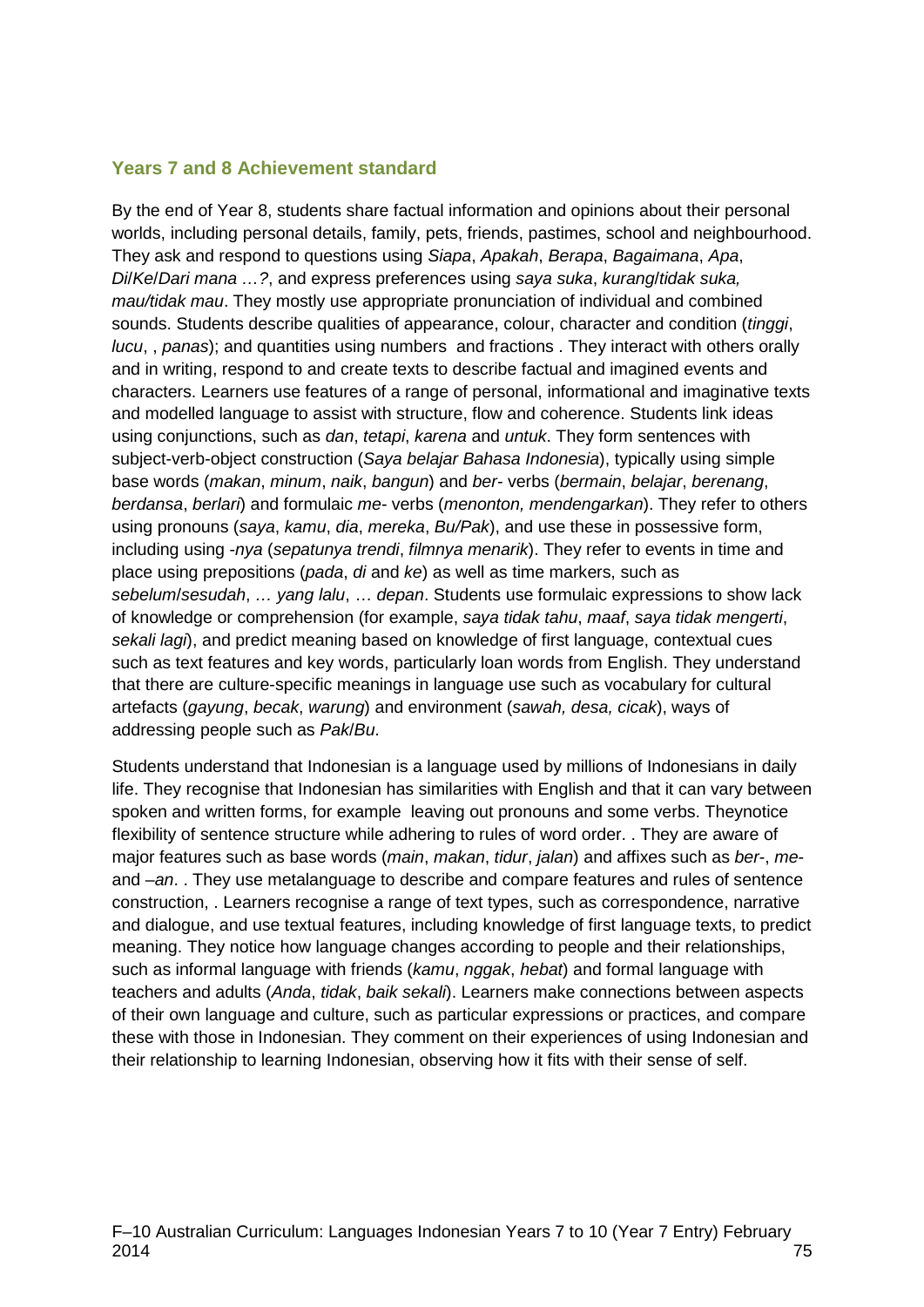# **Years 9 and 10**

# **Years 9 and 10 Band description**

# *The nature of the learners*

At this level, learners have experience of learning Indonesian and bring strategies and knowledge that can be applied to new learning. Many students have multiple memberships and experiences beyond their immediate family and local environment. They are interested in youth issues, relationships and ideas related to their personal and social world. They have a growing awareness of languages and cultures in the world, and some students are considering how Indonesian may feature in their future aspirations and study.

#### *Indonesian language learning and use*

Learners listen to, read, write and view a range of texts in Indonesian. They need opportunities for both prepared and spontaneous oral language use such as giving presentations, using captions and visual supports. Learners interact with others such as in conversations, interviews and correspondence, and in shared experiences such as games and excursions. They engage in individual and collaborative writing for public purposes such as a debate, performance, and interact with Indonesian peers such as through SMS, social networking sites and skyping. They create bilingual texts for peers and the wider school community such as a short story, role play/skit, poster, articles or video.

Learners need explicit instruction to understand new grammar such as embedded clauses and object focus construction. They need opportunities to recognise patterns and rules, analyse texts, and make connections between language and culture. They learn to consider the power of language to impact on people, including themselves. They are developing a metalanguage for comparing and contrasting aspects of language and culture, and reflecting on their own language and culture.

# *Contexts of interaction*

The language class remains the main context of interaction for learning and using Indonesian, including interacting with a wide range of texts and people such as assistants, exchange students and peers in Indonesia using communication technologies. In addition, learners may participate in experiences related to Indonesia in the community, such as the media, film festivals, community events, working with guest speakers or exchange teachers/assistants, or in-country travel.

#### *Texts and resources*

Learners engage with language learning texts such as textbooks and online materials. They have increased exposure to authentic texts, such as film, story, songs, announcements, television programs, magazines, websites, blogs, video clips and social media texts, which may require scaffolding.

#### *Features of Indonesian language use*

Students are learning to recognise differences in spoken and written Indonesian, as well as formal and informal language. They are developing understanding of the affixation system of Indonesian and learning to appreciate the importance of passive voice, religion and a collectivist worldview that is evident in language use.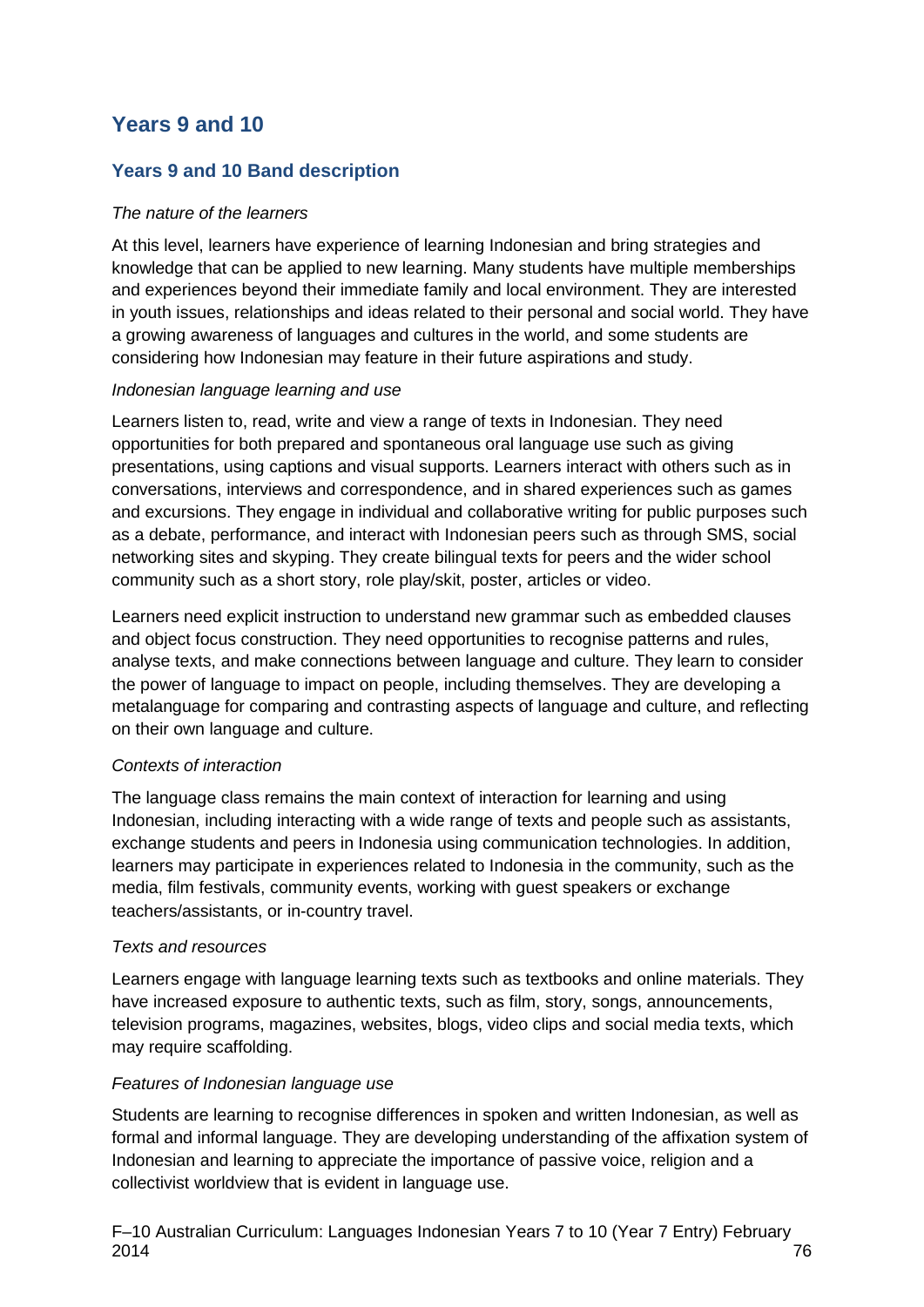#### *Level of support*

Learners need opportunities for independent learning such as researching a topic of interest, and monitor their language learning needs and progress such as through a journal or folio. They learn how to analyse and reflect on texts and intercultural experiences, and may require models of texts for constructing their own texts. While learners may seek teacher feedback, they also need to develop autonomous learning practices such as use of dictionaries and mnemonic devices.

#### *The role of English*

At this level, learners typically use Indonesian for daily interaction, discussion and exchanges with teacher and peers. They may use English for debate, discussions and reflection about complex and abstract ideas that are beyond the linguistic range of their Indonesian at this stage. English acts as a reference point for comparing and contrasting their understandings of Indonesian and understanding the nature of language and culture, including their own.

# **Years 9 and 10 Content descriptions and elaborations**

### **Communicating**

### *Socialising*

*10.1 Share personal opinions, and experiences with peers comparing aspects of teenage life such as relationships, events and aspirations. [Key concepts: youth, relationship; Key processes: exchanging, comparing]*

- sharing experiences and opinions with peers, through online social spaces, about teenage life, such as responsibilities, relationships and aspirations, for example, *Tugas saya mencuci piring setiap malam; saya dilarang ke luar sesudah jam sepuluh malam*
- exchanging aspects of own identity and experiences, for example, describing a party or favourite celebrity, and recounting experiences and events of significance, such as childhood holidays, school highlights, influential figures or milestones
- debating issues and discussing personal views on topics such as education, relationships, environment, employment, self-image, health, music, for example, *Pada pendapat saya…; Dari pihak saya; saya kurang setuju karena…; Walaupun demikian…*
- experimenting with informal language with peers orally and in writing to describe and express opinions about people and actions, for example, *cowok itu cakep banget*
- participating in conversations using strategies to sustain interactions, such as asking for repetition, clarification and confirmation, for example, *Bisa diulang Bu?*, *Saya kurang mengerti,* and inviting further exchange, for example, *Bagaimana pendapatmu terhadap…?*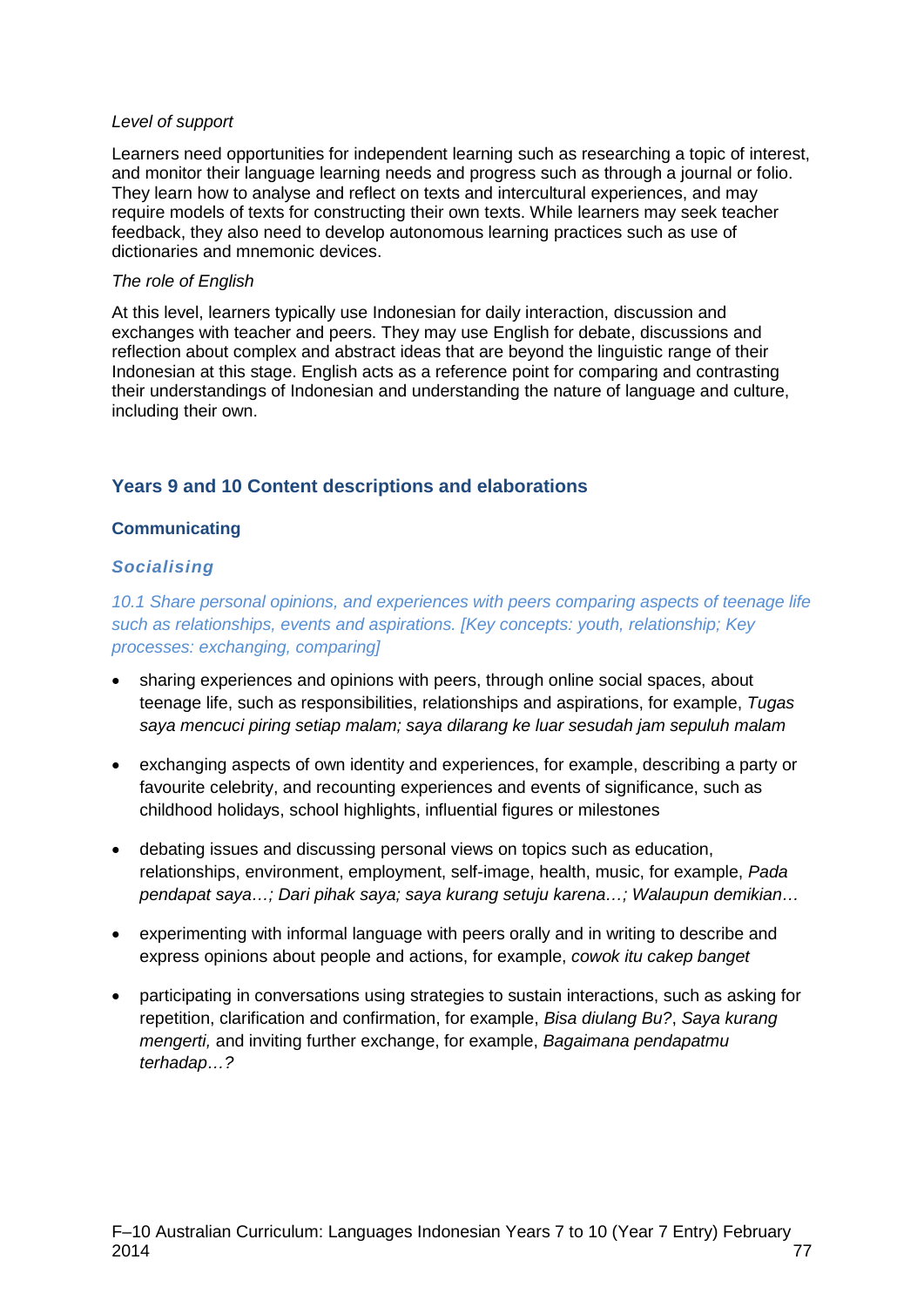### *10.2 Interact with others to make decisions and solve problems such as when obtaining goods or services. [Key concepts: consumption; Key processes: negotiating, collaborating]*

- arranging social events by planning, negotiating and deciding with peers and creating associated texts such as invitations and posters for example, planning a class party, an Indonesian meal or activities for languages week
- planning and completing tasks involving authentic or simulated transactions, such as planning a holiday, purchasing goods or SMSing a friend to send photos of a recent event
- participate in scenarios related to travelling and or living in Indonesia, for example, living with a host family, seeking medical treatment, purchasing souvenirs or using transport
- applying for programs such as student exchange programs, scholarships or fundraising; explaining reasons and suitability of decisions

*10.3 Contribute to structured discussions and tasks by asking and responding to questions, clarifying understanding and expressing agreement or disagreement. [Key concepts: learning; Key processes: discussing, clarifying]*

- contributing to collaborative interactions such as a creating a newsletter, playing a game or hosting an event
- interacting in class routines by apologising, clarifying, requesting and advising, for example, maaf, saya belum mengerjakan PR, tanggal berapa tes?, Apa maksud Ibu?, Harap pelan-pelan, lebih baik kalau …, hati-hati ya
- participating in class discussions, for example, mengapa kamu pikir begitu?, saya rasa, menurut pendapat saya, kalau saya tidak salah, and making connections with contributions from others, for example, saya setuju dengan….karena…, Saya berpengalaman yang sama…

# *Informing*

*10.4 Listen to, read and view texts, locating specific information and inferring meaning, stating opinions on information obtained and using it in own texts [Key concepts: perspective, representation, concepts from other learning areas; Key processes: analysing, inferring, researching]*

- locating specific ideas and information in texts such as advertisements, video clips, job vacancies, reports, magazine articles, reviews and graffiti, to present information to others about youth and environmental issues or ideas related to geography, history, health or science
- listening to texts such as advertisements, announcements, interviews and conversations, to gather details and use these in own texts, for example, inviting a friend to an event based on a radio advertisement or creating a profile based on an interview with a celebrity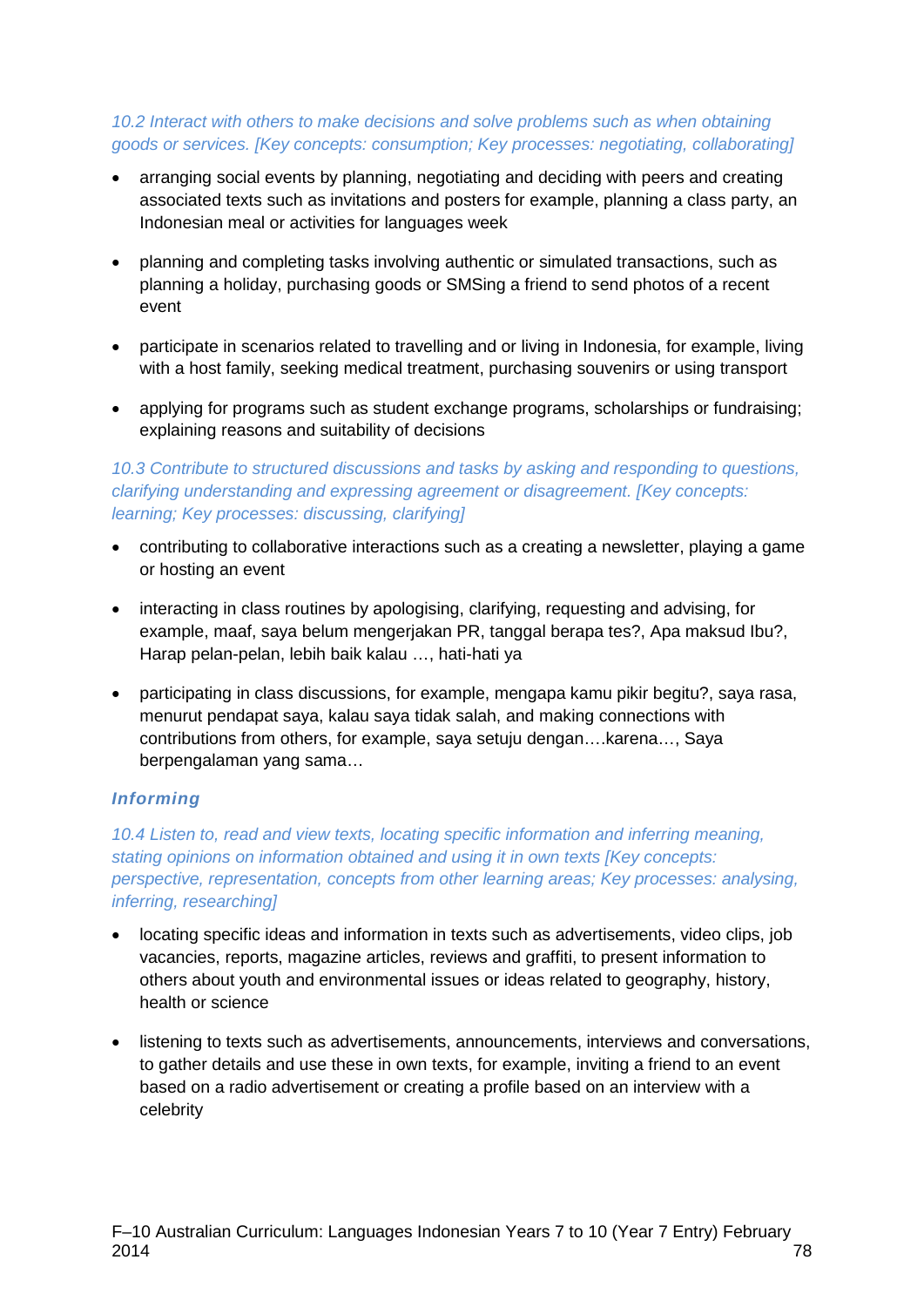- researching aspects of Indonesian society, history and culture through gathering information from texts and exchanges with Indonesian peers and adults, for example, celebrations for *Idul Fitri,* or prominent sports, music or historical figures, such as *Kartini*
- critically analysing texts such as commercials, websites and brochures that show different representations of Indonesian culture, and reflecting on key messages, for example, *mari kita*, *kita semua*, *kesatuan*, *masyarakat*, *gotong-royong*, *beraneka macam*, *Nusantara*, *keluarga besar*, *kerja sama*

# *10.5 Convey factual information and opinions using graphics and multimedia tools, in texts such as oral and written reports and displays. [Key concepts: fact, opinion; Key processes: constructing, presenting]*

- conveying information to an Indonesian audience to describe aspects of Australian culture such as the physical environment, celebrations, cuisine, or to explain concepts such as 'the bush' or 'fair go'
- explaining to others a procedure or practice for example, a cooking show segment, a tutorial on rules of a sport or board/game, instructions on keeping a pet/animal, fashion tips
- presenting a report about an issue, recent event or person, using graphics to support meaning, for example, *Film terbaru*….; *Olympiade…; Gunung api meletus lagi*
- conveving information about areas of own interest such as in health, technology or the Arts and aspects of Indonesian culture of interest such as *jamu, agama, sihir, pencak silat*, by producing displays or (multimedia) presentations with commentary, subtitles or captions, *Menurut informasi ini…*

# *Creating*

*10.6 Respond to aspects of imaginative texts such as character, ideas, events and setting by expressing reactions and opinions, and modifying aspects. [Key concepts: imagination; Key processes: adapting, comparing and contrasting; Key text types: script, song/poem, story, video]*

- listening to, reading and viewing songs, stories, television programs and films with subtitles, and responding by expressing views, for example, *saya rasa, yang sangat menakutkan…*
- responding to texts by modifying key aspects such as creating a new scene, continuing the story, acting out a scene, or re-creating a video clip using parody
- comparing and contrasting different creative forms such as *pantun, wayang orang/kulit/golek, ketoprak, Sinetron,* and considering how ideas and cultural values are represented, for example, *Semar bersifat cerdas*
- reading stories such as folktales and discussing ideas and values, for example, greed, jealousy or loyalty, and considering how these relate to contemporary society and own culture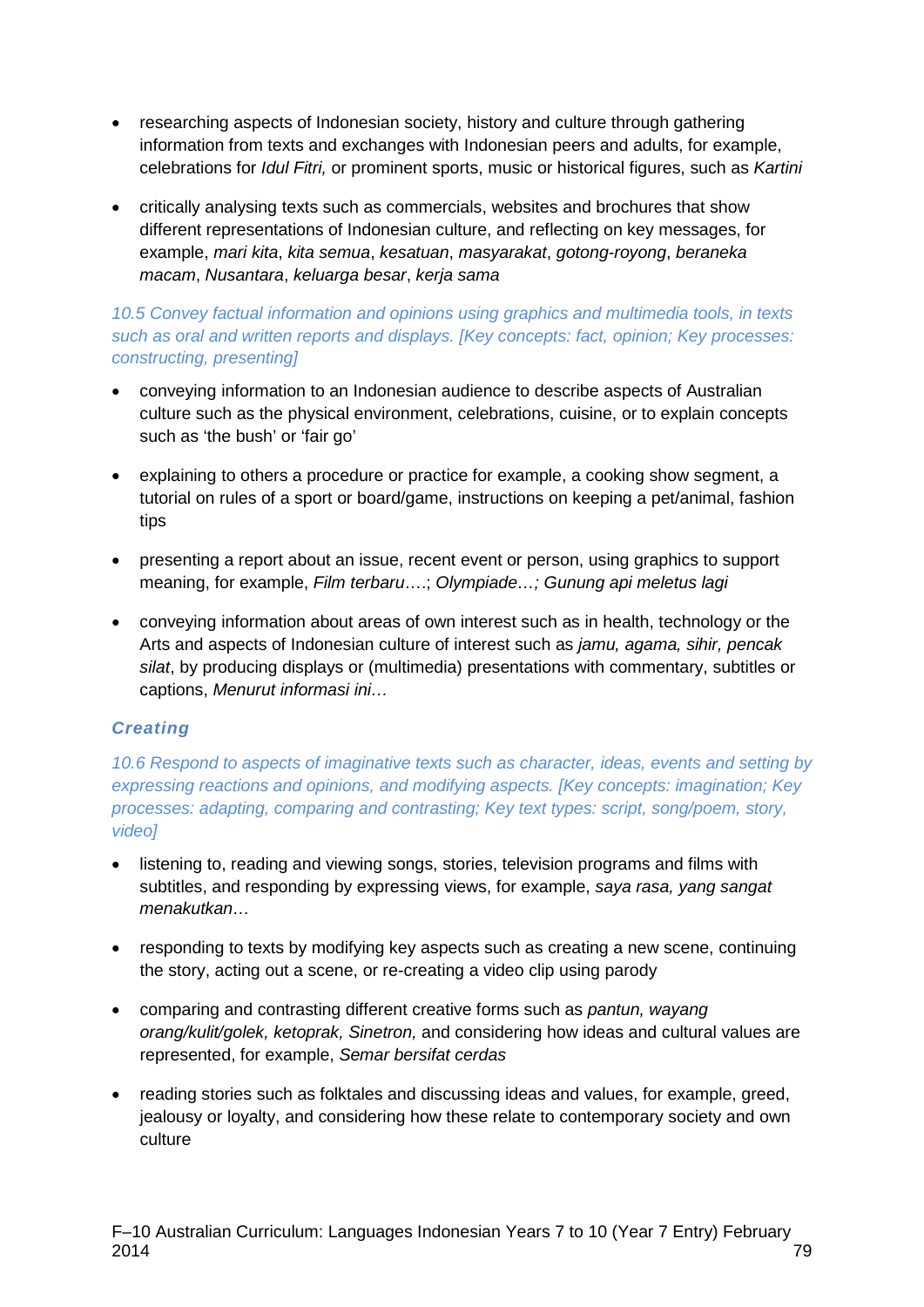*10.7 Create a variety of texts to express imaginary ideas and experiences, drawing on aspects of personal and social world [Key concepts: journey, adventure, emotion; Key processes: narrating, sequencing; Key text types: story, game/show, comic]*

- composing own texts, using modelled language, such as film posters, comics or short stories and creating new aspects, for example, setting a story in the past or future, creating a new species, space travel, inventing a superhero, detective or alter ego, and locating them in time, place and circumstances
- creating a range of texts to entertain others, such as songs and video clips, skits, graphic stories, children's books and cartoons
- composing, performing and recording creative works, including experimenting with Indonesian forms, such as a *wayang* performance about a recent event, a rap song about a celebrity or famous person, a *Sinetron* or talent/game show, a *dongeng* about morals

# *Translating*

*10.8 Translate informational and imaginative texts from Indonesian to English and vice versa, comparing interpretations with others and discussing what differs and why. [Key concepts: equivalence, representation; Key processes: translating, comparing]*

- translating texts such as signs, announcements, notices, songs, advertisements or extracts from stories and films, individually and then comparing translations with peers to notice what aspects differ and consider why this may have happened
- comparing key ideas and messages in texts, and translate these into English/Indonesian, identifying culture-specific concepts in texts, for example, *masuk angin*, *kerok*, *nasi sudah menjadi bubur* and comparing these with own language and culture
- analysing a familiar text in its translated form, noticing what is/is not effectively translated and considering what the challenges are and how the text could be modified, for example, a nursery rhyme, children's story, advertisement or web page translated into Indonesian
- finding ways to represent culture-specific expressions, for example, demography ('suburb', *RW*/*RT*, *tanah air*), food ('wheat/dairy free', *halal*, *gurih*), and values ('mateship', *gotong royong*) and modifying language for audience, for example, adding a brief description or explanation, such as *pendopo*, a kind of outdoor meeting area or pavilion
- using print dictionaries and electronic translators to support the translation process, including doing 'back translations', noticing when there is/is not a good 'fit' and considering why

*10.9 Create bilingual texts, such as notices and instructions, promotional material, performances and announcements, for the wider community. [Key concepts: interpretation, bilinguality; Key processes: constructing, composing, explaining]*

• interacting with Indonesian peers such as in shared digital spaces, sometimes using Indonesian and sometimes English, to describe and explain aspects of life in Australia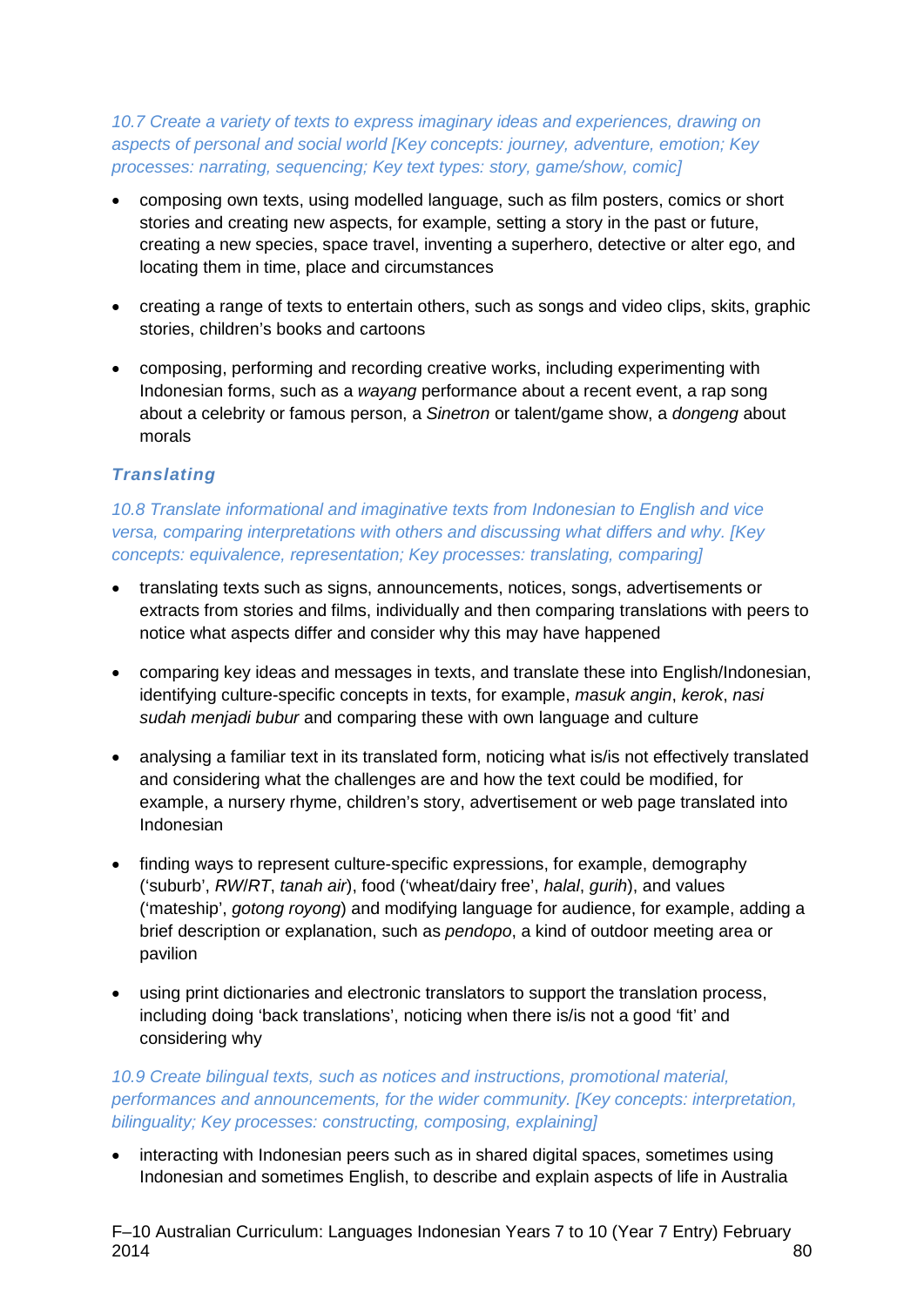- composing and presenting a performance in Indonesian and adding English captions or narration, for members of the school community, for example, a *wayang* play or song
- constructing texts with elements in both languages, such as posters to announce an event, for example, a lunchtime showing of Indonesian music videos, or fundraising food stall
- creating bilingual texts to provide information and instructions to others, for example, a car park ticket, a health brochure/announcement or computer game instructions
- creating a short film with narration or subtitles, an article for the school newsletter or web page, or captions for a gallery, comparing the texts side by side to notice how meanings are conveyed

# *Reflecting*

*10.10 Engage with Indonesian peers and texts, recognising how own cultural assumptions, practices and beliefs influence language and content, and choosing whether and how to make adjustments. [Key concepts: intraculturality; Key processes: questioning assumptions, reflecting]*

- interacting with Indonesians, noticing social norms and practices such as personal space, gender roles, having a boyfriend/girlfriend, same-sex hand-holding, religious artefacts (*jilbab* and *kerudung* (for women), *taqiyah* (skullcap) and *peci / kopiah* (for men), and acceptable topics of conversation such as *Kamu sudah mandi?*, and considering own reactions to these
- sharing experiences through shared digital spaces, text messages and conversations, noticing any lack of understanding and modifying own language, for example, explaining an idea or expression that may be culture specific, for example, *canang sari* (Balinese daily offerings) or 'billabong'
- recognising that social values such as politeness can be expressed differently in different cultures, for example, avoiding direct refusal; aiming to please by answering although it may be incorrect; expressing gratitude through actions not necessarily language (for example, limited use of *terima kasih*); and waiting to be invited to partake in food/drink, for example, *silakan makan*/*minum*
- monitoring, recording and reflecting on intercultural experiences, examining aspects that were unexpected, comfortable or uncomfortable, successful or unsuccessful, and reasons for this

# *10.11 Interact with others, monitoring how identity influences language use, and comparing own identity to diverse Indonesian identities. [Key concepts: identity, diversity; Key processes: monitoring, comparing, reflecting]*

• experimenting with different versions of identity, considering expressions and body language used to represent self across cultures, and making adjustments, for example, using different gestures to interact, modifying how emotions are expressed, avoiding taboo topics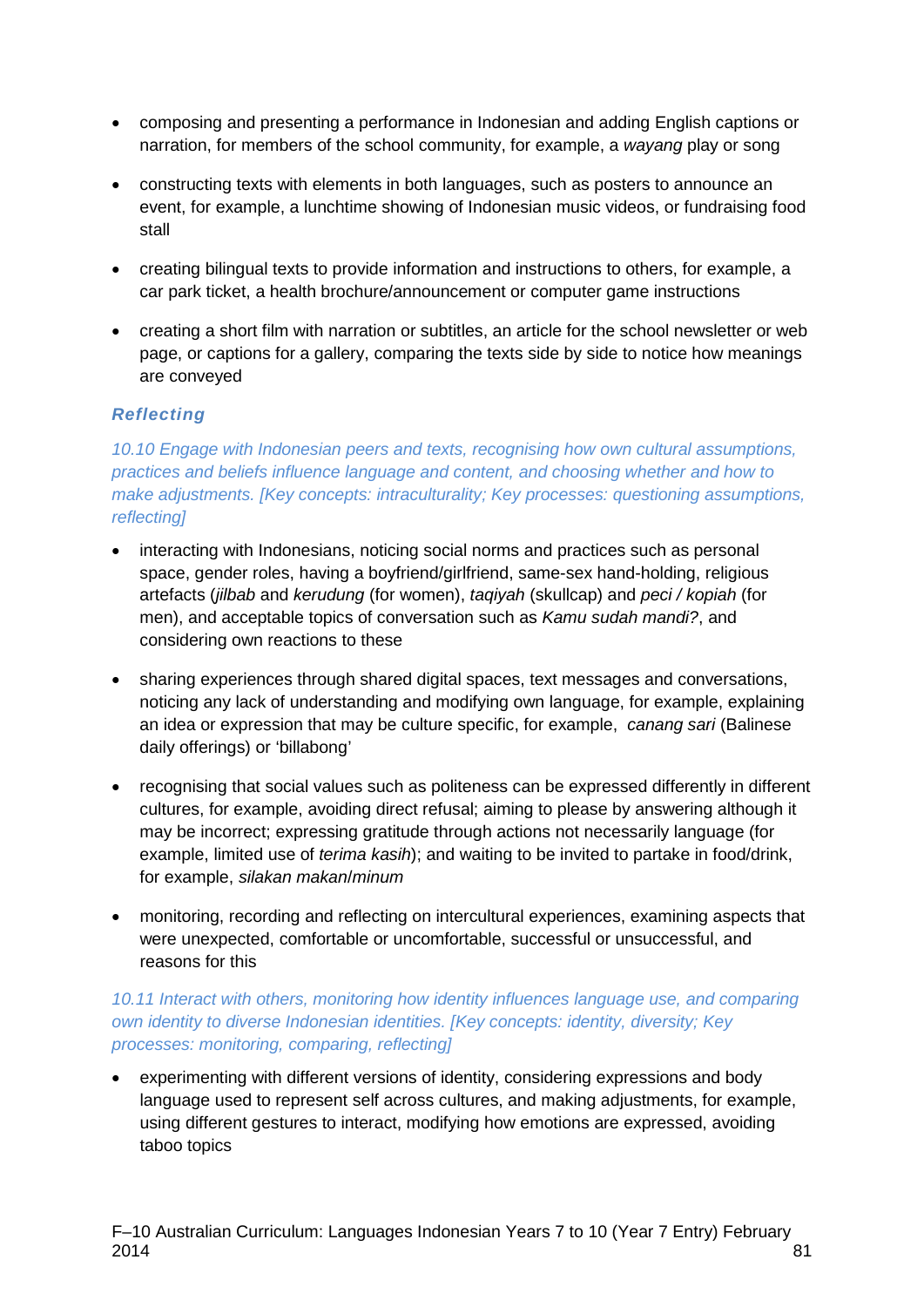- analysing language choices made by Indonesian speakers and considering whether or not and how to use these in own communication, for example, using the Muslim prayer times to refer to times of the day such as *waktu fajar* (at dawn), *waktu maghrib* (at sunset)
- reflecting on choices made to reveal or conceal aspects of identity when interacting with different people across cultures, for example, *Ibu dan bapak saya sudah bercerai*, *Ini adik tiri saya, saya tidak beragama,* and noticing how own assumptions influence meanings that are made
- noticing how identity is revealed through the languages used by various people in different cultural contexts, including the range of languages spoken by Indonesians and considering own view about being a learner and user of Indonesian

# **Understanding**

#### *Systems of language*

10.12 Recognise pronunciation of compound words, polysyllabic words, and rhythm and *stress in complex sentences. [Key concepts: fluency, rhythm; Key processes: reproducing, experimenting]*

- recognising sounds such as the glottal stop *k*, and unexploded *t* at end of words, and sound combinations such as *kh* and *sy*, in words for example, *khatulistiwa, masyarakat*
- understanding rising intonation in polysllyabic words such as *membersihkan*, and compound words such as *kerajinan tangan*
- recognising and reproducing rhythm of extended sentences, for example, correct pausing for clauses in a complex sentence, for example, …*yang sudah diterimanya, …*

# *10.13 Develop knowledge of vocabulary and structures to extend meanings, such as complex verbs, affixation and a range of cohesive devices and object focus construction. [Key concepts: grammatical systems; Key processes: experimenting, applying]*

- identifying people by pronouns or titles, for example, *Kepala Sekolah*, *si* (diminutive), nicknames
- describing the qualities of people using adjectives of character, for example, *murah hati*, *bertanggung-jawab*
- understanding application of *bukan* and *tidak*
- indicating possibility, for example, *mungkin*, *mudah-mudahan*, *semoga*
- specifying what is being talked about, for example, *yang ini*, *yang itu*
- understanding embedded clauses using yang, for example, Saya belum berkenalan dengan murid yang baru datang dari Australia
- indicating equivalence using *adalah*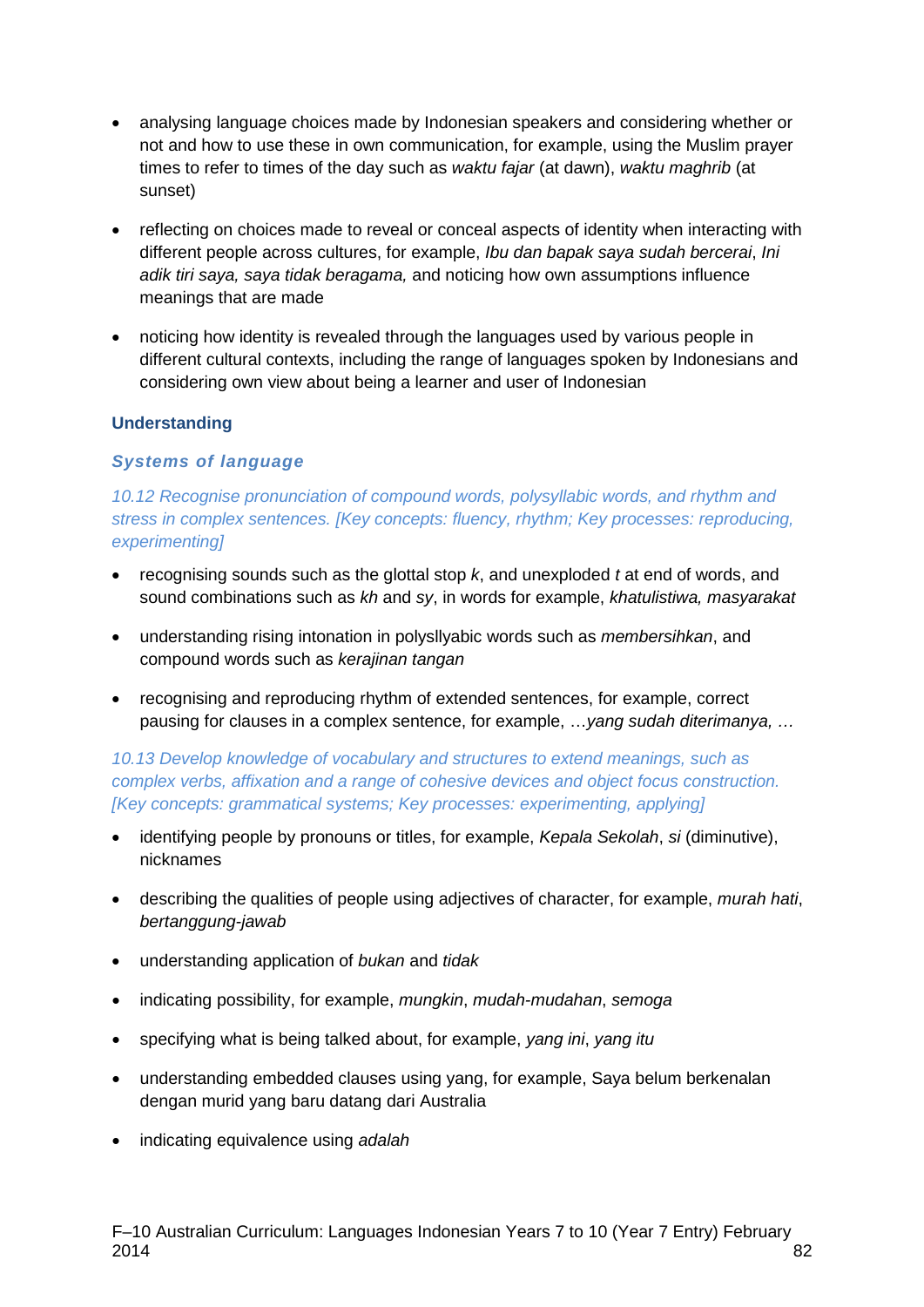- indicating action using transitive verbs, *me-* verb system (-*kan* or -*i* suffix) and their object focus *di-* forms
- showing lack of purpose, for example, *jalan-jalan*, *duduk-duduk*, *melihat-lihat*
- relating position and people using prepositions, for example, *kepada*
- comparing things using comparatives and superlatives, for example, *lebih… daripada*, *yang paling*/*ter-*, *makin lama …*, *makin* + adjective
- seeking information using interrogatives and question forms, for example, *mengapa*, *bagaimana*, *yang mana*, *untuk apa*/*siapa*, *dengan apa*/*siapa*
- interacting with others by:
	- o requesting others do something for own benefit (*minta*, *harap*, *mohon*, *tolong*); for others' benefit (*silakan*)
	- o excusing and apologising, permisi dulu, minta maaf, maafkan saya
	- $\circ$  giving advice with suffix -lah, for example, beristirahatlah, tunggulah, nasehat saya, sebaiknya, seharusnya, jangan
	- o showing empathy, for example, *kasihan*, *semoga cepat sembuh*
	- o giving opinion, for example, saya berpendapat bahwa, saya percaya
- contrasting two ideas using conjunctions, for example, *namun*, *namun demikian*, *walaupun begitu*, *meskipun*
- referring to abstract ideas using affixation and nominalisation, for example, *belajar*, *pelajar*, *pelajaran, pekerjaan*, *peraturan*
- referring to events and time by indicating frequency markers, for example, sering kali, sekali-sekali, belum pernah, hampir tidak pernah, and time indicators, for example, tadi malam, nanti, nanti sore, sekarang, pada masa depan, yang akan datang, waktu liburan yang lalu
- referring back to something specific using *tersebut*
- using literary devices to enhance ideas and expression in imaginative texts, for example, metaphor (*adalah*) and simile (*sama dengan*, *seperti*, *bagai*)

# *10.14 Develop understanding of textual conventions and how they shape meaning and influence responses. [Key concepts: power, influence, emotion; Key processes: analysing, evaluating]*

- analysing how texts are constructed, including cohesive devices such as conjunctions and coherence devices such as time markers
- examining language structures and features used in a range of texts for communicative effect, for example, to persuade, amuse, ridicule, sympathise, challenge, include or exclude, offend or forgive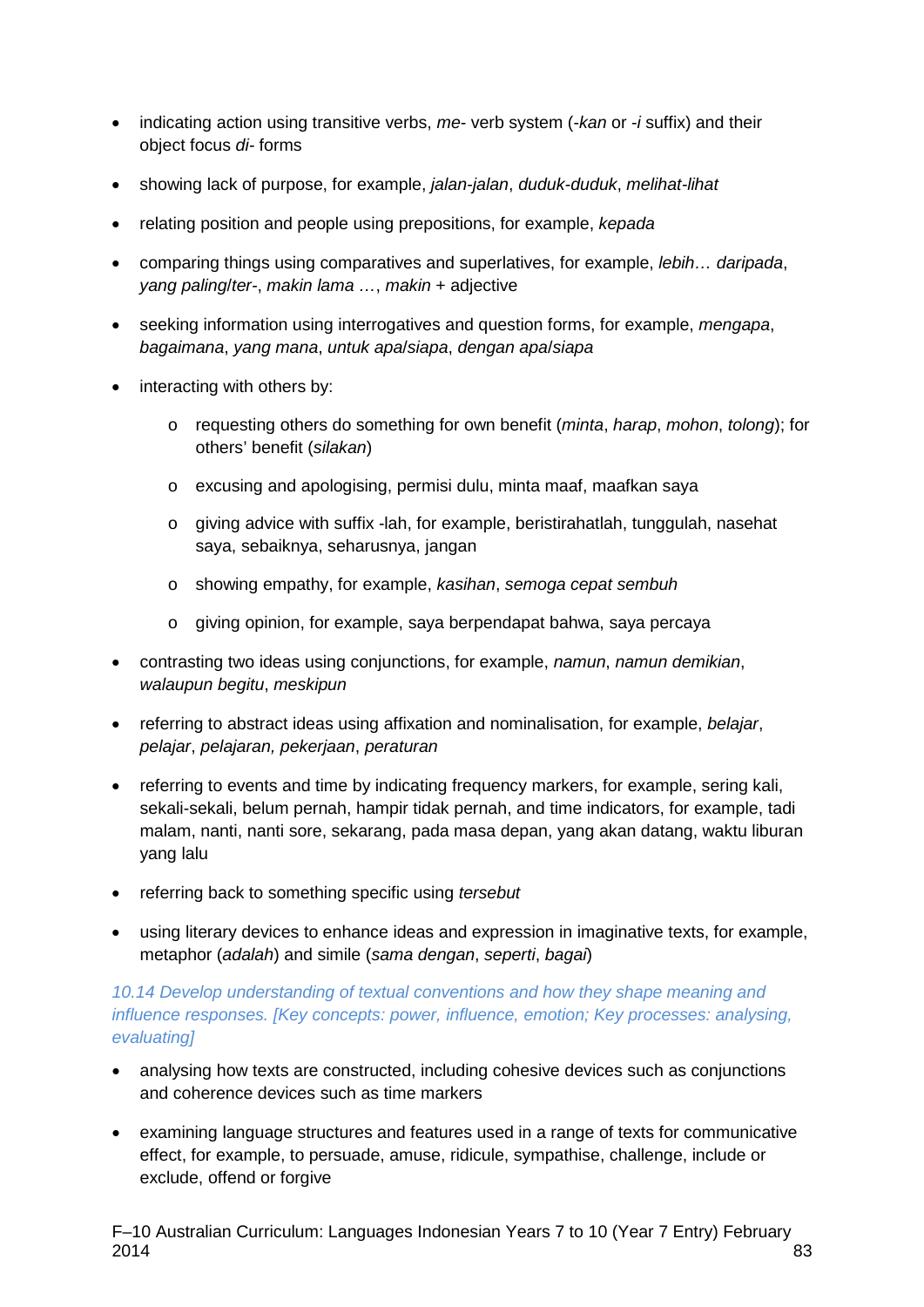- analysing and comparing textual features across cultures, for example, the convention of apologising at the opening and closing of formal Indonesian speeches, and showing humility in an Indonesian job application
- understanding the prevalence of acronyms, for example, *kutilang*, *ultah*, *penjaskes*, *narkoba,* and their use for convenience

# *Language variation and change*

# *10.15 Develop awareness of register, comparing and considering how and why language varies in formality. [Key concepts: formality, register; Key processes: observing, analysing]*

- observing that Indonesians are typically multilingual and regularly shift between languages according to context, for example, use of *bahasa gaul* amongst teenagers, *bahasa daerah* with local community, and *bahasa baku* in formal communication
- examining texts, identifying levels of formality/register of language used and explaining reasons for this such as formal language for people in authority to show respect, informal language in commercials to create a sense of familiarity
- examining variations in language used in face-to-face and written/online communication, particularly noticing colloquial language and how it differs from standard forms, for example, *kasih aku coklat, dong*; *boleh minta coklat, Bu*
- making connections between aspects of language use and the identity of participants, for example, Moslem expressions, *Insya' Allah, Puji Tuhan, Syukur Alhamdullilah*

# *10.16 Recognise how Indonesian impacts and is impacted by social, political and cultural change such as new communication and information technologies. [Key concepts: impact, power, technology; Key processes: analysing, discussing]*

- recognising how language borrows vocabulary and expressions from other languages particularly when adopting new products and practices, such as technology terms from English adapted to Indonesian grammar, for example, *nge-lunch*, *meng-upload*, *ngopi*, *memfotokopi;* and texting language for convenience and humour
- analysing borrowings in Indonesian, such as Arabic greetings (*Assalam walaikum*), English advertising and technology terminology (*teknis, format*), Dutch nouns (*rekening*, *wortel*, *kantor*) and Javanese idioms and proverbs (*alon-alon asal kelakon*) and exploring borrowings from languages in Indonesia in Australian languages, such as Makassan terms in Yolngu (*balanda, rupiah*)
- understanding that cultures are constantly changing and consist of multiple sub-cultures with distinctive language practices, for example, family sayings, teenager slang, for example, *nongkrong, gebetan*, *cowok/cewek*
- investigating how the language of texts in public spaces such as signs and graffiti can reflect opinions, values and beliefs, including controversial or political ideas, for example, *reformasi*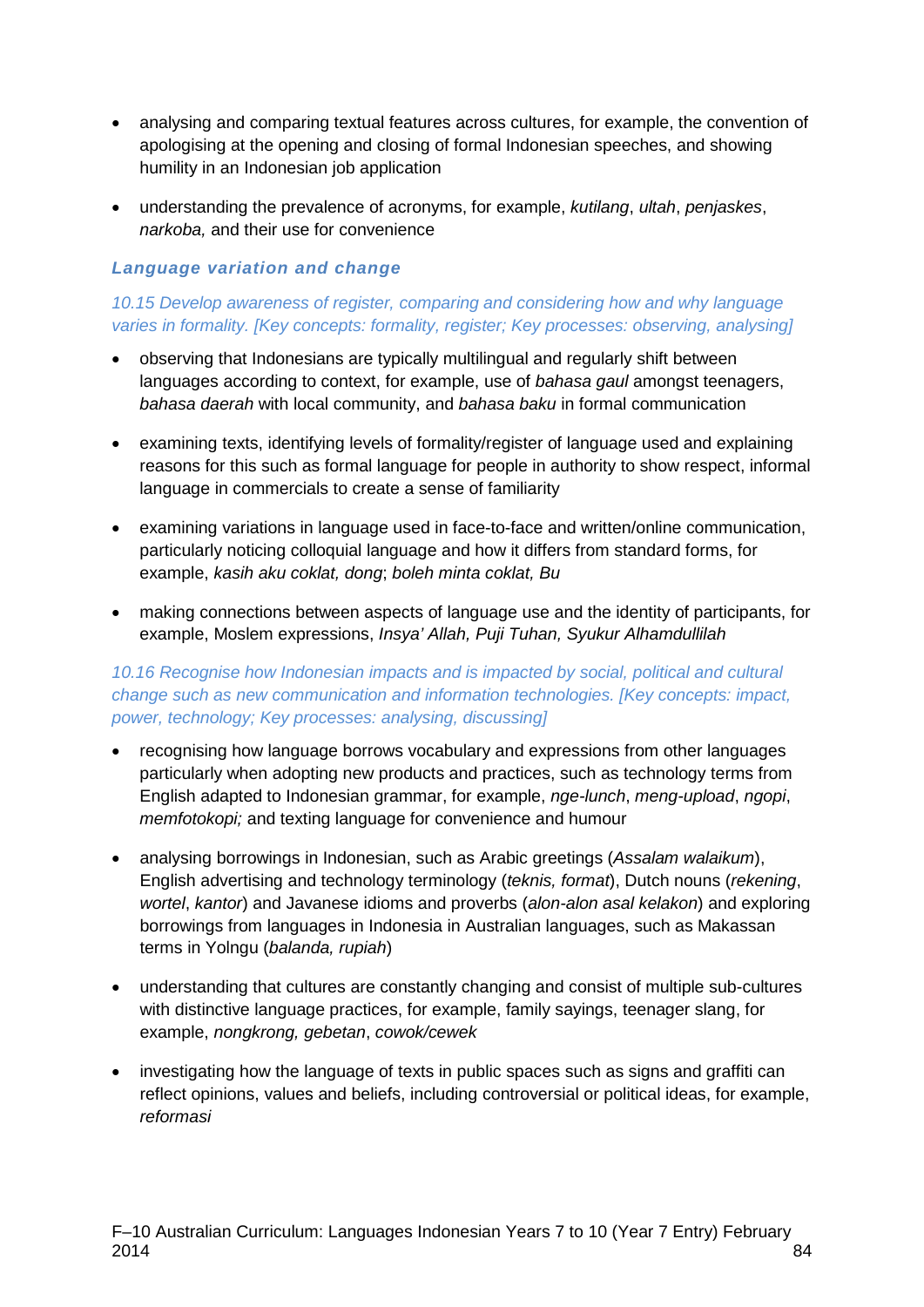### *Role of language and culture*

*10.17 Understand the role of language in shaping and conveying cultural identity including the multiple languages and cultures both in Indonesia and Australia. [Key concepts: multiplicity, language ecology; Key processes: exploring, reflecting, explaining]*

- examining the link between language and cultural values in Indonesia, for example, the concepts of community (*komunitas*, *keluarga besar [company name]*, *rakyat*, *masyarakat*) and working together/reciprocating (*saling membantu*, *saling mengerti*, *gotong royong, bertenggang rasa*)
- understanding how language reflects specific cultural ideas, such as social organization, for example, *kelurahan*, *bapak camat*, *bupati*, *kabupaten*, *propinsi,* as well as values such as deference and humility, for example, *numpang tanya Pak*, *minta maaf*, *kalau saya tidak salah*
- recognising that cultural values, customs, and practices are constantly changing, and evident in language use, for example, use of kinship terms to refer to people who are not blood relations, for example, *Saudara, Paman, Mas*
- appreciating that language use can reflect and express cultural identity, and that multiple languages exist in both Indonesia and Australia, including indigenous languages, and many people are multilingual and value this capability as an integral part of their identity

# **Years 9 and 10 Achievement standard**

By the end of Year 10, students use written and spoken Indonesian to communicate about personal interests and relationships, practices and experiences, and broader issues such as health, the environment and geography, including as they relate to Indonesia. They respond to and create personal, informational and imaginative texts for a range of purposes. They participate in oral presentations, correspondence and dialogues, using rehearsed and spontaneous language, exchanging facts, ideas and opinions using questions such as *Bagaimana*, *Mengapa* and *Untuk apa?* In speaking, learners interact with peers and adults using Indonesian conventions of pronunciation, stress and rhythm in a range of sentences.. They use a variety of *me-* verbs , and noun forms such as *ke-an, pe-,* and *pe-an*. They recognise key textual features, such as salutations, sequence, persuasive and emotive language, and use these to understand and create texts. Students use embedded clauses with *yang* to expand ideas, and create cohesion and interest by using conjunctions such as *misalnya*, *seperti*, *termasuk* and *yaitu.* They refer to the past (*yang lalu*, *dulu*), present (*sedang*, *sedangkan*, *sambil*, *sementara*) and future (*akan*, *mau, kalau*, *besok*, *masa depan*). Students engage with others using formulaic expressions and verbal fillers to sustain and extend interations, such as *maaf*, *mohon diulang*, *saya kurang memahami*, *oh, begitu! dan kamu?*, *dengan siapa? Maksud saya, anu.* They apply knowledge of text types, general and culture specific knowledge to comprehend and create texts, for example, public signs, advertisements, announcements and websites. Learners compare language use across cultures, including their own, noticing similarities and differences and reflecting on own reactions during intercultural encounters, and discussing the reasons for these.

Learners are aware that Indonesian is a national, standardised language used for education, media and government. They recognise that it varies according to context, purpose,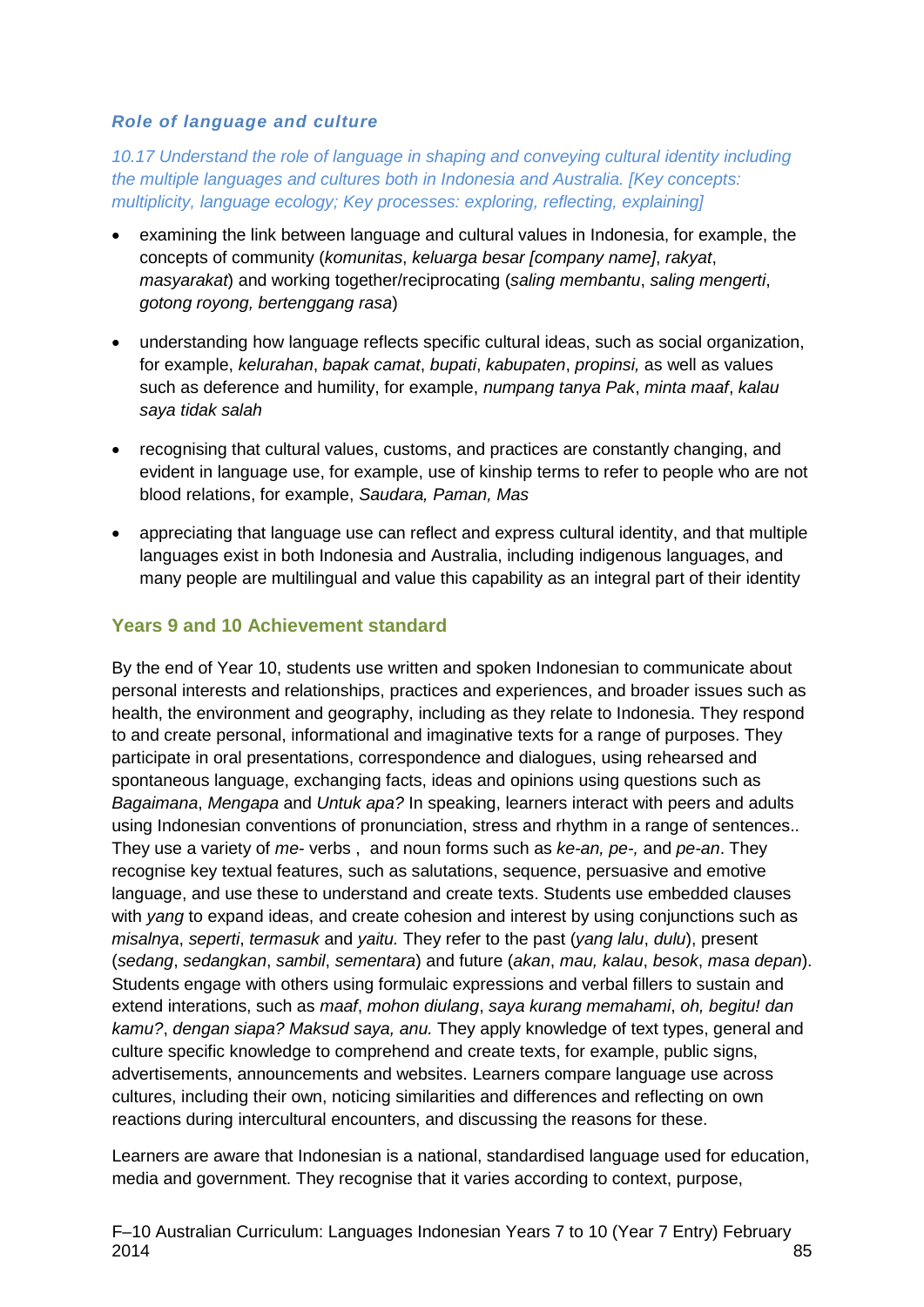audience and mode. They recognise colloquial forms (*banget, cowok*) and make connections between these and their formal counterparts such as *gimana?*/Bagaimana?; kalo/kalau; *nggak/tidak*)*.* They use metalanguage to discuss features of language, texts and grammar such as object focus construction. They understand rules of affixation and apply these when using bilingual dictionaries. .Students recognise borrowings in Indonesian from other languages, and notice the lack of equivalence or benefits when translating texts, such as proper nouns, *Saya sering menonton* Home and Away. They comment on the connection between language and culture evident in language, such as artefacts (*kebaya*, *andong*), practices (*minum jamu*), ideas (*halus*/*kasar*) and values (*sopan/tidak sopan, rendah hati*). Learners are aware that their own cultural assumptions and identity influence their language use and how they interact and may be perceived in intercultural exchanges.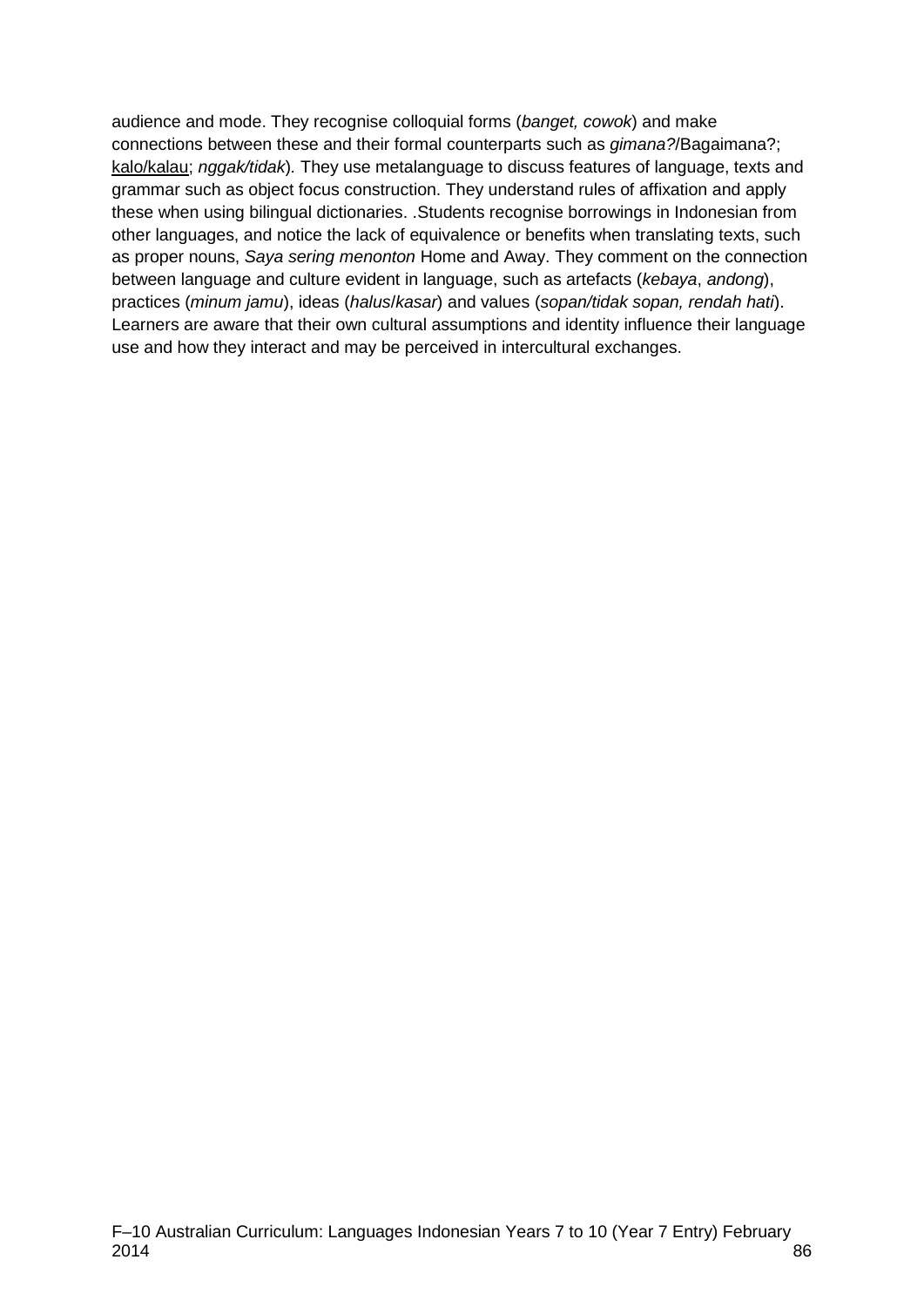# **Australian Curriculum: Languages - Indonesian – Years 7 to 10 (Year 7 Entry) Scope and Sequence (revised draft)**

| <b>Communicating</b>                                                                       |                                                                                                                                                                                                                                                      |                                          |                                                                                                                                                                                                                                                                                                        |                                                                                                                                                                                                                                                                                                           |
|--------------------------------------------------------------------------------------------|------------------------------------------------------------------------------------------------------------------------------------------------------------------------------------------------------------------------------------------------------|------------------------------------------|--------------------------------------------------------------------------------------------------------------------------------------------------------------------------------------------------------------------------------------------------------------------------------------------------------|-----------------------------------------------------------------------------------------------------------------------------------------------------------------------------------------------------------------------------------------------------------------------------------------------------------|
| Using language for communicative purposes in interpreting, creating and exchanging meaning |                                                                                                                                                                                                                                                      |                                          |                                                                                                                                                                                                                                                                                                        |                                                                                                                                                                                                                                                                                                           |
| Sub-<br>strand                                                                             | <b>Description</b>                                                                                                                                                                                                                                   | <b>Thread</b>                            | Years 7-8                                                                                                                                                                                                                                                                                              | Years 9-10                                                                                                                                                                                                                                                                                                |
| <b>SOCIALISING</b>                                                                         | Interacting orally and<br>in writing to<br>exchange, ideas,<br>opinions,<br>experiences,<br>thoughts and<br>feelings; and<br>participating in<br>shared activities<br>through planning,<br>negotiating, deciding,<br>arranging and taking<br>action. | Socialising and<br>interacting           | Interact with peers and teacher to exchange information<br>and opinions about self, friends and family, pastimes,<br>special occasions and immediate environment.<br>[Key concepts: self, friendship, pastimes; Key processes:<br>interacting, describing]                                             | Share personal opinions and experiences with peers<br>comparing aspects of teenage life such as relationships,<br>events and aspirations.<br>[Key concepts: youth, relationship; Key processes:<br>comparing]                                                                                             |
|                                                                                            |                                                                                                                                                                                                                                                      | Taking action and<br>transacting         | Make plans and arrangements and obtain goods or<br>services, using modelled texts for real or simulated<br>events through corresponding and transacting with<br>others.<br>[Key concepts: negotiation, transaction; Key processes:<br>planning, role playing]                                          | Interact with others to make decisions and solve<br>problems such as when obtaining goods or services.<br>[Key concepts: consumption; Key processes: negotiating,<br>collaborating]                                                                                                                       |
|                                                                                            |                                                                                                                                                                                                                                                      | <b>Building</b><br>classroom<br>language | Interact in class routines and exchanges by asking and<br>responding to questions, following instructions, seeking<br>help and permission.<br>[Key concepts: routine; Key processes: questioning]                                                                                                      | Contribute to structured discussions and tasks by asking<br>and responding to questions, clarifying understanding<br>and expressing agreement or disagreement.<br>[Key concepts: learning; Key processes: discussing,<br>clarifying]                                                                      |
| <b>INFORMING</b>                                                                           | Obtaining,<br>processing,<br>interpreting and<br>conveying<br>information through a<br>range of oral, written                                                                                                                                        | Obtaining and<br>using information       | Identify gist and locate factual information such as details<br>about people and events from a range of spoken and<br>written texts and use the information in new ways.<br>[Key concepts: leisure, travel, geography, special<br>occasions; Key processes: comprehending, classifying,<br>sequencing] | Listen to, read and view texts, locating specific<br>information and inferring meaning, stating opinions on<br>information obtained and using it in own texts.<br>[Key concepts: perspective, representation, concepts<br>from other learning areas; Key processes: analysing,<br>inferring, researching] |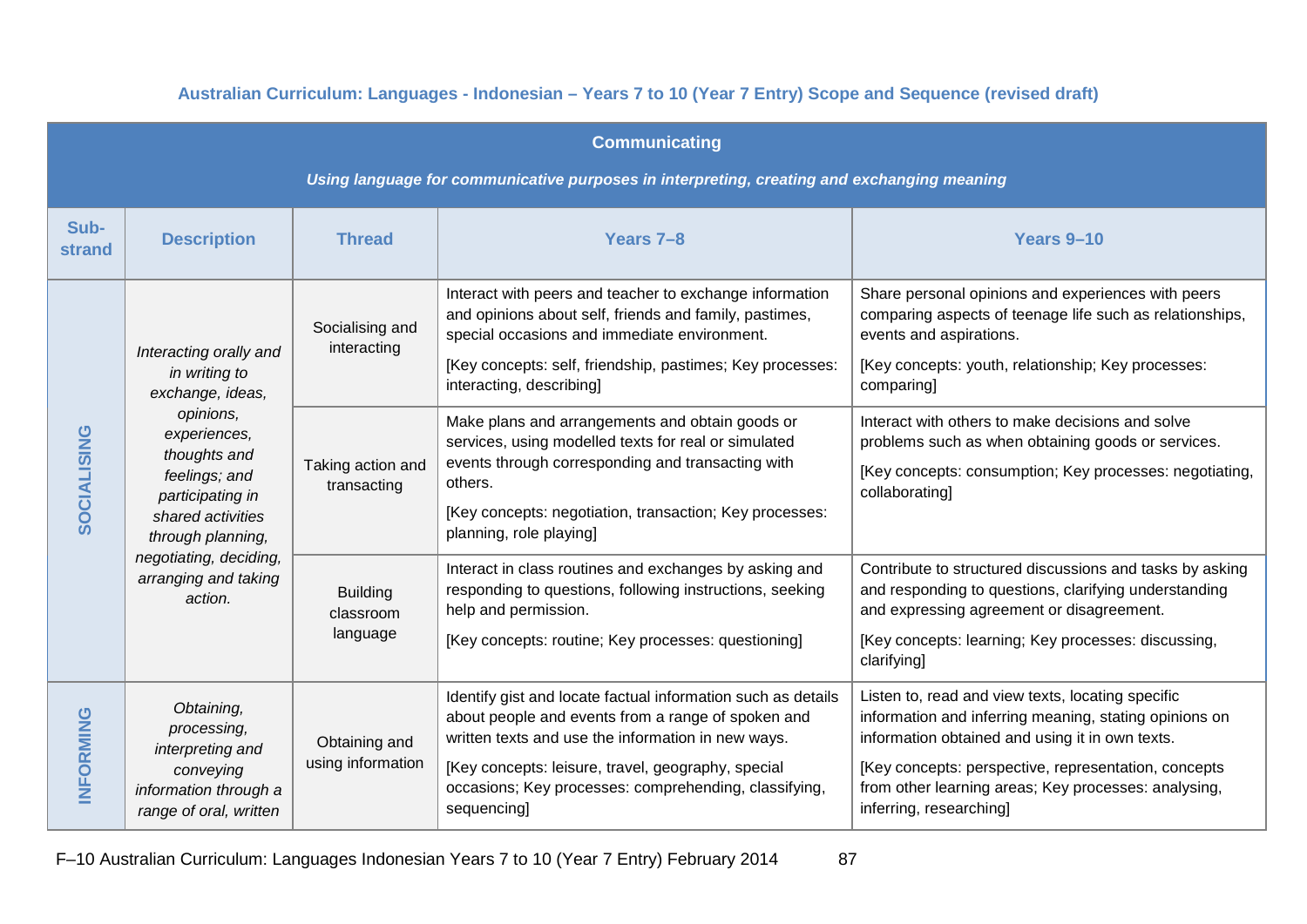| <b>Communicating</b>                                                                       |                                                                                                                                                                         |                                                                    |                                                                                                                                                                                                                                                                                       |                                                                                                                                                                                                                                                                    |  |
|--------------------------------------------------------------------------------------------|-------------------------------------------------------------------------------------------------------------------------------------------------------------------------|--------------------------------------------------------------------|---------------------------------------------------------------------------------------------------------------------------------------------------------------------------------------------------------------------------------------------------------------------------------------|--------------------------------------------------------------------------------------------------------------------------------------------------------------------------------------------------------------------------------------------------------------------|--|
| Using language for communicative purposes in interpreting, creating and exchanging meaning |                                                                                                                                                                         |                                                                    |                                                                                                                                                                                                                                                                                       |                                                                                                                                                                                                                                                                    |  |
| Sub-<br><b>strand</b>                                                                      | <b>Description</b>                                                                                                                                                      | <b>Thread</b>                                                      | Years 7-8                                                                                                                                                                                                                                                                             | Years 9-10                                                                                                                                                                                                                                                         |  |
|                                                                                            | and multimodal texts.                                                                                                                                                   | Conveying and<br>presenting<br>information                         | Present factual information and ideas about aspects of<br>language and culture in oral, written and multi modal<br>presentations.<br>[Key concepts: culture; Key processes: informing]                                                                                                | Convey factual information and opinions using graphics<br>and multimedia, in texts such as oral and written reports<br>and displays.<br>[Key concepts: fact, opinion; Key processes: constructing,<br>presenting]                                                  |  |
| CREATING                                                                                   | Engaging with<br>imaginative<br>experience by<br>participating in,<br>responding to and<br>creating a range of<br>texts, such as stories,<br>songs,<br>drama and music. | Participating in<br>and responding to<br>imaginative<br>experience | Listen to, read and view imaginative texts such as<br>cartoons, songs and stories, and respond by describing<br>aspects such as characters, events and ideas<br>[Key concepts: plot, character; key processes:<br>comprehending, describing; Key text types: cartoon,<br>song, story] | Respond to aspects of imaginative texts such as<br>character, ideas, events and setting, by expressing<br>reactions and opinions, or modifying aspects<br>[Key concepts: imagination; Key processes: adapting;<br>Key text types: script, song/poem, story, video] |  |
|                                                                                            |                                                                                                                                                                         | Creating and<br>expressing<br>imaginative<br>experience            | Create own and shared texts with imagined scenarios,<br>characters and events, using modelled language.<br>[Key concepts: creativity; Key processes: creating,<br>performing; Key text types: (graphic) story, play]                                                                  | Create a variety of texts to express imaginary ideas and<br>experiences, drawing on aspects of personal and social<br>world.<br>[Key concepts: journey, adventure, emotion; Key<br>processes: narrating, sequencing; Key text types: story,<br>game/show, comic]   |  |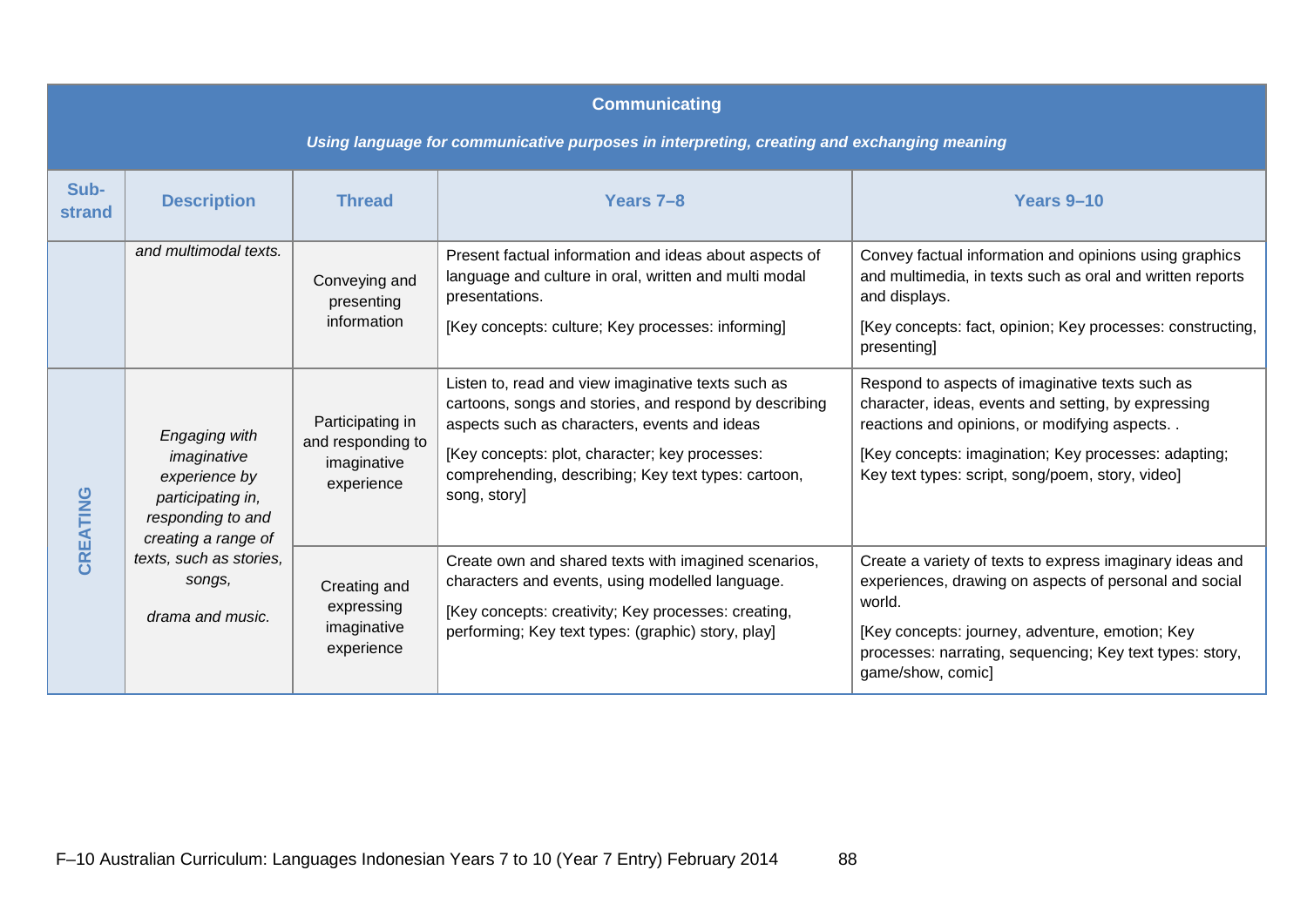| <b>Communicating</b>                                                                       |                                                                                                                          |                                             |                                                                                                                                                                                                                                                                                                           |                                                                                                                                                                                                                                                                                               |  |
|--------------------------------------------------------------------------------------------|--------------------------------------------------------------------------------------------------------------------------|---------------------------------------------|-----------------------------------------------------------------------------------------------------------------------------------------------------------------------------------------------------------------------------------------------------------------------------------------------------------|-----------------------------------------------------------------------------------------------------------------------------------------------------------------------------------------------------------------------------------------------------------------------------------------------|--|
| Using language for communicative purposes in interpreting, creating and exchanging meaning |                                                                                                                          |                                             |                                                                                                                                                                                                                                                                                                           |                                                                                                                                                                                                                                                                                               |  |
| Sub-<br>strand                                                                             | <b>Description</b>                                                                                                       | <b>Thread</b>                               | Years 7-8                                                                                                                                                                                                                                                                                                 | Years 9-10                                                                                                                                                                                                                                                                                    |  |
| TRANSLATING                                                                                | Moving between<br>languages and<br>cultures orally and in<br>writing, evaluating<br>and explaining how<br>meaning works. | Translating and<br>explaining               | Use contextual cues and textual features to translate<br>texts such as descriptions, emails, signs and notices,<br>from Indonesian to English and vice versa, noticing<br>aspects that are similar and different.<br>[Key concepts: equivalence, representation; Key<br>processes: translating, noticing] | Translate informational and imaginative texts from<br>Indonesian to English and vice versa, comparing<br>interpretations with others and discussing what differs<br>and why.<br>Key concepts: equivalence, representation; Key<br>processes: translating, comparing]                          |  |
|                                                                                            |                                                                                                                          | Creating bilingual<br>texts                 | Create texts in both Indonesian and English such as<br>signs, posters, games and descriptions for the classroom<br>and school community.<br>[Key concepts: audience, suitability; Key processes:<br>noticing, interpreting, comparing]                                                                    | Create bilingual texts such as notices and instructions,<br>promotional material, performances and announcements,<br>for the wider community.<br>[Key concepts: interpretation, bilinguality; Key processes:<br>creating, explaining]                                                         |  |
| REFLECTING                                                                                 | Reflecting on<br>intercultural language<br>use and how<br>language and culture<br>shape identity.                        | Intercultural<br>experience                 | Interact with Indonesian peers and texts, noticing what<br>and how language is being used, and considering own<br>reactions and how these relate to culture.<br>[Key concepts: norms, assumptions; Key processes:<br>monitoring, relating]                                                                | Engage with Indonesian peers and texts, recognising how<br>own cultural assumptions, practices and beliefs influence<br>language and content, and choosing whether and how to<br>make adjustments.<br>[Key concepts: intraculturality; Key processes:<br>questioning assumptions, reflecting] |  |
|                                                                                            |                                                                                                                          | Identity in<br>intercultural<br>interaction | Participate in learning and using Indonesian, noticing how<br>identity such as family background, age, school and<br>interests, impacts on intercultural exchange.<br>[Key concepts: self, profile; Key processes: noticing]                                                                              | Interact with others, monitoring how identity influences<br>language use and intercultural exchange, and comparing<br>own identity to diverse Indonesian identities.<br>[Key concepts: identity, diversity; Key processes:<br>monitoring, comparing, reflecting]                              |  |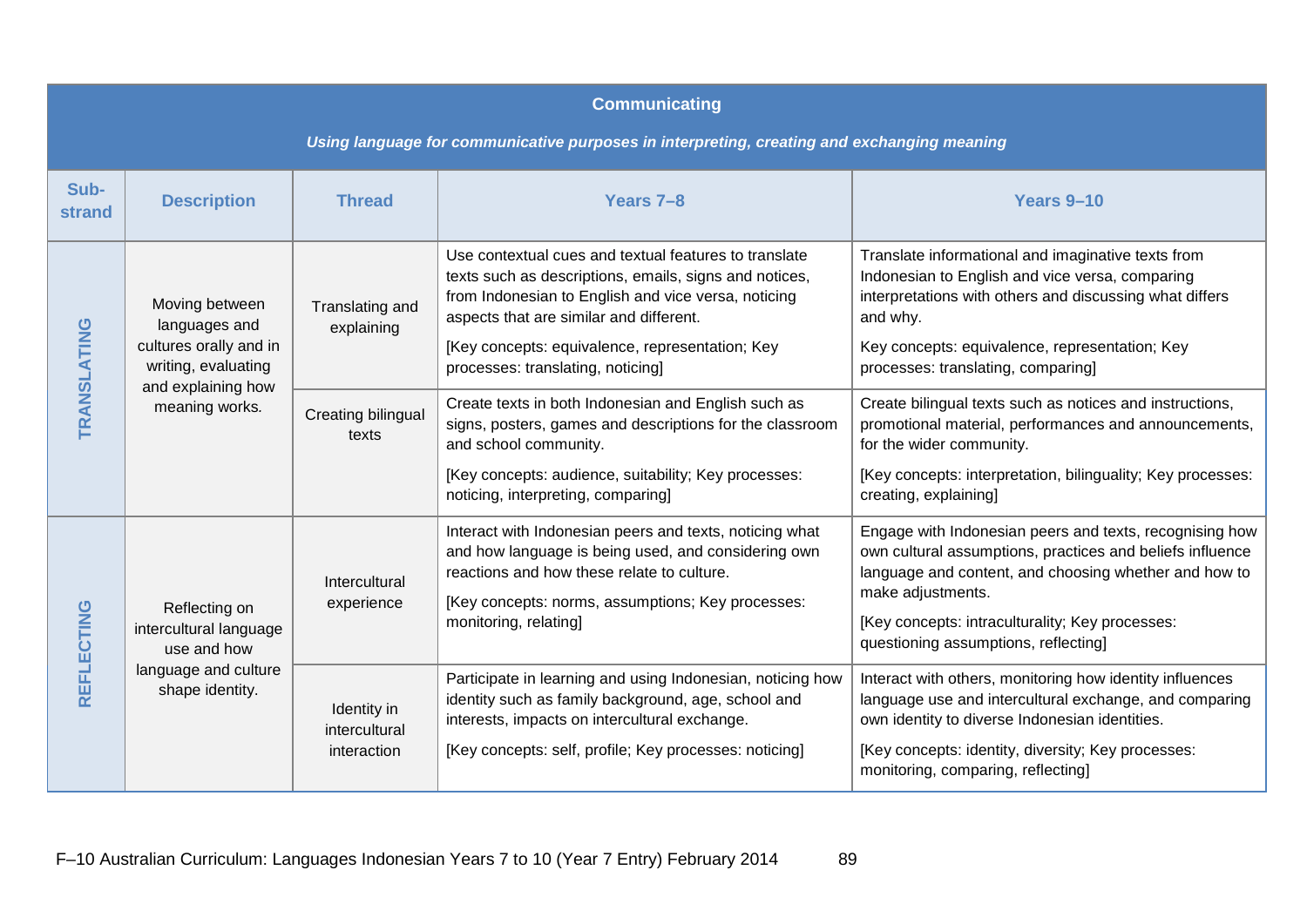| <b>Understanding</b>                                                                       |                                                                                            |                                            |                                                                                                                                                                                                                                                                                    |                                                                                                                                                                                                                                                                |
|--------------------------------------------------------------------------------------------|--------------------------------------------------------------------------------------------|--------------------------------------------|------------------------------------------------------------------------------------------------------------------------------------------------------------------------------------------------------------------------------------------------------------------------------------|----------------------------------------------------------------------------------------------------------------------------------------------------------------------------------------------------------------------------------------------------------------|
| Using language for communicative purposes in interpreting, creating and exchanging meaning |                                                                                            |                                            |                                                                                                                                                                                                                                                                                    |                                                                                                                                                                                                                                                                |
| Sub-<br>strand                                                                             | <b>Description</b>                                                                         | <b>Thread</b>                              | Years 7-8                                                                                                                                                                                                                                                                          | Years 9-10                                                                                                                                                                                                                                                     |
| <b>Ianguage</b><br>$\delta$<br><b>Systems</b>                                              | Understanding the<br>language system,<br>including sound,<br>writing, grammar and<br>text. | Sound and letter<br>knowledge              | Develop understanding of pronunciation related to single<br>and combined sounds and the use of intonation in<br>statements and questions, noticing Indonesian spelling<br>and pronunciation conventions.<br>[Key concepts: sound system; Key processes:<br>recognising, comparing] | Recognise pronunciation of compound words,<br>polysyllabic words, and rhythm and stress in complex<br>sentences<br>[Key concepts: fluency, rhythm; Key processes:<br>reproducing, experimenting]                                                               |
|                                                                                            |                                                                                            | Grammatical and<br>vocabulary<br>knowledge | Develop knowledge of structures and vocabulary for<br>describing people, places and things, such as pronouns,<br>ber- and me- verbs, adjectives, prepositions and simple<br>sentence word order.<br>[Key concepts: grammatical rules; Key processes:<br>understanding]             | Develop knowledge of vocabulary and structures to<br>extend meanings, such as complex verbs, affixation and<br>a range of cohesive devices and object focus<br>construction.<br>[Key concepts: grammatical systems; Key processes:<br>experimenting, applying] |
|                                                                                            |                                                                                            | Text structure and<br>organisation         | Recognise grammatical structures and features in a<br>range of personal, informational and imaginative texts,<br>and notice how these contribute to meaning.<br>[Key concepts: genre; Key processes: analysing]                                                                    | Develop understanding of textual conventions and how<br>they shape meaning and influence responses.<br>[Key concepts: power, influence, emotion; Key<br>processes: analysing, evaluating]                                                                      |